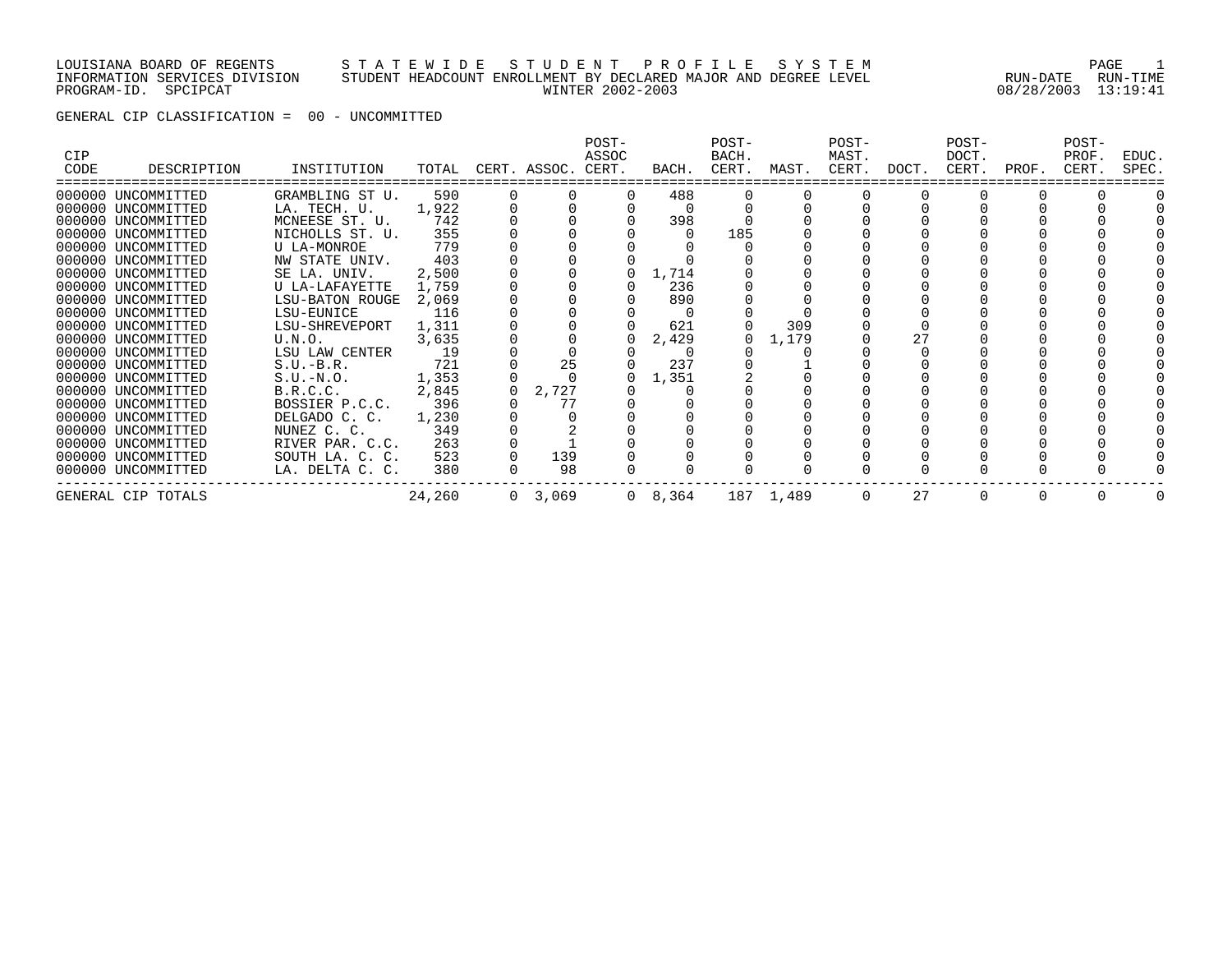LOUISIANA BOARD OF REGENTS S T A T E W I D E S T U D E N T P R O F I L E S Y S T E M PAGE 2 INFORMATION SERVICES DIVISION STUDENT HEADCOUNT ENROLLMENT BY DECLARED MAJOR AND DEGREE LEVEL RUN-DATE RUN-TIME PROGRAM-ID. SPCIPCAT WINTER 2002-2003 08/28/2003 13:19:41

GENERAL CIP CLASSIFICATION = 01 - AGRICULTURAL BUSINESS AND PRODUCTION

| CIP<br>CODE | DESCRIPTION                                                                                                                                                               | INSTITUTION | TOTAL     | CERT. ASSOC. | POST-<br>ASSOC<br>CERT. | BACH.     | POST-<br>BACH.<br>CERT | MAST. | POST-<br>MAST.<br>CERT. | DOCT. | POST-<br>DOCT.<br>CERT. | PROF. | POST-<br>PROF.<br>CERT. | EDUC.<br>SPEC. |
|-------------|---------------------------------------------------------------------------------------------------------------------------------------------------------------------------|-------------|-----------|--------------|-------------------------|-----------|------------------------|-------|-------------------------|-------|-------------------------|-------|-------------------------|----------------|
|             | 010101 AGRICULTURAL BUSIN LA. TECH. U.<br>010101 AGRICULTURAL BUSIN NICHOLLS ST. U.<br>010101 AGRICULTURAL BUSIN U LA-MONROE<br>010101 AGRICULTURAL BUSIN LSU-BATON ROUGE |             | 40<br>128 |              |                         | 40<br>128 |                        |       |                         |       |                         |       |                         |                |
|             | 010103 AGRICULTURAL ECONO LSU-BATON ROUGE<br>010103 AGRICULTURAL ECONO S.U.-B.R.                                                                                          |             | 31        |              |                         | 31        |                        | 19    |                         |       |                         |       |                         |                |
|             | 010601 HORTICULTURE SERVI DELGADO C. C.                                                                                                                                   |             | 36        | 29           |                         |           |                        |       |                         |       | $\Omega$                | n.    | $\cap$                  | $\Omega$       |
|             | GENERAL CIP TOTALS                                                                                                                                                        |             | 368       | 29           |                         | 301       |                        | 19    |                         |       |                         |       |                         | <sup>n</sup>   |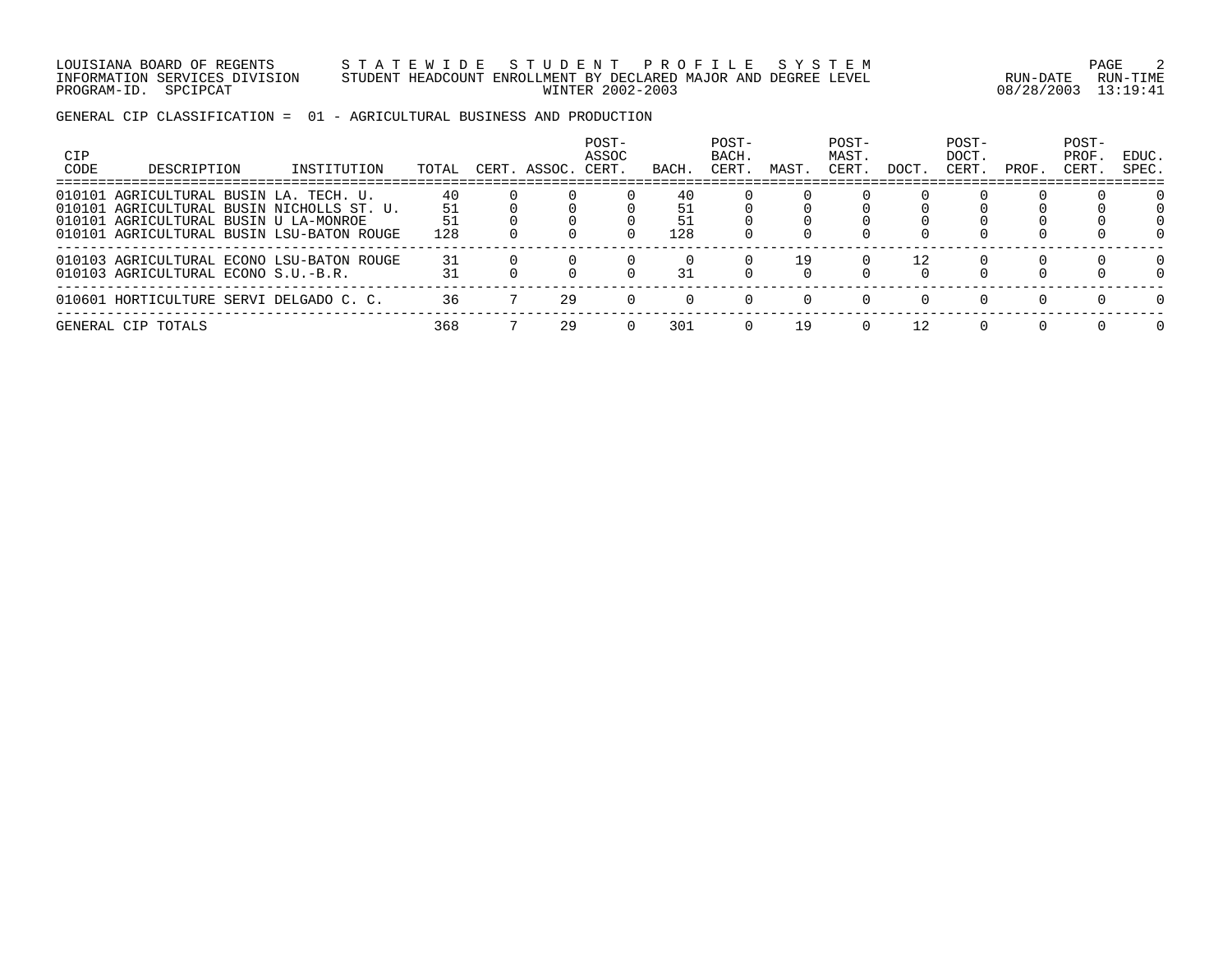#### LOUISIANA BOARD OF REGENTS S T A T E W I D E S T U D E N T P R O F I L E S Y S T E M PAGE 3 INFORMATION SERVICES DIVISION STUDENT HEADCOUNT ENROLLMENT BY DECLARED MAJOR AND DEGREE LEVEL RUN-DATE RUN-TIME PROGRAM-ID. SPCIPCAT WINTER 2002-2003 08/28/2003 13:19:41

GENERAL CIP CLASSIFICATION = 02 - AGRICULTURAL SCIENCES

| <b>CIP</b><br>CODE | DESCRIPTION                                                                                                                 | INSTITUTION | TOTAL           | CERT. ASSOC. | POST-<br>ASSOC<br>CERT. | BACH.           | POST-<br>BACH.<br>CERT. | MAST.    | POST-<br>MAST.<br>CERT. | DOCT.    | POST-<br>DOCT.<br>CERT. | PROF. | POST-<br>PROF.<br>CERT. | EDUC.<br>SPEC. |
|--------------------|-----------------------------------------------------------------------------------------------------------------------------|-------------|-----------------|--------------|-------------------------|-----------------|-------------------------|----------|-------------------------|----------|-------------------------|-------|-------------------------|----------------|
|                    | 020101 AGRICULTURE/AGRICU MCNEESE ST. U.<br>020101 AGRICULTURE/AGRICU U LA-LAFAYETTE<br>020101 AGRICULTURE/AGRICU S.U.-B.R. |             | 141<br>51<br>37 |              |                         | 141<br>51<br>37 |                         |          |                         |          |                         |       |                         |                |
|                    | 020201 ANIMAL SCIENCES, G LA. TECH. U.<br>020201 ANIMAL SCIENCES, G LSU-BATON ROUGE<br>020201 ANIMAL SCIENCES, G S.U.-B.R.  |             | 88<br>459       |              |                         | 88<br>411       |                         | 25       |                         | 23       |                         |       |                         |                |
|                    | 020301 FOOD SCIENCES AND LSU-BATON ROUGE                                                                                    |             | 78              |              |                         | 53              |                         | 12       |                         | 13       |                         |       |                         |                |
|                    | 020401 PLANT SCIENCES, GE LA. TECH. U.<br>020401 PLANT SCIENCES, GE LSU-BATON ROUGE                                         |             | 27<br>50        |              |                         | 27<br>50        |                         |          |                         |          |                         |       |                         | $\Omega$       |
|                    | 020402 AGRONOMY AND CROP LSU-BATON ROUGE                                                                                    |             | 40              |              |                         |                 |                         | 16       | $\Omega$                | 24       |                         |       |                         |                |
|                    | 020403 HORTICULTURE SCIEN SE LA. UNIV.<br>020403 HORTICULTURE SCIEN LSU-BATON ROUGE                                         |             | 24<br>24        |              |                         | 24<br>$\cap$    |                         | 14       | $\Omega$                | 10       |                         |       |                         | $\Omega$       |
|                    | 029999 AGRICULTURE/AGRICU U LA-MONROE                                                                                       |             |                 |              |                         |                 |                         | $\Omega$ | $\Omega$                | $\Omega$ | $\Omega$                |       |                         |                |
|                    | GENERAL CIP TOTALS                                                                                                          |             | 1,021           |              |                         | 884             |                         | 67       | $\Omega$                | 70       |                         |       |                         |                |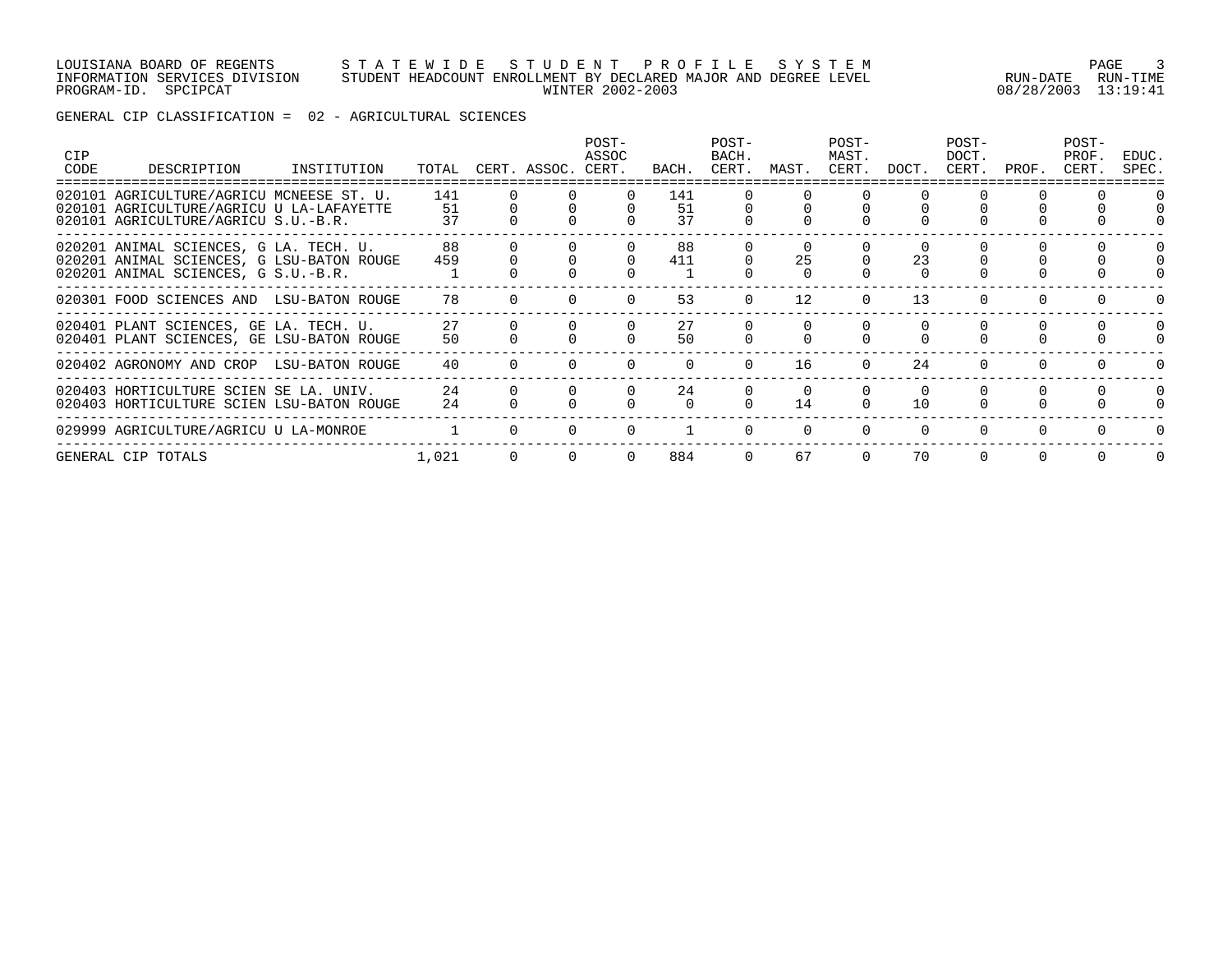LOUISIANA BOARD OF REGENTS S T A T E W I D E S T U D E N T P R O F I L E S Y S T E M PAGE 4 INFORMATION SERVICES DIVISION STUDENT HEADCOUNT ENROLLMENT BY DECLARED MAJOR AND DEGREE LEVEL RUN-DATE RUN-TIME PROGRAM-ID. SPCIPCAT WINTER 2002-2003 08/28/2003 13:19:41

### GENERAL CIP CLASSIFICATION = 03 - CONSERVATION AND RENEWABLE NATURAL RESOURCES

| <b>CIP</b><br>CODE | DESCRIPTION                                                                                                                                                         | INSTITUTION     | TOTAL                 |          | CERT. ASSOC. | POST-<br>ASSOC<br>CERT. | BACH.                | POST-<br>BACH.<br>CERT. | MAST. | POST-<br>MAST.<br>CERT. | DOCT. | POST-<br>DOCT.<br>CERT. | PROF.    | POST-<br>PROF.<br>CERT. | EDUC.<br>SPEC. |
|--------------------|---------------------------------------------------------------------------------------------------------------------------------------------------------------------|-----------------|-----------------------|----------|--------------|-------------------------|----------------------|-------------------------|-------|-------------------------|-------|-------------------------|----------|-------------------------|----------------|
|                    | 030101 NATURAL RESOURCES LA. TECH. U.                                                                                                                               |                 | 49                    | $\Omega$ |              |                         | 49                   | $\Omega$                |       | $\Omega$                |       | $\Omega$                | $\Omega$ |                         | $\Omega$       |
|                    | 030102 ENVIRONMENTAL SCIE LA. TECH. U.<br>030102 ENVIRONMENTAL SCIE LSU-BATON ROUGE<br>030102 ENVIRONMENTAL SCIE LSU-SHREVEPORT<br>030102 ENVIRONMENTAL SCIE U.N.O. |                 | 41<br>100<br>10<br>16 |          |              |                         | 41<br>70<br>10<br>16 |                         | 30    |                         |       |                         |          |                         | $\Omega$       |
|                    | 030301 FISHING AND FISHER LSU-BATON ROUGE                                                                                                                           |                 | 13                    |          |              |                         |                      |                         | 13    |                         |       | $\Omega$                |          |                         |                |
|                    | 030501 FORESTRY, GENERAL LA. TECH. U.<br>030501 FORESTRY, GENERAL                                                                                                   | LSU-BATON ROUGE | 97<br>30              |          |              |                         | 97                   |                         | 12    |                         | 18    |                         |          |                         | $\Omega$       |
|                    | 030506 FOREST MANAGEMENT                                                                                                                                            | LSU-BATON ROUGE | 47                    |          |              |                         | 47                   |                         |       |                         |       | $\Omega$                |          |                         | 0              |
|                    | 030599 FORESTRY AND RELAT S.U.-B.R.                                                                                                                                 |                 | 46                    |          |              |                         | 32                   |                         | 14    |                         |       | $\Omega$                |          |                         | $\Omega$       |
|                    | 030601 WILDLIFE AND WILDL MCNEESE ST. U.<br>030601 WILDLIFE AND WILDL LSU-BATON ROUGE                                                                               |                 | 39<br>113             |          |              |                         | 39<br>83             |                         | 22    |                         |       |                         |          |                         | $\Omega$       |
|                    | 039999 CONSERVATION AND R U LA-LAFAYETTE                                                                                                                            |                 | 81                    |          |              |                         | 81                   |                         |       |                         |       | $\Omega$                |          |                         | 0              |
|                    | GENERAL CIP TOTALS                                                                                                                                                  |                 | 682                   |          |              |                         | 565                  |                         | 91    |                         | 26    | $\Omega$                |          | $\Omega$                | $\Omega$       |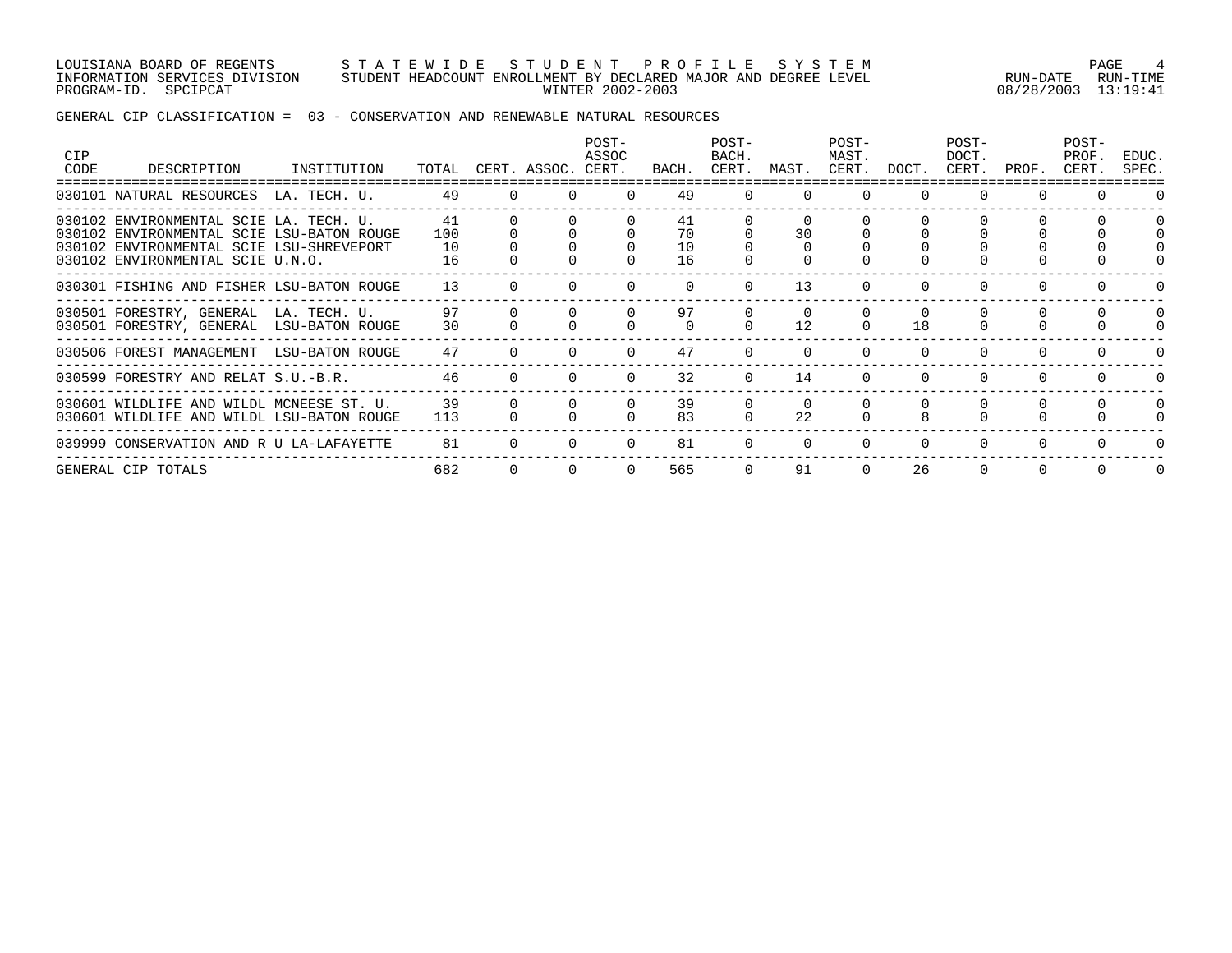LOUISIANA BOARD OF REGENTS S T A T E W I D E S T U D E N T P R O F I L E S Y S T E M PAGE 5 INFORMATION SERVICES DIVISION STUDENT HEADCOUNT ENROLLMENT BY DECLARED MAJOR AND DEGREE LEVEL RUN-DATE RUN-TIME PROGRAM-ID. SPCIPCAT WINTER 2002-2003 08/28/2003 13:19:41

GENERAL CIP CLASSIFICATION = 04 - ARCHITECTURE AND RELATED PROGRAMS

| <b>CIP</b><br>CODE | DESCRIPTION                                                                                                                                                                | INSTITUTION                                                      | TOTAL                    |          | CERT. ASSOC. CERT. | POST-<br>ASSOC | BACH.                    | POST-<br>BACH.<br>CERT. | MAST. | POST-<br>MAST.<br>CERT. | DOCT.    | POST-<br>DOCT.<br>CERT. | PROF. | POST-<br>PROF.<br>CERT. | EDUC.<br>SPEC. |
|--------------------|----------------------------------------------------------------------------------------------------------------------------------------------------------------------------|------------------------------------------------------------------|--------------------------|----------|--------------------|----------------|--------------------------|-------------------------|-------|-------------------------|----------|-------------------------|-------|-------------------------|----------------|
|                    | 040201 ARCHITECTURE<br>040201 ARCHITECTURE<br>040201 ARCHITECTURE<br>040201 ARCHITECTURE                                                                                   | LA. TECH. U.<br>U LA-LAFAYETTE<br>LSU-BATON ROUGE<br>$S.U.-B.R.$ | 195<br>215<br>290<br>116 |          |                    |                | 195<br>214<br>265<br>116 |                         | 25    |                         |          |                         |       |                         |                |
|                    | 040301 CITY/URBAN, COMMUN U.N.O.                                                                                                                                           |                                                                  | 46                       |          |                    |                |                          | $\Omega$                | 46    |                         |          |                         |       |                         |                |
|                    | 040501 INTERIOR ARCHITECT LA. TECH. U.<br>040501 INTERIOR ARCHITECT U LA-LAFAYETTE<br>040501 INTERIOR ARCHITECT LSU-BATON ROUGE<br>040501 INTERIOR ARCHITECT DELGADO C. C. |                                                                  | 81<br>126<br>322<br>177  |          | 177                |                | 81<br>126<br>322         |                         |       |                         |          |                         |       | 0                       |                |
|                    | 040601 LANDSCAPE ARCHITEC LSU-BATON ROUGE                                                                                                                                  |                                                                  | 249                      |          |                    | $\Omega$       | 198                      | $\Omega$                | 51    | $\Omega$                | $\Omega$ |                         |       | $\Omega$                |                |
|                    | 049999 ARCHITECTURE AND R U LA-LAFAYETTE                                                                                                                                   |                                                                  |                          |          |                    |                |                          |                         |       | $\Omega$                |          |                         |       |                         |                |
|                    | GENERAL CIP TOTALS                                                                                                                                                         |                                                                  | 1,825                    | $\Omega$ | 177                |                | $0 \quad 1,525$          | $\Omega$                | 123   | $\Omega$                | $\Omega$ |                         |       | $\Omega$                |                |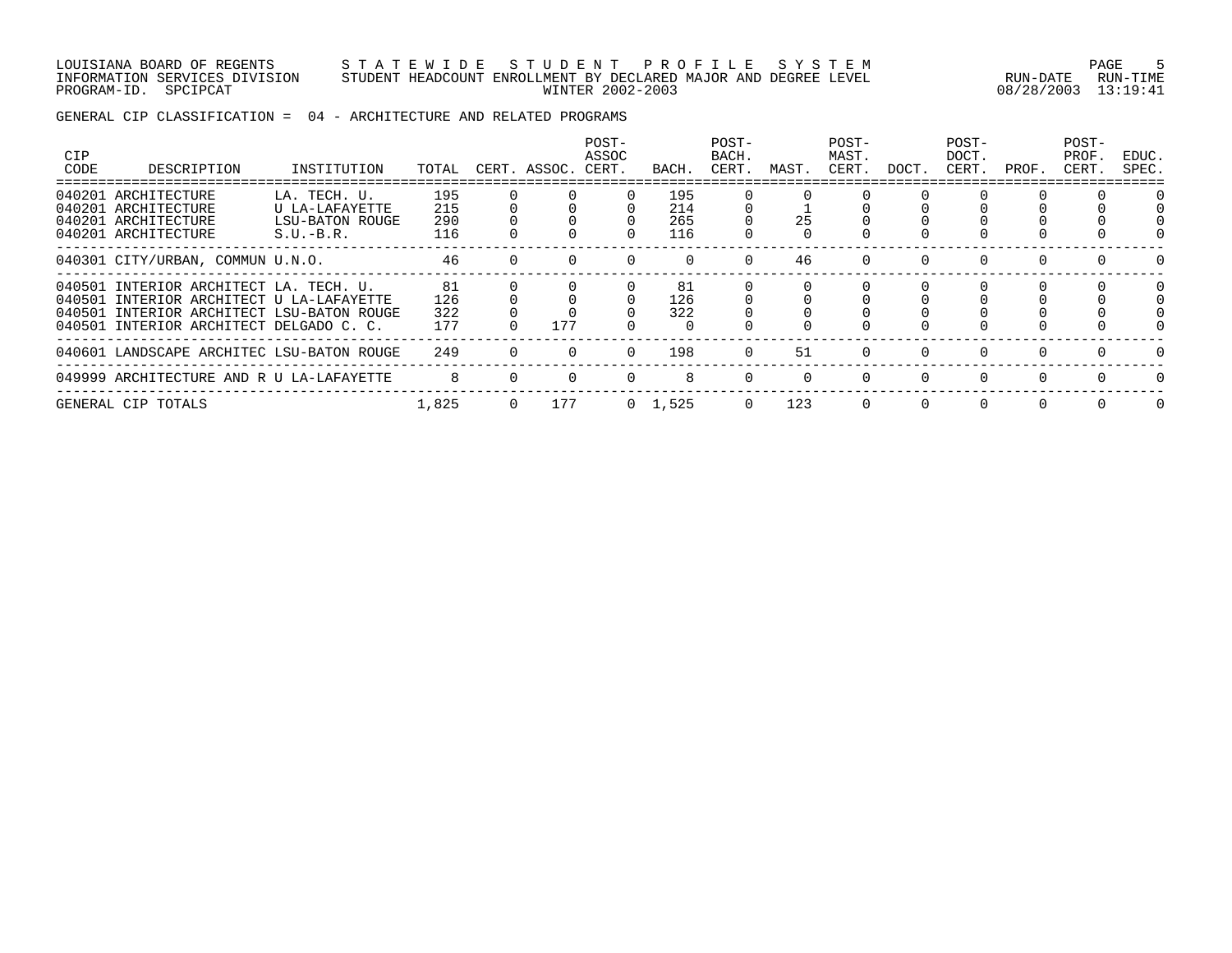LOUISIANA BOARD OF REGENTS S T A T E W I D E S T U D E N T P R O F I L E S Y S T E M PAGE 6 INFORMATION SERVICES DIVISION STUDENT HEADCOUNT ENROLLMENT BY DECLARED MAJOR AND DEGREE LEVEL RUN-DATE RUN-TIME PROGRAM-ID. SPCIPCAT WINTER 2002-2003 08/28/2003 13:19:41

GENERAL CIP CLASSIFICATION = 05 - AREA, ETHNIC AND CULTURAL STUDIES

| CIP<br>CODE | DESCRIPTION                               | INSTITUTION     | TOTAL | CERT. ASSOC. | POST-<br>ASSOC<br>CERT. | BACH.    | POST-<br>BACH.<br>CERT. | MAST | POST-<br>MAST.<br>CERT. | DOCT | POST-<br>DOCT.<br>CERT. | PROF. | POST-<br>PROF.<br>CERT | EDUC.<br>SPEC. |
|-------------|-------------------------------------------|-----------------|-------|--------------|-------------------------|----------|-------------------------|------|-------------------------|------|-------------------------|-------|------------------------|----------------|
|             | 050110 RUSSIAN AND SLAVIC LSU-BATON ROUGE |                 | 6     |              |                         | 6        |                         |      |                         |      |                         |       |                        | $\Omega$       |
|             | 050199 AREA STUDIES, OTHE U LA-LAFAYETTE  |                 | 19    |              |                         | $\Omega$ |                         |      |                         | 19   |                         |       |                        | $\Omega$       |
|             | 050207 WOMEN'S STUDIES                    | LSU-BATON ROUGE |       |              |                         |          |                         |      |                         |      |                         |       |                        | $\Omega$       |
|             | GENERAL CIP TOTALS                        |                 | 28    |              |                         |          |                         |      |                         | 19   |                         |       |                        | $\Omega$       |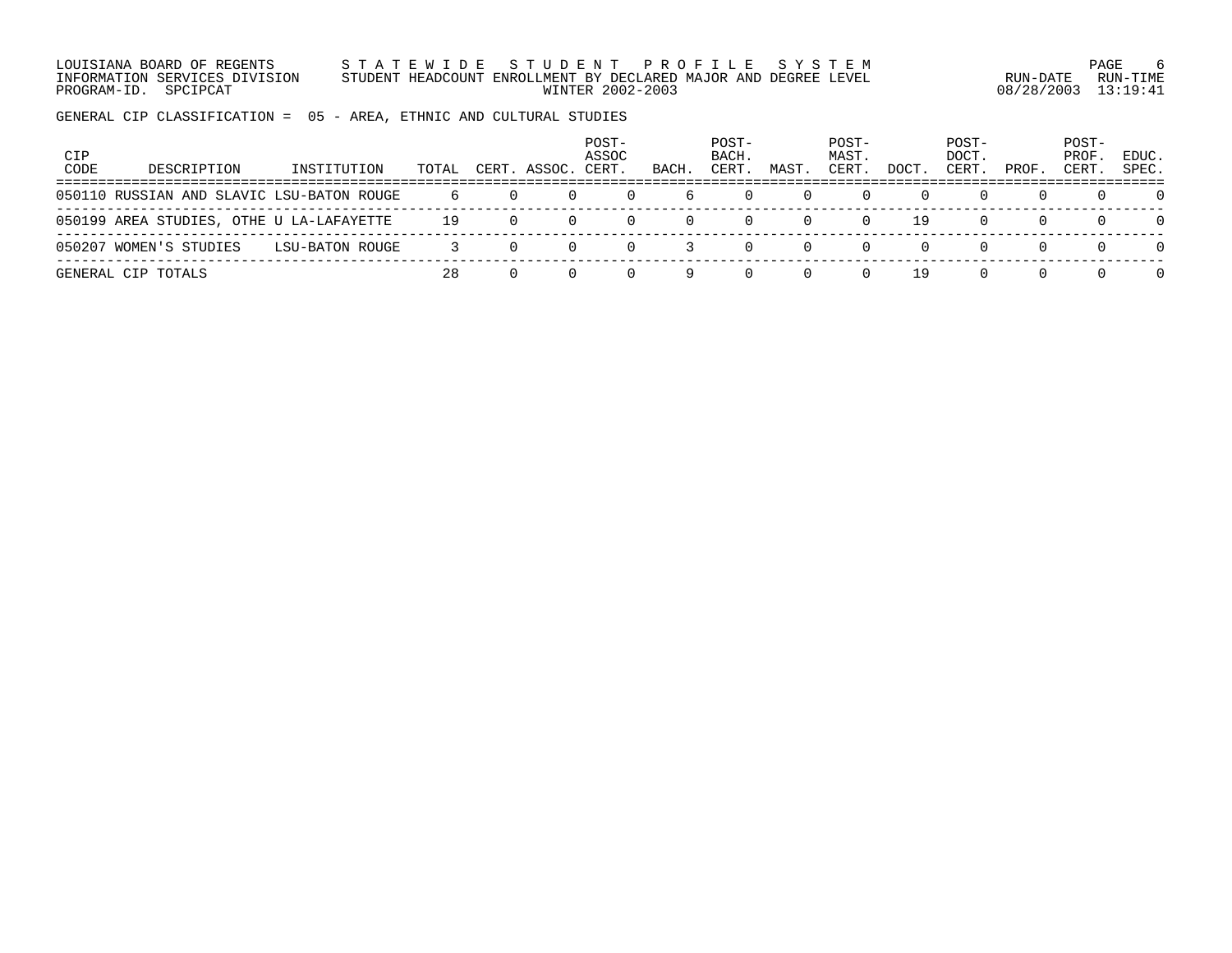LOUISIANA BOARD OF REGENTS S T A T E W I D E S T U D E N T P R O F I L E S Y S T E M PAGE 7 INFORMATION SERVICES DIVISION STUDENT HEADCOUNT ENROLLMENT BY DECLARED MAJOR AND DEGREE LEVEL RUN-DATE RUN-TIME PROGRAM-ID. SPCIPCAT WINTER 2002-2003 08/28/2003 13:19:41

GENERAL CIP CLASSIFICATION = 08 - MARKETING OPERATIONS/MARKETING AND DISTRIBUTION

| <b>CIP</b><br>CODE | DESCRIPTION                                                                                                 | TOTAL             | חתחי | ASSOC. | POST-<br>ASSOC<br>CERT | BACH              | POST-<br>BACH.<br>CERT | MAST | POST-<br>MAST.<br>CERT | <b>DOCT</b> | POST-<br>DOCT.<br><b>CERT</b> | PROF | POST-<br>PROF<br>CERT | EDUC.<br>SPEC. |
|--------------------|-------------------------------------------------------------------------------------------------------------|-------------------|------|--------|------------------------|-------------------|------------------------|------|------------------------|-------------|-------------------------------|------|-----------------------|----------------|
|                    | 080102 FASHION MERCHANDIS U LA-LAFAYETTE<br>080102 FASHION MERCHANDIS LSU-BATON ROUGE<br>GENERAL CIP TOTALS | 125<br>265<br>390 |      |        |                        | ⊥25<br>265<br>390 |                        |      |                        |             |                               |      |                       |                |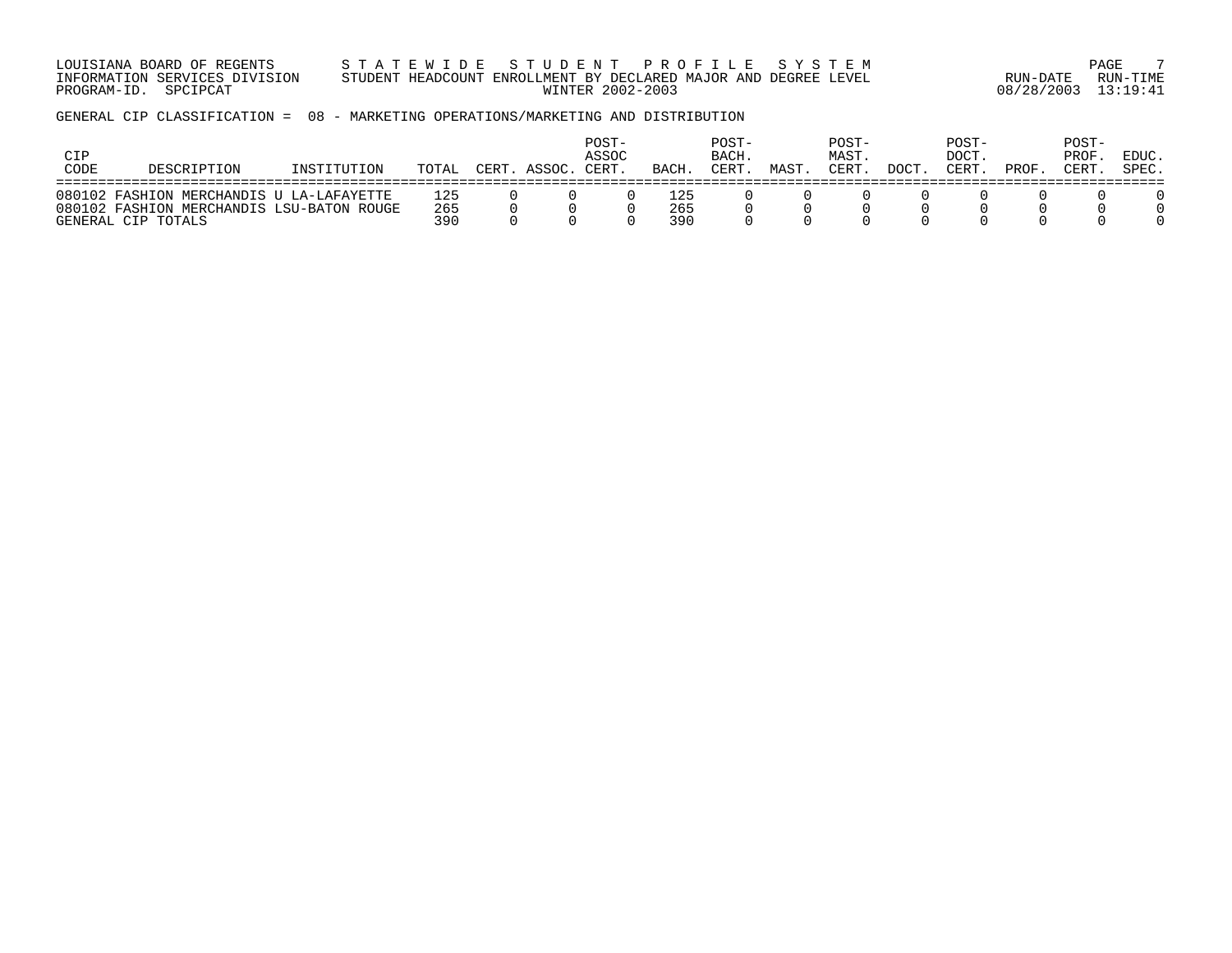#### LOUISIANA BOARD OF REGENTS S T A T E W I D E S T U D E N T P R O F I L E S Y S T E M PAGE 8 INFORMATION SERVICES DIVISION STUDENT HEADCOUNT ENROLLMENT BY DECLARED MAJOR AND DEGREE LEVEL RUN-DATE RUN-TIME PROGRAM-ID. SPCIPCAT WINTER 2002-2003 08/28/2003 13:19:41

GENERAL CIP CLASSIFICATION = 09 - COMUNICATIONS

| <b>CIP</b><br>CODE | DESCRIPTION                                                                                                                                                                                                                                                                                                                                             | INSTITUTION                                                                                              |                                                        |                                      | TOTAL CERT. ASSOC. CERT. | POST-<br>ASSOC                 |                                                               | POST-<br>BACH.<br>BACH. CERT. | MAST. CERT.                            | POST-<br>MAST.       | DOCT.        | POST-<br>DOCT.<br>CERT. | PROF.    | POST-<br>PROF.<br>CERT. | EDUC.<br>SPEC. |
|--------------------|---------------------------------------------------------------------------------------------------------------------------------------------------------------------------------------------------------------------------------------------------------------------------------------------------------------------------------------------------------|----------------------------------------------------------------------------------------------------------|--------------------------------------------------------|--------------------------------------|--------------------------|--------------------------------|---------------------------------------------------------------|-------------------------------|----------------------------------------|----------------------|--------------|-------------------------|----------|-------------------------|----------------|
|                    | 090101 COMMUNICATIONS, GE U LA-MONROE<br>090101 COMMUNICATIONS, GE SE LA. UNIV.<br>090101 COMMUNICATIONS, GE U LA-LAFAYETTE<br>090101 COMMUNICATIONS, GE U.N.O.                                                                                                                                                                                         |                                                                                                          | 14<br>340<br>87<br>710                                 | $\Omega$<br>$\cap$                   |                          |                                | 340<br>56<br>705                                              | 0                             | 14<br>$\Omega$<br>31<br>5              | 0<br>$\Omega$        | $\Omega$     | $\Omega$                |          |                         |                |
|                    | 090401 JOURNALISM<br>090401 JOURNALISM<br>090401 JOURNALISM<br>090401 JOURNALISM<br>090401 JOURNALISM<br>090401 JOURNALISM                                                                                                                                                                                                                              | LA. TECH. U.<br><b>U LA-MONROE</b><br>NW STATE UNIV.<br>U LA-LAFAYETTE<br>LSU-BATON ROUGE<br>$S.U.-N.O.$ | 74<br>165<br>38<br>29                                  | $\Omega$<br>$\Omega$<br><sup>n</sup> | $\Omega$                 | $\Omega$                       | 74<br>$\overline{1}$<br>165<br>$\mathbf{1}$<br>$\Omega$<br>29 |                               | $\Omega$<br>$\Omega$<br>38<br>$\Omega$ | $\Omega$<br>$\Omega$ |              |                         |          |                         |                |
|                    | 090403 MASS COMMUNICATION GRAMBLING ST U.<br>090403 MASS COMMUNICATION MCNEESE ST. U.<br>090403 MASS COMMUNICATION NICHOLLS ST. U.<br>090403 MASS COMMUNICATION U LA-MONROE<br>090403 MASS COMMUNICATION U LA-LAFAYETTE<br>090403 MASS COMMUNICATION LSU-BATON ROUGE<br>090403 MASS COMMUNICATION LSU-SHREVEPORT<br>090403 MASS COMMUNICATION S.U.-B.R. |                                                                                                          | 186<br>200<br>133<br>125<br>348<br>1,195<br>107<br>268 | $\Omega$                             | $\Omega$<br>$\cap$       | $\Omega$<br>$\Omega$<br>$\cap$ | 169<br>200<br>133<br>125<br>348<br>1,195<br>107<br>240        | 0                             | 17<br>$\Omega$<br>$\Omega$<br>28       | $\Omega$             | <sup>n</sup> | 0                       |          |                         |                |
|                    | 090499 JOURNALISM AND MAS LSU-BATON ROUGE                                                                                                                                                                                                                                                                                                               |                                                                                                          | 15                                                     | $\Omega$                             | $\cap$                   |                                | $\Omega$                                                      | $\Omega$                      | $\Omega$                               | $\Omega$             | 15           | $\Omega$                | $\Omega$ | $\Omega$                |                |
|                    | 090501 PUBLIC RELATIONS A SE LA. UNIV.<br>090501 PUBLIC RELATIONS A U LA-LAFAYETTE                                                                                                                                                                                                                                                                      |                                                                                                          | 32<br>153                                              | $\mathbf 0$<br>$\Omega$              | $\cap$                   | $\cap$                         | $\Omega$<br>153                                               |                               | 32<br>$\Omega$                         | $\Omega$             | $\Omega$     | $\Omega$                | 0        | $\Omega$                |                |
|                    | 090701 RADIO AND TELEVISI U LA-MONROE<br>090701 RADIO AND TELEVISI S.U.-B.R.<br>090701 RADIO AND TELEVISI BOSSIER P.C.C.                                                                                                                                                                                                                                |                                                                                                          | 4<br>125                                               | $\Omega$<br>$\Omega$                 | 125                      |                                |                                                               |                               |                                        |                      |              | $\Omega$                |          |                         | 0              |
|                    | 099999 COMMUNICATIONS, OT DELGADO C. C.                                                                                                                                                                                                                                                                                                                 |                                                                                                          | 186                                                    | $\Omega$                             | 186                      |                                |                                                               | $\Omega$                      |                                        |                      | $\Omega$     | $\Omega$                | $\Omega$ | $\Omega$                | $\Omega$       |
|                    | GENERAL CIP TOTALS                                                                                                                                                                                                                                                                                                                                      |                                                                                                          | 4,538                                                  | $\Omega$                             | 311                      |                                | $0 \quad 4,047$                                               | $\Omega$                      | 165                                    | $\Omega$             | 15           | $\Omega$                | $\Omega$ | $\Omega$                | $\Omega$       |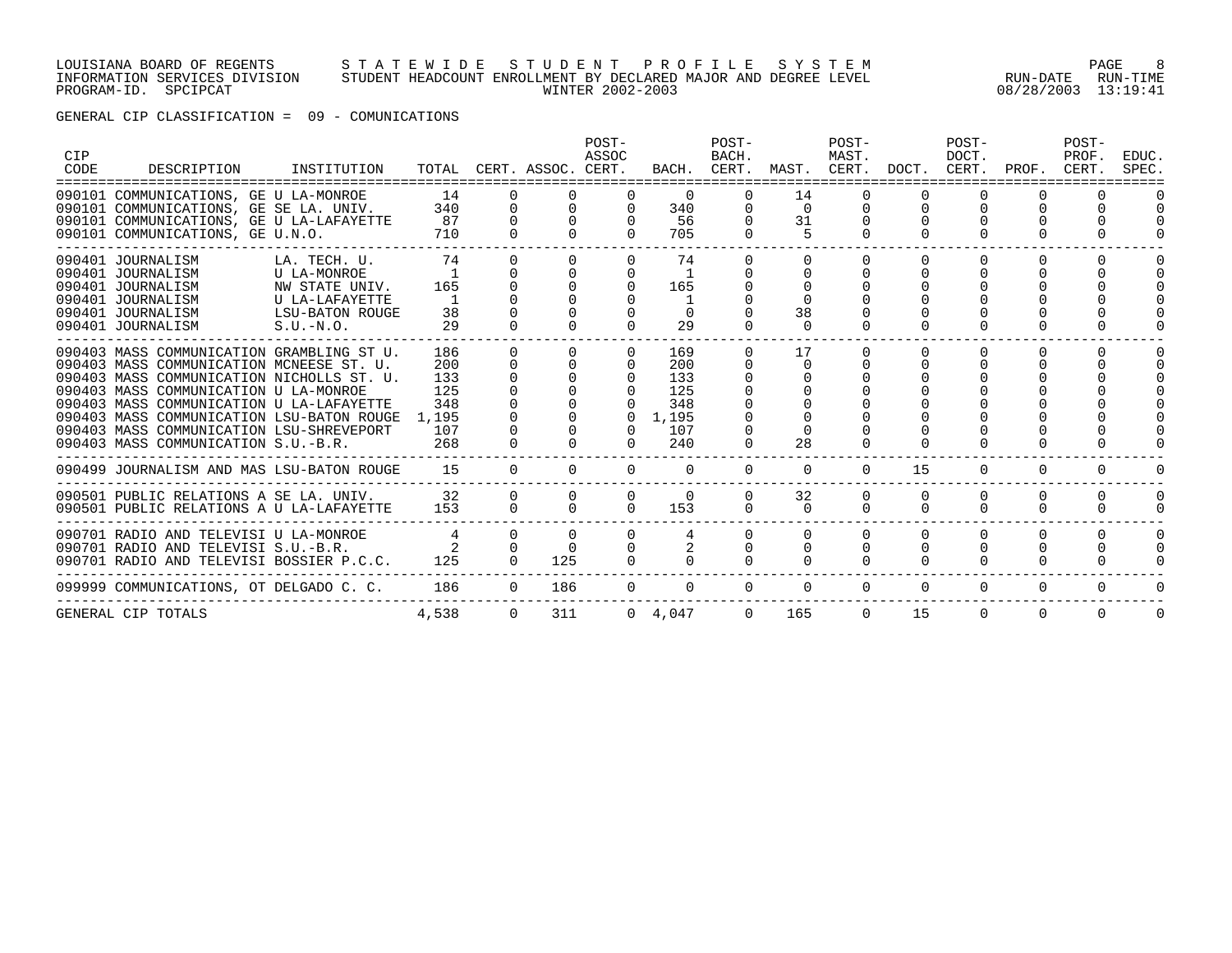| LOUISIANA BOARD OF REGENTS    | STATEWIDE STUDENT PROFILE SYSTEM                                |                     | PAGE     |
|-------------------------------|-----------------------------------------------------------------|---------------------|----------|
| INFORMATION SERVICES DIVISION | STUDENT HEADCOUNT ENROLLMENT BY DECLARED MAJOR AND DEGREE LEVEL | RUN-DATE            | RUN-TIMF |
| PROGRAM-ID. SPCIPCAT          | WINTER 2002-2003                                                | 08/28/2003 13:19:41 |          |

GENERAL CIP CLASSIFICATION = 10 - COMMUNICATIONS TECHNOLOGIES

| CIP<br>CODE | DESCRIPTION                                    | INSTITUTION | TOTAL | CERT. ASSOC. CERT. | POST-<br>ASSOC             | BACH. | POST-<br>BACH.<br>CERT.                    | MAST.          | POST-<br>MAST.<br>CERT. | DOCT. | POST-<br>DOCT.<br>CERT. | PROF. | POST-<br>PROF.<br>CERT. | EDUC.<br>SPEC. |
|-------------|------------------------------------------------|-------------|-------|--------------------|----------------------------|-------|--------------------------------------------|----------------|-------------------------|-------|-------------------------|-------|-------------------------|----------------|
|             | 100199 COMMUNICATIONS TEC BOSSIER P.C.C. 18 18 |             |       |                    | $\overline{0}$<br>$\Omega$ |       | $\begin{array}{ccc} & & & & 0 \end{array}$ | $\overline{0}$ |                         |       | $\left( \right)$        |       |                         |                |
|             | GENERAL CIP TOTALS                             |             |       |                    |                            |       |                                            |                |                         |       |                         |       |                         |                |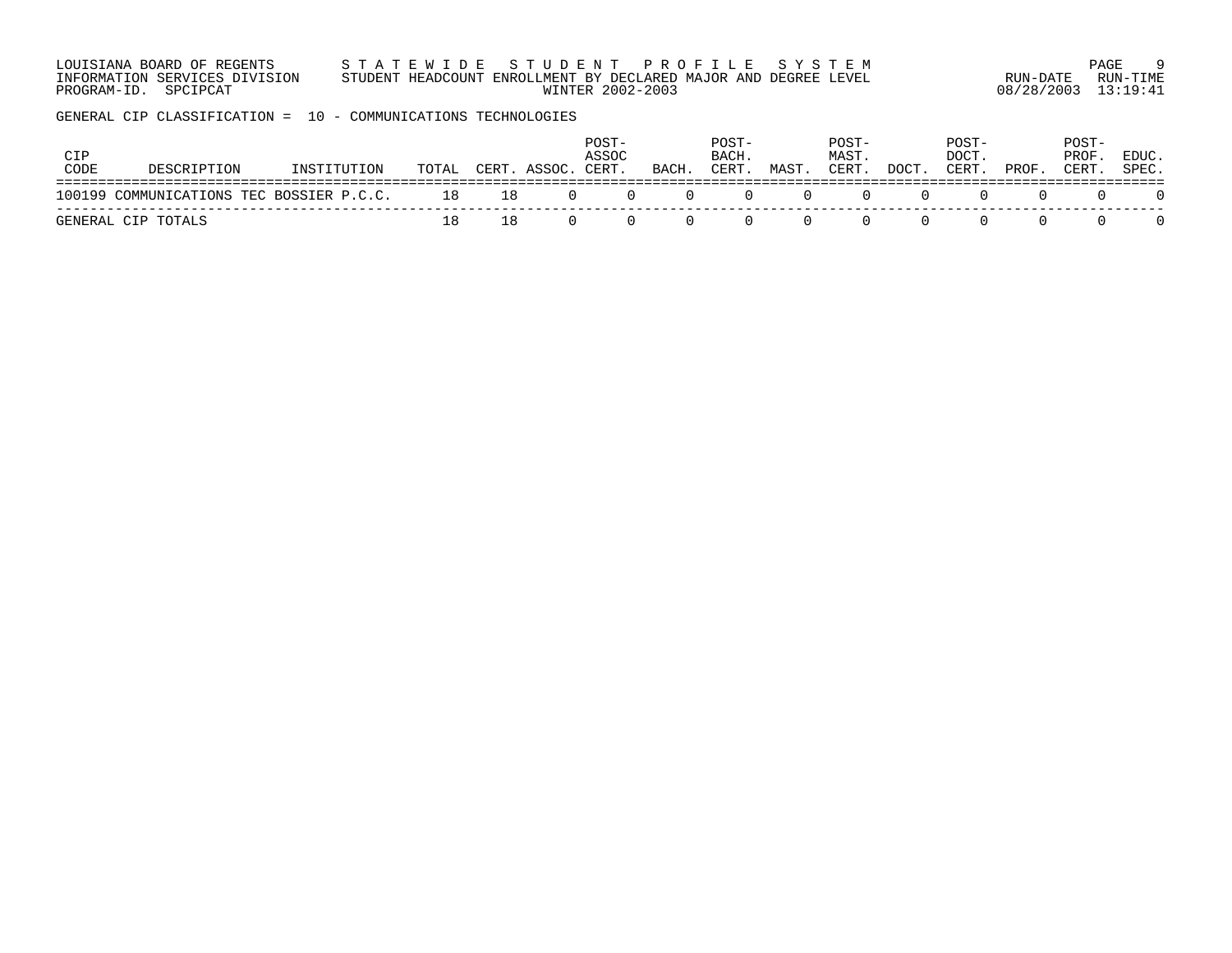#### LOUISIANA BOARD OF REGENTS S T A T E W I D E S T U D E N T P R O F I L E S Y S T E M PAGE 10 INFORMATION SERVICES DIVISION STUDENT HEADCOUNT ENROLLMENT BY DECLARED MAJOR AND DEGREE LEVEL RUN-DATE RUN-TIME PROGRAM-ID. SPCIPCAT WINTER 2002-2003 08/28/2003 13:19:41

# GENERAL CIP CLASSIFICATION = 11 - COMPUTER AND INFORMATION SCIENCES

| <b>CIP</b><br>CODE | DESCRIPTION                                                                                                                                                                                                                                                                                                                                                  | INSTITUTION                                                                                                                                                                                               |                                                                                |                                              | TOTAL CERT. ASSOC. CERT.                                                                                 | POST-<br>ASSOC                 |                                                                                | POST-<br>BACH.<br>BACH. CERT. MAST. CERT. DOCT. CERT. PROF. |                                                                                   | POST-<br>MAST.                               |                      | POST-<br>DOCT.            |               | POST-<br>PROF.<br>CERT.  | EDUC.<br>SPEC.                               |
|--------------------|--------------------------------------------------------------------------------------------------------------------------------------------------------------------------------------------------------------------------------------------------------------------------------------------------------------------------------------------------------------|-----------------------------------------------------------------------------------------------------------------------------------------------------------------------------------------------------------|--------------------------------------------------------------------------------|----------------------------------------------|----------------------------------------------------------------------------------------------------------|--------------------------------|--------------------------------------------------------------------------------|-------------------------------------------------------------|-----------------------------------------------------------------------------------|----------------------------------------------|----------------------|---------------------------|---------------|--------------------------|----------------------------------------------|
|                    | 110101 COMPUTER AND INFOR S.U.-N.O.<br>110101 COMPUTER AND INFOR S.U.-SHREVEPORT<br>110101 COMPUTER AND INFOR NUNEZ C. C.                                                                                                                                                                                                                                    |                                                                                                                                                                                                           | 61<br>44                                                                       | $\Omega$<br>$\mathbf 0$<br>$\Omega$          | 61<br>44                                                                                                 | $\Omega$<br>$\cap$             | $\mathbf{0}$<br>$\Omega$                                                       | $\Omega$<br>$\overline{0}$<br>$\Omega$                      | $\overline{0}$<br>$\Omega$                                                        | $\mathbf 0$<br>$\Omega$                      | 0<br>$\Omega$        | 0<br>$\Omega$             | 0<br>$\Omega$ | $\Omega$<br>$\Omega$     | $\Omega$<br>$\Omega$                         |
|                    | 110301 DATA PROCESSING TE MCNEESE ST. U.<br>110301 DATA PROCESSING TE LSU-ALEXANDRIA<br>110301 DATA PROCESSING TE LSU-EUNICE<br>110301 DATA PROCESSING TE DELGADO C. C.                                                                                                                                                                                      |                                                                                                                                                                                                           | 50<br>51<br>106<br>484                                                         | $\Omega$<br>$\Omega$<br>$\Omega$<br>$\Omega$ | 50<br>51<br>106<br>484                                                                                   | $\Omega$<br>$\Omega$           | $\Omega$<br>$\Omega$<br>$\Omega$                                               | $\Omega$<br>$\Omega$<br>$\Omega$<br>$\Omega$                | $\Omega$<br>$\Omega$<br>$\Omega$<br>$\Omega$                                      | $\Omega$<br>$\Omega$<br>$\Omega$<br>$\Omega$ | $\Omega$<br>$\Omega$ | $\Omega$<br>$\Omega$<br>0 | $\Omega$<br>O | $\Omega$<br><sup>o</sup> | $\Omega$<br>$\Omega$<br>$\Omega$<br>$\Omega$ |
|                    | 110401 INFORMATION SCIENC GRAMBLING ST U.<br>110401 INFORMATION SCIENC NW STATE UNIV.<br>110401 INFORMATION SCIENC LSU-BATON ROUGE<br>110401 INFORMATION SCIENC LSU-SHREVEPORT<br>110401 INFORMATION SCIENC S.U.-N.O.<br>110401 INFORMATION SCIENC BOSSIER P.C.C.<br>110401 INFORMATION SCIENC NUNEZ C. C.                                                   |                                                                                                                                                                                                           | 301<br>266<br>62<br>30<br>172<br>63                                            | $\Omega$<br>$\Omega$<br>15                   | $\Omega$<br>$\Omega$<br>172<br>48                                                                        | $\Omega$                       | 301<br>266<br>$\Omega$                                                         | $\Omega$                                                    | $\Omega$<br>62<br>9<br>30                                                         | $\Omega$                                     | $\cap$               | $\Omega$                  | 0             | $\Omega$                 | $\Omega$                                     |
|                    | ------------------------<br>110701 COMPUTER SCIENCE<br>110701 COMPUTER SCIENCE<br>110701 COMPUTER SCIENCE<br>110701 COMPUTER SCIENCE<br>110701 COMPUTER SCIENCE<br>110701 COMPUTER SCIENCE<br>110701 COMPUTER SCIENCE<br>110701 COMPUTER SCIENCE<br>110701 COMPUTER SCIENCE<br>110701 COMPUTER SCIENCE<br>110701 COMPUTER SCIENCE<br>110701 COMPUTER SCIENCE | GRAMBLING ST U.<br>LA. TECH. U.<br>MCNEESE ST. U.<br>NICHOLLS ST. U.<br>U LA-MONROE<br>SE LA. UNIV.<br>U LA-LAFAYETTE<br><b>LSU-BATON ROUGE</b><br>LSU-SHREVEPORT<br>U.N.O.<br>$S.U.-B.R.$<br>$S.U.-N.O.$ | 173<br>262<br>127<br>94<br>76<br>346<br>452<br>442<br>170<br>496<br>569<br>184 | $\Omega$<br>$\Omega$<br>$\Omega$             | $\Omega$<br>$\cap$<br>$\cap$<br><sup>n</sup><br><sup>n</sup><br><sup>n</sup><br><sup>n</sup><br>$\Omega$ | $\Omega$<br>$\Omega$<br>$\cap$ | 173<br>193<br>127<br>94<br>76<br>346<br>280<br>392<br>170<br>435<br>510<br>184 | $\Omega$<br>$\Omega$                                        | $\Omega$<br>69<br>$\Omega$<br>128<br>$\Omega$<br>$\Omega$<br>61<br>59<br>$\Omega$ |                                              | 44<br>50             | $\Omega$                  |               | $\Omega$                 | $\Omega$                                     |
|                    | 119999 COMPUTER AND INFOR LA. TECH. U. 29<br>119999 COMPUTER AND INFOR BOSSIER P.C.C.                                                                                                                                                                                                                                                                        |                                                                                                                                                                                                           | $\overline{4}$                                                                 | $\overline{0}$<br>$\Omega$                   | $\overline{0}$<br>$\Omega$                                                                               | $\overline{0}$<br>$\Omega$     | $\mathbf{0}$<br>$\Omega$                                                       | $\overline{0}$<br>$\Omega$                                  | $\overline{0}$<br>$\Omega$                                                        | $\overline{0}$<br>$\Omega$                   | 29<br>$\Omega$       | 0<br>$\Omega$             | 0<br>$\Omega$ | 0<br>$\Omega$            | $\Omega$<br>$\Omega$                         |
|                    | GENERAL CIP TOTALS                                                                                                                                                                                                                                                                                                                                           |                                                                                                                                                                                                           | 5,124                                                                          |                                              | 15 1,017                                                                                                 |                                | $0 \quad 3.547$                                                                | $\overline{0}$                                              | 418                                                                               | $\Omega$                                     | 123                  | $\Omega$                  | $\Omega$      | $\Omega$                 | $\mathbf 0$                                  |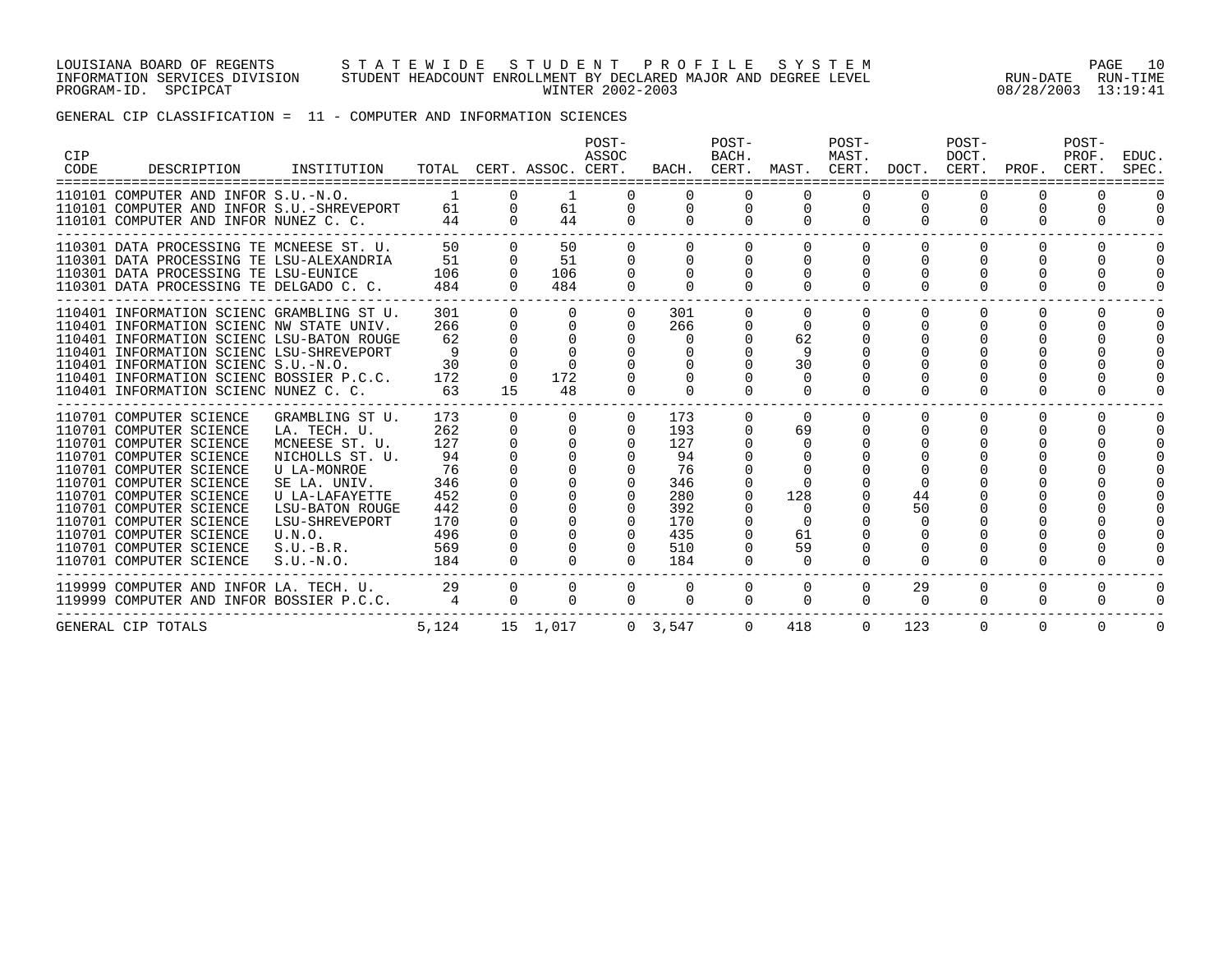LOUISIANA BOARD OF REGENTS S T A T E W I D E S T U D E N T P R O F I L E S Y S T E M PAGE 11 INFORMATION SERVICES DIVISION STUDENT HEADCOUNT ENROLLMENT BY DECLARED MAJOR AND DEGREE LEVEL RUN-DATE RUN-TIME PROGRAM-ID. SPCIPCAT WINTER 2002-2003 08/28/2003 13:19:41

GENERAL CIP CLASSIFICATION = 12 - PERSONAL AND MISCELLANEOUS SERVICES

| CIP<br>CODE | DESCRIPTION                                                                                                                                                              | INSTITUTION | TOTAL           |    | CERT. ASSOC. | POST-<br>ASSOC<br>CERT. | BACH | POST-<br>BACH.<br>CERT. | MAST | POST-<br>MAST.<br>CERT. | <b>DOCT</b> | POST-<br>DOCT.<br>CERT. | PROF. | POST-<br>PROF.<br>CERT. | EDUC.<br>SPEC. |
|-------------|--------------------------------------------------------------------------------------------------------------------------------------------------------------------------|-------------|-----------------|----|--------------|-------------------------|------|-------------------------|------|-------------------------|-------------|-------------------------|-------|-------------------------|----------------|
| 120301      | . FUNERAL SERVICES A S.U.-SHREVEPORT<br>120301 FUNERAL SERVICES A DELGADO C. C.<br>120503 CULINARY ARTS/CHEF NICHOLLS ST. U.<br>120503 CULINARY ARTS/CHEF BOSSIER P.C.C. |             | 163<br>39<br>21 | 21 | 163<br>39    |                         |      |                         |      |                         |             |                         |       |                         |                |
|             | GENERAL CIP TOTALS                                                                                                                                                       |             | 235             |    | 214          |                         |      |                         |      |                         |             |                         |       |                         |                |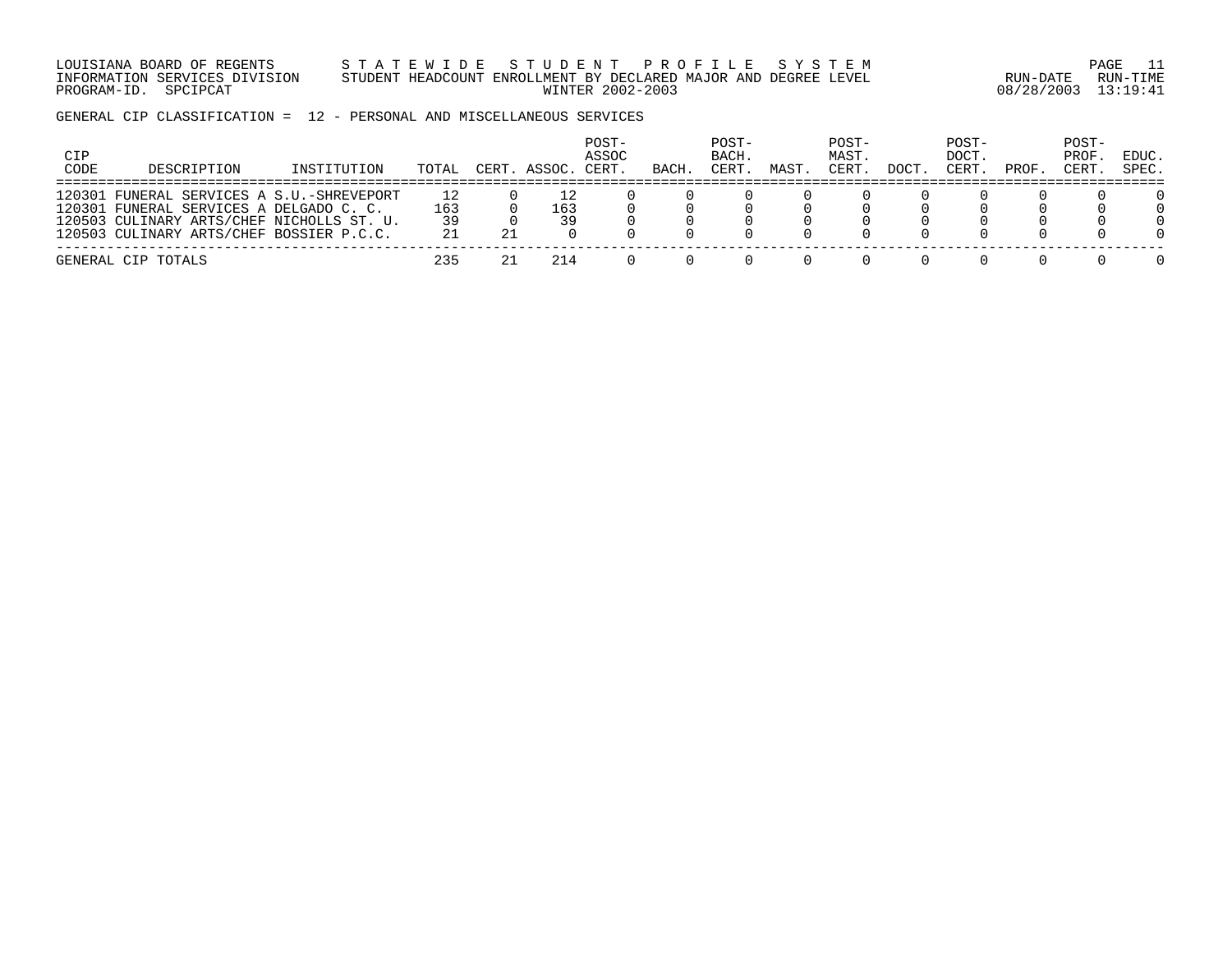#### LOUISIANA BOARD OF REGENTS S T A T E W I D E S T U D E N T P R O F I L E S Y S T E M PAGE 12 INFORMATION SERVICES DIVISION STUDENT HEADCOUNT ENROLLMENT BY DECLARED MAJOR AND DEGREE LEVEL RUN-DATE RUN-TIME PROGRAM-ID. SPCIPCAT WINTER 2002-2003 08/28/2003 13:19:41

| CIP<br>CODE | DESCRIPTION                                                                                                                                                                                                                                                                                                                                                                                                                                                                    | INSTITUTION |                                                                              |                                                                                                                                        | TOTAL CERT. ASSOC. CERT.                                                                                                                | POST-<br>ASSOC                                                                   |                                                                                                          | POST-<br>BACH.                                                                                               | BACH. CERT. MAST. CERT. DOCT. CERT. PROF. CERT.                                                             | POST-<br>MAST.                                                                      |                                                          | POST-<br>DOCT.                               |                                          | POST-<br>PROF.          | <b>EDUC</b><br>SPEC            |
|-------------|--------------------------------------------------------------------------------------------------------------------------------------------------------------------------------------------------------------------------------------------------------------------------------------------------------------------------------------------------------------------------------------------------------------------------------------------------------------------------------|-------------|------------------------------------------------------------------------------|----------------------------------------------------------------------------------------------------------------------------------------|-----------------------------------------------------------------------------------------------------------------------------------------|----------------------------------------------------------------------------------|----------------------------------------------------------------------------------------------------------|--------------------------------------------------------------------------------------------------------------|-------------------------------------------------------------------------------------------------------------|-------------------------------------------------------------------------------------|----------------------------------------------------------|----------------------------------------------|------------------------------------------|-------------------------|--------------------------------|
|             | 130101 EDUCATION, GENERAL LA. TECH. U.<br>130101 EDUCATION, GENERAL MCNEESE ST. U.<br>130101 EDUCATION, GENERAL NW STATE UNIV.<br>130101 EDUCATION, GENERAL LSU-BATON ROUGE<br>130101 EDUCATION, GENERAL LSU-SHREVEPORT                                                                                                                                                                                                                                                        |             | 60<br>132<br>470<br>187<br>29                                                | $\Omega$<br>$\mathbf 0$<br>$\mathbf 0$<br>$\mathbf 0$<br>$\Omega$                                                                      | $\overline{0}$<br>$\overline{0}$<br>$\mathbf 0$<br>$\Omega$                                                                             | $\mathbf 0$<br>$\mathbf 0$<br>$\Omega$<br>$\Omega$                               | 0<br>$\mathbf 0$<br>$\Omega$<br>$\Omega$                                                                 | $\mathbf{0}$<br>$\Omega$<br>$\mathbf{0}$<br>$\Omega$                                                         | 60<br>132<br>470<br>143<br>29                                                                               | 0<br>0<br>0<br>$\Omega$                                                             | 0<br>0<br>$\Omega$                                       | $\mathbf 0$<br>0<br>$\Omega$                 | 0<br>0<br>0<br>$\Omega$                  | 0<br>0                  |                                |
|             | 130301 CURRICULUM AND INS GRAMBLING ST U.<br>130301 CURRICULUM AND INS LA. TECH. U.<br>130301 CURRICULUM AND INS U LA-MONROE<br>130301 CURRICULUM AND INS SE LA. UNIV.<br>130301 CURRICULUM AND INS U LA-LAFAYETTE<br>130301 CURRICULUM AND INS LSU-BATON ROUGE<br>130301 CURRICULUM AND INS U.N.O.                                                                                                                                                                            |             | <sup>1</sup><br>77<br>34<br>148<br>96<br>66<br>221                           | $\Omega$<br>$\Omega$<br>$\Omega$<br>$\Omega$<br>$\Omega$<br>$\Omega$<br>$\Omega$                                                       | $\Omega$<br>$\Omega$<br>$\Omega$<br>$\Omega$<br>$\Omega$<br>$\Omega$<br>$\cap$                                                          | $\Omega$<br>$\Omega$<br>$\Omega$<br>$\Omega$<br>$\Omega$<br>$\Omega$<br>$\Omega$ | $\Omega$<br>$\Omega$<br>$\Omega$<br>$\Omega$<br>$\Omega$<br>$\Omega$<br>$\Omega$                         | $\Omega$<br>$\Omega$<br>$\Omega$<br>$\Omega$<br>$\Omega$<br>0<br>$\Omega$                                    | $\Omega$<br>56<br>$\Omega$<br>148<br>96<br>$\Omega$<br>139                                                  | $\mathbf{0}$<br>$\mathbf{0}$<br>$\Omega$<br>$\Omega$<br>$\Omega$                    | 1<br>21<br>19<br>$\Omega$<br>$\Omega$<br>66<br>82        | $\Omega$<br>0<br>0<br>$\Omega$               | $\Omega$<br>O<br>O<br>$\Omega$           | 0<br>0                  | $\Omega$                       |
|             | 130401 EDUCATION ADMINIST GRAMBLING ST U.<br>130401 EDUCATION ADMINIST LA. TECH. U.<br>130401 EDUCATION ADMINIST MCNEESE ST. U.<br>130401 EDUCATION ADMINIST NICHOLLS ST. U.<br>130401 EDUCATION ADMINIST U LA-MONROE<br>130401 EDUCATION ADMINIST NW STATE UNIV.<br>130401 EDUCATION ADMINIST SE LA. UNIV.<br>130401 EDUCATION ADMINIST U LA-LAFAYETTE<br>130401 EDUCATION ADMINIST LSU-BATON ROUGE<br>130401 EDUCATION ADMINIST U.N.O.                                       |             | 12<br>26<br>100<br>123<br>79<br>83<br>139<br>65<br>18<br>162                 | $\Omega$<br>$\mathbf 0$<br>$\Omega$<br>$\Omega$<br>$\Omega$<br>$\Omega$<br>$\Omega$<br>$\Omega$<br>$\Omega$<br>$\Omega$                | $\Omega$<br>$\mathbf 0$<br>$\Omega$<br>$\Omega$<br>$\Omega$<br>$\Omega$<br>$\Omega$<br>$\Omega$<br>$\Omega$                             | $\Omega$<br>$\Omega$<br>$\Omega$<br>$\Omega$                                     | $\Omega$<br>$\Omega$<br>$\Omega$<br>$\Omega$<br>$\Omega$<br>$\Omega$<br>$\Omega$<br>$\Omega$<br>$\Omega$ | $\Omega$<br>$\mathbf{0}$<br>$\Omega$<br>$\Omega$<br>$\Omega$<br>$\Omega$<br>$\Omega$<br>$\Omega$<br>$\Omega$ | $\Omega$<br>$\overline{0}$<br>59<br>123<br>57<br>$\Omega$<br>139<br>65<br>14<br>114                         | $\mathbf 0$<br>$\mathbf 0$<br>$\Omega$<br>$\Omega$<br>$\Omega$<br>0<br>$\mathbf{0}$ | 12<br>26<br>$\Omega$<br>$\Omega$<br>22<br>$\Omega$<br>48 | $\Omega$<br>$\Omega$<br>$\Omega$<br>$\Omega$ | $\Omega$<br>$\Omega$<br>O<br>$\Omega$    | $\Omega$<br>0           | $\Omega$<br>$\Omega$           |
|             | 130405 ELEMENTARY, MIDDLE S.U.-B.R.                                                                                                                                                                                                                                                                                                                                                                                                                                            |             | 228                                                                          | $\overline{0}$                                                                                                                         | $\overline{0}$                                                                                                                          | $\Omega$                                                                         | $\Omega$                                                                                                 | $\overline{0}$                                                                                               | 228                                                                                                         | $\overline{0}$                                                                      | $\overline{0}$                                           | $\overline{0}$                               | $\mathbf 0$                              | $\Omega$                | $\Omega$                       |
|             | 130501 EDUCATIONAL/INSTRU MCNEESE ST. U. 100                                                                                                                                                                                                                                                                                                                                                                                                                                   |             |                                                                              | $\Omega$                                                                                                                               | $\Omega$                                                                                                                                | $\Omega$                                                                         | $\Omega$                                                                                                 | $\Omega$                                                                                                     | 100                                                                                                         | $\Omega$                                                                            | $\Omega$                                                 | $\Omega$                                     | $\Omega$                                 | $\Omega$                | $\Omega$                       |
|             | 130601 EDUCATIONAL EVALUA LSU-BATON ROUGE 1 0                                                                                                                                                                                                                                                                                                                                                                                                                                  |             |                                                                              |                                                                                                                                        | $\Omega$                                                                                                                                | $\Omega$                                                                         | $\Omega$                                                                                                 | $\Omega$                                                                                                     | $\Omega$                                                                                                    | $\Omega$                                                                            | 1                                                        | $\Omega$                                     | $\Omega$                                 | $\Omega$                | $\Omega$                       |
|             | 130802 EDUCATIONAL PSYCHO LA. TECH. U.<br>130802 EDUCATIONAL PSYCHO NICHOLLS ST. U.<br>130802 EDUCATIONAL PSYCHO U LA-MONROE<br>130802 EDUCATIONAL PSYCHO LSU-SHREVEPORT                                                                                                                                                                                                                                                                                                       |             | $\frac{6}{21}$<br>18<br>6                                                    | $\Omega$<br>$\overline{0}$<br>$\overline{0}$<br>$\Omega$                                                                               | $\Omega$<br>$\overline{0}$<br>$\Omega$                                                                                                  | $\Omega$<br>$\overline{0}$<br>$\Omega$<br>$\Omega$<br>$\cap$                     | $\Omega$<br>$\Omega$<br>$\mathbf{0}$<br>$\cap$                                                           | $\Omega$<br>$\Omega$<br>$\Omega$                                                                             | 6<br>$\overline{0}$<br>$\overline{0}$<br>$\mathbf{0}$<br>$\Omega$                                           | $\Omega$<br>$\overline{0}$<br>$\mathbf{0}$<br>$\Omega$                              | $\Omega$<br>$\Omega$<br>0<br>$\Omega$                    | $\Omega$<br>$\Omega$<br>0<br>$\Omega$        | $\Omega$<br>$\mathbf 0$<br>0<br>$\Omega$ | $\Omega$<br>0<br>0<br>0 | $\Omega$<br>$\Omega$<br>0<br>0 |
|             | 131001 SPECIAL EDUCATION, GRAMBLING ST U.<br>131001 SPECIAL EDUCATION, LA. TECH. U.<br>131001 SPECIAL EDUCATION, MCNEESE ST. U.<br>131001 SPECIAL EDUCATION, NICHOLLS ST. U.<br>131001 SPECIAL EDUCATION, U LA-MONROE<br>131001 SPECIAL EDUCATION, NW STATE UNIV.<br>131001 SPECIAL EDUCATION, SE LA. UNIV.<br>131001 SPECIAL EDUCATION, U LA-LAFAYETTE<br>131001 SPECIAL EDUCATION, LSU-SHREVEPORT<br>131001 SPECIAL EDUCATION, U.N.O.<br>131001 SPECIAL EDUCATION, S.U.-B.R. |             | 18<br>$\overline{2}$<br>63<br>90<br>67<br>22<br>205<br>68<br>24<br>91<br>112 | $\overline{0}$<br>$\Omega$<br>$\Omega$<br>$\Omega$<br>$\Omega$<br>$\Omega$<br>$\Omega$<br>$\Omega$<br>$\Omega$<br>$\Omega$<br>$\Omega$ | $\overline{0}$<br>$\Omega$<br>$\Omega$<br>$\Omega$<br>$\Omega$<br>$\mathbf 0$<br>$\Omega$<br>$\Omega$<br>$\Omega$<br>$\Omega$<br>$\cap$ | $\mathbf 0$<br>$\Omega$<br>$\Omega$                                              | 18<br>- 2<br>63<br>90<br>22<br>116<br>68<br>24<br>$\Omega$<br>37                                         | 0<br>$\Omega$<br>$\Omega$<br>$\Omega$<br>0<br>∩                                                              | $\mathbf 0$<br>$\Omega$<br>$\Omega$<br>$\Omega$<br>60<br>$\Omega$<br>89<br>$\Omega$<br>$\Omega$<br>70<br>61 | 0<br>$\Omega$<br>$\Omega$<br>$\cap$                                                 | 0<br>21<br>14                                            | $\mathbf 0$<br>$\Omega$<br>∩                 | 0<br>$\Omega$<br>∩                       | 0                       | 0                              |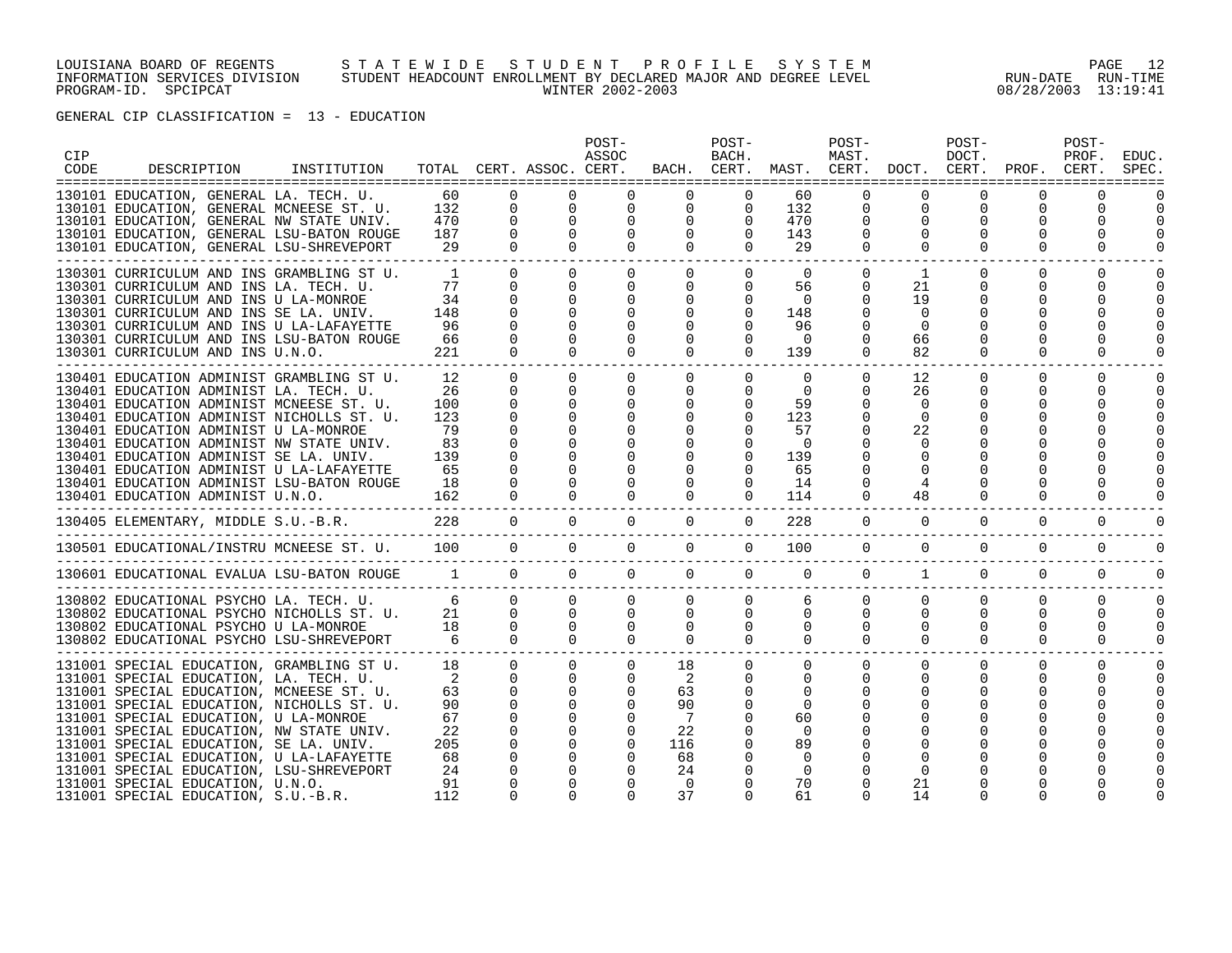#### LOUISIANA BOARD OF REGENTS S T A T E W I D E S T U D E N T P R O F I L E S Y S T E M PAGE 13 INFORMATION SERVICES DIVISION STUDENT HEADCOUNT ENROLLMENT BY DECLARED MAJOR AND DEGREE LEVEL RUN-DATE RUN-TIME PROGRAM-ID. SPCIPCAT WINTER 2002-2003 08/28/2003 13:19:41

| CIP<br>CODE | DESCRIPTION                                                                                                                                                                                                                                                                                                                                                                                                                                                                                                                                                               | INSTITUTION | TOTAL CERT. ASSOC. CERT.                                                                                           |                                                                                                                                              |                                                                                                         | POST-<br>ASSOC                                                                                  |                                                                                                     | POST-<br>BACH.                                                            | BACH. CERT. MAST. CERT. DOCT. CERT. PROF. CERT.                          | POST-<br>MAST.                   |                                                      | POST-<br>DOCT.                   |                                                             | POST-<br>PROF.       | EDUC.<br><b>SPEC</b> |
|-------------|---------------------------------------------------------------------------------------------------------------------------------------------------------------------------------------------------------------------------------------------------------------------------------------------------------------------------------------------------------------------------------------------------------------------------------------------------------------------------------------------------------------------------------------------------------------------------|-------------|--------------------------------------------------------------------------------------------------------------------|----------------------------------------------------------------------------------------------------------------------------------------------|---------------------------------------------------------------------------------------------------------|-------------------------------------------------------------------------------------------------|-----------------------------------------------------------------------------------------------------|---------------------------------------------------------------------------|--------------------------------------------------------------------------|----------------------------------|------------------------------------------------------|----------------------------------|-------------------------------------------------------------|----------------------|----------------------|
|             | 131004 EDUCATION OF THE G U LA-LAFAYETTE                                                                                                                                                                                                                                                                                                                                                                                                                                                                                                                                  |             |                                                                                                                    | 26                                                                                                                                           | $0 \qquad \qquad$<br>$\Omega$                                                                           | $\Omega$                                                                                        | $\Omega$                                                                                            |                                                                           | $0 \qquad \qquad$<br>26                                                  | $\Omega$                         | $\Omega$                                             | $\Omega$                         | $\Omega$                                                    | $\Omega$             |                      |
|             | 131012 EDUCATION OF THE S LA. TECH. U.<br>131012 EDUCATION OF THE S SE LA. UNIV. 88                                                                                                                                                                                                                                                                                                                                                                                                                                                                                       |             | 12                                                                                                                 | $\Omega$                                                                                                                                     | $\Omega$                                                                                                | $\Omega$<br>$\Omega$<br>$\Omega$                                                                | 12<br>$\Omega$                                                                                      | $\Omega$<br>88 8                                                          | $\Omega$<br>$0\qquad 0$                                                  | $\Omega$<br>$\Omega$             | $\Omega$<br>$\Omega$                                 | $\Omega$<br>$\Omega$             | $\Omega$<br>$\Omega$                                        | $\Omega$<br>$\Omega$ | $\Omega$<br>$\Omega$ |
|             | 131101 COUNSELOR EDUCATIO LA. TECH. U. 154<br>131101 COUNSELOR EDUCATIO MCNEESE ST. U. 24<br>131101 COUNSELOR EDUCATIO NICHOLLS ST. U.<br>131101 COUNSELOR EDUCATIO U LA-MONROE<br>131101 COUNSELOR EDUCATIO SE LA. UNIV.<br>131101 COUNSELOR EDUCATIO U LA-LAFAYETTE<br>131101 COUNSELOR EDUCATIO LSU-BATON ROUGE<br>131101 COUNSELOR EDUCATIO U.N.O.<br>131101 COUNSELOR EDUCATIO S.U.-B.R.                                                                                                                                                                             |             | 38<br>49<br>86<br>79<br>- 5<br>162<br>22                                                                           | $\Omega$<br>$\Omega$<br>$\Omega$<br>$\Omega$                                                                                                 | $\overline{0}$<br>$\Omega$                                                                              | $0 \qquad \qquad$<br>$\Omega$<br>$\Omega$<br>$\Omega$                                           | $0\qquad \qquad 0$<br>$\begin{matrix} 0 & 0 \end{matrix}$<br>$\Omega$<br>$\Omega$<br>$\Omega$       | $\Omega$<br>$\overline{0}$<br>0<br>$\Omega$                               | $0 \t 154$<br>24<br>38<br>45<br>86<br>79<br>.5<br>118<br>22              | $\Omega$                         | $0 \qquad \qquad$<br>$\Omega$<br>O<br>44<br>$\Omega$ | 0<br>$\Omega$<br>$\Omega$        | $\overline{0}$<br>$\Omega$<br>$\Omega$<br>0<br><sup>0</sup> | $\Omega$             | $\Omega$             |
|             | 131102 COLLEGE/POSTSECOND NW STATE UNIV. 34                                                                                                                                                                                                                                                                                                                                                                                                                                                                                                                               |             |                                                                                                                    | $\Omega$                                                                                                                                     | $\Omega$                                                                                                | $\Omega$                                                                                        | $\overline{0}$                                                                                      | $\overline{0}$                                                            | 34                                                                       | $\Omega$                         | $\overline{0}$                                       | $\mathbf{0}$                     | $\mathbf 0$                                                 | $\mathbf 0$          |                      |
|             | 131202 ELEMENTARY TEACHER GRAMBLING ST U.<br>131202 ELEMENTARY TEACHER LA. TECH. U.<br>131202 ELEMENTARY TEACHER MCNEESE ST. U.<br>131202 ELEMENTARY TEACHER NICHOLLS ST. U.<br>131202 ELEMENTARY TEACHER U LA-MONROE<br>131202 ELEMENTARY TEACHER NW STATE UNIV.<br>131202 ELEMENTARY TEACHER SE LA. UNIV.<br>131202 ELEMENTARY TEACHER U LA-LAFAYETTE<br>131202 ELEMENTARY TEACHER LSU-BATON ROUGE<br>131202 ELEMENTARY TEACHER LSU-SHREVEPORT<br>131202 ELEMENTARY TEACHER U.N.O.<br>131202 ELEMENTARY TEACHER S.U.-B.R.<br>131202 ELEMENTARY TEACHER S.U.-N.O.        |             | 137<br>252<br>346<br>482<br>341<br>358<br>1,080<br>712<br>929<br>247<br>480<br>341<br>293                          | $\Omega$<br>$\Omega$<br>$\Omega$<br>$\mathbf 0$<br>0<br>$\mathbf 0$<br>$\mathbf 0$<br>$\mathbf 0$<br>$\Omega$<br>$\Omega$<br>$\cap$          | $\Omega$<br>$\Omega$<br>$\Omega$<br>$\Omega$<br>$\mathbf 0$<br>$\Omega$<br>$\cap$                       | $\Omega$<br>$\Omega$<br>$\Omega$<br>$\Omega$<br>$\mathbf 0$<br>$\Omega$<br>$\Omega$<br>$\Omega$ | 131<br>252<br>346<br>434<br>257<br>358<br>$0 \quad 1,080$<br>712<br>929<br>247<br>480<br>324<br>293 | $\Omega$<br>$\Omega$<br>$\Omega$<br>$\Omega$<br>$\Omega$<br>0<br>$\Omega$ | 6<br>$\Omega$<br>$\Omega$<br>48<br>84<br>0<br>$\Omega$<br>17<br>$\Omega$ | $\Omega$<br>$\Omega$<br>$\Omega$ | $\Omega$<br>$\Omega$<br>O<br>$\cap$                  | $\Omega$<br>$\Omega$<br>$\Omega$ | $\Omega$<br>$\Omega$<br>0<br><sup>0</sup><br>$\Omega$       | $\Omega$<br>$\Omega$ |                      |
|             | 131204 PRE-ELEMENTARY/EAR GRAMBLING ST U.<br>131204 PRE-ELEMENTARY/EAR LA. TECH. U.<br>131204 PRE-ELEMENTARY/EAR MCNEESE ST. U.<br>131204 PRE-ELEMENTARY/EAR U LA-MONROE<br>131204 PRE-ELEMENTARY/EAR NW STATE UNIV.<br>131204 PRE-ELEMENTARY/EAR U LA-LAFAYETTE<br>131204 PRE-ELEMENTARY/EAR LSU-ALEXANDRIA<br>131204 PRE-ELEMENTARY/EAR LSU-EUNICE<br>131204 PRE-ELEMENTARY/EAR S.U.-B.R.<br>131204 PRE-ELEMENTARY/EAR S.U.-SHREVEPORT<br>131204 PRE-ELEMENTARY/EAR DELGADO C. C.<br>131204 PRE-ELEMENTARY/EAR NUNEZ C. C.<br>131204 PRE-ELEMENTARY/EAR SOUTH LA. C. C. |             | 51<br>$\overline{\mathbf{3}}$<br>261<br>208<br>140<br>15<br>60<br>138<br>$\overline{4}$<br>281<br>734<br>94<br>291 | $\Omega$<br>$\Omega$<br>$\Omega$<br>$\Omega$<br>$\Omega$<br>$\Omega$<br>$\Omega$<br>$\Omega$<br>$\Omega$<br>$\Omega$<br>$\Omega$<br>$\Omega$ | $\Omega$<br>$\Omega$<br>30<br>$\Omega$<br>$\Omega$<br>60<br>138<br>$\bigcap$<br>281<br>734<br>94<br>291 | $\Omega$<br>$\Omega$<br>$\Omega$<br>$\Omega$<br>$\Omega$<br>$\Omega$                            | 49<br>-3<br>231<br>208<br>140<br>15<br>$\Omega$<br>$\Omega$<br>$\Omega$                             | $\Omega$<br>$\Omega$<br>$\Omega$                                          | $\Omega$                                                                 | $\Omega$<br>$\Omega$             | $\Omega$<br>$\Omega$<br>$\Omega$                     | $\Omega$<br>0<br>$\Omega$        | $\Omega$<br>0<br><sup>0</sup><br>$\Omega$                   | $\Omega$             |                      |
|             | 131205 SECONDARY TEACHER LA. TECH. U.<br>131205 SECONDARY TEACHER MCNEESE ST. U.                                                                                                                                                                                                                                                                                                                                                                                                                                                                                          |             | 169<br>220                                                                                                         | $\Omega$<br>$\Omega$                                                                                                                         | $\Omega$<br>$\Omega$                                                                                    | $\Omega$<br>$\Omega$                                                                            | 169<br>220                                                                                          | $\Omega$<br>$\Omega$                                                      | $\mathbf 0$<br>$\Omega$                                                  | $\Omega$<br>$\Omega$             | $\mathbf 0$<br>$\Omega$                              | 0<br>$\Omega$                    | $\Omega$<br>$\Omega$                                        | $\overline{0}$       |                      |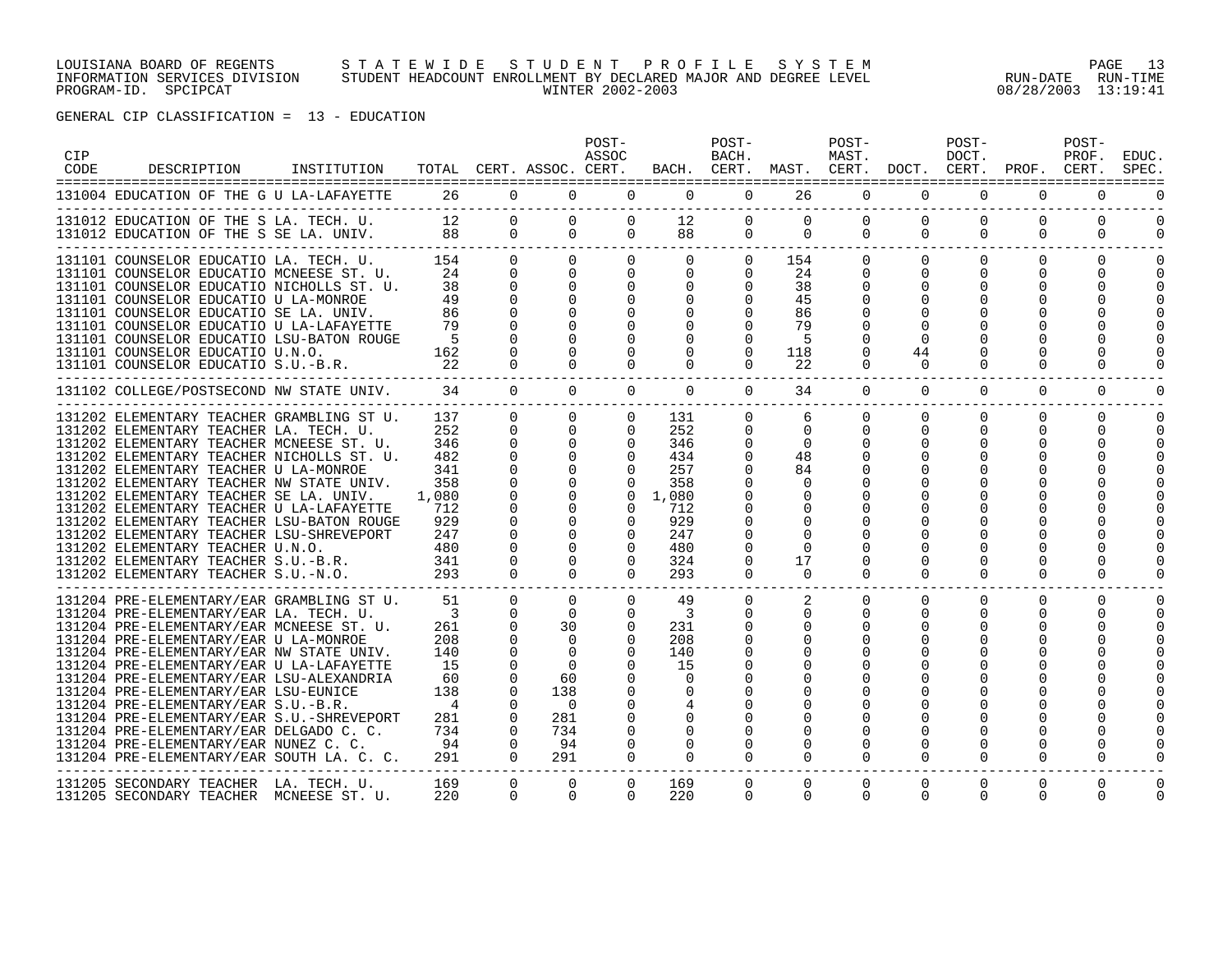#### LOUISIANA BOARD OF REGENTS S T A T E W I D E S T U D E N T P R O F I L E S Y S T E M PAGE 14 INFORMATION SERVICES DIVISION STUDENT HEADCOUNT ENROLLMENT BY DECLARED MAJOR AND DEGREE LEVEL RUN-DATE RUN-TIME PROGRAM-ID. SPCIPCAT WINTER 2002-2003 08/28/2003 13:19:41

| CIP<br>CODE | DESCRIPTION                                                                                                                                                                                                                                                       | INSTITUTION                             |                                                      |                                                                            | TOTAL CERT. ASSOC. CERT.                                         | POST-<br>ASSOC                                               |                                                   | POST-<br>BACH.                                              | BACH. CERT. MAST. CERT. DOCT. CERT. PROF. CERT.                     | POST-<br>MAST.                                                       |                                  | POST-<br>DOCT.                               |                                                  | POST-<br>PROF.       | <b>EDUC</b><br>SPEC<br>------ |
|-------------|-------------------------------------------------------------------------------------------------------------------------------------------------------------------------------------------------------------------------------------------------------------------|-----------------------------------------|------------------------------------------------------|----------------------------------------------------------------------------|------------------------------------------------------------------|--------------------------------------------------------------|---------------------------------------------------|-------------------------------------------------------------|---------------------------------------------------------------------|----------------------------------------------------------------------|----------------------------------|----------------------------------------------|--------------------------------------------------|----------------------|-------------------------------|
|             | 131205 SECONDARY TEACHER NICHOLLS ST. U.<br>131205 SECONDARY TEACHER U LA-MONROE<br>131205 SECONDARY TEACHER NW STATE UNIV.<br>131205 SECONDARY TEACHER U LA-LAFAYETTE<br>131205 SECONDARY TEACHER LSU-BATON ROUGE<br>131205 SECONDARY TEACHER S.U.-B.R.          |                                         | 277<br>42<br>150<br>305<br>468<br>240                | $\Omega$<br>$\mathbf 0$<br>$\mathbf 0$<br>$\Omega$<br>$\Omega$<br>$\Omega$ | $\mathbf{0}$<br>$\mathbf{0}$<br>$\Omega$<br>$\Omega$<br>$\cap$   | $\Omega$<br>$\overline{0}$                                   | 271<br>$\overline{0}$<br>150<br>305<br>468<br>236 | 0<br>0<br>$\Omega$<br>$\Omega$<br>$\Omega$                  | 6<br>42<br>$\overline{0}$<br>$\Omega$<br>$\Omega$<br>$\overline{4}$ | 0<br>$\mathbf 0$<br>$\Omega$<br>$\Omega$                             | $\mathbf 0$                      | 0<br>$\Omega$                                | 0<br>$\Omega$                                    | O                    |                               |
|             | 131206 TEACHER EDUCATION, GRAMBLING ST U.<br>131206 TEACHER EDUCATION, SE LA. UNIV.                                                                                                                                                                               |                                         | 13<br>302                                            | $\Omega$<br>$\Omega$                                                       | $\Omega$<br>$\Omega$                                             | $\Omega$<br>$\Omega$                                         | $\Omega$<br>$\Omega$                              | $\overline{0}$<br>$\Omega$                                  | 13<br>302                                                           | $\overline{0}$<br>$\Omega$                                           | $\Omega$<br>$\Omega$             | $\mathbf 0$<br>$\Omega$                      | $\Omega$<br>$\Omega$                             | $\Omega$<br>$\Omega$ | $\Omega$                      |
|             | 131302 ART TEACHER EDUCAT GRAMBLING ST U.<br>131302 ART TEACHER EDUCAT LA. TECH. U.<br>131302 ART TEACHER EDUCAT U LA-MONROE<br>131302 ART TEACHER EDUCAT SE LA. UNIV.<br>131302 ART TEACHER EDUCAT LSU-SHREVEPORT<br>131302 ART TEACHER EDUCAT S.U.-N.O.         |                                         | 5<br>-6<br>41<br>$5^{\circ}$                         | $\Omega$<br>$\Omega$<br>$\Omega$<br>$\Omega$<br>$\Omega$                   | $\Omega$<br>$\Omega$<br>$\cap$                                   | $\Omega$<br>$\Omega$                                         | 6<br>41<br>5                                      | $\Omega$<br>0                                               | $\Omega$<br>0<br>$\Omega$<br>$\Omega$<br>$\Omega$                   | $\Omega$<br>$\Omega$                                                 | $\Omega$                         | $\Omega$<br>$\Omega$                         | $\Omega$<br>U                                    | 0                    |                               |
|             | 131303 BUSINESS TEACHER E GRAMBLING ST U. 94<br>131303 BUSINESS TEACHER E S.U.-B.R.                                                                                                                                                                               |                                         | 1                                                    | $\Omega$<br>$\Omega$                                                       | $\Omega$<br>$\cap$                                               | $\Omega$<br>$\Omega$                                         | 94<br>$\mathbf{1}$                                | $\Omega$<br>$\Omega$                                        | $\Omega$<br>$\Omega$                                                | $\Omega$<br>$\Omega$                                                 | $\Omega$<br>$\Omega$             | $\Omega$<br>$\Omega$                         | $\Omega$<br>$\Omega$                             | 0<br>$\Omega$        | $\Omega$<br>$\Omega$          |
|             | 131305 ENGLISH TEACHER ED GRAMBLING ST U.<br>131305 ENGLISH TEACHER ED U LA-MONROE<br>131305 ENGLISH TEACHER ED SE LA. UNIV.<br>131305 ENGLISH TEACHER ED LSU-SHREVEPORT<br>131305 ENGLISH TEACHER ED U.N.O.<br>131305 ENGLISH TEACHER ED S.U.-N.O.               | $\begin{array}{c} 12 \\ 12 \end{array}$ | 21<br>35<br>$\begin{array}{c} 107 \\ 26 \end{array}$ | $\Omega$<br>$\Omega$<br>$\Omega$<br>$\Omega$<br>$\Omega$                   | $\Omega$<br>$\Omega$<br>$\Omega$<br>$\Omega$<br>$\Omega$         | $\Omega$<br>$\Omega$<br>$\Omega$                             | 21<br>35<br>107<br>26<br>10<br>12                 | $\overline{0}$<br>$\Omega$<br>$\Omega$<br>$\Omega$          | $\overline{0}$<br>$\Omega$<br>$\Omega$<br>$\Omega$                  | $\overline{0}$<br>$\Omega$                                           | $\Omega$                         | $\Omega$<br>$\Omega$<br>0                    | $\Omega$<br>$\Omega$                             | 0                    |                               |
|             | 131306 FOREIGN LANGUAGES U LA-MONROE<br>131306 FOREIGN LANGUAGES U.N.O.                                                                                                                                                                                           | $\overline{\mathbf{3}}$                 | $\overline{1}$                                       | $\Omega$<br>$\Omega$                                                       | $\Omega$<br>$\Omega$                                             | $\Omega$<br>$\Omega$                                         | <sup>1</sup><br>3                                 | $\mathbf{0}$<br>$\overline{0}$                              | $\Omega$<br>$\overline{0}$                                          | $\Omega$<br>$\overline{0}$                                           | $\Omega$<br>$\mathbf{0}$         | $\Omega$<br>$\overline{0}$                   | $\Omega$<br>$\mathbf 0$                          | $\Omega$<br>0        | $\Omega$                      |
|             | 131308 HOME ECONOMICS TEA GRAMBLING ST U. 4<br>131308 HOME ECONOMICS TEA MCNEESE ST. U. 34                                                                                                                                                                        |                                         |                                                      | $\Omega$<br>$\Omega$                                                       | $\Omega$<br>$\Omega$                                             | $\Omega$<br>$\Omega$                                         | $\overline{4}$<br>34                              | $\Omega$<br>$\Omega$                                        | $\Omega$<br>$\Omega$                                                | $\Omega$<br>$\Omega$                                                 | $\Omega$<br>$\Omega$             | $\Omega$<br>$\Omega$                         | $\Omega$<br>$\Omega$                             | $\Omega$<br>$\Omega$ | $\Omega$<br>$\Omega$          |
|             | 131309 TECHNOLOGY TEACHER GRAMBLING ST U. 2 0                                                                                                                                                                                                                     |                                         |                                                      |                                                                            | $\Omega$                                                         | $\Omega$                                                     | 2                                                 |                                                             | $\Omega$                                                            | $\Omega$                                                             | $\Omega$                         | $\Omega$                                     | $\Omega$<br>$\Omega$                             | $\Omega$             | $\Omega$                      |
|             | 131311 MATHEMATICS TEACHE U LA-MONROE<br>131311 MATHEMATICS TEACHE SE LA. UNIV.<br>131311 MATHEMATICS TEACHE LSU-SHREVEPORT<br>131311 MATHEMATICS TEACHE U.N.O.<br>131311 MATHEMATICS TEACHE S.U.-N.O.                                                            |                                         | 14<br>56<br>15<br>11<br>12                           | $\Omega$<br>$\overline{0}$<br>$\mathbf 0$<br>$\Omega$<br>$\cap$            | $\Omega$<br>$\mathbf{0}$<br>$\overline{0}$<br>$\Omega$<br>$\cap$ | $\Omega$<br>$\Omega$<br>$\mathbf{0}$<br>$\Omega$<br>$\Omega$ | 14<br>56<br>15<br>11<br>12                        | $\Omega$<br>$\mathbf 0$<br>$\Omega$<br>$\Omega$<br>$\Omega$ | $\overline{0}$<br>0<br>$\Omega$<br>$\Omega$                         | $\Omega$<br>$\overline{0}$<br>$\overline{0}$<br>$\Omega$<br>$\Omega$ | $\Omega$<br>$\Omega$<br>$\Omega$ | $\Omega$<br>$\Omega$<br>$\Omega$<br>$\Omega$ | $\Omega$<br>$\Omega$<br><sup>0</sup><br>$\Omega$ | $\Omega$<br>0<br>0   | 0<br>$\Omega$                 |
|             | 131312 MUSIC TEACHER EDUC GRAMBLING ST U.<br>131312 MUSIC TEACHER EDUC LA. TECH. U.<br>131312 MUSIC TEACHER EDUC MCNEESE ST. U.<br>131312 MUSIC TEACHER EDUC NICHOLLS ST. U.<br>131312 MUSIC TEACHER EDUC U LA-MONROE<br>131312 MUSIC TEACHER EDUC NW STATE UNIV. |                                         | 69<br>19<br>67<br>31<br>55<br>112                    | $\Omega$<br>$\Omega$<br>$\Omega$<br>$\Omega$<br>$\Omega$                   | $\Omega$<br>$\Omega$                                             | $\Omega$<br>$\Omega$                                         | 69<br>19<br>59<br>31<br>55<br>112                 | $\Omega$                                                    | $\mathbf{0}$<br>$\Omega$                                            | $\mathbf{0}$                                                         | $\Omega$                         | 0<br>0                                       | $\Omega$                                         | $\Omega$             |                               |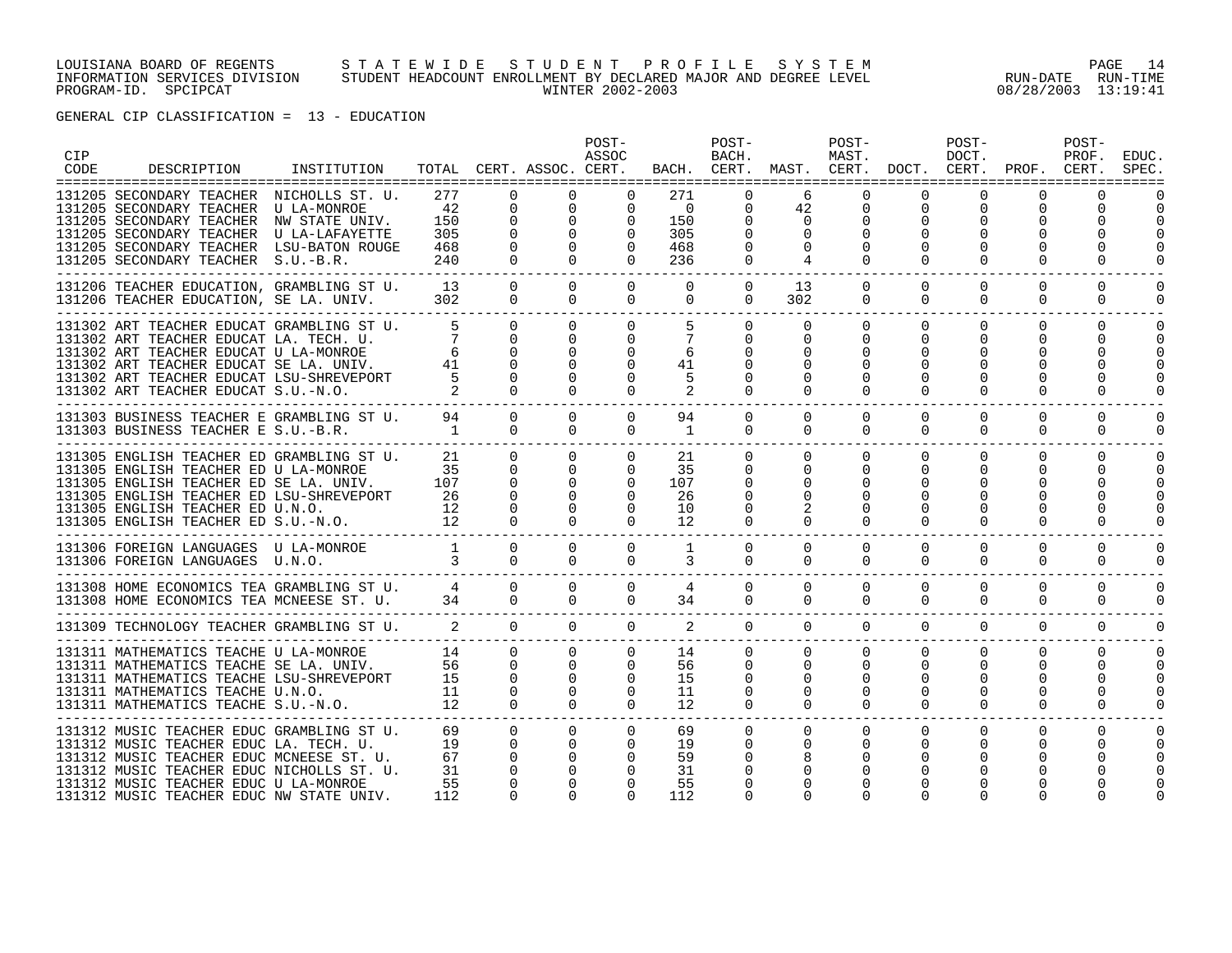#### LOUISIANA BOARD OF REGENTS S T A T E W I D E S T U D E N T P R O F I L E S Y S T E M PAGE 15 INFORMATION SERVICES DIVISION STUDENT HEADCOUNT ENROLLMENT BY DECLARED MAJOR AND DEGREE LEVEL RUN-DATE RUN-TIME PROGRAM-ID. SPCIPCAT WINTER 2002-2003 08/28/2003 13:19:41

| CIP<br>CODE | DESCRIPTION                                                                                                                                                                                                                                                                                                                                                                                                                             | INSTITUTION |                                                                   |                                                                                                                         | TOTAL CERT. ASSOC. CERT.                                                                                             | POST-<br>ASSOC                               |                                                                   | POST-<br>BACH.                                    |                                                                                  | POST-<br>MAST.                                    |                                        | POST-<br>DOCT.                             | BACH. CERT. MAST. CERT. DOCT. CERT. PROF. CERT. | POST-<br>PROF.                                 | EDUC<br>SPEC         |
|-------------|-----------------------------------------------------------------------------------------------------------------------------------------------------------------------------------------------------------------------------------------------------------------------------------------------------------------------------------------------------------------------------------------------------------------------------------------|-------------|-------------------------------------------------------------------|-------------------------------------------------------------------------------------------------------------------------|----------------------------------------------------------------------------------------------------------------------|----------------------------------------------|-------------------------------------------------------------------|---------------------------------------------------|----------------------------------------------------------------------------------|---------------------------------------------------|----------------------------------------|--------------------------------------------|-------------------------------------------------|------------------------------------------------|----------------------|
|             | 131312 MUSIC TEACHER EDUC SE LA. UNIV.<br>131312 MUSIC TEACHER EDUC U LA-LAFAYETTE<br>131312 MUSIC TEACHER EDUC LSU-BATON ROUGE<br>131312 MUSIC TEACHER EDUC U.N.O.<br>131312 MUSIC TEACHER EDUC S.U.-B.R.<br>131312 MUSIC TEACHER EDUC S.U.-N.O.                                                                                                                                                                                       |             | 39<br>49<br>105<br>7<br>27<br>- 9                                 | $\Omega$<br>$\Omega$<br>$\Omega$<br>$\Omega$<br>$\Omega$<br>$\Omega$                                                    | $\Omega$<br>$\Omega$<br>$\Omega$<br>$\Omega$<br>$\Omega$                                                             | 0<br>$\Omega$                                | 39<br>49<br>105<br>$7\phantom{.0}$<br>27<br>- 9                   | $\Omega$<br>$\Omega$<br>0<br>$\Omega$             | $\Omega$<br>$\mathbf 0$<br>$\Omega$<br>$\Omega$<br>$\Omega$                      | 0<br>$\Omega$<br>$\Omega$                         | 0                                      | 0<br>O<br>O                                | O<br>U                                          | ∩<br><sup>0</sup>                              |                      |
|             | 131314 PHYSICAL EDUCATION GRAMBLING ST U.<br>131314 PHYSICAL EDUCATION LA. TECH. U.<br>131314 PHYSICAL EDUCATION MCNEESE ST. U.<br>131314 PHYSICAL EDUCATION U LA-MONROE<br>131314 PHYSICAL EDUCATION NW STATE UNIV.<br>131314 PHYSICAL EDUCATION SE LA. UNIV.<br>131314 PHYSICAL EDUCATION U LA-LAFAYETTE<br>131314 PHYSICAL EDUCATION LSU-BATON ROUGE<br>131314 PHYSICAL EDUCATION LSU-SHREVEPORT<br>131314 PHYSICAL EDUCATION U.N.O. |             | 141<br>115<br>372<br>140<br>275<br>479<br>468<br>922<br>71<br>196 | $\Omega$<br>$\mathbf 0$<br>$\Omega$<br>$\Omega$<br>$\Omega$<br>$\Omega$<br>$\Omega$<br>$\Omega$<br>$\Omega$<br>$\Omega$ | $\Omega$<br>$\Omega$<br>$\Omega$<br>$\Omega$<br>$\Omega$<br>$\Omega$<br>$\Omega$<br>$\Omega$<br>$\Omega$<br>$\Omega$ | $\Omega$<br>$\Omega$<br>$\Omega$<br>$\Omega$ | 141<br>103<br>358<br>140<br>239<br>428<br>468<br>829<br>71<br>158 | 0<br>0<br>0<br>$\Omega$                           | $\Omega$<br>12<br>14<br>$\Omega$<br>36<br>51<br>$\Omega$<br>56<br>$\Omega$<br>38 | $\Omega$<br>0<br>$\Omega$<br>$\Omega$<br>$\Omega$ | $\Omega$<br>37<br>$\Omega$<br>$\Omega$ | $\Omega$<br>$\Omega$<br>O                  | 0<br>U                                          | $\Omega$                                       |                      |
|             | 131315 READING TEACHER ED NICHOLLS ST. U.<br>131315 READING TEACHER ED U LA-MONROE                                                                                                                                                                                                                                                                                                                                                      |             | 16<br>8 <sup>8</sup>                                              | $\Omega$<br>$\Omega$                                                                                                    | $\Omega$<br>$\Omega$                                                                                                 | $\Omega$<br>$\Omega$                         | $\Omega$<br>$\Omega$                                              | $\Omega$<br>$\overline{0}$                        | 16<br>8                                                                          | $\Omega$<br>$\Omega$                              | $\Omega$<br>$\Omega$                   | $\Omega$<br>$\Omega$                       | 0<br>$\Omega$                                   | $\Omega$<br>$\Omega$                           | $\Omega$             |
|             | 131316 SCIENCE TEACHER ED GRAMBLING ST U.<br>131316 SCIENCE TEACHER ED U LA-MONROE<br>131316 SCIENCE TEACHER ED SE LA. UNIV.<br>131316 SCIENCE TEACHER ED U.N.O.<br>131316 SCIENCE TEACHER ED S.U.-N.O.                                                                                                                                                                                                                                 |             | 6<br>14<br>30<br>16<br>$\overline{4}$                             | $\Omega$<br>$\mathbf 0$<br>$\Omega$<br>$\Omega$<br>$\Omega$                                                             | $\Omega$<br>$\Omega$<br>$\Omega$<br>$\Omega$                                                                         | $\Omega$<br>$\Omega$                         | $\Omega$<br>14<br>30<br>6                                         | $\Omega$<br>$\Omega$<br>$\Omega$<br>0<br>$\Omega$ | 6<br>$\mathbf 0$<br>$\Omega$<br>10<br>$\Omega$                                   | $\Omega$<br>$\Omega$<br>$\Omega$<br>0<br>$\Omega$ | $\Omega$<br>$\Omega$                   | $\Omega$<br>$\Omega$<br>U<br>$\Omega$<br>U | $\Omega$<br>$\Omega$<br>U                       | $\Omega$<br>$\Omega$<br>U<br><sup>0</sup><br>U | $\Omega$<br>$\Omega$ |
|             | 131317 SOCIAL SCIENCE TEA GRAMBLING ST U.                                                                                                                                                                                                                                                                                                                                                                                               |             | 45                                                                | $\Omega$                                                                                                                | $\Omega$                                                                                                             | $\Omega$                                     | 13                                                                | $\Omega$                                          | 32                                                                               | $\Omega$                                          | $\Omega$                               | $\Omega$                                   | $\Omega$                                        | $\Omega$                                       |                      |
|             | 131318 SOCIAL STUDIES TEA U LA-MONROE<br>131318 SOCIAL STUDIES TEA SE LA. UNIV.<br>131318 SOCIAL STUDIES TEA LSU-SHREVEPORT<br>131318 SOCIAL STUDIES TEA U.N.O.<br>131318 SOCIAL STUDIES TEA S.U.-N.O. 10                                                                                                                                                                                                                               |             | 45<br>138<br>$\frac{39}{2}$<br>22                                 | $\Omega$<br>$\mathbf 0$<br>$\Omega$<br>$\Omega$<br>$\Omega$                                                             | $\Omega$<br>$\mathbf{0}$<br>$\Omega$<br>$\Omega$                                                                     | $\Omega$<br>$\Omega$                         | 45<br>138<br>39<br>22<br>1 O                                      | $\Omega$<br>$\Omega$<br>0<br>$\Omega$             | $\Omega$<br>$\mathbf 0$<br>$\Omega$<br>$\Omega$<br>$\Omega$                      | $\Omega$<br>$\mathbf 0$<br>$\Omega$               | $\Omega$<br>$\Omega$                   | $\Omega$<br>$\Omega$<br>U<br>$\Omega$      | $\Omega$<br>$\Omega$<br>0                       | $\Omega$<br>$\Omega$<br>U                      | $\Omega$<br>$\Omega$ |
|             | BIOLOGY TEACHER ED LSU-SHREVEPORT 9 0<br>131322 BIOLOGY TEACHER ED LSU-SHREVEPORT                                                                                                                                                                                                                                                                                                                                                       |             |                                                                   |                                                                                                                         | $\Omega$                                                                                                             | $\Omega$                                     | 9                                                                 | $\overline{0}$                                    | $\Omega$                                                                         | $\Omega$                                          | $\Omega$                               | $\Omega$                                   | $\mathbf{0}$                                    | $\Omega$                                       |                      |
|             | 131323 CHEMISTRY TEACHER LSU-SHREVEPORT                                                                                                                                                                                                                                                                                                                                                                                                 |             | $\frac{1}{1}$                                                     | $\Omega$                                                                                                                | $\Omega$                                                                                                             | $\Omega$                                     | $\mathbf{1}$                                                      | $\overline{0}$                                    | $\overline{0}$                                                                   | $\overline{0}$                                    | $\overline{0}$                         | $\overline{0}$                             | $\mathbf 0$                                     | $\mathbf 0$                                    | $\mathbf 0$          |
|             |                                                                                                                                                                                                                                                                                                                                                                                                                                         |             |                                                                   | $\overline{0}$<br>$\Omega$                                                                                              | $\overline{0}$<br>$\Omega$                                                                                           | $\overline{0}$<br>$\Omega$                   | $2^{\circ}$                                                       | $\overline{0}$<br>$\Omega$                        | $\overline{0}$<br>$\Omega$                                                       | $\overline{0}$<br>$\Omega$                        | $\mathbf{0}$<br>$\Omega$               | $\mathbf{0}$<br>$\Omega$                   | $\mathbf{0}$<br>$\mathbf 0$                     | $\mathbf 0$<br>$\mathbf 0$                     | $\mathbf 0$<br>0     |
|             | 131328 HISTORY TEACHER ED U.N.O.                                                                                                                                                                                                                                                                                                                                                                                                        |             |                                                                   |                                                                                                                         |                                                                                                                      |                                              |                                                                   |                                                   |                                                                                  |                                                   | $2 \qquad 0 \qquad 0$                  |                                            | $0 \qquad \qquad$<br>$\overline{0}$             | $\mathbf 0$                                    | $\Omega$             |
|             | 131330 SPANISH LANGUAGE T SE LA. UNIV. 5<br>131330 SPANISH LANGUAGE T S.U.-N.O. 2                                                                                                                                                                                                                                                                                                                                                       |             |                                                                   | $\Omega$<br>$\Omega$                                                                                                    | $\Omega$<br>$\Omega$                                                                                                 | $\Omega$<br>$\Omega$                         | 5 <sup>1</sup>                                                    | $\Omega$<br>$2 \left( \frac{1}{2} \right)$        | $\Omega$<br>$\Omega$<br>$\Omega$                                                 | $\Omega$                                          | $\Omega$<br>$\Omega$<br>$\Omega$       | $\Omega$<br>$\mathbf 0$                    | $\Omega$<br>$\mathbf 0$                         | $\Omega$<br>$\Omega$                           | $\Omega$             |
|             | 131331 SPEECH TEACHER EDU U LA-MONROE                                                                                                                                                                                                                                                                                                                                                                                                   |             | 2                                                                 | $\Omega$                                                                                                                | $\Omega$                                                                                                             | $\Omega$                                     | 2                                                                 | $\Omega$                                          | $\Omega$                                                                         | $\Omega$                                          | $\Omega$                               | $\Omega$                                   | $\Omega$                                        | $\Omega$                                       | $\Omega$             |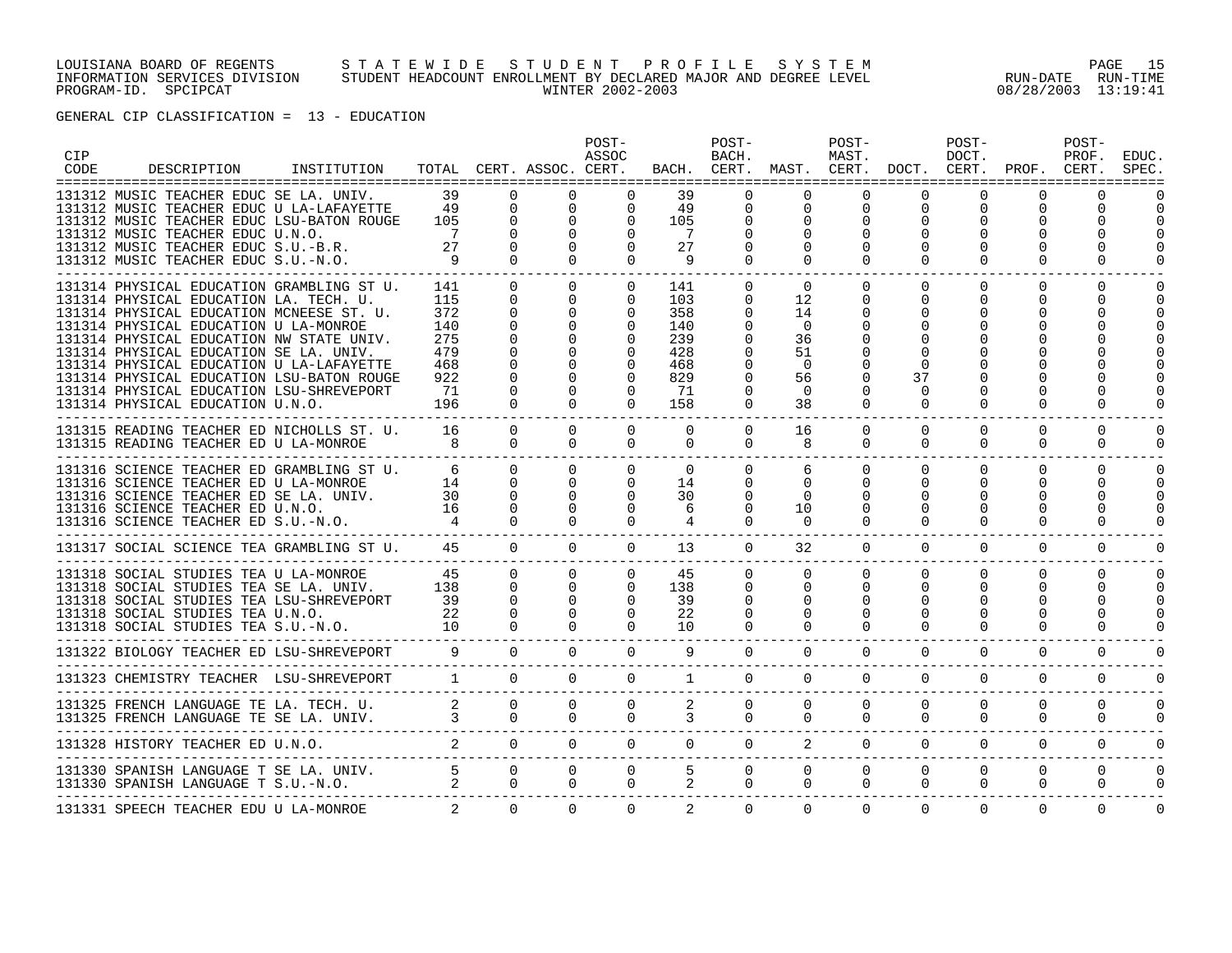#### LOUISIANA BOARD OF REGENTS S T A T E W I D E S T U D E N T P R O F I L E S Y S T E M PAGE 16 INFORMATION SERVICES DIVISION STUDENT HEADCOUNT ENROLLMENT BY DECLARED MAJOR AND DEGREE LEVEL RUN-DATE RUN-TIME PROGRAM-ID. SPCIPCAT WINTER 2002-2003 08/28/2003 13:19:41

| <b>CIP</b><br>CODE | DESCRIPTION                                                                                                                                                               | INSTITUTION                                                         | TOTAL           |                   | CERT. ASSOC.    | POST-<br>ASSOC<br>CERT. | BACH.    | POST-<br>BACH.<br>CERT. | MAST.           | POST-<br>MAST.<br>CERT. | DOCT.    | POST-<br>DOCT.<br>CERT. | PROF.    | POST-<br>PROF.<br>CERT. | EDUC.<br>SPEC. |
|--------------------|---------------------------------------------------------------------------------------------------------------------------------------------------------------------------|---------------------------------------------------------------------|-----------------|-------------------|-----------------|-------------------------|----------|-------------------------|-----------------|-------------------------|----------|-------------------------|----------|-------------------------|----------------|
|                    | 131331 SPEECH TEACHER EDU SE LA. UNIV.                                                                                                                                    |                                                                     |                 | 16 16<br>$\Omega$ | $\Omega$        | $\Omega$                | 16       | $\Omega$                | $\Omega$        | $\Omega$                |          |                         |          |                         | $\Omega$       |
|                    | 131399 TEACHER ED., SPECI GRAMBLING ST U.<br>131399 TEACHER ED., SPECI U LA-LAFAYETTE<br>131399 TEACHER ED., SPECI LSU-BATON ROUGE<br>131399 TEACHER ED., SPECI S.U.-B.R. |                                                                     | 28<br>171<br>36 |                   |                 |                         | 28<br>64 |                         | 47              |                         | 60<br>36 |                         |          |                         |                |
|                    | 131501 TEACHER ASSISTANT/ S.U.-SHREVEPORT                                                                                                                                 |                                                                     |                 |                   |                 |                         |          |                         |                 | $\Omega$                | $\cap$   | $\Omega$                | $\Omega$ |                         |                |
|                    | 139999 EDUCATION, OTHER<br>139999 EDUCATION, OTHER<br>139999 EDUCATION, OTHER<br>139999 EDUCATION, OTHER                                                                  | GRAMBLING ST U.<br>NW STATE UNIV.<br>LSU-BATON ROUGE<br>$S.U.-N.O.$ | 69<br>67<br>84  |                   |                 |                         |          |                         | 40<br>84        |                         | 29<br>67 |                         |          |                         |                |
|                    | GENERAL CIP TOTALS                                                                                                                                                        |                                                                     | 19,916          |                   | $0 \quad 1,629$ |                         | 0 13,369 |                         | $0 \quad 4,075$ |                         | 611      |                         |          |                         | 0              |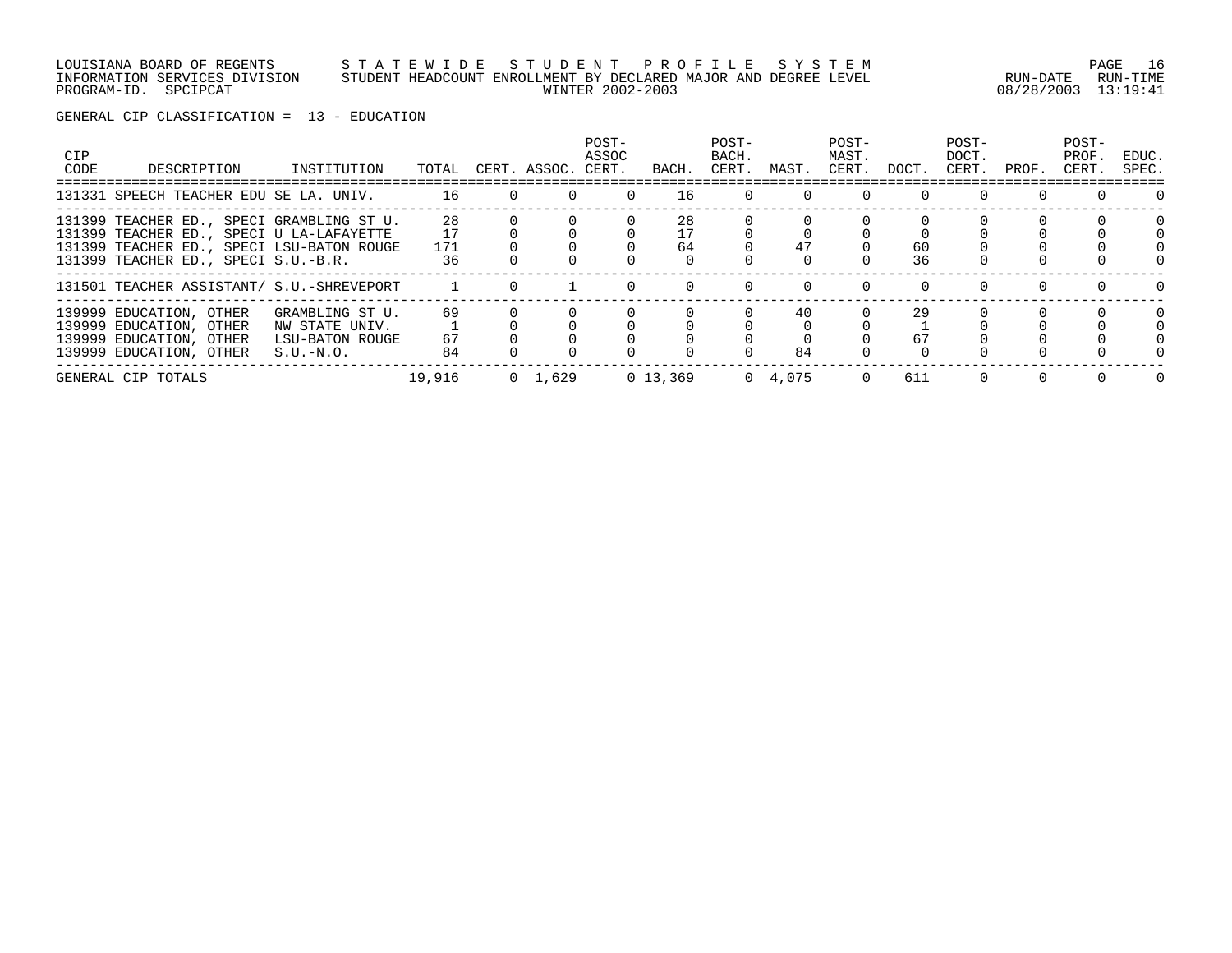#### LOUISIANA BOARD OF REGENTS S T A T E W I D E S T U D E N T P R O F I L E S Y S T E M PAGE 17 INFORMATION SERVICES DIVISION STUDENT HEADCOUNT ENROLLMENT BY DECLARED MAJOR AND DEGREE LEVEL RUN-DATE RUN-TIME PROGRAM-ID. SPCIPCAT WINTER 2002-2003 08/28/2003 13:19:41

GENERAL CIP CLASSIFICATION = 14 - ENGINEERING

| CIP<br>CODE | DESCRIPTION                                                                                                                                                                                                | INSTITUTION |                                 |                                                   | TOTAL CERT. ASSOC. CERT.                                 | POST-<br>ASSOC                                               |                                 | POST-<br>BACH.<br>BACH. CERT.                                |                                                     | POST-<br>MAST.                                           | MAST. CERT. DOCT. CERT. PROF.                      | POST-<br>DOCT.                             |                                                   | POST-<br>PROF.<br>CERT.   | <b>EDUC</b><br>SPEC       |
|-------------|------------------------------------------------------------------------------------------------------------------------------------------------------------------------------------------------------------|-------------|---------------------------------|---------------------------------------------------|----------------------------------------------------------|--------------------------------------------------------------|---------------------------------|--------------------------------------------------------------|-----------------------------------------------------|----------------------------------------------------------|----------------------------------------------------|--------------------------------------------|---------------------------------------------------|---------------------------|---------------------------|
|             | 140101 ENGINEERING, GENER LA. TECH. U.<br>140101 ENGINEERING, GENER MCNEESE ST. U.<br>140101 ENGINEERING, GENER S.U.-B.R.                                                                                  |             | 210<br>394<br>14                | $\Omega$<br>0<br>0                                | $\Omega$<br>$\mathbf 0$<br>$\Omega$                      | $\Omega$<br>$\Omega$<br>$\Omega$                             | $\Omega$<br>344<br>$\Omega$     | $\Omega$<br>$\mathbf{0}$<br>$\mathbf{0}$                     | 139<br>50<br>14                                     | $\Omega$<br>0<br>$\mathbf{0}$                            | 71<br>$\mathbf 0$<br>$\mathbf 0$                   | $\Omega$<br>0<br>0                         | $\Omega$<br>0<br>0                                | <sup>n</sup><br>0<br>0    | 0<br>$\Omega$             |
|             | ---------------------------<br>140301 AGRICULTURAL ENGIN LSU-BATON ROUGE                                                                                                                                   |             | 12                              | $\Omega$                                          | $\Omega$                                                 | $\Omega$                                                     | $\Omega$                        | $\Omega$                                                     | 12                                                  | $\Omega$                                                 | $\Omega$                                           | $\Omega$                                   | $\Omega$                                          | $\Omega$                  | $\Omega$                  |
|             | 140501 BIOENGINEERING AND LA. TECH. U.<br>140501 BIOENGINEERING AND LSU-BATON ROUGE                                                                                                                        |             | 157<br>158                      | $\Omega$<br>$\mathbf 0$                           | $\Omega$<br>$\Omega$                                     | $\Omega$<br>$\Omega$                                         | 139<br>158                      | $\Omega$<br>$\overline{0}$                                   | $\Omega$<br>$\mathbf 0$                             | $\Omega$<br>$\Omega$                                     | 18<br>$\Omega$                                     | $\Omega$<br>$\Omega$                       | $\Omega$<br>$\Omega$                              | $\Omega$<br>0             | $\Omega$<br>$\Omega$      |
|             | 140701 CHEMICAL ENGINEERI LA. TECH. U.<br>140701 CHEMICAL ENGINEERI U LA-LAFAYETTE<br>140701 CHEMICAL ENGINEERI LSU-BATON ROUGE                                                                            |             | 133<br>128<br>487               | $\Omega$<br>$\Omega$<br>$\Omega$                  | $\Omega$<br>$\Omega$<br>$\Omega$                         | $\Omega$<br>$\Omega$<br>$\Omega$                             | 133<br>96<br>442                | $\Omega$<br>0<br>$\Omega$                                    | $\Omega$<br>32<br>16                                | $\Omega$<br>$\mathbf{0}$<br>$\Omega$                     | $\Omega$<br>0<br>29                                | $\Omega$<br>0<br>$\Omega$                  | $\Omega$<br>0<br>$\Omega$                         | $\Omega$<br>0<br>$\Omega$ | $\Omega$<br>0<br>$\Omega$ |
|             | 140801 CIVIL ENGINEERING, LA. TECH. U.<br>140801 CIVIL ENGINEERING, U LA-LAFAYETTE<br>140801 CIVIL ENGINEERING, LSU-BATON ROUGE<br>140801 CIVIL ENGINEERING, U.N.O.<br>140801 CIVIL ENGINEERING, S.U.-B.R. |             | 155<br>139<br>459<br>204<br>80  | $\Omega$<br>0<br>$\Omega$<br>$\Omega$<br>$\Omega$ | $\Omega$<br>$\Omega$<br>$\Omega$<br>$\Omega$<br>$\cap$   | $\Omega$<br>$\Omega$<br>$\Omega$<br>$\Omega$                 | 155<br>125<br>340<br>204<br>80  | $\Omega$<br>$\Omega$<br>$\Omega$<br>$\Omega$<br>$\Omega$     | $\Omega$<br>14<br>59<br>$\Omega$<br>$\Omega$        | $\Omega$<br>$\Omega$<br>$\Omega$<br>$\Omega$<br>$\Omega$ | $\Omega$<br>$\Omega$<br>60<br>$\Omega$<br>$\Omega$ | $\Omega$<br>$\Omega$<br>O<br>$\Omega$<br>0 | $\Omega$<br>$\Omega$<br>O<br>$\Omega$<br>$\Omega$ | $\Omega$<br>U<br>U        | $\Omega$<br>O             |
|             | ----------------------------------<br>140901 COMPUTER ENGINEERI U LA-LAFAYETTE<br>140901 COMPUTER ENGINEERI LSU-BATON ROUGE<br>____________________________________                                        |             | 219<br>329                      | $\Omega$<br>$\Omega$                              | $\Omega$<br>$\Omega$                                     | $\Omega$<br>$\Omega$                                         | 159<br>329                      | $\Omega$<br>$\Omega$                                         | 30<br>$\Omega$                                      | $\Omega$<br>$\Omega$                                     | 30<br>$\Omega$                                     | $\Omega$<br>$\Omega$                       | $\Omega$<br>$\Omega$                              | $\Omega$<br>$\Omega$      | $\Omega$                  |
|             | 141001 ELECTRICAL, ELECTR LA. TECH. U.<br>141001 ELECTRICAL, ELECTR U LA-LAFAYETTE<br>141001 ELECTRICAL, ELECTR LSU-BATON ROUGE<br>141001 ELECTRICAL, ELECTR U.N.O.<br>141001 ELECTRICAL, ELECTR S.U.-B.R. |             | 227<br>182<br>578<br>418<br>307 | 0<br>$\Omega$<br>$\Omega$<br>$\Omega$<br>$\Omega$ | $\Omega$<br>$\Omega$<br>$\Omega$<br>$\Omega$<br>$\Omega$ | $\mathbf{0}$<br>$\Omega$<br>$\Omega$<br>$\Omega$<br>$\Omega$ | 227<br>182<br>446<br>418<br>307 | $\mathbf{0}$<br>$\Omega$<br>$\Omega$<br>$\Omega$<br>$\Omega$ | $\Omega$<br>$\Omega$<br>100<br>$\Omega$<br>$\Omega$ | $\Omega$<br>$\Omega$<br>$\Omega$<br>$\Omega$<br>$\Omega$ | $\Omega$<br>$\Omega$<br>32<br>0<br>$\Omega$        | $\Omega$<br>$\Omega$<br>O<br>O<br>$\Omega$ | $\Omega$<br>$\Omega$<br>U<br>$\Omega$             | 0<br>U<br>0               | $\Omega$<br>$\Omega$      |
|             | 141301 ENGINEERING SCIENC LSU-BATON ROUGE<br>141301 ENGINEERING SCIENC U.N.O.                                                                                                                              |             | 82<br>200                       | $\Omega$<br>$\Omega$                              | $\Omega$<br>$\Omega$                                     | $\Omega$<br>$\Omega$                                         | $\Omega$<br>$\Omega$            | $\Omega$<br>$\Omega$                                         | 41<br>128                                           | $\Omega$<br>$\mathbf{0}$                                 | 41<br>72                                           | $\Omega$<br>0                              | $\Omega$<br>0                                     | $\Omega$<br>0             | 0                         |
|             | 141401 ENVIRONMENTAL/ENVI LSU-BATON ROUGE                                                                                                                                                                  |             | 62                              | $\Omega$                                          | $\Omega$                                                 | $\Omega$                                                     | 62                              | $\Omega$                                                     | $\Omega$                                            | $\Omega$                                                 | $\Omega$                                           | $\Omega$                                   | $\Omega$                                          | $\Omega$                  | 0                         |
|             | 141701 INDUSTRIAL/MANUFAC LA. TECH. U.<br>141701 INDUSTRIAL/MANUFAC LSU-BATON ROUGE                                                                                                                        |             | 47<br>149                       | $\Omega$<br>$\Omega$                              | $\Omega$<br>$\cap$                                       | $\Omega$<br>$\Omega$                                         | 47<br>112                       | $\Omega$<br>$\Omega$                                         | $\Omega$<br>37                                      | $\Omega$<br>$\Omega$                                     | $\Omega$<br>$\Omega$                               | $\Omega$<br>$\Omega$                       | $\Omega$<br>$\Omega$                              | $\Omega$<br>$\Omega$      | $\Omega$<br>$\Omega$      |
|             | 141901 MECHANICAL ENGINEE LA. TECH. U.<br>141901 MECHANICAL ENGINEE U LA-LAFAYETTE<br>141901 MECHANICAL ENGINEE LSU-BATON ROUGE<br>141901 MECHANICAL ENGINEE U.N.O.<br>141901 MECHANICAL ENGINEE S.U.-B.R. |             | 307<br>273<br>679<br>289<br>199 | $\Omega$<br>$\Omega$<br>0<br>$\Omega$<br>$\Omega$ | $\Omega$<br>$\Omega$<br>$\Omega$<br>$\Omega$             | $\Omega$<br>$\Omega$<br>$\Omega$<br>$\Omega$                 | 307<br>254<br>586<br>289<br>199 | $\Omega$<br>$\Omega$<br>0<br>$\Omega$<br>0                   | $\Omega$<br>19<br>58<br>$\Omega$<br>0               | $\Omega$<br>$\mathbf{0}$<br>0<br>$\Omega$<br>0           | $\Omega$<br>$\Omega$<br>35<br>$\Omega$<br>0        | $\Omega$<br>0<br>O<br>$\Omega$<br>0        | $\Omega$<br>O<br>O<br>$\Omega$<br>0               | $\Omega$<br>U<br>0        | $\Omega$<br>$\Omega$      |
|             | 142201 NAVAL ARCHITECTURE U.N.O.                                                                                                                                                                           |             | 135                             | $\Omega$                                          | $\Omega$                                                 | $\Omega$                                                     | 135                             | $\Omega$                                                     | $\Omega$                                            | $\Omega$                                                 | $\Omega$                                           | $\Omega$                                   | $\Omega$                                          | $\Omega$                  | $\Omega$                  |
|             | 142501 PETROLEUM ENGINEER U LA-LAFAYETTE<br>142501 PETROLEUM ENGINEER LSU-BATON ROUGE                                                                                                                      |             | 50<br>192                       | $\Omega$<br>$\Omega$                              | $\Omega$<br>$\Omega$                                     | $\Omega$<br>$\Omega$                                         | 50<br>166                       | $\Omega$<br>$\mathbf{0}$                                     | $\Omega$<br>16                                      | $\Omega$<br>$\Omega$                                     | $\Omega$<br>10                                     | $\Omega$<br>$\Omega$                       | $\Omega$<br>$\Omega$                              | $\Omega$<br>$\Omega$      | $\Omega$<br>$\Omega$      |
|             | 142701 SYSTEMS ENGINEERIN LA. TECH. U.                                                                                                                                                                     |             | $\mathbf{1}$                    | $\Omega$                                          | $\Omega$                                                 | $\Omega$                                                     | $\Omega$                        | $\Omega$                                                     | 1                                                   | $\Omega$                                                 | $\Omega$                                           | $\Omega$                                   | $\Omega$                                          | $\Omega$                  | $\Omega$                  |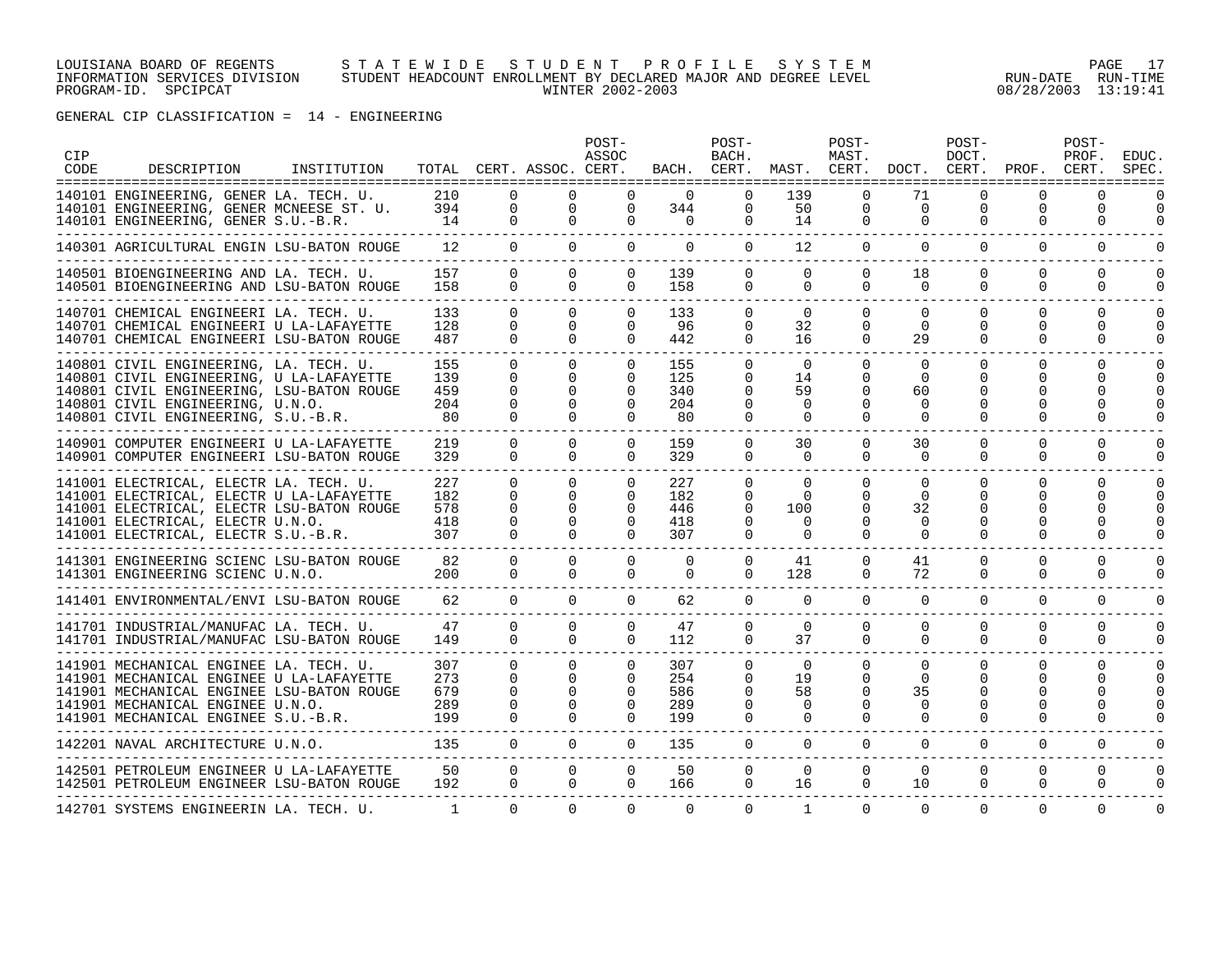LOUISIANA BOARD OF REGENTS S T A T E W I D E S T U D E N T P R O F I L E S Y S T E M PAGE 18 INFORMATION SERVICES DIVISION STUDENT HEADCOUNT ENROLLMENT BY DECLARED MAJOR AND DEGREE LEVEL RUN-DATE RUN-TIME PROGRAM-ID. SPCIPCAT WINTER 2002-2003 08/28/2003 13:19:41

GENERAL CIP CLASSIFICATION = 14 - ENGINEERING

| CIP<br>CODE | DESCRIPTION                                                                                                            | INSTITUTION | TOTAL    | CERT. ASSOC. | POST-<br>ASSOC<br>CERT. | BACH  | POST-<br>BACH.<br>CERT. | MAST     | POST-<br>MAST.<br>CERT. | DOCT. | POST-<br>DOCT.<br>CERT | PROF. | POST-<br>PROF.<br>CERT. | EDUC.<br>SPEC. |
|-------------|------------------------------------------------------------------------------------------------------------------------|-------------|----------|--------------|-------------------------|-------|-------------------------|----------|-------------------------|-------|------------------------|-------|-------------------------|----------------|
|             | 143001 ENGINEERING/INDUST LA. TECH. U.<br>143001 ENGINEERING/INDUST U LA-LAFAYETTE<br>143001 ENGINEERING/INDUST U.N.O. |             | 29<br>40 |              |                         |       |                         | 29<br>40 |                         |       |                        |       |                         | O.<br>0        |
|             | 149999 ENGINEERING, OTHER U LA-LAFAYETTE                                                                               |             | 37       |              |                         |       |                         | 37       |                         |       |                        |       |                         | $\Omega$       |
|             | GENERAL CIP TOTALS                                                                                                     |             | 7.769    |              |                         | 6,491 |                         | 880      |                         | 398   |                        |       |                         | 0              |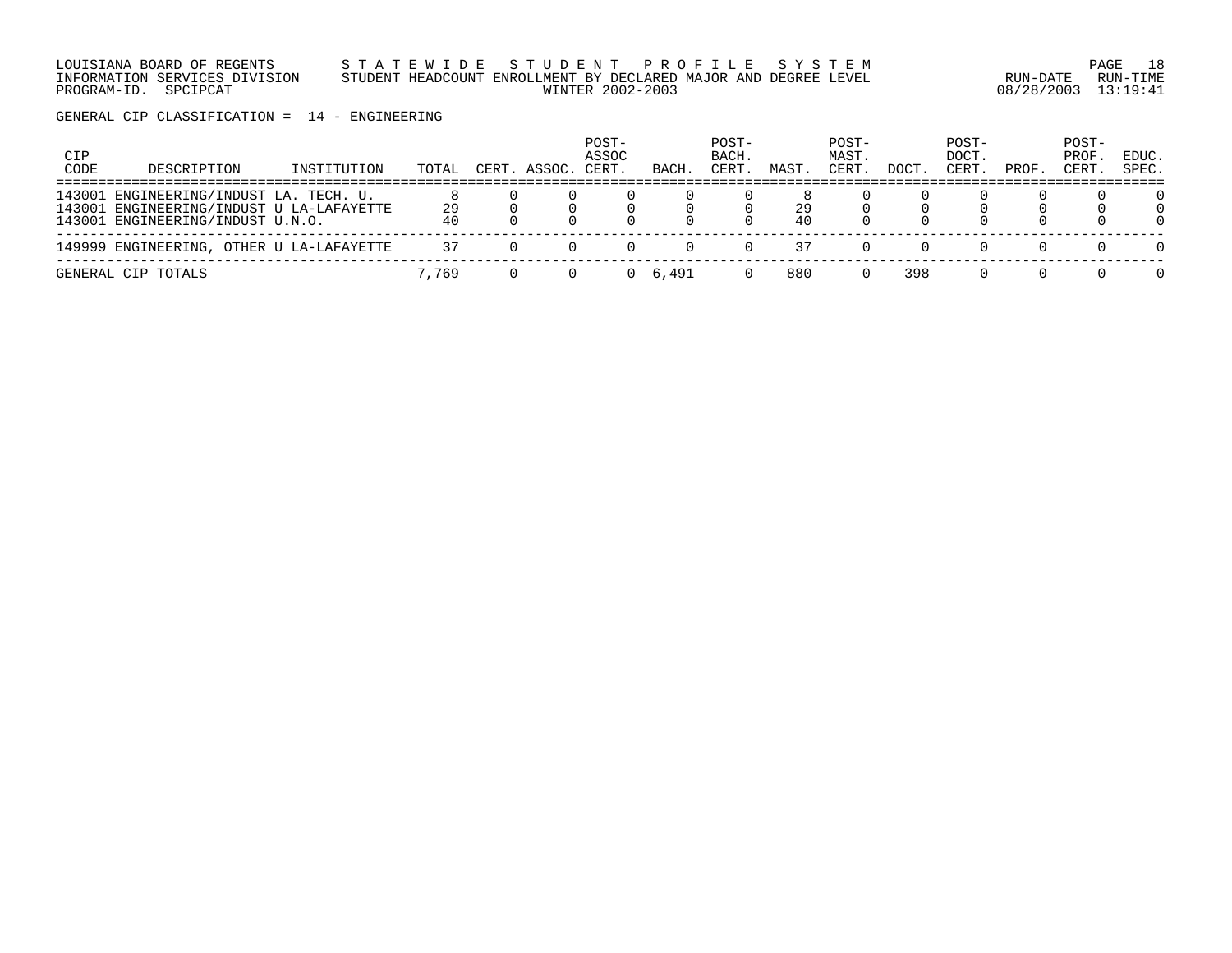#### LOUISIANA BOARD OF REGENTS S T A T E W I D E S T U D E N T P R O F I L E S Y S T E M PAGE 19 INFORMATION SERVICES DIVISION STUDENT HEADCOUNT ENROLLMENT BY DECLARED MAJOR AND DEGREE LEVEL RUN-DATE RUN-TIME PROGRAM-ID. SPCIPCAT WINTER 2002-2003 08/28/2003 13:19:41

GENERAL CIP CLASSIFICATION = 15 - ENGINEERING-RELATED TECHNOLOGIES

| CIP<br>CODE | DESCRIPTION                                                                                                                                                                                                                                                                                                    | INSTITUTION |                                           |                                                                                  | TOTAL CERT. ASSOC. CERT.                                 | POST-<br>ASSOC                               | BACH.                                               | POST-<br>BACH.                                           | CERT. MAST. CERT. DOCT. CERT.                | POST-<br>MAST.                   |                                  | POST-<br>DOCT.            |                                  | POST-<br>PROF.<br>PROF. CERT.  | EDUC<br>SPEC         |
|-------------|----------------------------------------------------------------------------------------------------------------------------------------------------------------------------------------------------------------------------------------------------------------------------------------------------------------|-------------|-------------------------------------------|----------------------------------------------------------------------------------|----------------------------------------------------------|----------------------------------------------|-----------------------------------------------------|----------------------------------------------------------|----------------------------------------------|----------------------------------|----------------------------------|---------------------------|----------------------------------|--------------------------------|----------------------|
|             | =====================================<br>150101 ARCHITECTURAL ENGI LSU-BATON ROUGE<br>150101 ARCHITECTURAL ENGI DELGADO C. C.<br>150201 CIVIL ENGINEERING/ LA. TECH. U.<br>150201 CIVIL ENGINEERING/ DELGADO C. C.                                                                                             |             | 572<br>107<br>72<br>49                    | 0<br>$\Omega$<br>$\Omega$<br>$\Omega$                                            | $\Omega$<br>107<br>$\Omega$<br>49                        | $\Omega$<br>$\Omega$<br>$\Omega$             | 572<br>$\overline{0}$<br>72<br>$\Omega$             | $\Omega$<br>$\mathbf 0$<br>$\Omega$                      | $\Omega$<br>$\Omega$<br>0<br>$\Omega$        | $\mathbf 0$<br>0<br>$\Omega$     | $\Omega$<br>$\Omega$<br>$\Omega$ | $\Omega$<br>0<br>$\Omega$ | $\Omega$<br>$\Omega$<br>$\Omega$ | ∩<br>$\Omega$<br>0<br>$\Omega$ | $\Omega$             |
|             | 150301 COMPUTER ENGINEERI DELGADO C. C.                                                                                                                                                                                                                                                                        |             | 229                                       | $\Omega$                                                                         | 229                                                      | $\Omega$                                     | $\Omega$                                            | $\Omega$                                                 | $\Omega$                                     | $\Omega$                         | $\Omega$                         | $\Omega$                  | $\Omega$                         | $\Omega$                       | $\Omega$             |
|             | 150303 ELECTRICAL, ELECTR GRAMBLING ST U.<br>150303 ELECTRICAL, ELECTR LA. TECH. U.<br>150303 ELECTRICAL, ELECTR MCNEESE ST. U.<br>150303 ELECTRICAL, ELECTR NW STATE UNIV.<br>150303 ELECTRICAL, ELECTR S.U.-B.R.<br>150303 ELECTRICAL, ELECTR S.U.-SHREVEPORT<br>150303 ELECTRICAL, ELECTR DELGADO C. C.     |             | 94<br>78<br>12<br>104<br>165<br>36<br>251 | $\Omega$<br>$\Omega$<br>$\Omega$<br>$\Omega$<br>$\cap$                           | $\Omega$<br>$\Omega$<br>1<br>40<br>4<br>36<br>251        | $\Omega$<br>$\Omega$                         | 94<br>78<br>11<br>64<br>161<br>$\Omega$<br>$\cap$   | $\Omega$<br>$\Omega$<br>0<br>$\Omega$                    | $\Omega$<br>$\Omega$<br>$\Omega$<br>$\Omega$ | $\Omega$<br>$\Omega$<br>$\Omega$ | $\Omega$<br>$\Omega$<br>O        | $\Omega$<br>0<br>U<br>O   | 0<br>0<br>U                      | $\Omega$<br>0                  | $\Omega$<br>$\Omega$ |
|             | 150401 BIOMEDICAL ENGINEE DELGADO C. C.                                                                                                                                                                                                                                                                        |             | 47                                        | $\cap$                                                                           | 47                                                       | $\Omega$                                     | $\cap$                                              | $\Omega$                                                 | $\Omega$                                     | $\Omega$                         | $\Omega$                         | $\Omega$                  | $\Omega$                         | $\Omega$                       |                      |
|             | 150402 COMPUTER MAINTENAN NUNEZ C. C.                                                                                                                                                                                                                                                                          |             | 102                                       | 17                                                                               | 85                                                       | $\Omega$                                     | $\Omega$                                            | $\Omega$                                                 | $\Omega$                                     | $\Omega$                         | $\Omega$                         | $\Omega$                  | $\Omega$                         | $\Omega$                       | $\cap$               |
|             | 150404 INSTRUMENTATION TE MCNEESE ST. U.                                                                                                                                                                                                                                                                       |             | $\sim$ $\sim$ $\sim$ $\sim$ $\sim$ $\sim$ | $\Omega$                                                                         | $\overline{1}$                                           | $\Omega$                                     | $\Omega$                                            | $\Omega$                                                 | $\Omega$                                     | $\Omega$                         | $\Omega$                         | $\Omega$                  | $\Omega$                         | $\Omega$                       | $\Omega$             |
|             | 150507 ENVIRONMENTAL AND NUNEZ C. C.                                                                                                                                                                                                                                                                           |             | 11                                        | $\Omega$                                                                         | 11                                                       | $\Omega$                                     | $\Omega$                                            | $\Omega$                                                 | $\Omega$                                     | $\Omega$                         | $\Omega$                         | $\Omega$                  | $\Omega$                         | $\Omega$                       | $\Omega$             |
|             | 150603 INDUSTRIAL/MANUFAC GRAMBLING ST U.<br>150603 INDUSTRIAL/MANUFAC NICHOLLS ST. U.<br>150603 INDUSTRIAL/MANUFAC NW STATE UNIV.<br>150603 INDUSTRIAL/MANUFAC SE LA. UNIV.<br>150603 INDUSTRIAL/MANUFAC U LA-LAFAYETTE<br>150603 INDUSTRIAL/MANUFAC NUNEZ C. C.<br>150603 INDUSTRIAL/MANUFAC SOUTH LA. C. C. |             | 11<br>35<br>91<br>410<br>268<br>4<br>29   | $\Omega$<br>$\Omega$<br>$\Omega$<br>$\Omega$<br>$\Omega$<br>$\Omega$<br>$\Omega$ | $\Omega$<br>$\Omega$<br>$\Omega$<br>104<br>34<br>4<br>29 | $\Omega$<br>$\Omega$<br>$\Omega$<br>$\Omega$ | -11<br>35<br>91<br>306<br>234<br>$\Omega$<br>$\cap$ | $\Omega$<br>$\Omega$<br>$\Omega$<br>$\Omega$<br>$\Omega$ | $\Omega$<br>$\Omega$<br>$\Omega$<br>$\Omega$ | $\Omega$<br>$\Omega$<br>$\Omega$ | $\Omega$                         | $\Omega$<br>0<br>O        | 0<br>U<br>0                      | $\Omega$<br>U<br>U             | $\Omega$             |
|             | 150699 INDUSTRIAL PRODUCT B.R.C.C.<br>150699 INDUSTRIAL PRODUCT BOSSIER P.C.C.                                                                                                                                                                                                                                 |             | 263<br>22                                 | $\Omega$<br>$\Omega$                                                             | 263<br>22                                                | $\Omega$<br>$\Omega$                         | $\Omega$<br>$\Omega$                                | $\Omega$<br>$\Omega$                                     | $\Omega$<br>$\Omega$                         | $\mathbf 0$<br>$\Omega$          | $\Omega$<br>$\Omega$             | $\Omega$<br>$\Omega$      | $\Omega$<br>$\Omega$             | 0<br>$\Omega$                  |                      |
|             | 150701 OCCUPATIONAL SAFET DELGADO C. C.                                                                                                                                                                                                                                                                        |             | 29                                        | $\Omega$                                                                         | 29                                                       | $\Omega$                                     | $\Omega$                                            | $\Omega$                                                 | $\Omega$                                     | $\Omega$                         | $\Omega$                         | $\Omega$                  | $\Omega$                         | $\Omega$                       | $\Omega$             |
|             | 150803 AUTOMOTIVE ENGINEE GRAMBLING ST U.                                                                                                                                                                                                                                                                      |             | 10                                        | $\Omega$                                                                         | $\Omega$                                                 | $\Omega$                                     | 10 <sup>°</sup>                                     | $\Omega$                                                 | $\Omega$                                     | $\Omega$                         | $\Omega$                         | $\Omega$                  | $\Omega$                         | $\Omega$                       | $\Omega$             |
|             | 150903 PETROLEUM TECHNOLO NICHOLLS ST. U.                                                                                                                                                                                                                                                                      |             | 117                                       | $\Omega$                                                                         | 68                                                       | $\Omega$                                     | 49                                                  | $\Omega$                                                 | $\Omega$                                     | $\Omega$                         | $\Omega$                         | $\Omega$                  | $\Omega$                         | $\Omega$                       | $\mathbf 0$          |
|             | 151001 CONSTRUCTION/BUILD GRAMBLING ST U.<br>151001 CONSTRUCTION/BUILD U LA-MONROE                                                                                                                                                                                                                             |             | 7<br>189                                  | $\Omega$<br>$\Omega$                                                             | $\Omega$<br>$\Omega$                                     | $\Omega$<br>$\Omega$                         | $7\phantom{.0}$<br>189                              | $\Omega$<br>$\Omega$                                     | $\Omega$<br>$\Omega$                         | $\Omega$<br>$\Omega$             | $\Omega$<br>$\Omega$             | $\Omega$<br>$\Omega$      | $\Omega$<br>$\Omega$             | $\Omega$<br>$\Omega$           | $\Omega$<br>$\Omega$ |
|             | 159999 ENGINEERING-RELATE MCNEESE ST. U.                                                                                                                                                                                                                                                                       |             | 146                                       | $\Omega$                                                                         | 115                                                      | $\Omega$                                     | 31                                                  | $\Omega$                                                 | $\Omega$                                     | $\Omega$                         | $\Omega$                         | $\Omega$                  | $\Omega$                         | $\Omega$                       | $\Omega$             |
|             | GENERAL CIP TOTALS                                                                                                                                                                                                                                                                                             |             | 3,561                                     |                                                                                  | 17 1,529                                                 |                                              | $0 \quad 2.015$                                     | $\Omega$                                                 | $\Omega$                                     | $\Omega$                         | $\Omega$                         | $\Omega$                  | $\Omega$                         | $\Omega$                       | $\Omega$             |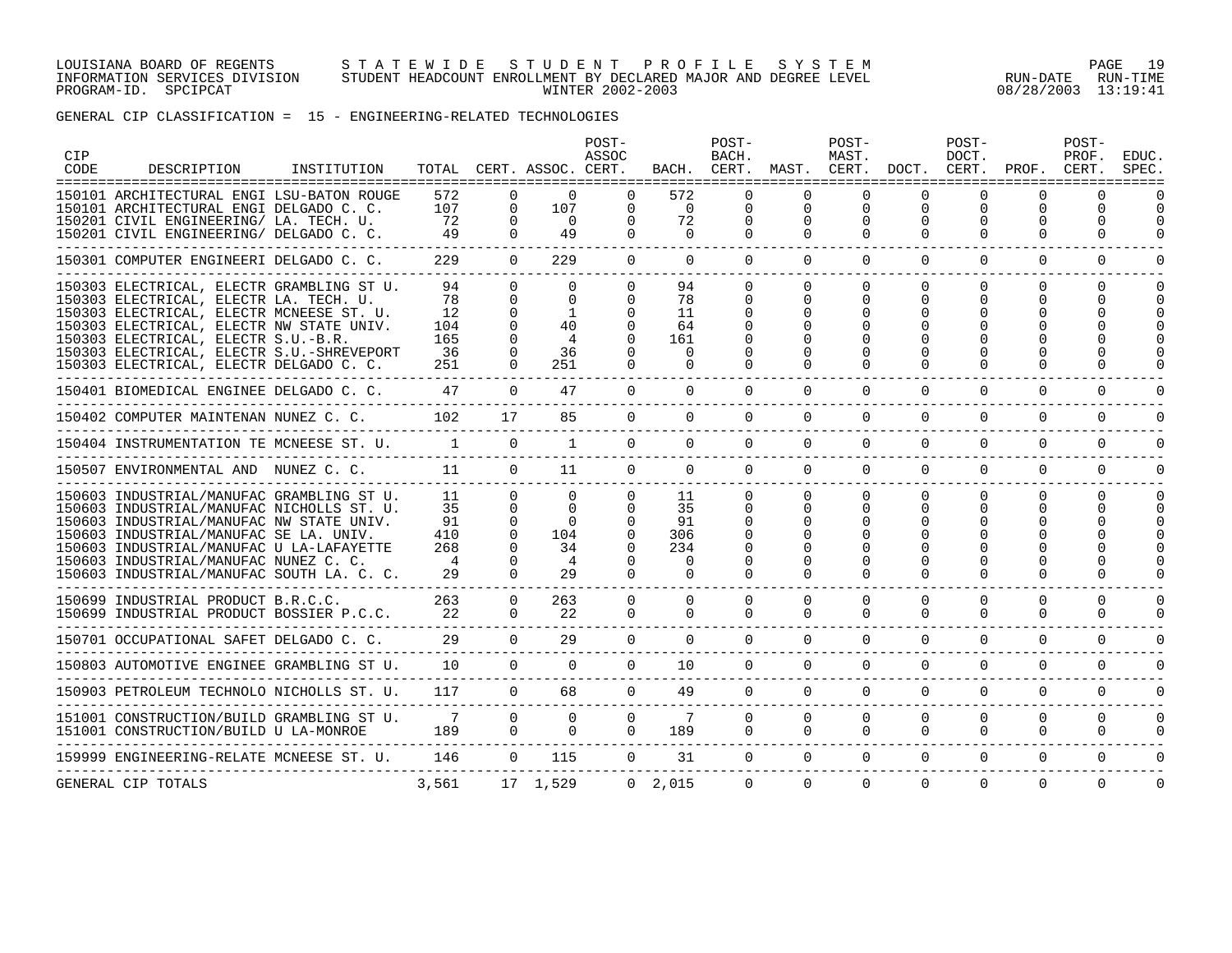#### LOUISIANA BOARD OF REGENTS S T A T E W I D E S T U D E N T P R O F I L E S Y S T E M PAGE 20 INFORMATION SERVICES DIVISION STUDENT HEADCOUNT ENROLLMENT BY DECLARED MAJOR AND DEGREE LEVEL RUN-DATE RUN-TIME PROGRAM-ID. SPCIPCAT WINTER 2002-2003 08/28/2003 13:19:41

# GENERAL CIP CLASSIFICATION = 16 - FOREIGN LANGUAGES AND LITERATURES

| CIP<br>CODE | DESCRIPTION<br>===========================                                                                                                                                                                                                                                                                                                                                                                                                                                      | INSTITUTION     |                                            |          | TOTAL CERT. ASSOC. CERT. | POST-<br>ASSOC |                                       | POST-<br>BACH. |                | POST-<br>MAST. | BACH. CERT. MAST. CERT. DOCT. CERT. PROF. | POST-<br>DOCT. |          | POST-<br>PROF.<br>CERT. | EDUC.<br>SPEC. |
|-------------|---------------------------------------------------------------------------------------------------------------------------------------------------------------------------------------------------------------------------------------------------------------------------------------------------------------------------------------------------------------------------------------------------------------------------------------------------------------------------------|-----------------|--------------------------------------------|----------|--------------------------|----------------|---------------------------------------|----------------|----------------|----------------|-------------------------------------------|----------------|----------|-------------------------|----------------|
|             | 160102 LINGUISTICS                                                                                                                                                                                                                                                                                                                                                                                                                                                              | LSU-BATON ROUGE | 11                                         | $\Omega$ | $\Omega$                 | $\Omega$       | $\Omega$                              | $\Omega$       | $\overline{4}$ | $\Omega$       |                                           | $\Omega$       | $\Omega$ | $\Omega$                | $\Omega$       |
|             | 160501 GERMAN LANGUAGE AN LSU-BATON ROUGE                                                                                                                                                                                                                                                                                                                                                                                                                                       |                 | $5^{\circ}$                                | $\Omega$ | $\Omega$                 |                |                                       | $\Omega$       | $\Omega$       | $\Omega$       |                                           | $\Omega$       | $\Omega$ |                         |                |
|             | 160901 FRENCH LANGUAGE AN GRAMBLING ST U.<br>160901 FRENCH LANGUAGE AN LA. TECH. U.<br>160901 FRENCH LANGUAGE AN MCNEESE ST. U.<br>160901 FRENCH LANGUAGE AN NICHOLLS ST. U.<br>160901 FRENCH LANGUAGE AN U LA-MONROE<br>160901 FRENCH LANGUAGE AN SE LA. UNIV.<br>160901 FRENCH LANGUAGE AN U LA-LAFAYETTE<br>160901 FRENCH LANGUAGE AN LSU-BATON ROUGE<br>160901 FRENCH LANGUAGE AN LSU-SHREVEPORT<br>160901 FRENCH LANGUAGE AN U.N.O.<br>160901 FRENCH LANGUAGE AN S.U.-B.R. |                 | 10<br>15<br>66<br>2<br>25                  |          | $\Omega$                 |                | 10<br>15<br>$\Omega$<br>35<br>2<br>25 |                |                |                | 26                                        |                |          |                         |                |
|             | 160905 SPANISH LANGUAGE A GRAMBLING ST U.<br>160905 SPANISH LANGUAGE A LA. TECH. U.<br>160905 SPANISH LANGUAGE A MCNEESE ST. U.<br>160905 SPANISH LANGUAGE A U LA-MONROE<br>160905 SPANISH LANGUAGE A SE LA. UNIV.<br>160905 SPANISH LANGUAGE A LSU-BATON ROUGE<br>160905 SPANISH LANGUAGE A LSU-SHREVEPORT<br>160905 SPANISH LANGUAGE A U.N.O.<br>160905 SPANISH LANGUAGE A S.U.-B.R.<br>160905 SPANISH LANGUAGE A S.U.-N.O.                                                   |                 | $\mathbf{1}$<br>10<br>25<br>43<br>11<br>24 |          |                          |                | 10<br>21<br>25<br>33<br>11<br>24      |                | 10             |                |                                           | ∩              |          |                         |                |
|             | 160999 ROMANCE LANGUAGES U.N.O.                                                                                                                                                                                                                                                                                                                                                                                                                                                 |                 | 27                                         | $\Omega$ | 0                        |                | $\Omega$                              | $\Omega$       | 27             | $\Omega$       | $\Omega$                                  | $\Omega$       | 0        | 0                       |                |
|             | 161203 LATIN LANGUAGE AND LSU-BATON ROUGE                                                                                                                                                                                                                                                                                                                                                                                                                                       |                 | 12                                         | 0        | $\Omega$                 | $\Omega$       | 12                                    | $\Omega$       | $\Omega$       | $\Omega$       | $\Omega$                                  | $\Omega$       | $\Omega$ | $\Omega$                |                |
|             | 169999 FOREIGN LANGUAGES U LA-LAFAYETTE                                                                                                                                                                                                                                                                                                                                                                                                                                         |                 | 30                                         | $\Omega$ | $\Omega$                 | $\Omega$       | 30                                    | $\Omega$       | $\Omega$       | $\Omega$       | $\Omega$                                  | $\Omega$       | $\Omega$ | $\Omega$                |                |
|             | GENERAL CIP TOTALS                                                                                                                                                                                                                                                                                                                                                                                                                                                              |                 | 372                                        | $\Omega$ | $\Omega$                 |                | 285                                   | $\Omega$       | 54             | $\Omega$       | 33                                        | $\Omega$       | $\Omega$ | $\Omega$                | $\Omega$       |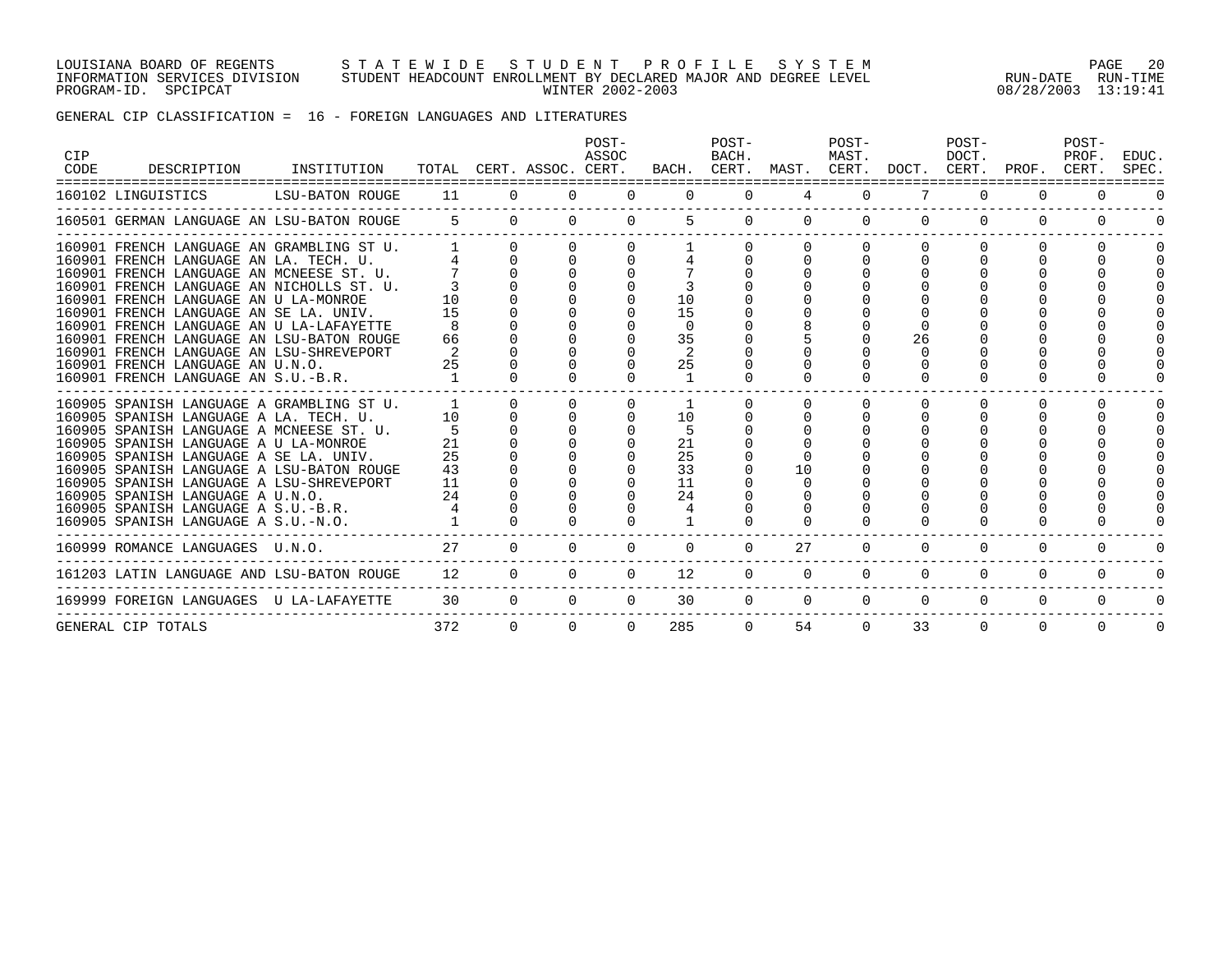#### LOUISIANA BOARD OF REGENTS S T A T E W I D E S T U D E N T P R O F I L E S Y S T E M PAGE 21 INFORMATION SERVICES DIVISION STUDENT HEADCOUNT ENROLLMENT BY DECLARED MAJOR AND DEGREE LEVEL RUN-DATE RUN-TIME PROGRAM-ID. SPCIPCAT WINTER 2002-2003 08/28/2003 13:19:41

GENERAL CIP CLASSIFICATION = 19 - HOME ECONOMICS

| <b>CIP</b><br>CODE | DESCRIPTION                                                                                                                                                                                                                                                                                                   | INSTITUTION |                                          |                                  | TOTAL CERT. ASSOC. CERT.                     | POST-<br>ASSOC                   |                                                            | POST-<br>BACH.                                   |                                        | POST-<br>MAST.                   |                      | POST-<br>DOCT.           | BACH. CERT. MAST. CERT. DOCT. CERT. PROF. CERT. | POST-<br>PROF. | EDUC.<br>SPEC. |
|--------------------|---------------------------------------------------------------------------------------------------------------------------------------------------------------------------------------------------------------------------------------------------------------------------------------------------------------|-------------|------------------------------------------|----------------------------------|----------------------------------------------|----------------------------------|------------------------------------------------------------|--------------------------------------------------|----------------------------------------|----------------------------------|----------------------|--------------------------|-------------------------------------------------|----------------|----------------|
|                    | 190101 HOME ECONOMICS, GE LA. TECH. U.<br>190101 HOME ECONOMICS, GE MCNEESE ST. U.<br>190101 HOME ECONOMICS, GE NICHOLLS ST. U.<br>190101 HOME ECONOMICS, GE U LA-MONROE<br>190101 HOME ECONOMICS, GE NW STATE UNIV.<br>190101 HOME ECONOMICS, GE U LA-LAFAYETTE<br>190101 HOME ECONOMICS, GE LSU-BATON ROUGE |             | 17<br>138<br>138<br>75<br>95<br>20<br>34 | $\Omega$<br>0<br>$\Omega$        | $\cap$<br>$\Omega$<br><sup>n</sup><br>$\cap$ | $\mathbf 0$<br>$\cap$            | $\Omega$<br>138<br>138<br>75<br>95<br>$\Omega$<br>$\Omega$ | $\Omega$<br>$\mathbf{0}$<br>$\Omega$<br>$\Omega$ | 17<br>$\Omega$<br>$\Omega$<br>20<br>17 | $\Omega$<br>$\Omega$             | 17                   | ∩                        |                                                 |                |                |
|                    | 190402 CONSUMER ECONOMICS LA. TECH. U.<br>190402 CONSUMER ECONOMICS SE LA. UNIV.                                                                                                                                                                                                                              |             | 54<br>168                                | $\Omega$<br>$\Omega$             | $\Omega$<br>$\Omega$                         | $\Omega$<br>$\Omega$             | 54<br>168                                                  | $\Omega$<br>$\Omega$                             | $\Omega$<br>$\Omega$                   | $\Omega$<br>$\Omega$             | $\Omega$<br>$\Omega$ | $\Omega$<br><sup>0</sup> | $\Omega$<br>$\Omega$                            | $\Omega$<br>0  | $\Omega$<br>O  |
|                    | 190503 DIETETICS/HUMAN NU LA. TECH. U.<br>190503 DIETETICS/HUMAN NU NICHOLLS ST. U.<br>190503 DIETETICS/HUMAN NU U LA-LAFAYETTE<br>190503 DIETETICS/HUMAN NU LSU-BATON ROUGE<br>190503 DIETETICS/HUMAN NU DELGADO C. C.                                                                                       |             | 78<br>42<br>93<br>150<br>55              | $\Omega$                         | $\Omega$<br>55                               |                                  | 49<br>42<br>93<br>150<br>$\Omega$                          | $\Omega$<br>$\Omega$                             | 29<br>0                                | $\Omega$                         | $\Omega$             | <sup>n</sup>             | $\cap$                                          |                | $\Omega$       |
|                    | ------------------------<br>190701 INDIVIDUAL AND FAM LSU-BATON ROUGE<br>190701 INDIVIDUAL AND FAM S.U.-B.R.                                                                                                                                                                                                  |             | 195<br>127                               | $\Omega$<br>$\Omega$             | $\Omega$<br>$\Omega$                         | $\Omega$<br>$\Omega$             | 195<br>127                                                 | $\Omega$<br>$\Omega$                             | $\Omega$                               | $\Omega$<br>$\Omega$             | $\Omega$             |                          | $\Omega$                                        |                | $\Omega$       |
|                    | 190703 FAMILY AND MARRIAG U LA-MONROE                                                                                                                                                                                                                                                                         |             | 46                                       | $\Omega$                         | $\Omega$                                     |                                  | $\Omega$                                                   | $\Omega$                                         | 26                                     | $\Omega$                         | 20                   | $\Omega$                 | $\Omega$                                        | $\Omega$       | $\Omega$       |
|                    | 190705 GERONTOLOGICAL SER U LA-MONROE                                                                                                                                                                                                                                                                         |             | $\mathcal{R}$                            | $\Omega$                         | $\Omega$                                     | $\cap$                           | $\cap$                                                     | $\mathcal{L}$                                    | $\Omega$                               | $\Omega$                         | $\Omega$             | $\Omega$                 | $\cap$                                          | $\Omega$       | $\Omega$       |
|                    | 190706 CHILD GROWTH, CARE GRAMBLING ST U.<br>190706 CHILD GROWTH, CARE LA. TECH. U.                                                                                                                                                                                                                           |             | 60<br>147                                | $\Omega$<br>$\Omega$             | 60<br>$\Omega$                               | $\Omega$<br>$\cap$               | $\Omega$<br>147                                            | $\cap$<br>$\cap$                                 | $\Omega$<br>$\cap$                     | $\Omega$<br>$\Omega$             | $\Omega$<br>$\cap$   | $\Omega$<br>$\cap$       | $\Omega$<br>$\cap$                              | $\Omega$       | 0              |
|                    | 190799 INDIVIDUAL AND FAM U LA-LAFAYETTE                                                                                                                                                                                                                                                                      |             | 233                                      | $\Omega$                         | $\Omega$                                     | $\Omega$                         | 233                                                        | $\Omega$                                         | $\Omega$                               | $\Omega$                         | $\Omega$             | $\Omega$                 | $\Omega$                                        | $\Omega$       | $\Omega$       |
|                    | 199999 HOME ECONOMICS, OT GRAMBLING ST U.<br>199999 HOME ECONOMICS, OT NW STATE UNIV.<br>199999 HOME ECONOMICS, OT U LA-LAFAYETTE                                                                                                                                                                             |             | 57<br>92<br>105                          | $\Omega$<br>$\Omega$<br>$\Omega$ | $\Omega$<br>$\Omega$<br>$\cap$               | $\Omega$<br>$\Omega$<br>$\Omega$ | 57<br>92<br>105                                            | $\Omega$<br>$\Omega$<br>$\Omega$                 | $\Omega$<br>$\Omega$<br>$\Omega$       | $\Omega$<br>$\Omega$<br>$\Omega$ | $\cap$<br>$\Omega$   | $\Omega$<br>$\Omega$     | $\Omega$<br>$\Omega$                            | <sup>n</sup>   | $\Omega$       |
|                    | GENERAL CIP TOTALS                                                                                                                                                                                                                                                                                            |             | 2,222                                    | $\Omega$                         | 115                                          |                                  | 0, 1, 958                                                  |                                                  | 109                                    | $\Omega$                         | 37                   | $\Omega$                 | $\Omega$                                        | $\Omega$       | $\Omega$       |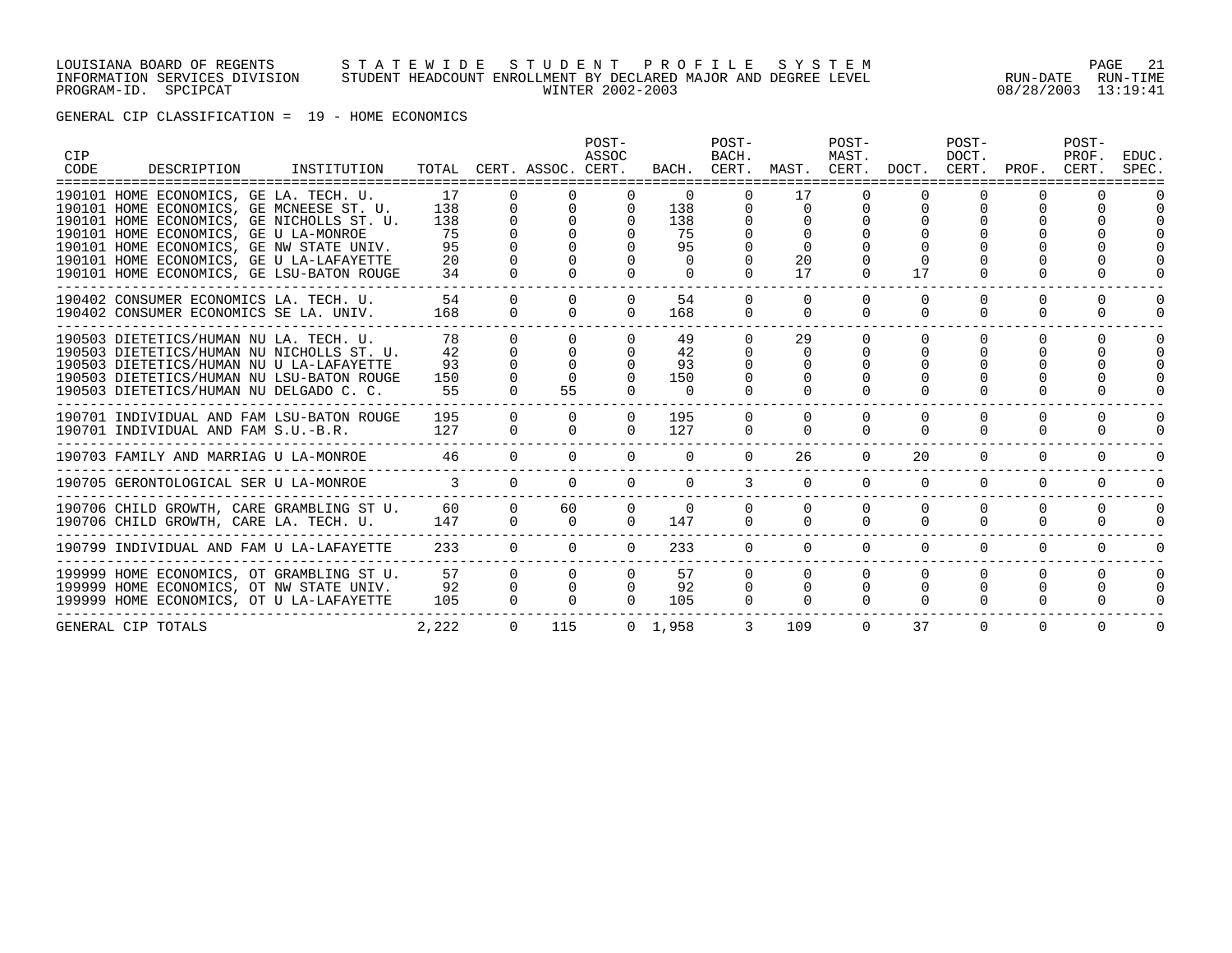LOUISIANA BOARD OF REGENTS S T A T E W I D E S T U D E N T P R O F I L E S Y S T E M PAGE 22 INFORMATION SERVICES DIVISION STUDENT HEADCOUNT ENROLLMENT BY DECLARED MAJOR AND DEGREE LEVEL RUN-DATE RUN-TIME PROGRAM-ID. SPCIPCAT WINTER 2002-2003 08/28/2003 13:19:41

GENERAL CIP CLASSIFICATION = 20 - VOCATIONAL HOME ECONOMICS

| <b>CIP</b><br>CODE | DESCRIPTION                                                                                                                                                                | INSTITUTION | TOTAL            | CERT     | '. ASSOC. | POST-<br>ASSOC<br>CERT. | BACH | POST-<br>BACH.<br>CERT | MAST | POST-<br>MAST.<br>CERT | DOCT | POST-<br>DOCT.<br>CERT. | PROF. | POST-<br>PROF.<br>CERT | EDUC.<br>SPEC. |
|--------------------|----------------------------------------------------------------------------------------------------------------------------------------------------------------------------|-------------|------------------|----------|-----------|-------------------------|------|------------------------|------|------------------------|------|-------------------------|-------|------------------------|----------------|
|                    | 200203 CHILD CARE SERVICE NICHOLLS ST. U.<br>200203 CHILD CARE SERVICE U LA-MONROE<br>200203 CHILD CARE SERVICE S.U.-SHREVEPORT                                            |             | 81<br>25         |          | 81<br>25  |                         |      |                        |      |                        |      |                         |       |                        |                |
|                    | 200401 INSTITUTIONAL FOOD GRAMBLING ST U.<br>200401 INSTITUTIONAL FOOD NICHOLLS ST. U.<br>200401 INSTITUTIONAL FOOD DELGADO C. C.<br>200401 INSTITUTIONAL FOOD NUNEZ C. C. |             | 141<br>183<br>45 | 25<br>18 | 158<br>27 |                         | 141  |                        |      |                        |      |                         |       |                        |                |
|                    | GENERAL CIP TOTALS                                                                                                                                                         |             | 481              | 44       | 291       |                         | 146  |                        |      |                        |      |                         |       |                        |                |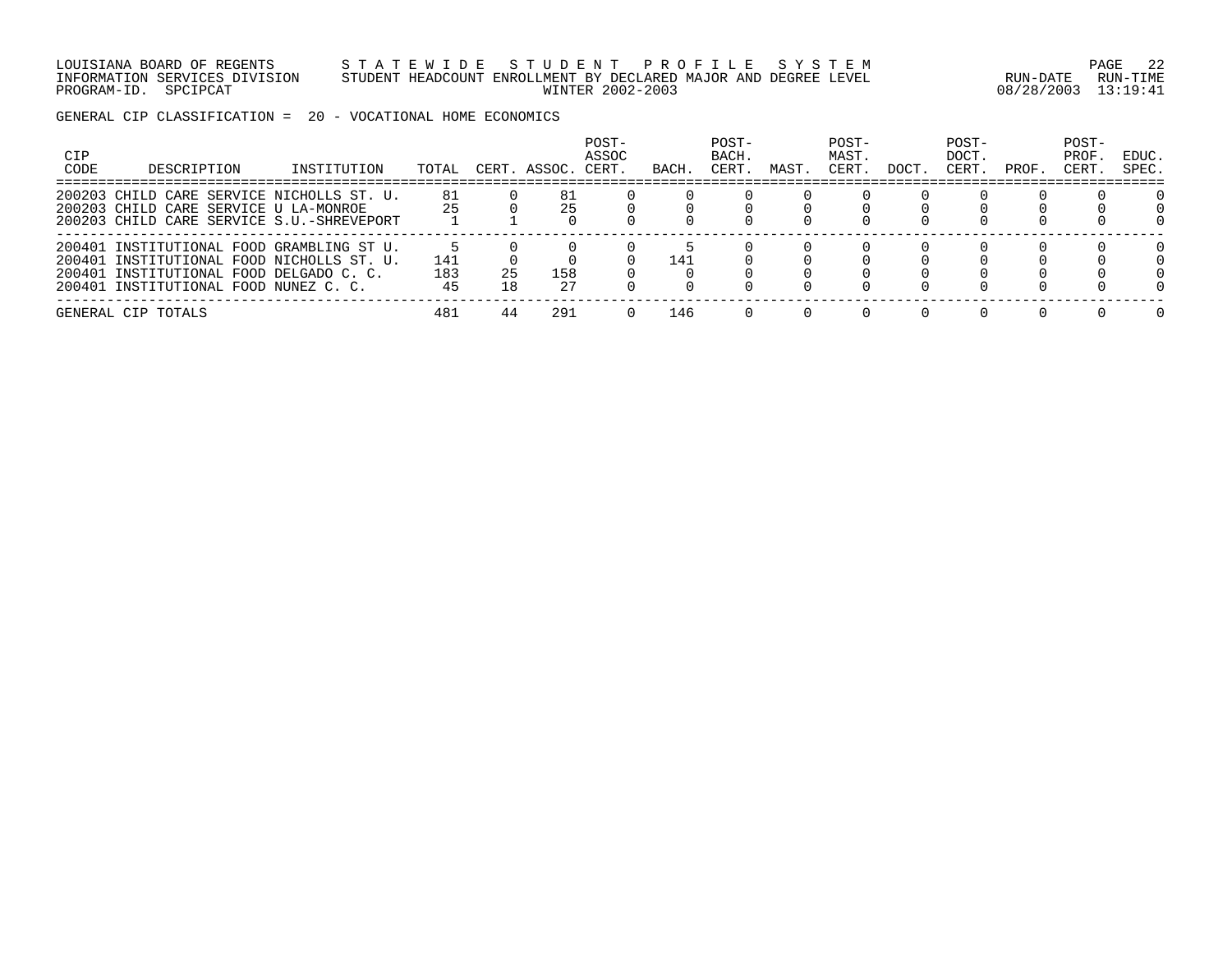#### LOUISIANA BOARD OF REGENTS S T A T E W I D E S T U D E N T P R O F I L E S Y S T E M PAGE 23 INFORMATION SERVICES DIVISION STUDENT HEADCOUNT ENROLLMENT BY DECLARED MAJOR AND DEGREE LEVEL RUN-DATE RUN-TIME PROGRAM-ID. SPCIPCAT WINTER 2002-2003 08/28/2003 13:19:41

GENERAL CIP CLASSIFICATION = 22 - LAW AND LEGAL STUDIES

| <b>CIP</b><br>CODE | DESCRIPTION                                                                                                                                                                                                                                                                                                  | INSTITUTION                                                                       | TOTAL                            |   | CERT. ASSOC.                     | POST-<br>ASSOC<br>CERT. | BACH.     | POST-<br>BACH.<br>CERT. | MAST.    | POST-<br>MAST.<br>CERT. | DOCT.    | POST-<br>DOCT.<br>CERT. | PROF.           | POST-<br>PROF.<br>CERT. | EDUC.<br>SPEC. |
|--------------------|--------------------------------------------------------------------------------------------------------------------------------------------------------------------------------------------------------------------------------------------------------------------------------------------------------------|-----------------------------------------------------------------------------------|----------------------------------|---|----------------------------------|-------------------------|-----------|-------------------------|----------|-------------------------|----------|-------------------------|-----------------|-------------------------|----------------|
|                    | 220101 LAW (LL.B., J.D.)<br>220101 LAW (LL.B., J.D.)<br>220102 PRE-LAW STUDIES<br>220102 PRE-LAW STUDIES<br>220102 PRE-LAW STUDIES                                                                                                                                                                           | LSU LAW CENTER<br>$S.U.-B.R.$<br>GRAMBLING ST U.<br>U LA-MONROE<br>U LA-LAFAYETTE | 62<br>378<br>48<br>17<br>129     |   |                                  |                         | 48<br>129 |                         |          |                         |          |                         | 62<br>378       |                         |                |
|                    | 220103 PARALEGAL/LEGAL AS GRAMBLING ST U.<br>220103 PARALEGAL/LEGAL AS MCNEESE ST. U.<br>220103 PARALEGAL/LEGAL AS NICHOLLS ST. U.<br>220103 PARALEGAL/LEGAL AS LSU-ALEXANDRIA<br>220103 PARALEGAL/LEGAL AS LSU-EUNICE<br>220103 PARALEGAL/LEGAL AS S.U.-SHREVEPORT<br>220103 PARALEGAL/LEGAL AS NUNEZ C. C. |                                                                                   | 55<br>62<br>50<br>42<br>42<br>66 |   | 13<br>62<br>50<br>42<br>42<br>66 |                         | 40        |                         |          |                         |          |                         |                 |                         |                |
|                    | 220104 JURIDICAL SCIENCE/ LSU LAW CENTER                                                                                                                                                                                                                                                                     |                                                                                   | 8                                |   |                                  |                         |           |                         | 8        |                         |          | 0                       |                 |                         |                |
|                    | 220199 LAW AND LEGAL STUD LSU LAW CENTER                                                                                                                                                                                                                                                                     |                                                                                   | 560                              | 0 |                                  |                         | $\Omega$  |                         | $\Omega$ | $\Omega$                | $\Omega$ | $\Omega$                | 560             | $\Omega$                |                |
|                    | GENERAL CIP TOTALS                                                                                                                                                                                                                                                                                           |                                                                                   | 1,528                            |   | 282                              | $\Omega$                | 234       |                         | 8        |                         |          |                         | $0 \quad 1.000$ | $\Omega$                | $\Omega$       |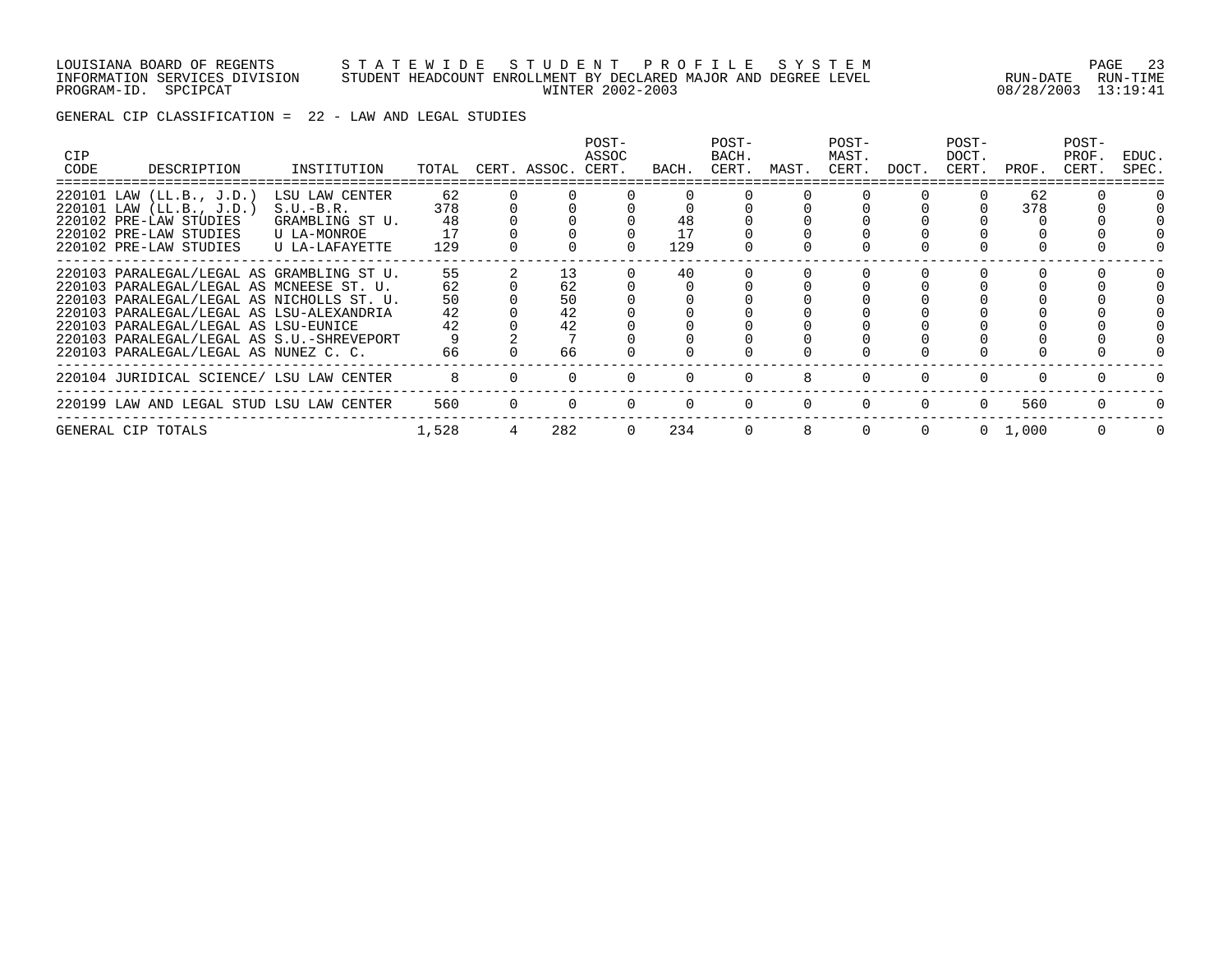LOUISIANA BOARD OF REGENTS S T A T E W I D E S T U D E N T P R O F I L E S Y S T E M PAGE 24 INFORMATION SERVICES DIVISION STUDENT HEADCOUNT ENROLLMENT BY DECLARED MAJOR AND DEGREE LEVEL RUN-DATE RUN-TIME PROGRAM-ID. SPCIPCAT WINTER 2002-2003 08/28/2003 13:19:41

### GENERAL CIP CLASSIFICATION = 23 - ENGLISH LANGUAGE AND LITERATURE/LETTERS

| <b>CIP</b> |                                           |             |       |          |                          | POST-<br>ASSOC    |          | POST-<br>BACH. |                       | POST-<br>MAST. |                               | POST-<br>DOCT. |             | POST-<br>PROF. | EDUC.    |
|------------|-------------------------------------------|-------------|-------|----------|--------------------------|-------------------|----------|----------------|-----------------------|----------------|-------------------------------|----------------|-------------|----------------|----------|
| CODE       | DESCRIPTION                               | INSTITUTION |       |          | TOTAL CERT. ASSOC. CERT. |                   |          |                |                       |                | BACH. CERT. MAST. CERT. DOCT. |                | CERT. PROF. | CERT.          | SPEC     |
|            | 230101 ENGLISH LANGUAGE A GRAMBLING ST U. |             | 35    |          |                          |                   | 35       |                | $\Omega$              |                |                               |                |             |                |          |
|            | 230101 ENGLISH LANGUAGE A LA. TECH. U.    |             | 90    |          |                          |                   | 69       |                | 21                    |                |                               |                |             |                |          |
|            | 230101 ENGLISH LANGUAGE A MCNEESE ST. U.  |             | 67    |          |                          |                   | 47       |                | 20                    |                |                               |                |             |                |          |
|            | 230101 ENGLISH LANGUAGE A NICHOLLS ST. U. |             | 52    |          |                          |                   | 52       |                | $\Omega$              |                |                               |                |             |                |          |
|            | 230101 ENGLISH LANGUAGE A U LA-MONROE     |             | 83    |          |                          |                   | 71       |                | $12 \overline{ }$     |                |                               |                |             |                |          |
|            | 230101 ENGLISH LANGUAGE A NW STATE UNIV.  |             | 59    |          |                          |                   |          |                | 18                    |                |                               |                |             |                |          |
|            | 230101 ENGLISH LANGUAGE A SE LA. UNIV.    |             | 137   |          |                          |                   | 100      |                | 37                    |                |                               |                |             |                |          |
|            | 230101 ENGLISH LANGUAGE A U LA-LAFAYETTE  |             | 273   |          |                          |                   | 177      |                | 23                    |                | 73                            |                |             |                |          |
|            | 230101 ENGLISH LANGUAGE A LSU-BATON ROUGE |             | 623   |          |                          |                   | 565      |                |                       |                | 56                            |                |             |                |          |
|            | 230101 ENGLISH LANGUAGE A LSU-SHREVEPORT  |             | 39    |          |                          |                   | 39       |                |                       |                |                               |                |             |                |          |
|            | 230101 ENGLISH LANGUAGE A U.N.O.          |             | 349   |          |                          |                   | 276      |                | 73                    |                |                               |                |             |                |          |
|            | 230101 ENGLISH LANGUAGE A S.U.-B.R.       |             | 67    |          |                          |                   | 67       |                |                       |                |                               |                |             |                |          |
|            | 230101 ENGLISH LANGUAGE A S.U.-N.O.       |             | 18    |          |                          |                   | 18       |                |                       |                |                               |                |             |                |          |
|            | 230301 COMPARATIVE LITERA LSU-BATON ROUGE |             | 14    | $\Omega$ | $\Omega$                 | $\Omega$          | $\Omega$ | $\Omega$       | 2                     | $\Omega$       | $12 \overline{ }$             | $\Omega$       | $\Omega$    | $\Omega$       | $\Omega$ |
|            | 230501 ENGLISH CREATIVE W MCNEESE ST. U.  |             | 19    | $\Omega$ | $\Omega$                 |                   |          |                | 19                    |                |                               |                |             |                | $\Omega$ |
|            | 230501 ENGLISH CREATIVE W U LA-LAFAYETTE  |             |       |          |                          |                   |          |                | $\Omega$              |                |                               |                |             |                |          |
|            | 230501 ENGLISH CREATIVE W LSU-BATON ROUGE |             | 22    |          |                          |                   |          |                | 22                    |                |                               |                |             |                |          |
|            | 231001 SPEECH AND RHETORI LA. TECH. U.    |             | 86    |          |                          |                   | 79       |                |                       |                |                               |                |             |                |          |
|            | 231001 SPEECH AND RHETORI MCNEESE ST. U.  |             | 38    |          |                          |                   | 38       |                |                       |                |                               |                |             |                |          |
|            | 231001 SPEECH AND RHETORI U LA-MONROE     |             | 44    |          |                          |                   | 44       |                |                       |                |                               |                |             |                |          |
|            | 231001 SPEECH AND RHETORI LSU-BATON ROUGE |             | 175   |          |                          |                   | 134      |                |                       |                | 32                            |                |             |                |          |
|            | 231001 SPEECH AND RHETORI LSU-SHREVEPORT  |             |       |          |                          |                   |          |                |                       |                |                               |                |             |                |          |
|            | 231001 SPEECH AND RHETORI S.U.-B.R.       |             |       |          |                          |                   |          |                |                       |                |                               |                |             |                |          |
|            | 239999 ENGLISH LANGUAGE A U LA-LAFAYETTE  |             |       | $\cap$   | $\cap$                   | $\cap$            | $\Omega$ | $\Omega$       | $\Omega$              | $\Omega$       |                               | $\Omega$       | $\Omega$    |                |          |
|            | GENERAL CIP TOTALS                        |             | 2,302 | $\Omega$ |                          | $0 \t 0 \t 1.860$ |          |                | $\Omega$<br>265 — 200 |                | 177<br>$\Omega$               | $\Omega$       | $\Omega$    | $\Omega$       | $\Omega$ |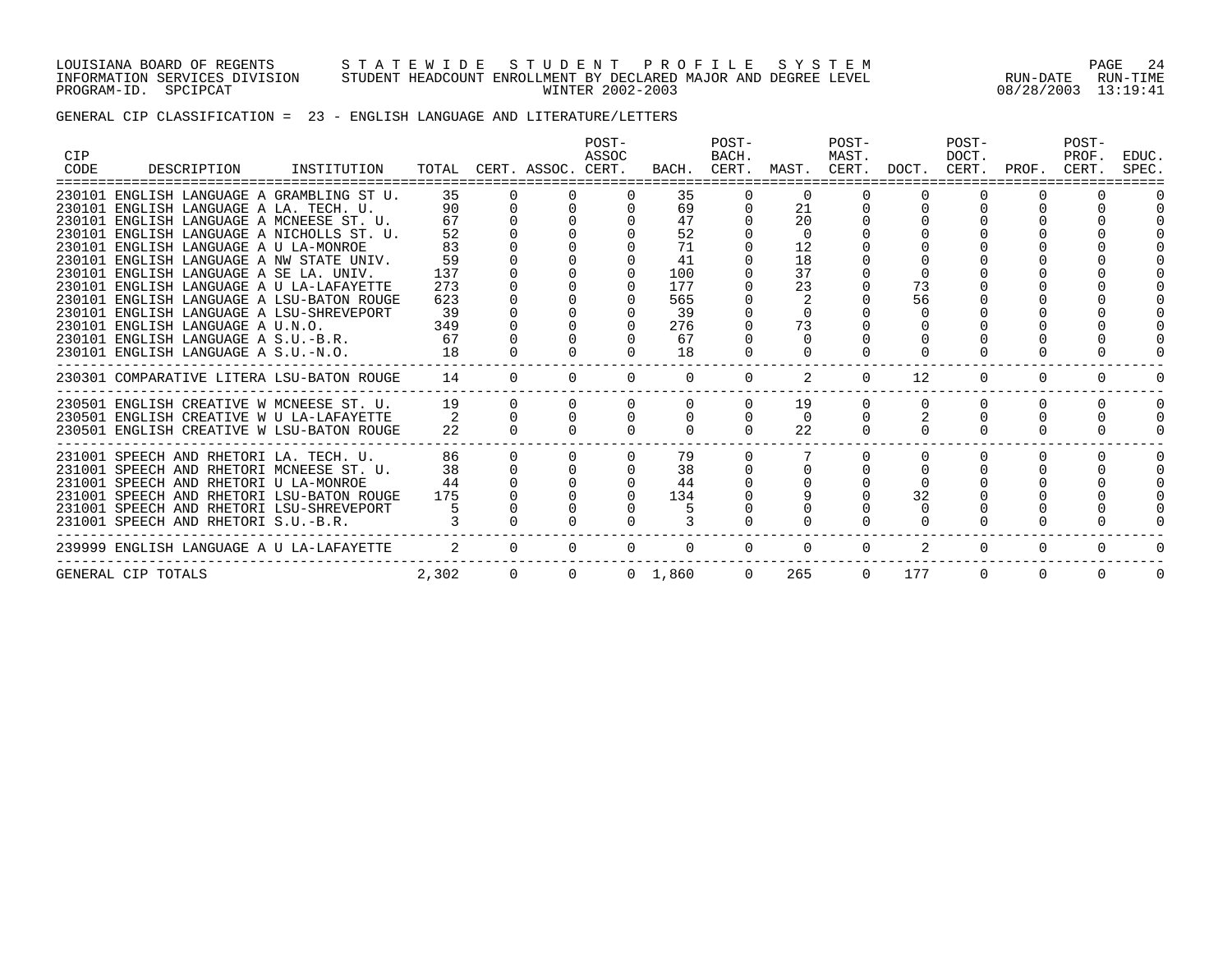LOUISIANA BOARD OF REGENTS S T A T E W I D E S T U D E N T P R O F I L E S Y S T E M PAGE 25 INFORMATION SERVICES DIVISION STUDENT HEADCOUNT ENROLLMENT BY DECLARED MAJOR AND DEGREE LEVEL RUN-DATE RUN-TIME PROGRAM-ID. SPCIPCAT WINTER 2002-2003 08/28/2003 13:19:41

GENERAL CIP CLASSIFICATION = 24 - LIBERAL ARTS AND SCIENCES, GENERAL STUDIES AND HUMANITIES

| <b>CIP</b><br>CODE | DESCRIPTION                                                                                                                                                                                                                                                                                                                                                                                                                                                                                                                          | INSTITUTION                                                                                                                                                                                                                                                                                                                                      |                                                                                                                                      |                                                                                                                                                                                                 | TOTAL CERT. ASSOC. CERT.                                                                                                                                               | POST-<br>ASSOC                                                                                                                                                                         |                                                                                                                                                                                        | POST-<br>BACH.                                                                                                                                                                                  |                                                                                                                                                                                                 | POST-<br>MAST.                                                                                                                                                                  |                                                                                                                     | POST-<br>DOCT.                                                                                                          | BACH. CERT. MAST. CERT. DOCT. CERT. PROF. CERT.  | POST-<br>PROF.                                  | EDUC.<br>SPEC.                   |
|--------------------|--------------------------------------------------------------------------------------------------------------------------------------------------------------------------------------------------------------------------------------------------------------------------------------------------------------------------------------------------------------------------------------------------------------------------------------------------------------------------------------------------------------------------------------|--------------------------------------------------------------------------------------------------------------------------------------------------------------------------------------------------------------------------------------------------------------------------------------------------------------------------------------------------|--------------------------------------------------------------------------------------------------------------------------------------|-------------------------------------------------------------------------------------------------------------------------------------------------------------------------------------------------|------------------------------------------------------------------------------------------------------------------------------------------------------------------------|----------------------------------------------------------------------------------------------------------------------------------------------------------------------------------------|----------------------------------------------------------------------------------------------------------------------------------------------------------------------------------------|-------------------------------------------------------------------------------------------------------------------------------------------------------------------------------------------------|-------------------------------------------------------------------------------------------------------------------------------------------------------------------------------------------------|---------------------------------------------------------------------------------------------------------------------------------------------------------------------------------|---------------------------------------------------------------------------------------------------------------------|-------------------------------------------------------------------------------------------------------------------------|--------------------------------------------------|-------------------------------------------------|----------------------------------|
|                    | 240000 TRANSFER PROGRAM<br>240000 TRANSFER PROGRAM<br>240000 TRANSFER PROGRAM<br>240000 TRANSFER PROGRAM<br>240000 TRANSFER PROGRAM<br>240000 TRANSFER PROGRAM<br>240000 TRANSFER PROGRAM<br>240000 TRANSFER PROGRAM<br>240000 TRANSFER PROGRAM                                                                                                                                                                                                                                                                                      | LA. TECH. U.<br>MCNEESE ST. U.<br>NICHOLLS ST. U.<br><b>U LA-MONROE</b><br>U LA-LAFAYETTE<br>LSU-ALEXANDRIA<br>LSU-BATON ROUGE<br>LSU-EUNICE<br>BOSSIER P.C.C.                                                                                                                                                                                   | 44<br>$\overline{7}$<br>113<br>$\frac{4}{3}$<br>133<br>1,790<br>471<br>1,013<br>497                                                  | $\Omega$<br>0<br>0<br>$\mathbf 0$<br>$\Omega$<br>$\Omega$<br>$\Omega$<br>0<br>$\Omega$                                                                                                          | 0<br>$\mathbf 0$<br>0<br>$\overline{0}$<br>$\Omega$<br>$\Omega$<br>$\Omega$<br>497                                                                                     | 0<br>$\mathbf 0$<br>$0 \qquad \qquad$<br>$\Omega$<br>$\Omega$<br>$\Omega$<br>$\Omega$<br>$\Omega$<br>$\Omega$                                                                          | 44<br>$\overline{7}$<br>113<br>$\overline{4}$<br>133<br>1,790<br>471<br>1,013<br>$\Omega$                                                                                              | $\Omega$<br>0<br>0<br>0<br>$\Omega$<br>$\Omega$<br>0<br>$\Omega$                                                                                                                                | $\Omega$<br>$\mathbf 0$<br>0<br>0<br>$\mathbf 0$<br>0<br>$\Omega$<br>0<br>$\Omega$                                                                                                              | $\mathbf 0$<br>0<br>0<br>0<br>$\Omega$<br>0<br>$\Omega$                                                                                                                         | $\mathbf 0$<br>$\mathbf 0$<br>0<br>$\Omega$<br>0<br>$\Omega$                                                        | $\Omega$<br>0<br>0<br>0<br>$\Omega$<br>0<br>$\Omega$                                                                    | 0<br>0<br>0<br>0<br>$\Omega$                     | 0<br>0<br>0<br>$\Omega$                         | -----                            |
|                    | 240101 LIBERAL ARTS AND S NW STATE UNIV.<br>240101 LIBERAL ARTS AND S LSU-BATON ROUGE<br>240101 LIBERAL ARTS AND S B.R.C.C.<br>240101 LIBERAL ARTS AND S NUNEZ C. C.<br>240101 LIBERAL ARTS AND S RIVER PAR. C.C.<br>240101 LIBERAL ARTS AND S SOUTH LA. C. C.                                                                                                                                                                                                                                                                       |                                                                                                                                                                                                                                                                                                                                                  | 160<br>72<br>334<br>21<br>10<br>45                                                                                                   | $\overline{0}$<br>$\mathbf 0$<br>$\Omega$<br>$\Omega$<br>$\Omega$<br>$\Omega$                                                                                                                   | $\Omega$<br>$\Omega$<br>334<br>21<br>10<br>45                                                                                                                          | $\mathbf{0}$<br>$\Omega$<br>$\Omega$<br>$\Omega$<br>$\Omega$<br>$\Omega$                                                                                                               | 160<br>72<br>$\Omega$<br>$\Omega$<br>$\Omega$<br>$\Omega$                                                                                                                              | $\overline{0}$<br>0<br>$\Omega$<br>$\Omega$<br>$\Omega$<br>$\Omega$                                                                                                                             | $\mathbf{0}$<br>$\mathbf 0$<br>0<br>$\Omega$<br>$\Omega$<br>$\Omega$                                                                                                                            | $\overline{0}$<br>$\mathbf 0$<br>0<br>$\Omega$<br>$\Omega$<br>$\Omega$                                                                                                          | $\Omega$<br>$\Omega$<br>0<br>$\Omega$<br>$\Omega$<br>$\Omega$                                                       | $\overline{0}$<br>0<br>$\Omega$<br>$\Omega$<br>$\Omega$<br>$\Omega$                                                     | 0<br>0<br>0<br>O<br>O<br>0                       | 0<br>$\Omega$<br>$\Omega$<br>O<br>0<br>$\Omega$ | $\Omega$<br>$\Omega$<br>$\Omega$ |
|                    | 240102 GENERAL STUDIES<br>240102 GENERAL STUDIES<br>240102 GENERAL STUDIES<br>240102 GENERAL STUDIES<br>240102 GENERAL STUDIES<br>240102 GENERAL STUDIES<br>240102 GENERAL STUDIES<br>240102 GENERAL STUDIES<br>240102 GENERAL STUDIES<br>240102 GENERAL STUDIES<br>240102 GENERAL STUDIES<br>240102 GENERAL STUDIES<br>240102 GENERAL STUDIES<br>240102 GENERAL STUDIES<br>240102 GENERAL STUDIES<br>240102 GENERAL STUDIES<br>240102 GENERAL STUDIES<br>240102 GENERAL STUDIES<br>240102 GENERAL STUDIES<br>240102 GENERAL STUDIES | LA. TECH. U.<br>MCNEESE ST. U.<br>NICHOLLS ST. U.<br>U LA-MONROE<br>NW STATE UNIV.<br>SE LA. UNIV.<br>U LA-LAFAYETTE<br>LSU-BATON ROUGE 1,087<br>LSU-EUNICE<br>LSU-SHREVEPORT<br>U.N.O.<br>$S.U.-N.O.$<br>S.U.-SHREVEPORT<br>B.R.C.C.<br>BOSSIER P.C.C.<br>DELGADO C. C.<br>NUNEZ C. C.<br>RIVER PAR. C.C.<br>SOUTH LA. C. C.<br>LA. DELTA C. C. | 834<br>79<br>826<br>370<br>1,436<br>465<br>743<br>134<br>162<br>919<br>26<br>602<br>344<br>1,226<br>1,578<br>517<br>306<br>151<br>77 | $\mathbf 0$<br>0<br>$\mathbf 0$<br>$\mathbf 0$<br>$\Omega$<br>$\Omega$<br>$\Omega$<br>0<br>$\Omega$<br>$\Omega$<br>$\Omega$<br>0<br>$\Omega$<br>$\Omega$<br>$\Omega$<br>0<br>0<br>0<br>$\Omega$ | 44<br>79<br>417<br>47<br>791<br>57<br>-9<br>$\bigcirc$<br>134<br>$\Omega$<br>$\Omega$<br>$\Omega$<br>602<br>344<br>1,226<br>$0 \quad 1.578$<br>517<br>306<br>151<br>77 | $\Omega$<br>$\Omega$<br>0<br>$\mathbf 0$<br>$\Omega$<br>$\Omega$<br>$\Omega$<br>$\Omega$<br>0<br>$\Omega$<br>$\Omega$<br>$\Omega$<br>$\Omega$<br>$\Omega$<br>$\Omega$<br>0<br>$\Omega$ | 790<br>- 0<br>409<br>323<br>645<br>408<br>734<br>1,087<br>$\Omega$<br>162<br>919<br>26<br>$\Omega$<br>$\Omega$<br>$\Omega$<br>$\Omega$<br>$\Omega$<br>$\Omega$<br>$\Omega$<br>$\Omega$ | $\mathbf{0}$<br>0<br>$\mathbf 0$<br>0<br>$\Omega$<br>$\Omega$<br>$\Omega$<br>$\Omega$<br>$\Omega$<br>0<br>$\Omega$<br>$\Omega$<br>0<br>$\Omega$<br>$\Omega$<br>$\Omega$<br>$\Omega$<br>$\Omega$ | $\overline{0}$<br>$\overline{0}$<br>0<br>0<br>$\mathbf 0$<br>0<br>0<br>0<br>0<br>0<br>0<br>$\mathbf 0$<br>$\Omega$<br>$\Omega$<br>$\Omega$<br>$\Omega$<br>$\Omega$<br>$\Omega$<br>0<br>$\Omega$ | $\mathbf{0}$<br>$\mathbf{0}$<br>0<br>0<br>$\mathbf 0$<br>0<br>0<br>0<br>0<br>0<br>0<br>$\mathbf 0$<br>$\Omega$<br>$\Omega$<br>$\Omega$<br>$\Omega$<br>$\Omega$<br>0<br>$\Omega$ | $\Omega$<br>0<br>$\mathbf 0$<br>0<br>$\Omega$<br>$\Omega$<br>0<br>$\Omega$<br>$\Omega$<br>$\Omega$<br>0<br>$\Omega$ | $\mathbf 0$<br>0<br>0<br>0<br>0<br>0<br><sup>0</sup><br><sup>0</sup><br>0<br>$\Omega$<br>$\Omega$<br>0<br>0<br>$\Omega$ | 0<br>0<br>0<br>0<br>O<br>0<br>O<br>0<br>$\Omega$ | $\mathbf 0$<br>0<br>0<br>0<br>0<br>$\Omega$     | $\Omega$<br><sup>0</sup>         |
|                    | 240103 HUMANITIES/HUMANIS GRAMBLING ST U.<br>240103 HUMANITIES/HUMANIS MCNEESE ST. U.<br>240103 HUMANITIES/HUMANIS SE LA. UNIV.<br>240103 HUMANITIES/HUMANIS LSU-BATON ROUGE<br>240103 HUMANITIES/HUMANIS LSU-SHREVEPORT                                                                                                                                                                                                                                                                                                             |                                                                                                                                                                                                                                                                                                                                                  | 14<br>145<br>55<br>57<br>20                                                                                                          | $\Omega$<br>$\Omega$<br>$\Omega$<br>$\Omega$<br>$\Omega$                                                                                                                                        | $\Omega$<br>$\Omega$<br>$\Omega$<br>$\Omega$<br>$\Omega$                                                                                                               | $\Omega$<br>$\Omega$<br>$\Omega$<br>$\Omega$<br>$\Omega$                                                                                                                               | $\Omega$<br>145<br>55<br>$\Omega$<br>$\Omega$                                                                                                                                          | $\Omega$<br>$\Omega$<br>$\Omega$<br>0<br>$\Omega$                                                                                                                                               | 14<br>$\Omega$<br>$\Omega$<br>57<br>20                                                                                                                                                          | $\mathbf{0}$<br>$\overline{0}$<br>$\Omega$<br>0<br>$\Omega$                                                                                                                     | $\Omega$<br>$\Omega$<br>$\Omega$<br>0<br>$\Omega$                                                                   | $\Omega$<br>$\Omega$<br>$\Omega$<br>0<br>$\Omega$                                                                       | $\Omega$<br>0<br>0<br>0<br>$\Omega$              | $\Omega$<br>$\Omega$<br>0<br>0<br>$\Omega$      | $\Omega$<br>$\Omega$             |
|                    | 240199 LIBERAL ART & SCIE LSU-EUNICE<br>240199 LIBERAL ART & SCIE B.R.C.C.<br>240199 LIBERAL ART & SCIE NUNEZ C. C.                                                                                                                                                                                                                                                                                                                                                                                                                  |                                                                                                                                                                                                                                                                                                                                                  | 66<br>282<br>52                                                                                                                      | $\overline{0}$<br>$\Omega$<br>$\Omega$                                                                                                                                                          | 66<br>282<br>52                                                                                                                                                        | $\Omega$<br>$\Omega$<br>$\Omega$                                                                                                                                                       | $\Omega$<br>$\Omega$<br>$\Omega$                                                                                                                                                       | $\mathbf{0}$<br>$\Omega$<br>$\Omega$                                                                                                                                                            | $\mathbf{0}$<br>$\Omega$<br>$\Omega$                                                                                                                                                            | $\overline{0}$<br>$\Omega$<br>$\Omega$                                                                                                                                          | 0<br>$\Omega$<br>$\Omega$                                                                                           | 0<br>$\Omega$<br>$\Omega$                                                                                               | 0<br>$\Omega$<br>$\Omega$                        | 0<br>$\Omega$<br>$\Omega$                       | $\Omega$<br>$\Omega$             |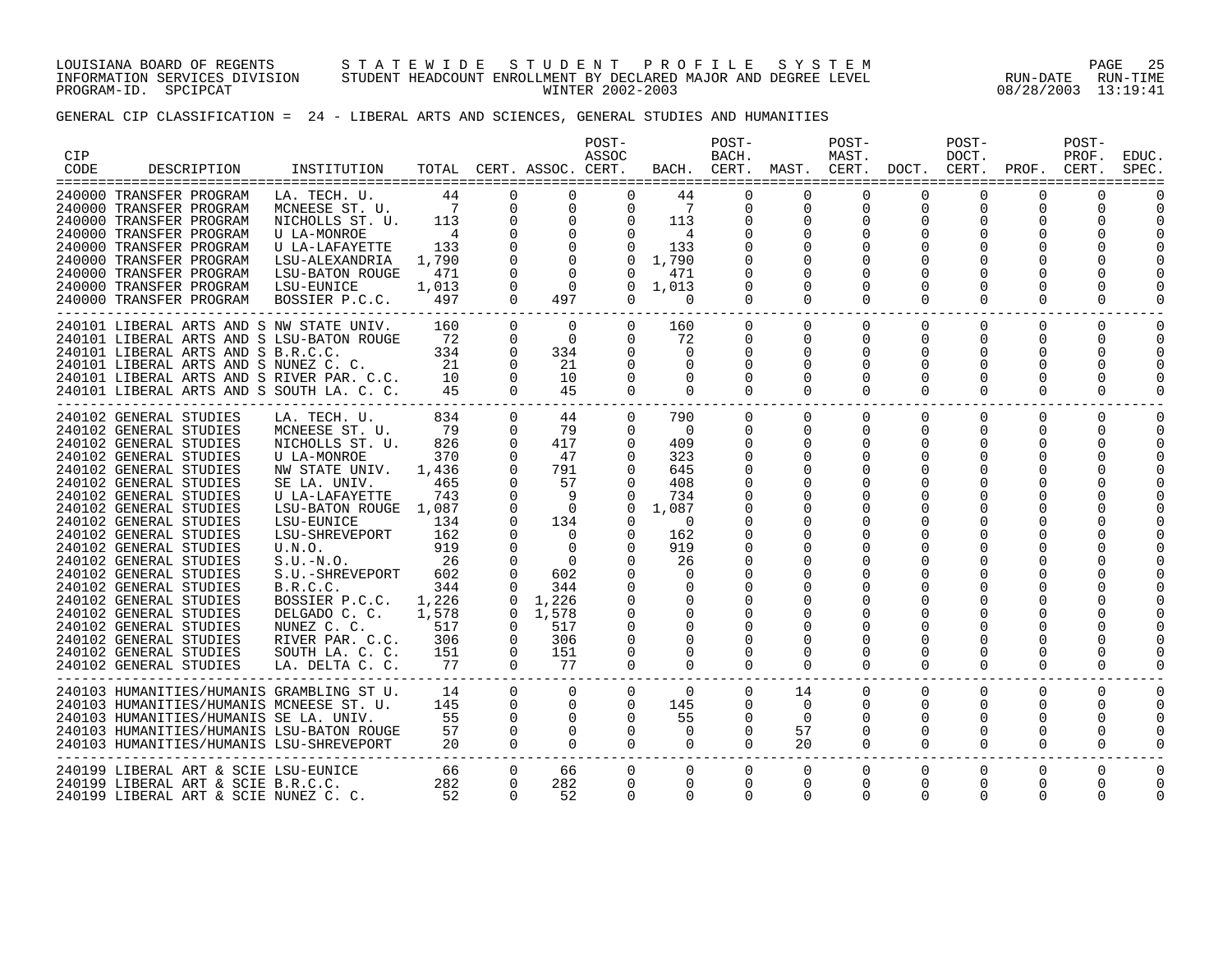LOUISIANA BOARD OF REGENTS S T A T E W I D E S T U D E N T P R O F I L E S Y S T E M PAGE 26 INFORMATION SERVICES DIVISION STUDENT HEADCOUNT ENROLLMENT BY DECLARED MAJOR AND DEGREE LEVEL RUN-DATE RUN-TIME PROGRAM-ID. SPCIPCAT WINTER 2002-2003 08/28/2003 13:19:41

GENERAL CIP CLASSIFICATION = 24 - LIBERAL ARTS AND SCIENCES, GENERAL STUDIES AND HUMANITIES

| CIP<br>CODE | DESCRIPTION                                                                                                  | INSTITUTION | TOTAL        | CERT. ASSOC. | POST-<br>ASSOC<br>CERT. | <b>BACH</b> | POST-<br>BACH.<br>CERT | MAST | POST-<br>MAST.<br>CERT. | DOCT | POST-<br>DOCT.<br>CERT | PROF | POST-<br>PROF<br>CERT. | EDUC.<br>SPEC. |
|-------------|--------------------------------------------------------------------------------------------------------------|-------------|--------------|--------------|-------------------------|-------------|------------------------|------|-------------------------|------|------------------------|------|------------------------|----------------|
|             | 240199 LIBERAL ART & SCIE RIVER PAR. C.C.<br>240199 LIBERAL ART & SCIE LA. DELTA C. C.<br>GENERAL CIP TOTALS |             | 39<br>17,337 | 38<br>7735   |                         | 9,510       |                        | 91   |                         |      |                        |      |                        |                |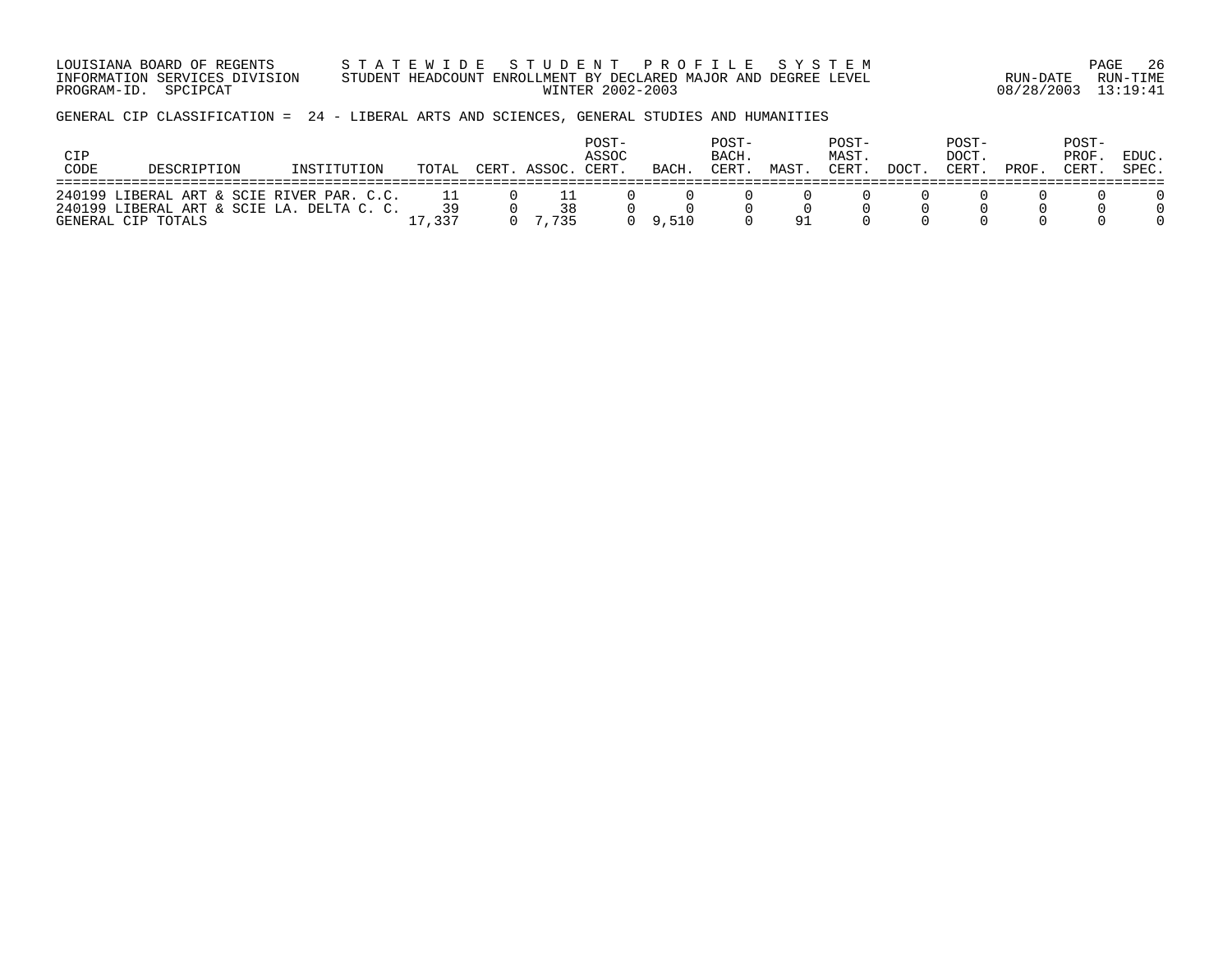| LOUISIANA BOARD OF REGENTS    | STATEWIDE STUDENT PROFILE SYSTEM                                |                     | 27<br>PAGE |
|-------------------------------|-----------------------------------------------------------------|---------------------|------------|
| INFORMATION SERVICES DIVISION | STUDENT HEADCOUNT ENROLLMENT BY DECLARED MAJOR AND DEGREE LEVEL | RUN-DATE            | RUN-TIMF   |
| PROGRAM-ID. SPCIPCAT          | WINTER 2002-2003                                                | 08/28/2003 13:19:41 |            |

GENERAL CIP CLASSIFICATION = 25 - LIBRARY SCIENCE

| CIP<br>CODE | DESCRIPTION                                     | INSTITUTION | TOTAL | CERT. ASSOC. | POST-<br>ASSOC<br>CERT. | BACH.    | POST-<br>BACH.<br>CERT. | MAST. | POST-<br>MAST.<br>CERT. | DOCT. | POST-<br>DOCT.<br>CERT. | PROF. | POST-<br>PROF<br>CERT | EDUC.<br>SPEC. |
|-------------|-------------------------------------------------|-------------|-------|--------------|-------------------------|----------|-------------------------|-------|-------------------------|-------|-------------------------|-------|-----------------------|----------------|
|             | 250101 LIBRARY SCIENCE/LI LSU-BATON ROUGE 176 0 |             |       |              |                         | $\Omega$ | $\Omega$                | 172   |                         |       |                         |       |                       |                |
|             | GENERAL CIP TOTALS                              |             | 176   |              |                         | $\cap$   |                         | 0 172 |                         |       |                         |       |                       |                |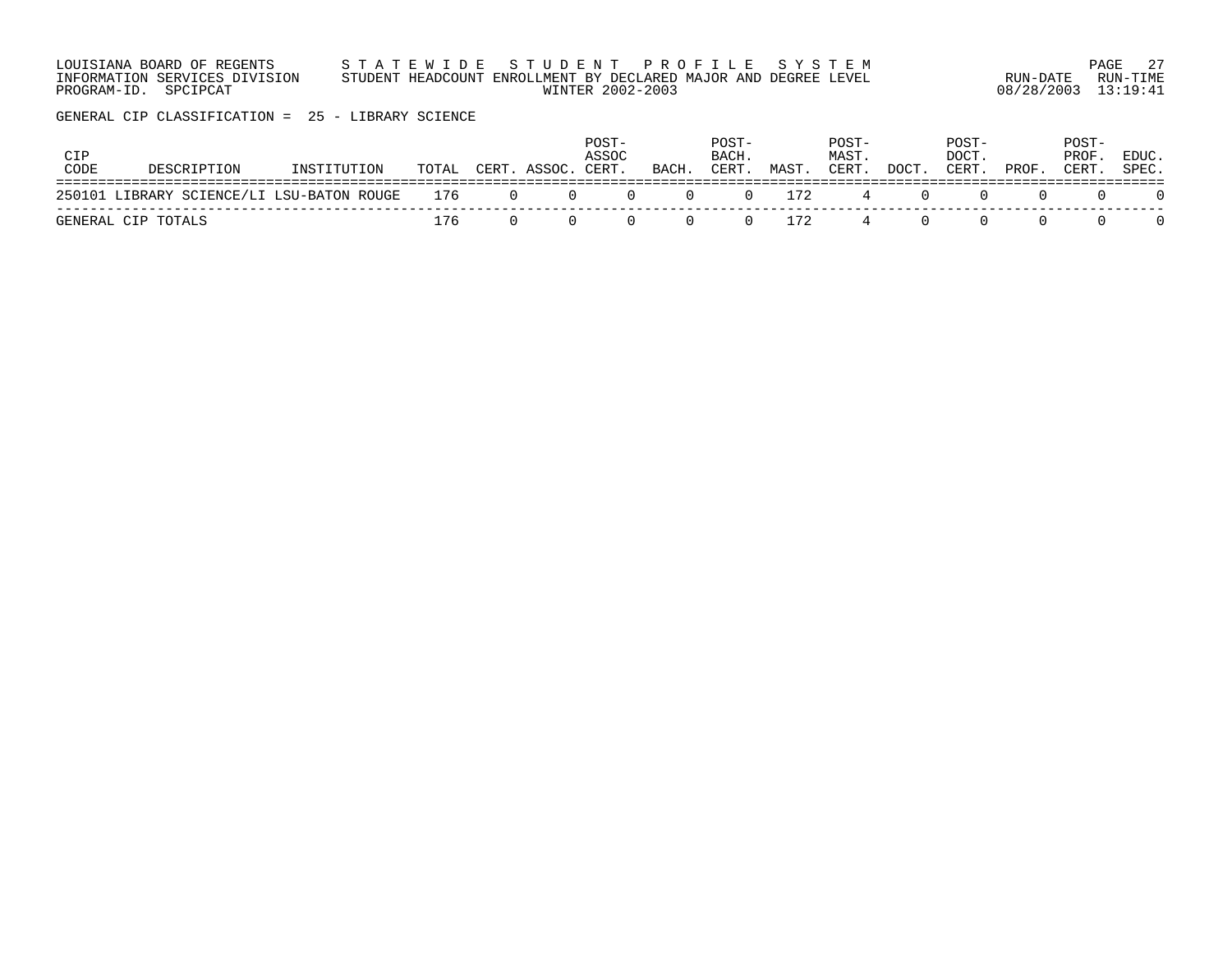#### LOUISIANA BOARD OF REGENTS S T A T E W I D E S T U D E N T P R O F I L E S Y S T E M PAGE 28 INFORMATION SERVICES DIVISION STUDENT HEADCOUNT ENROLLMENT BY DECLARED MAJOR AND DEGREE LEVEL RUN-DATE RUN-TIME PROGRAM-ID. SPCIPCAT WINTER 2002-2003 08/28/2003 13:19:41

GENERAL CIP CLASSIFICATION = 26 - BIOLOGICAL SCIENCES/LIFE SCIENCES

| CIP  |                                                                                                                                                                                                                                                                                                       |                                                                                                                                                                                               |                                                                          |                         |                                     | POST-<br>ASSOC                                    |                                                                                | POST-<br>BACH.                                  |                                                                                        | POST-<br>MAST.                |                               | POST-<br>DOCT.       |                         | POST-<br>PROF.       | EDUC.    |
|------|-------------------------------------------------------------------------------------------------------------------------------------------------------------------------------------------------------------------------------------------------------------------------------------------------------|-----------------------------------------------------------------------------------------------------------------------------------------------------------------------------------------------|--------------------------------------------------------------------------|-------------------------|-------------------------------------|---------------------------------------------------|--------------------------------------------------------------------------------|-------------------------------------------------|----------------------------------------------------------------------------------------|-------------------------------|-------------------------------|----------------------|-------------------------|----------------------|----------|
| CODE | DESCRIPTION                                                                                                                                                                                                                                                                                           | INSTITUTION                                                                                                                                                                                   | TOTAL                                                                    |                         | CERT. ASSOC. CERT.                  |                                                   |                                                                                | BACH. CERT.                                     | MAST. CERT.                                                                            |                               | DOCT.                         | CERT.                | PROF.                   | CERT.                | SPEC.    |
|      | 260101 BIOLOGY, GENERAL<br>260101 BIOLOGY, GENERAL<br>260101 BIOLOGY, GENERAL<br>260101 BIOLOGY, GENERAL<br>260101 BIOLOGY, GENERAL<br>260101 BIOLOGY, GENERAL<br>260101 BIOLOGY, GENERAL<br>260101 BIOLOGY, GENERAL<br>260101 BIOLOGY, GENERAL<br>260101 BIOLOGY, GENERAL<br>260101 BIOLOGY, GENERAL | GRAMBLING ST U.<br>LA. TECH. U.<br>MCNEESE ST. U.<br>NICHOLLS ST. U.<br>U LA-MONROE<br>NW STATE UNIV.<br>SE LA. UNIV.<br>U LA-LAFAYETTE<br><b>LSU-BATON ROUGE</b><br>LSU-SHREVEPORT<br>U.N.O. | 196<br>406<br>228<br>221<br>219<br>410<br>797<br>387<br>26<br>219<br>386 | $\mathbf 0$<br>$\Omega$ | $\mathbf 0$<br>$\Omega$<br>$\Omega$ | 0<br>$\Omega$<br>$\Omega$<br>$\Omega$<br>$\Omega$ | 196<br>382<br>228<br>221<br>195<br>410<br>768<br>358<br>$\Omega$<br>219<br>370 | O<br>0<br>$\Omega$<br>O<br>$\Omega$<br>$\Omega$ | $\Omega$<br>24<br>$\Omega$<br>$\Omega$<br>24<br>$\Omega$<br>29<br>29<br>$\Omega$<br>16 | <sup>0</sup><br>0<br>$\Omega$ | O<br>0<br>O<br>24<br>$\Omega$ | 0<br>0               | U<br>0                  |                      |          |
|      | 260101 BIOLOGY, GENERAL                                                                                                                                                                                                                                                                               | $S.U.-B.R.$                                                                                                                                                                                   | 360                                                                      | $\Omega$                | $\Omega$<br>$\Omega$                | $\Omega$<br>$\cap$                                | 343<br>134                                                                     | 0<br>$\Omega$                                   | 17<br>$\Omega$                                                                         |                               | O                             |                      |                         |                      |          |
|      | 260101 BIOLOGY, GENERAL<br>260101 BIOLOGY, GENERAL                                                                                                                                                                                                                                                    | $S.U.-N.O.$<br>S.U.-SHREVEPORT                                                                                                                                                                | 134<br>40                                                                |                         | 40                                  | $\Omega$                                          | $\Omega$                                                                       | $\Omega$                                        | $\Omega$                                                                               | $\Omega$                      | $\Omega$                      |                      |                         |                      |          |
|      | 260202 BIOCHEMISTRY                                                                                                                                                                                                                                                                                   | LSU-BATON ROUGE                                                                                                                                                                               | 270                                                                      | $\overline{0}$          | $\Omega$                            | $\overline{0}$                                    | 242                                                                            | $\overline{0}$                                  | 2                                                                                      | $\mathbf{0}$                  | 26                            | $\mathbf 0$          | 0                       | 0                    |          |
|      | 260301 BOTANY, GENERAL                                                                                                                                                                                                                                                                                | LSU-BATON ROUGE                                                                                                                                                                               | 17                                                                       | $\Omega$                | $\Omega$                            | $\Omega$                                          | $\Omega$                                                                       | $\Omega$                                        | $\mathbf{1}$                                                                           | $\Omega$                      | 16                            | $\Omega$             | $\Omega$                | 0                    |          |
|      | 260305 PLANT PATHOLOGY                                                                                                                                                                                                                                                                                | LSU-BATON ROUGE                                                                                                                                                                               | 17                                                                       | $\Omega$                | $\Omega$                            | $\Omega$                                          | $\Omega$                                                                       | $\Omega$                                        | 8                                                                                      | $\Omega$                      | 9                             | $\Omega$             | $\Omega$                | 0                    | O        |
|      | 260501 MICROBIOLOGY/BACTE U LA-LAFAYETTE<br>260501 MICROBIOLOGY/BACTE LSU-BATON ROUGE                                                                                                                                                                                                                 |                                                                                                                                                                                               | 35<br>89                                                                 | $\Omega$<br>$\Omega$    | $\Omega$<br>$\Omega$                | $\Omega$<br>$\Omega$                              | 35<br>75                                                                       | 0<br>$\Omega$                                   | $\Omega$<br>2                                                                          | $\Omega$<br>$\Omega$          | $\Omega$<br>12                | $\Omega$<br>$\Omega$ | $\Omega$<br>$\Omega$    | $\Omega$<br>$\Omega$ | ∩        |
|      | 260603 ECOLOGY                                                                                                                                                                                                                                                                                        | MCNEESE ST. U.                                                                                                                                                                                | 42                                                                       | $\Omega$                | $\Omega$                            | $\Omega$                                          | 36                                                                             | $\Omega$                                        | 6                                                                                      | $\Omega$                      | $\Omega$                      | $\Omega$             | $\Omega$                | $\Omega$             |          |
|      | 260607 MARINE/AQUATIC BIO NICHOLLS ST. U.                                                                                                                                                                                                                                                             |                                                                                                                                                                                               | 12                                                                       | $\overline{0}$          | $\Omega$                            | $\Omega$                                          | $\Omega$                                                                       | $\Omega$                                        | 12                                                                                     | $\mathbf{0}$                  | $\Omega$                      | $\Omega$             | $\Omega$                | $\mathbf 0$          | ∩        |
|      | 260612 TOXICOLOGY<br>260612 TOXICOLOGY                                                                                                                                                                                                                                                                | U LA-MONROE<br>$S.U.-B.R.$                                                                                                                                                                    | 34<br>10                                                                 | $\Omega$<br>$\Omega$    | $\Omega$<br>$\Omega$                | $\Omega$<br>$\Omega$                              | 34<br>$\Omega$                                                                 | $\overline{0}$<br>$\Omega$                      | $\Omega$<br>$\Omega$                                                                   | $\Omega$<br>$\Omega$          | $\Omega$<br>10                | $\Omega$<br>$\Omega$ | $\mathbf 0$<br>$\Omega$ | 0<br>$\Omega$        |          |
|      | 260699 MISCELLANEOUS BIOL U LA-LAFAYETTE<br>260699 MISCELLANEOUS BIOL U.N.O.                                                                                                                                                                                                                          |                                                                                                                                                                                               | 64<br>22                                                                 | $\Omega$<br>$\Omega$    | $\Omega$<br>$\Omega$                | $\Omega$<br>$\Omega$                              | 24<br>$\Omega$                                                                 | $\overline{0}$<br>$\Omega$                      | $\Omega$<br>$\Omega$                                                                   | $\mathbf 0$<br>$\Omega$       | 40<br>22                      | 0<br>$\Omega$        | $\mathbf 0$<br>$\Omega$ | $\Omega$<br>$\Omega$ |          |
|      | 260701 ZOOLOGY, GENERAL LSU-BATON ROUGE                                                                                                                                                                                                                                                               |                                                                                                                                                                                               | 44                                                                       | $\Omega$                | $\Omega$                            | $\Omega$                                          | 19                                                                             | $\overline{0}$                                  | 2                                                                                      | $\Omega$                      | 23                            | $\Omega$             | $\Omega$                | $\Omega$             |          |
|      | 260702 ENTOMOLOGY                                                                                                                                                                                                                                                                                     | LSU-BATON ROUGE                                                                                                                                                                               | 31                                                                       | $\overline{0}$          | $\overline{0}$                      | $\overline{0}$                                    | $\overline{0}$                                                                 | $\overline{0}$                                  | 14                                                                                     | $\overline{0}$                | 17                            | $\mathbf 0$          | $\mathbf 0$             | $\mathbf 0$          | $\Omega$ |
|      | 269999 BIOLOGICAL SCIENCE LSU-BATON ROUGE 1,997<br>269999 BIOLOGICAL SCIENCE LSU-SHREVEPORT                                                                                                                                                                                                           |                                                                                                                                                                                               | 48                                                                       | $\Omega$<br>$\Omega$    | $\Omega$<br>$\Omega$                | $\Omega$                                          | $0 \quad 1,997$<br>48                                                          | $\overline{0}$<br>$\overline{0}$                | $\Omega$<br>$\mathbf{0}$                                                               | $\mathbf 0$<br>$\Omega$       | $\Omega$<br>$\Omega$          | $\Omega$<br>$\Omega$ | $\mathbf 0$<br>$\Omega$ | 0<br>$\Omega$        | $\Omega$ |
|      | GENERAL CIP TOTALS                                                                                                                                                                                                                                                                                    |                                                                                                                                                                                               | 6,761                                                                    | $\Omega$                | 40                                  |                                                   | 0, 6, 334                                                                      | $\Omega$                                        | 188                                                                                    | $\Omega$                      | 199                           | $\Omega$             | $\Omega$                | $\Omega$             | $\Omega$ |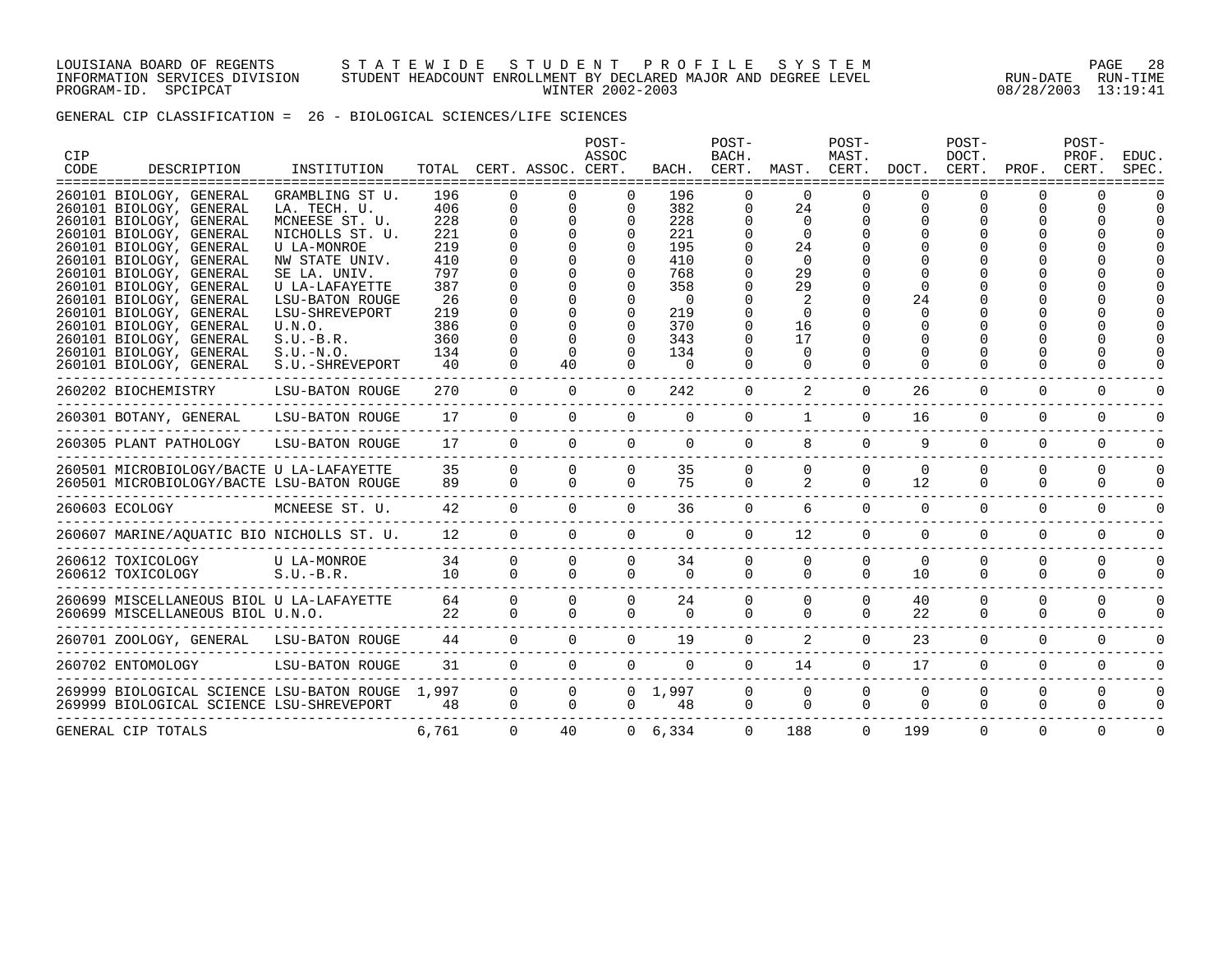#### LOUISIANA BOARD OF REGENTS S T A T E W I D E S T U D E N T P R O F I L E S Y S T E M PAGE 29 INFORMATION SERVICES DIVISION STUDENT HEADCOUNT ENROLLMENT BY DECLARED MAJOR AND DEGREE LEVEL RUN-DATE RUN-TIME PROGRAM-ID. SPCIPCAT WINTER 2002-2003 08/28/2003 13:19:41

GENERAL CIP CLASSIFICATION = 27 - MATHEMATICS

| <b>CIP</b> |                                           |                        |       |          |              | POST-<br>ASSOC |          | POST-<br>BACH. |       | POST-<br>MAST. |              | POST-<br>DOCT. |          | POST-<br>PROF. | EDUC.    |
|------------|-------------------------------------------|------------------------|-------|----------|--------------|----------------|----------|----------------|-------|----------------|--------------|----------------|----------|----------------|----------|
| CODE       | DESCRIPTION                               | INSTITUTION            | TOTAL |          | CERT. ASSOC. | CERT.          | BACH.    | CERT.          | MAST. | CERT.          | DOCT.        | CERT.          | PROF.    | CERT.          | SPEC.    |
|            | 270101 MATHEMATICS                        | GRAMBLING ST U.        | 9     |          |              |                | Q        |                |       |                |              |                |          |                |          |
|            | 270101 MATHEMATICS                        | LA. TECH. U.           | 23    |          |              |                | 18       |                |       |                |              |                |          |                |          |
|            | 270101 MATHEMATICS                        | MCNEESE ST. U.         |       |          |              |                | 20       |                |       |                |              |                |          |                |          |
|            | 270101 MATHEMATICS                        | NICHOLLS ST. U.        | 22    |          |              |                | 22       |                |       |                |              |                |          |                |          |
|            | 270101 MATHEMATICS                        | U LA-MONROE            |       |          |              |                |          |                |       |                |              |                |          |                |          |
|            | 270101 MATHEMATICS                        | NW STATE UNIV.         | 32    |          |              |                | 32       |                |       |                |              |                |          |                |          |
|            | 270101 MATHEMATICS                        | SE LA. UNIV.           | 38    |          |              |                | 38       |                |       |                |              |                |          |                |          |
|            | 270101 MATHEMATICS                        | U LA-LAFAYETTE         | 72    |          |              |                | 40       |                |       |                | 29           |                |          |                |          |
|            | 270101 MATHEMATICS                        | <b>LSU-BATON ROUGE</b> | 167   |          |              |                | 96       |                |       |                | 64           |                |          |                |          |
|            | 270101 MATHEMATICS                        | LSU-SHREVEPORT         | 22    |          |              |                | 22       |                |       |                |              |                |          |                |          |
|            | 270101 MATHEMATICS                        | U.N.O.                 | 81    |          |              |                | 49       |                | 32    |                |              |                |          |                |          |
|            | 270101 MATHEMATICS                        | $S.U.-B.R.$            | 40    |          |              |                | 27       |                | 13    |                |              |                |          |                |          |
|            | 270101 MATHEMATICS                        | $S.U.-N.O.$            |       |          |              |                | 23       |                |       |                |              |                |          |                |          |
|            | 270101 MATHEMATICS                        | S.U.-SHREVEPORT        |       |          |              |                |          |                |       |                |              |                |          |                |          |
|            | 270301 APPLIED MATHEMATIC NICHOLLS ST. U. |                        | 19    |          |              |                | $\Omega$ | $\Omega$       | 19    |                |              | 0              |          |                |          |
|            | 270501 MATHEMATICAL STATI LSU-BATON ROUGE |                        | 19    | $\Omega$ |              |                | $\Omega$ | $\Omega$       | 19    | $\Omega$       | <sup>0</sup> | 0              | $\Omega$ |                |          |
|            | GENERAL CIP TOTALS                        |                        | 642   | 0        |              | $\Omega$       | 413      | $\Omega$       | 135   | $\Omega$       | 93           | 0              | $\Omega$ |                | $\Omega$ |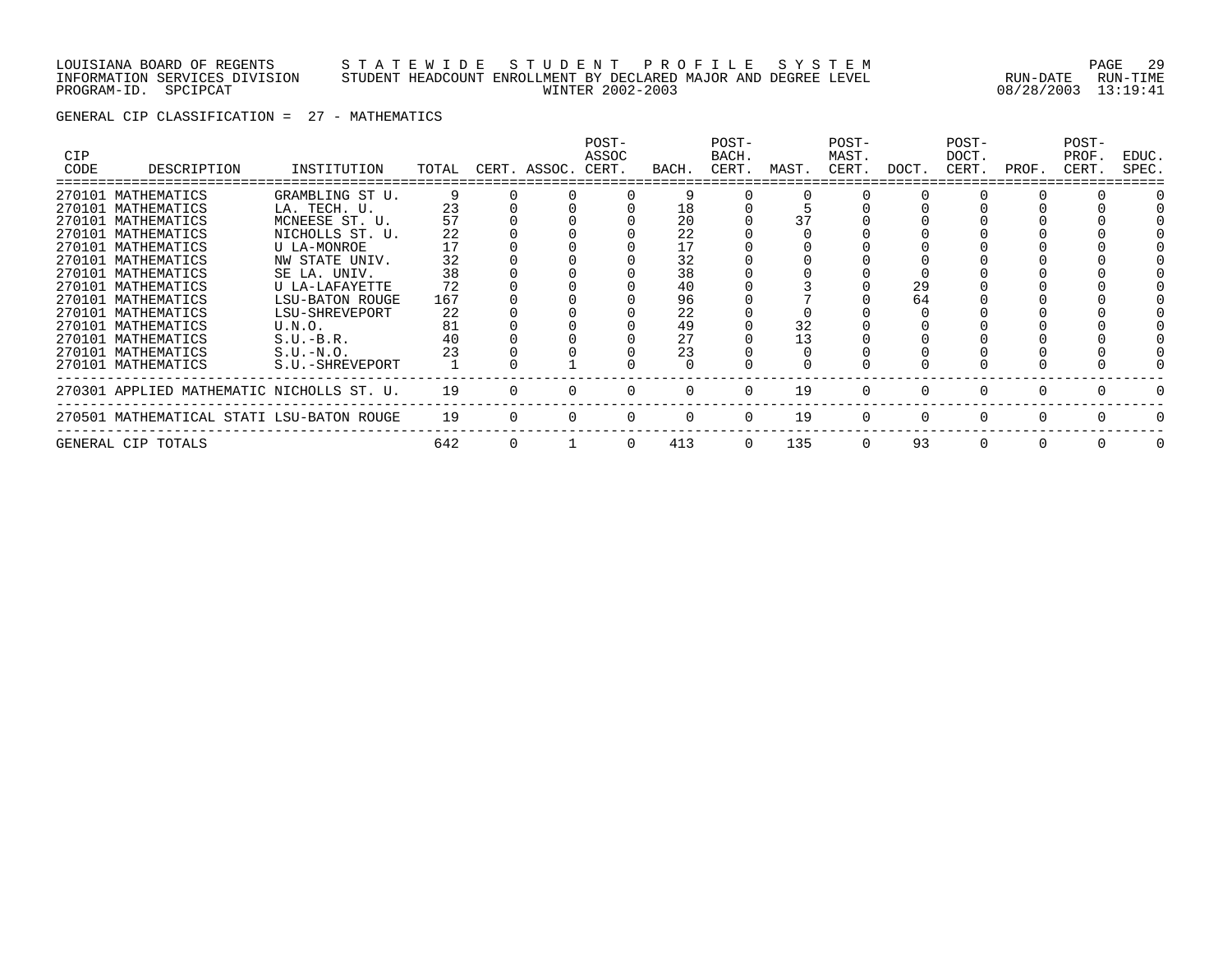#### LOUISIANA BOARD OF REGENTS S T A T E W I D E S T U D E N T P R O F I L E S Y S T E M PAGE 30 INFORMATION SERVICES DIVISION STUDENT HEADCOUNT ENROLLMENT BY DECLARED MAJOR AND DEGREE LEVEL RUN-DATE RUN-TIME PROGRAM-ID. SPCIPCAT WINTER 2002-2003 08/28/2003 13:19:41

GENERAL CIP CLASSIFICATION = 30 - MULTI/INTERDISCIPLINARY STUDIES

| <b>CIP</b><br>CODE | DESCRIPTION                                                                                                                     | INSTITUTION           | TOTAL           | CERT. ASSOC. | POST-<br>ASSOC<br>CERT. | BACH | POST-<br>BACH.<br>CERT. | MAST.    | POST-<br>MAST.<br>CERT. | DOCT. | POST-<br>DOCT.<br>CERT. | PROF. | POST-<br>PROF<br>CERT. | EDUC.<br>SPEC. |
|--------------------|---------------------------------------------------------------------------------------------------------------------------------|-----------------------|-----------------|--------------|-------------------------|------|-------------------------|----------|-------------------------|-------|-------------------------|-------|------------------------|----------------|
| 300101             | BIOLOGICAL AND PHY LSU-BATON ROUGE<br>300101 BIOLOGICAL AND PHY DELGADO C. C.<br>301101 GERONTOLOGY<br>301101 GERONTOLOGY       | U LA-MONROE<br>U.N.O. | 32<br>207<br>18 | 207          |                         |      |                         | 32<br>18 |                         |       |                         |       |                        |                |
|                    | 301401 MUSEOLOGY/MUSEUM S S.U.-N.O.                                                                                             |                       |                 |              |                         |      |                         | h        |                         |       |                         |       |                        |                |
|                    | 309999 MULTI/INTERDISCIPL SE LA. UNIV.<br>309999 MULTI/INTERDISCIPL U LA-LAFAYETTE<br>309999 MULTI/INTERDISCIPL LSU-BATON ROUGE |                       | 32<br>10<br>91  |              |                         | 91   |                         | 32       |                         | 10    |                         |       |                        |                |
|                    | GENERAL CIP TOTALS                                                                                                              |                       | 398             | 207          |                         | 91   |                         | 90       |                         | 10    |                         |       |                        |                |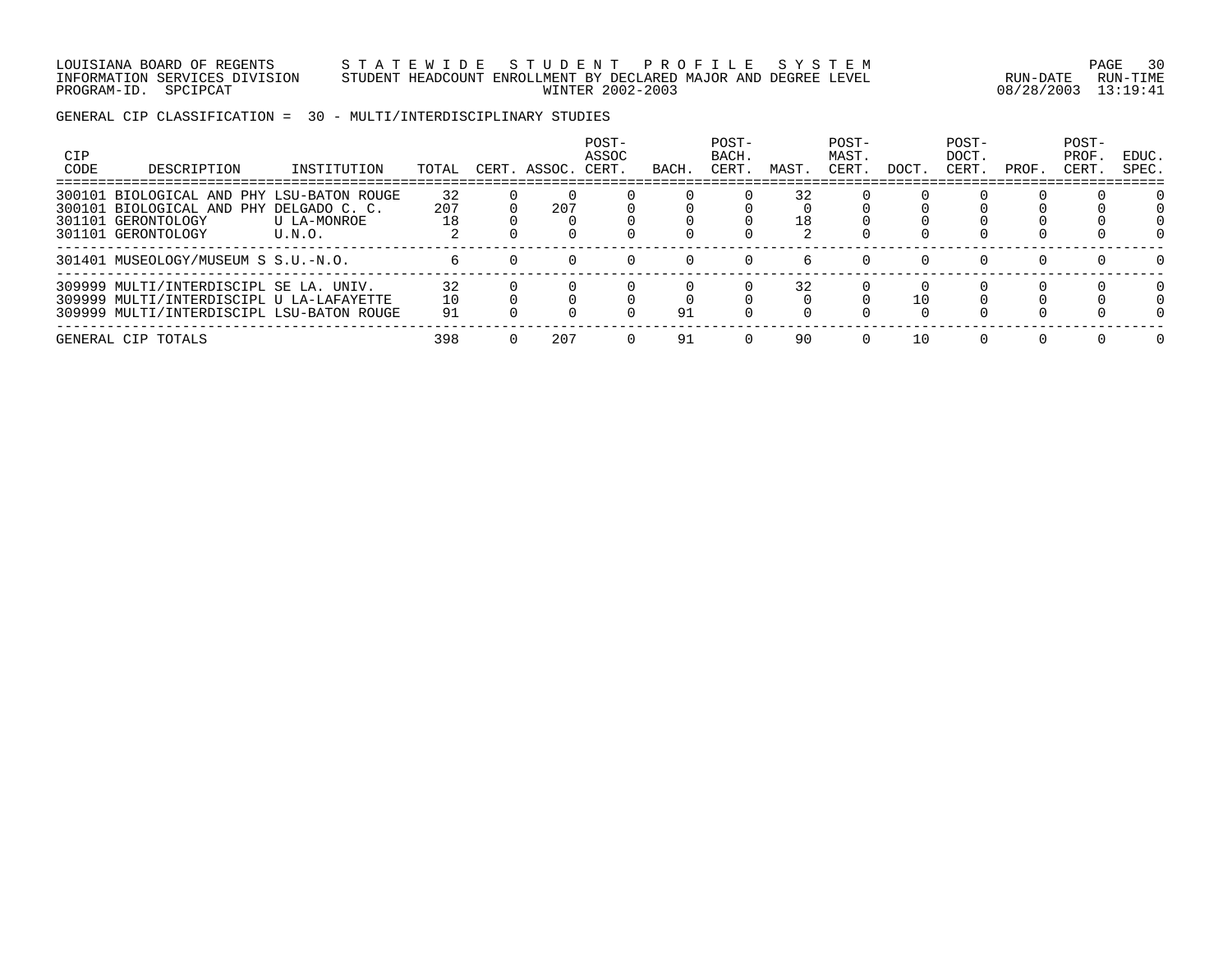LOUISIANA BOARD OF REGENTS S T A T E W I D E S T U D E N T P R O F I L E S Y S T E M PAGE 31 INFORMATION SERVICES DIVISION STUDENT HEADCOUNT ENROLLMENT BY DECLARED MAJOR AND DEGREE LEVEL RUN-DATE RUN-TIME PROGRAM-ID. SPCIPCAT WINTER 2002-2003 08/28/2003 13:19:41

GENERAL CIP CLASSIFICATION = 31 - PARKS, RECREATION, LEISURE AND FITNESS STUDIES

| <b>CIP</b><br>CODE | DESCRIPTION                                                                     | INSTITUTION     | TOTAL      | CERT. ASSOC. | POST-<br>ASSOC<br>CERT. | BACH.      | POST-<br>BACH.<br>CERT. | MAST.    | POST-<br>MAST.<br>CERT. | DOCT.    | POST-<br>DOCT.<br>CERT. | PROF.    | POST-<br>PROF.<br>CERT. | EDUC.<br>SPEC.       |
|--------------------|---------------------------------------------------------------------------------|-----------------|------------|--------------|-------------------------|------------|-------------------------|----------|-------------------------|----------|-------------------------|----------|-------------------------|----------------------|
|                    | 310101 PARKS, RECREATION                                                        | GRAMBLING ST U. | 75         |              |                         | 75         | $\Omega$                | $\Omega$ | $\Omega$                |          | $\Omega$                | $\Omega$ | $\Omega$                | $\Omega$             |
|                    | 310301 PARKS, RECREATION                                                        | GRAMBLING ST U. | 40         |              |                         |            | $\Omega$                | 40       | $\Omega$                | $\Omega$ | $\Omega$                | $\Omega$ | $\Omega$                | $\Omega$             |
|                    | 310501 HEALTH AND PHYSICA LA. TECH. U.<br>310501 HEALTH AND PHYSICA U LA-MONROE |                 | 105<br>105 |              |                         | 105<br>105 |                         | U        | U                       |          |                         |          |                         | $\Omega$<br>$\Omega$ |
|                    | 310502 ADAPTED PHYSICAL E S.U.-B.R.                                             |                 | 271        |              |                         | 220        | $\Omega$                | 51       | $\Omega$                | $\Omega$ | $\Omega$                | $\Omega$ | $\Omega$                | $\Omega$             |
|                    | 310503 ATHLETIC TRAINING                                                        | SE LA. UNIV.    | 101        |              | $\Omega$                | 101        | $\Omega$                | $\Omega$ | $\Omega$                | $\Omega$ | $\Omega$                | $\Omega$ | $\Omega$                | $\Omega$             |
|                    | 310505 EXERCISE SCIENCES/ U LA-MONROE                                           |                 | 15         |              |                         | $\Omega$   | $\Omega$                | 15       | $\Omega$                | $\Omega$ | $\Omega$                | $\Omega$ | $\Omega$                | $\Omega$             |
|                    | GENERAL CIP TOTALS                                                              |                 | 712        |              |                         | 606        | $\Omega$                | 106      | $\Omega$                | $\Omega$ | $\Omega$                | $\Omega$ | $\Omega$                | $\Omega$             |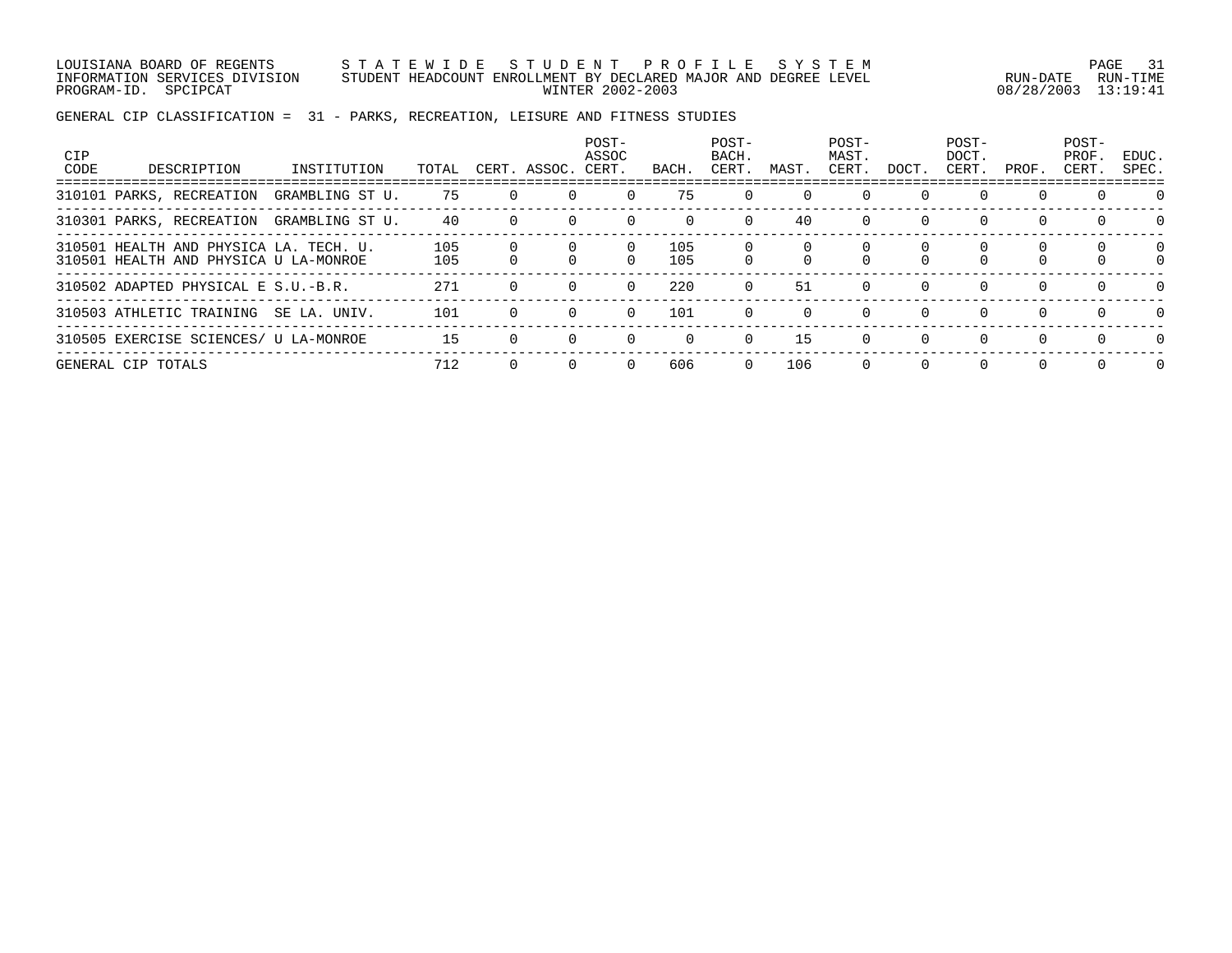LOUISIANA BOARD OF REGENTS S T A T E W I D E S T U D E N T P R O F I L E S Y S T E M PAGE 32 INFORMATION SERVICES DIVISION STUDENT HEADCOUNT ENROLLMENT BY DECLARED MAJOR AND DEGREE LEVEL RUN-DATE RUN-TIME PROGRAM-ID. SPCIPCAT WINTER 2002-2003 08/28/2003 13:19:41

GENERAL CIP CLASSIFICATION = 38 - PHILOSOPHY AND RELIGION

| CIP<br>CODE | DESCRIPTION                                                 | INSTITUTION                                 | TOTAL          | CERT. ASSOC. | POST-<br>ASSOC<br>CERT | BACH           | POST-<br>BACH.<br>CERT. | MAST | POST-<br>MAST.<br>CERT. | DOCT | POST-<br>DOCT.<br>CERT. | PROF | POST-<br>PROF<br>CERT | EDUC.<br>SPEC. |
|-------------|-------------------------------------------------------------|---------------------------------------------|----------------|--------------|------------------------|----------------|-------------------------|------|-------------------------|------|-------------------------|------|-----------------------|----------------|
|             | 380101 PHILOSOPHY<br>380101 PHILOSOPHY<br>380101 PHILOSOPHY | U LA-LAFAYETTE<br>LSU-BATON ROUGE<br>U.N.O. | 23<br>95<br>41 |              |                        | 23<br>87<br>41 |                         |      |                         |      |                         |      |                       |                |
|             | GENERAL CIP TOTALS                                          |                                             | 159            |              |                        | 151            |                         |      |                         |      |                         |      |                       |                |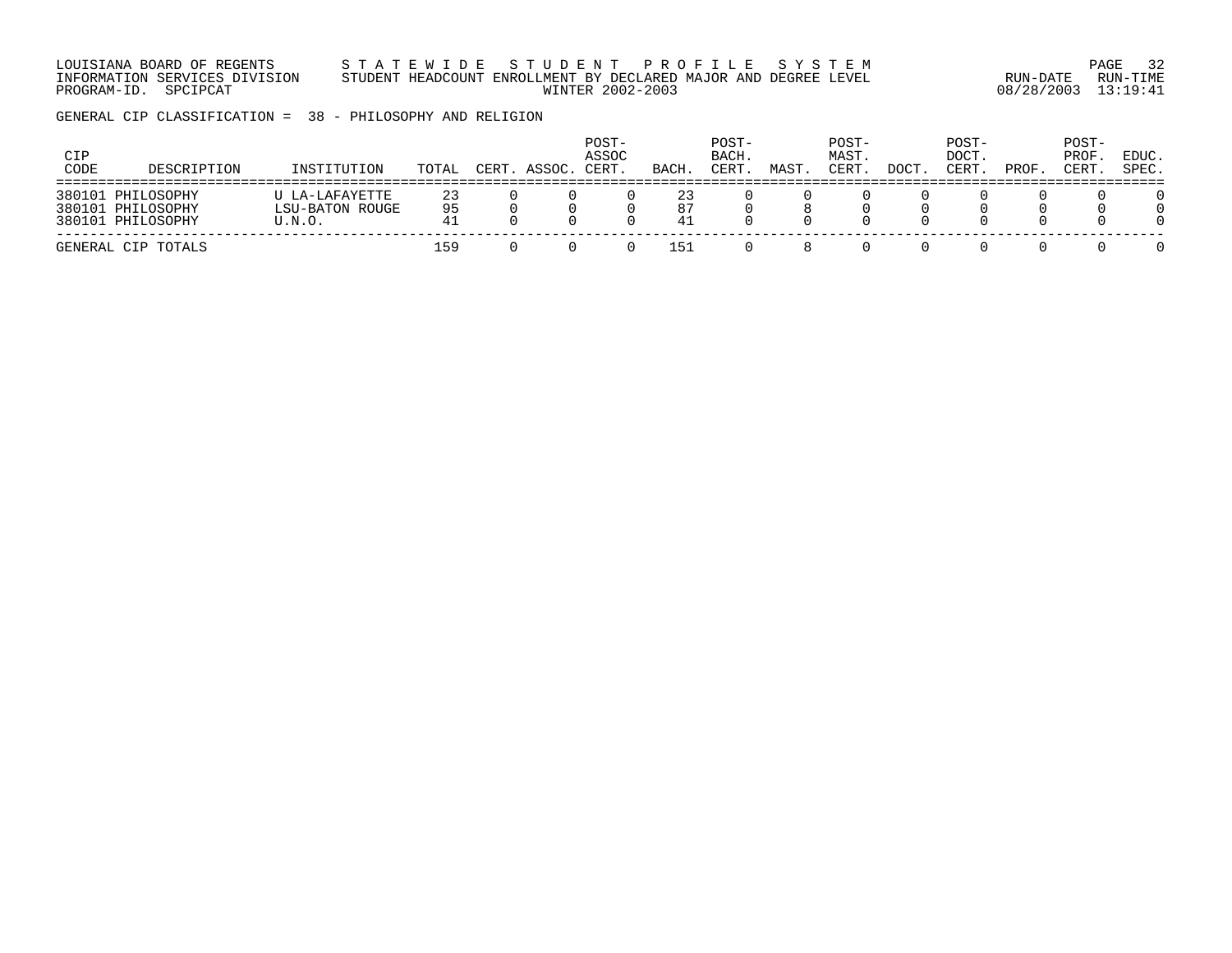#### LOUISIANA BOARD OF REGENTS S T A T E W I D E S T U D E N T P R O F I L E S Y S T E M PAGE 33 INFORMATION SERVICES DIVISION STUDENT HEADCOUNT ENROLLMENT BY DECLARED MAJOR AND DEGREE LEVEL RUN-DATE RUN-TIME PROGRAM-ID. SPCIPCAT WINTER 2002-2003 08/28/2003 13:19:41

GENERAL CIP CLASSIFICATION = 40 - PHYSICAL SCIENCES

| <b>CIP</b><br>CODE | DESCRIPTION                                                                                                                                                                                                                                                                                                                                                                                                                                      | INSTITUTION                                                                                                                                                                        |                                                               |                                                                                                 | TOTAL CERT. ASSOC. CERT.                                                | POST-<br>ASSOC       |                                                                            | POST-<br>BACH.<br>BACH. CERT.                     | MAST. CERT.                                      | POST-<br>MAST.                                           | DOCT. CERT.                            | POST-<br>DOCT.                   | PROF.                     | POST-<br>PROF.<br>CERT.      | EDUC.<br>SPEC                    |
|--------------------|--------------------------------------------------------------------------------------------------------------------------------------------------------------------------------------------------------------------------------------------------------------------------------------------------------------------------------------------------------------------------------------------------------------------------------------------------|------------------------------------------------------------------------------------------------------------------------------------------------------------------------------------|---------------------------------------------------------------|-------------------------------------------------------------------------------------------------|-------------------------------------------------------------------------|----------------------|----------------------------------------------------------------------------|---------------------------------------------------|--------------------------------------------------|----------------------------------------------------------|----------------------------------------|----------------------------------|---------------------------|------------------------------|----------------------------------|
|                    | 400401 ATMOSPHERIC SCIENC U LA-MONROE                                                                                                                                                                                                                                                                                                                                                                                                            |                                                                                                                                                                                    | 44                                                            | $\Omega$                                                                                        | $\Omega$                                                                | $\Omega$             | 44                                                                         | $\overline{0}$                                    | $\overline{0}$                                   | $\Omega$                                                 | $\Omega$                               | $\Omega$                         | $\Omega$                  | $\Omega$                     |                                  |
|                    | 400501 CHEMISTRY, GENERAL GRAMBLING ST U.<br>400501 CHEMISTRY, GENERAL LA. TECH. U.<br>400501 CHEMISTRY, GENERAL MCNEESE ST. U.<br>400501 CHEMISTRY, GENERAL NICHOLLS ST. U.<br>400501 CHEMISTRY, GENERAL U LA-MONROE<br>400501 CHEMISTRY, GENERAL NW STATE UNIV.<br>400501 CHEMISTRY, GENERAL SE LA. UNIV.<br>400501 CHEMISTRY, GENERAL U LA-LAFAYETTE<br>400501 CHEMISTRY, GENERAL LSU-BATON ROUGE<br>400501 CHEMISTRY, GENERAL LSU-SHREVEPORT |                                                                                                                                                                                    | 32<br>29<br>34<br>36<br>22<br>41<br>88<br>43<br>259<br>22     | $\Omega$<br>$\Omega$<br>$\Omega$<br>$\Omega$                                                    | $\Omega$<br>$\mathbf{0}$<br>$\mathbf 0$                                 |                      | 32<br>24<br>27<br>36<br>13<br>41<br>88<br>43<br>134<br>22                  | $\Omega$                                          | $\Omega$<br>5                                    | $\Omega$<br>$\Omega$                                     | 120<br>$\Omega$                        | $\Omega$<br>0                    |                           |                              |                                  |
|                    | 400501 CHEMISTRY, GENERAL U.N.O.<br>400501 CHEMISTRY, GENERAL S.U.-B.R.<br>400501 CHEMISTRY, GENERAL S.U.-N.O.<br>400501 CHEMISTRY, GENERAL S.U.-SHREVEPORT                                                                                                                                                                                                                                                                                      |                                                                                                                                                                                    | 128<br>123<br>23<br>14                                        | $\Omega$<br>$\Omega$                                                                            | $\Omega$<br>$\Omega$<br>$\Omega$<br>14                                  | $\Omega$             | 65<br>115<br>23<br>$\Omega$                                                |                                                   | $\Omega$                                         |                                                          | 61                                     | 0                                |                           |                              |                                  |
|                    | 400599 CHEMISTRY, OTHER                                                                                                                                                                                                                                                                                                                                                                                                                          | MCNEESE ST. U.                                                                                                                                                                     | 21                                                            | $\Omega$                                                                                        | $\Omega$                                                                | $\Omega$             | $\Omega$                                                                   | $\Omega$                                          | 21                                               | $\Omega$                                                 | $\Omega$                               | $\Omega$                         | $\Omega$                  | $\Omega$                     |                                  |
|                    | 400601 GEOLOGY<br>400601 GEOLOGY<br>400601 GEOLOGY<br>400601 GEOLOGY<br>400601 GEOLOGY<br>U.N.O.                                                                                                                                                                                                                                                                                                                                                 | LA. TECH. U.<br>U LA-MONROE<br>U LA-LAFAYETTE<br>LSU-BATON ROUGE                                                                                                                   | 14<br>12<br>42<br>75<br>67                                    | $\Omega$<br>$\Omega$<br>$\Omega$<br>$\Omega$<br>$\Omega$                                        | $\Omega$<br>$\Omega$<br>$\Omega$<br>$\Omega$                            | $\Omega$<br>$\Omega$ | 14<br>4<br>27<br>47<br>40                                                  | 0<br>$\Omega$<br>$\Omega$<br>$\Omega$<br>$\Omega$ | $\Omega$<br>8<br>15<br>14<br>27                  | $\Omega$<br>$\Omega$<br>$\Omega$<br>$\Omega$<br>$\Omega$ | $\Omega$<br>$\Omega$<br>14<br>$\Omega$ | $\Omega$<br>$\Omega$<br>$\Omega$ | 0<br>0<br>$\Omega$        | 0<br>0<br>U<br>U<br>$\Omega$ | $\Omega$<br>$\Omega$<br>$\Omega$ |
|                    | 400603 GEOPHYSICS AND SEI U.N.O.                                                                                                                                                                                                                                                                                                                                                                                                                 |                                                                                                                                                                                    | $\overline{7}$                                                | $\Omega$                                                                                        | $\Omega$                                                                | $\Omega$             | $7^{\circ}$                                                                | $\Omega$                                          | $\Omega$                                         | $\Omega$                                                 | $\Omega$                               | $\Omega$                         | $\Omega$                  | $\Omega$                     | $\Omega$                         |
|                    | 400702 OCEANOGRAPHY                                                                                                                                                                                                                                                                                                                                                                                                                              | LSU-BATON ROUGE                                                                                                                                                                    | 57                                                            | $\Omega$                                                                                        | $\Omega$                                                                | $\Omega$             | $\Omega$                                                                   | $\Omega$                                          | 26                                               | $\Omega$                                                 | 31                                     | $\Omega$                         | $\Omega$                  | $\Omega$                     | $\Omega$                         |
|                    | 400801 PHYSICS, GENERAL<br>400801 PHYSICS, GENERAL<br>400801 PHYSICS, GENERAL<br>400801 PHYSICS, GENERAL<br>400801 PHYSICS, GENERAL<br>400801 PHYSICS, GENERAL<br>400801 PHYSICS, GENERAL<br>400801 PHYSICS, GENERAL<br>400801 PHYSICS, GENERAL<br>400801 PHYSICS, GENERAL<br>400801 PHYSICS, GENERAL                                                                                                                                            | GRAMBLING ST U.<br>LA. TECH. U.<br>MCNEESE ST. U.<br>NW STATE UNIV.<br>SE LA. UNIV.<br>U LA-LAFAYETTE<br>LSU-BATON ROUGE<br>LSU-SHREVEPORT<br>U.N.O.<br>$S.U.-B.R.$<br>$S.U.-N.O.$ | 8<br>23<br>7<br>21<br>80<br>32<br>116<br>11<br>52<br>31<br>15 | $\Omega$<br>$\Omega$<br>$\mathbf 0$<br>$\Omega$<br>$\Omega$<br>$\Omega$<br>$\Omega$<br>$\Omega$ | $\Omega$<br>$\Omega$<br>$\mathbf 0$<br>$\Omega$<br>$\Omega$<br>$\Omega$ | $\Omega$<br>$\Omega$ | 8<br>18<br>$7\overline{ }$<br>21<br>80<br>23<br>75<br>11<br>39<br>27<br>15 | $\Omega$<br>$\Omega$                              | $\Omega$<br>5<br>$\Omega$<br>13<br>4<br>$\Omega$ | $\Omega$<br>$\Omega$<br>$\Omega$                         | $\Omega$<br>0<br>39<br>0<br>$\Omega$   | $\Omega$<br>O<br>$\Omega$        | $\Omega$<br>U<br>$\Omega$ | $\Omega$<br>U                | $\Omega$                         |
|                    | GENERAL CIP TOTALS                                                                                                                                                                                                                                                                                                                                                                                                                               |                                                                                                                                                                                    | 1,629                                                         | $\Omega$                                                                                        | 14                                                                      |                      | $0 \quad 1,170$                                                            | $\Omega$                                          | 180                                              | $\Omega$                                                 | 265                                    | $\Omega$                         | 0                         | $\Omega$                     | $\Omega$                         |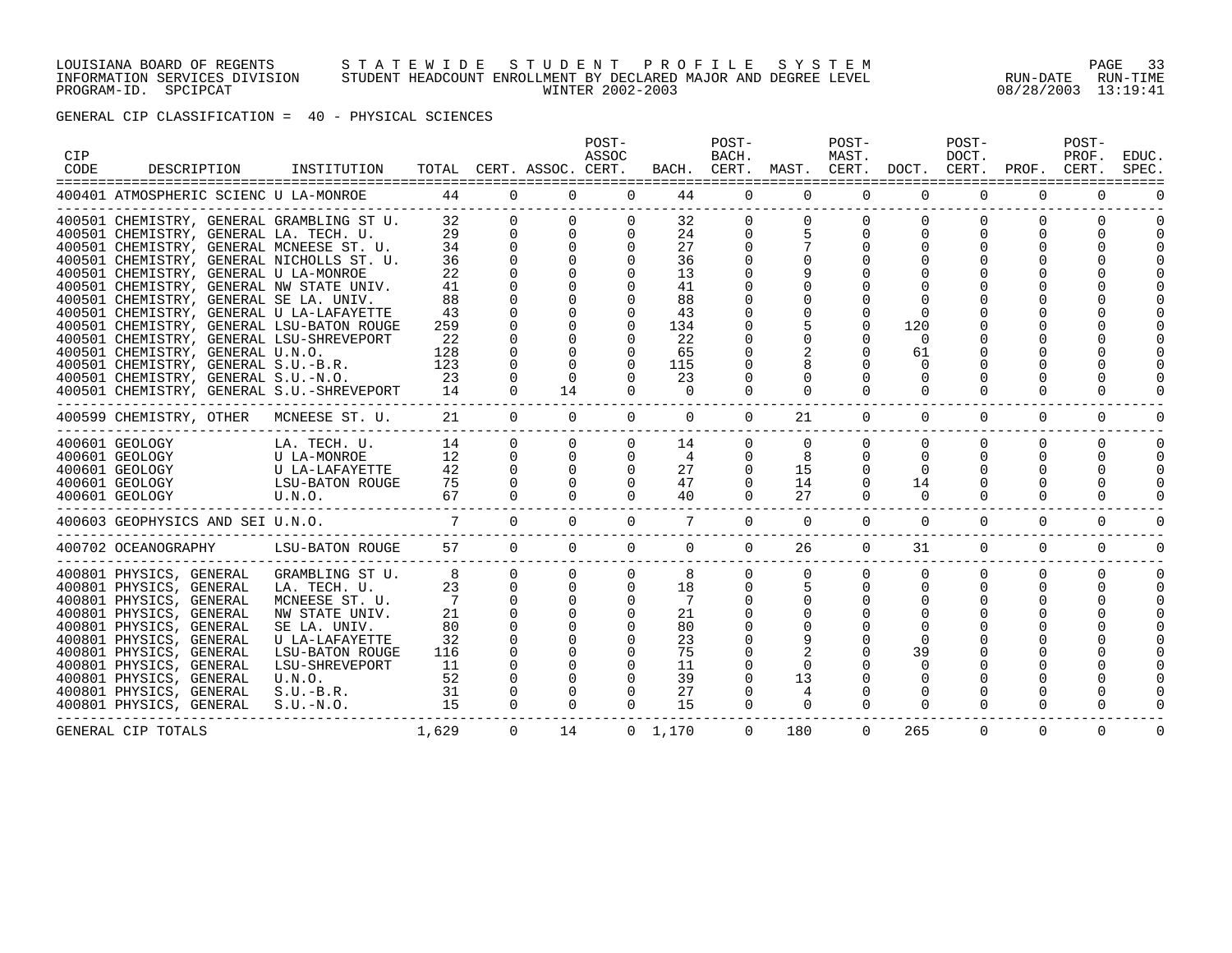LOUISIANA BOARD OF REGENTS S T A T E W I D E S T U D E N T P R O F I L E S Y S T E M PAGE 34 INFORMATION SERVICES DIVISION STUDENT HEADCOUNT ENROLLMENT BY DECLARED MAJOR AND DEGREE LEVEL RUN-DATE RUN-TIME PROGRAM-ID. SPCIPCAT WINTER 2002-2003 08/28/2003 13:19:41

GENERAL CIP CLASSIFICATION = 41 - SCIENCE TECHNOLOGIES

| CIP<br>CODE | DESCRIPTION                               | INSTITUTION | TOTAL |          | CERT. ASSOC. CERT. | POST-<br>ASSOC | BACH.    | POST-<br>BACH.<br>CERT. | MAST. | POST-<br>MAST.<br>CERT. | DOCT. | POST-<br>DOCT.<br>CERT. | PROF. | POST-<br>PROF.<br>CERT. | EDUC.<br>SPEC. |
|-------------|-------------------------------------------|-------------|-------|----------|--------------------|----------------|----------|-------------------------|-------|-------------------------|-------|-------------------------|-------|-------------------------|----------------|
|             | 410101 BIOLOGICAL TECHNOL NUNEZ C. C.     |             |       | $\Omega$ |                    |                | $\Omega$ |                         |       |                         |       |                         |       |                         | $\Omega$       |
|             | 410301 CHEMICAL TECHNOLOG NICHOLLS ST. U. |             |       |          | $1 \t 0 \t 1$      | $\Omega$       | $\Omega$ |                         |       |                         |       |                         |       |                         | $\Omega$       |
|             | GENERAL CIP TOTALS                        |             |       |          |                    |                |          |                         |       |                         |       |                         |       |                         | $\Omega$       |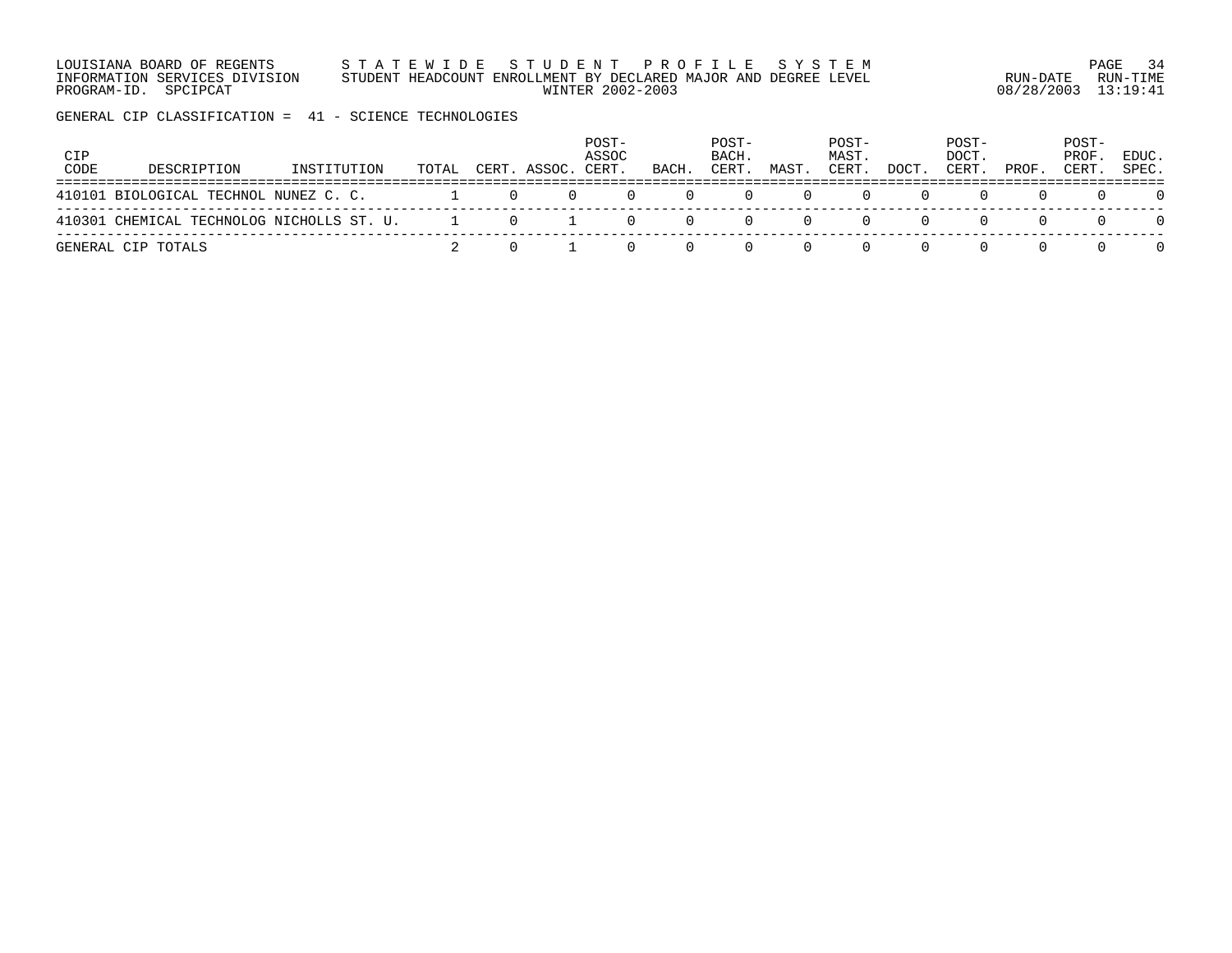#### LOUISIANA BOARD OF REGENTS S T A T E W I D E S T U D E N T P R O F I L E S Y S T E M PAGE 35 INFORMATION SERVICES DIVISION STUDENT HEADCOUNT ENROLLMENT BY DECLARED MAJOR AND DEGREE LEVEL RUN-DATE RUN-TIME PROGRAM-ID. SPCIPCAT WINTER 2002-2003 08/28/2003 13:19:41

GENERAL CIP CLASSIFICATION = 42 - PSYCHOLOGY

| CIP<br>CODE | DESCRIPTION INSTITUTION                                                                     |       |                | TOTAL CERT. ASSOC. CERT. | $POST-$<br>ASSOC |                        | POST-<br>BACH.<br>BACH. CERT. MAST. CERT. DOCT. |          | POST-<br>MAST. |          | POST-<br>DOCT.<br>CERT. | PROF. | POST-<br>PROF.<br>CERT. | EDUC.<br>SPEC. |
|-------------|---------------------------------------------------------------------------------------------|-------|----------------|--------------------------|------------------|------------------------|-------------------------------------------------|----------|----------------|----------|-------------------------|-------|-------------------------|----------------|
|             | 420101 PSYCHOLOGY, GENERA GRAMBLING ST U.                                                   | 154   |                |                          |                  | 154                    |                                                 |          |                |          |                         |       |                         |                |
|             | 420101 PSYCHOLOGY, GENERA LA. TECH. U.                                                      | 202   |                |                          |                  | 202                    |                                                 |          |                |          |                         |       |                         |                |
|             | 420101 PSYCHOLOGY, GENERA MCNEESE ST. U.                                                    | 293   |                |                          |                  | 228                    |                                                 | 65       |                |          |                         |       |                         |                |
|             | 420101 PSYCHOLOGY, GENERA NICHOLLS ST. U.                                                   | 143   |                |                          |                  | 143                    |                                                 |          |                |          |                         |       |                         |                |
|             | 420101 PSYCHOLOGY, GENERA U LA-MONROE                                                       | 241   |                |                          |                  | 207                    |                                                 | 34       |                |          |                         |       |                         |                |
|             | 420101 PSYCHOLOGY, GENERA NW STATE UNIV.                                                    | 318   |                |                          |                  | 318                    |                                                 |          |                |          |                         |       |                         |                |
|             | 420101 PSYCHOLOGY, GENERA SE LA. UNIV.                                                      | 424   |                |                          |                  | 401                    |                                                 | 23<br>23 |                |          |                         |       |                         |                |
|             | 420101 PSYCHOLOGY, GENERA U LA-LAFAYETTE                                                    | 416   |                |                          |                  | 393                    |                                                 |          |                |          |                         |       |                         |                |
|             | 420101 PSYCHOLOGY, GENERA LSU-BATON ROUGE 1,223<br>420101 PSYCHOLOGY, GENERA LSU-SHREVEPORT | 182   |                |                          |                  | $0 \quad 1,131$<br>182 |                                                 |          |                |          |                         |       |                         |                |
|             | 420101 PSYCHOLOGY, GENERA U.N.O.                                                            | 563   |                |                          |                  | 563                    |                                                 |          |                |          |                         |       |                         |                |
|             | 420101 PSYCHOLOGY, GENERA S.U.-B.R.                                                         | 321   |                |                          |                  | 321                    |                                                 |          |                |          |                         |       |                         |                |
|             | 420101 PSYCHOLOGY, GENERA S.U.-N.O.                                                         | 136   |                |                          |                  | 136                    |                                                 |          |                |          |                         |       |                         |                |
|             |                                                                                             |       |                |                          |                  |                        |                                                 |          |                |          |                         |       |                         |                |
|             | 420201 CLINICAL PSYCHOLOG NW STATE UNIV. 26                                                 |       | $\Omega$       |                          |                  |                        |                                                 | 26       |                |          |                         |       |                         |                |
|             | 420601 COUNSELING PSYCHOL LA. TECH. U. 31                                                   |       |                |                          |                  |                        |                                                 |          |                | 31       |                         |       |                         |                |
|             | 420601 COUNSELING PSYCHOL NICHOLLS ST. U.                                                   | 33    |                |                          |                  |                        |                                                 | 33       |                |          |                         |       |                         |                |
|             |                                                                                             |       |                |                          |                  |                        |                                                 |          |                |          |                         |       |                         |                |
|             | 420901 INDUSTRIAL AND ORG LA. TECH. U. 119                                                  |       | $\Omega$       | $\Omega$                 | $\Omega$         | $\Omega$               | $\Omega$                                        | 119      |                | $\Omega$ | $\Omega$                |       |                         |                |
|             | 429999 PSYCHOLOGY, OTHER U.N.O.                                                             | 30    |                | $\Omega$<br>$\Omega$     | $\Omega$         | $\Omega$               | $\Omega$                                        | $\Omega$ | $\Omega$       | 30       | $\Omega$                |       |                         |                |
|             | GENERAL CIP TOTALS                                                                          | 4,855 | $\overline{0}$ | $\overline{0}$           |                  | $0 \quad 4,379$        | $\Omega$                                        | 324      | $\Omega$       | 152      | $\Omega$                |       |                         |                |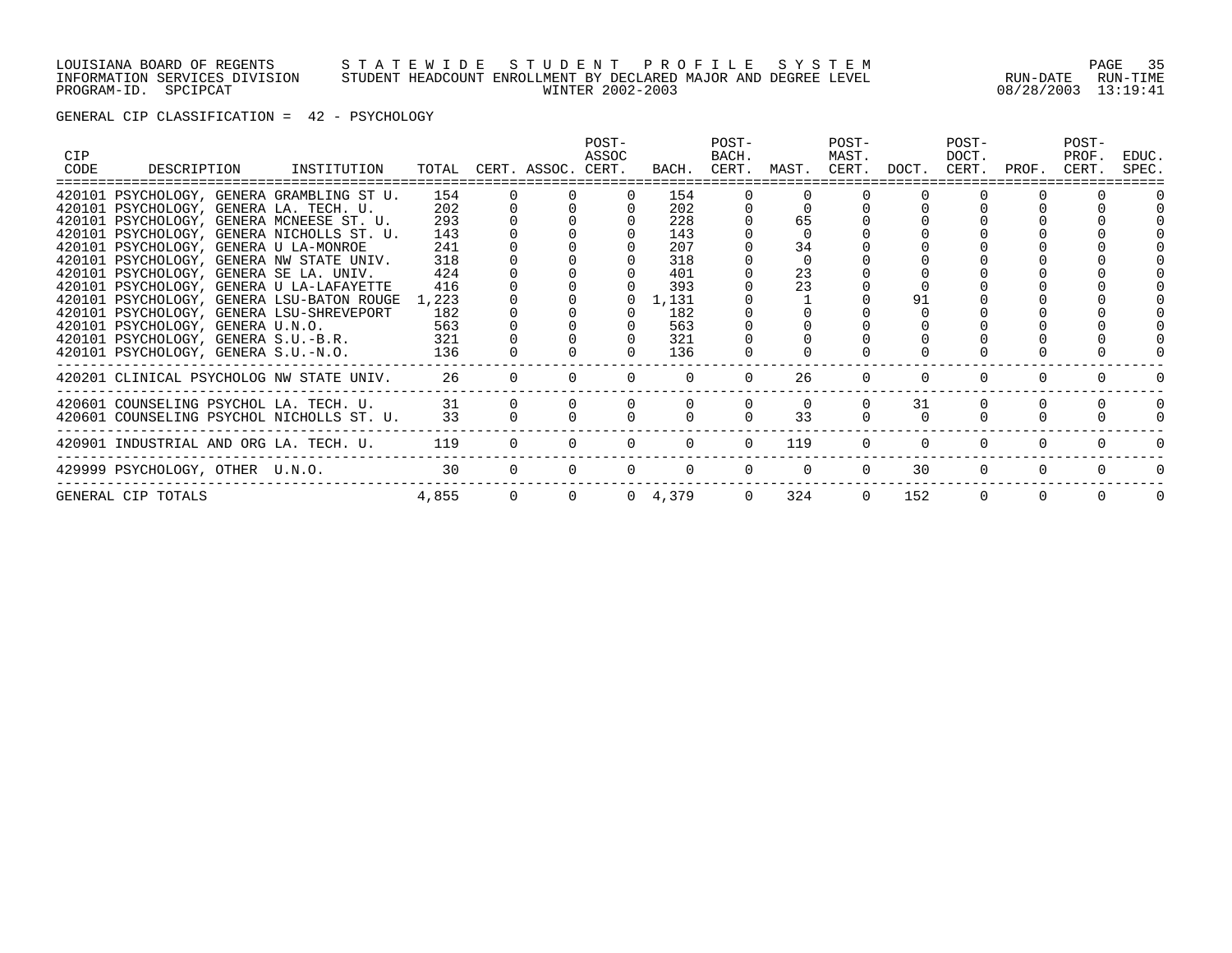#### LOUISIANA BOARD OF REGENTS S T A T E W I D E S T U D E N T P R O F I L E S Y S T E M PAGE 36 INFORMATION SERVICES DIVISION STUDENT HEADCOUNT ENROLLMENT BY DECLARED MAJOR AND DEGREE LEVEL RUN-DATE RUN-TIME PROGRAM-ID. SPCIPCAT WINTER 2002-2003 08/28/2003 13:19:41

GENERAL CIP CLASSIFICATION = 43 - PROTECTIVE SERVICES

| <b>CIP</b><br>CODE | DESCRIPTION                                                                                                                                                                                                                                                                                                                                                                                                                                                                                                                                                                  | INSTITUTION |                                                                                            |                          | TOTAL CERT. ASSOC. CERT.                                     | POST-<br>ASSOC                   |                                                                                                 | POST-<br>BACH.          |                                                                            | POST-<br>MAST.       |                      | POST-<br>DOCT.       | BACH. CERT. MAST. CERT. DOCT. CERT. PROF. | POST-<br>PROF.<br>CERT. | EDUC.<br>SPEC. |
|--------------------|------------------------------------------------------------------------------------------------------------------------------------------------------------------------------------------------------------------------------------------------------------------------------------------------------------------------------------------------------------------------------------------------------------------------------------------------------------------------------------------------------------------------------------------------------------------------------|-------------|--------------------------------------------------------------------------------------------|--------------------------|--------------------------------------------------------------|----------------------------------|-------------------------------------------------------------------------------------------------|-------------------------|----------------------------------------------------------------------------|----------------------|----------------------|----------------------|-------------------------------------------|-------------------------|----------------|
|                    | 430103 CRIMINAL JUSTICE/L S.U.-SHREVEPORT<br>430103 CRIMINAL JUSTICE/L BOSSIER P.C.C.<br>430104 CRIMINAL JUSTICE S GRAMBLING ST U.<br>430104 CRIMINAL JUSTICE S MCNEESE ST. U.<br>430104 CRIMINAL JUSTICE S U LA-MONROE<br>430104 CRIMINAL JUSTICE S NW STATE UNIV.<br>430104 CRIMINAL JUSTICE S SE LA. UNIV.<br>430104 CRIMINAL JUSTICE S U LA-LAFAYETTE<br>430104 CRIMINAL JUSTICE S LSU-SHREVEPORT<br>430104 CRIMINAL JUSTICE S S.U.-B.R.<br>430104 CRIMINAL JUSTICE S S.U.-N.O.<br>430104 CRIMINAL JUSTICE S BOSSIER P.C.C.<br>430104 CRIMINAL JUSTICE S SOUTH LA. C. C. |             | 73<br>$\sim$ 1<br>293<br>261<br>238<br>225<br>400<br>334<br>110<br>159<br>222<br>205<br>47 | $\Omega$                 | 73<br>1<br>205<br>47                                         | $\Omega$<br>$\Omega$<br>$\Omega$ | $\Omega$<br>248<br>261<br>207<br>225<br>400<br>334<br>110<br>159<br>159<br>$\Omega$<br>$\Omega$ |                         | $\Omega$<br>45<br>$\Omega$<br>31<br>$\Omega$<br>63<br>$\Omega$<br>$\Omega$ |                      | ∩                    | U                    | U                                         |                         |                |
|                    | 430107 LAW ENFORCEMENT/PO GRAMBLING ST U.<br>430107 LAW ENFORCEMENT/PO NICHOLLS ST. U.<br>430107 LAW ENFORCEMENT/PO U LA-MONROE<br>430107 LAW ENFORCEMENT/PO NW STATE UNIV.<br>430107 LAW ENFORCEMENT/PO SE LA. UNIV.<br>430107 LAW ENFORCEMENT/PO U LA-LAFAYETTE<br>430107 LAW ENFORCEMENT/PO LSU-ALEXANDRIA<br>430107 LAW ENFORCEMENT/PO LSU-EUNICE<br>430107 LAW ENFORCEMENT/PO S.U.-B.R.<br>430107 LAW ENFORCEMENT/PO DELGADO C. C.                                                                                                                                      |             | 25<br>107<br>33<br>112<br>50<br>11<br>125<br>98<br>81<br>527                               | $\Omega$<br>$\Omega$     | 25<br>107<br>33<br>112<br>50<br>11<br>125<br>98<br>81<br>527 | $\Omega$                         | $\Omega$                                                                                        | $\Omega$                | $\Omega$                                                                   |                      | 0                    | <sup>n</sup>         | 0                                         | $\Omega$                |                |
|                    | 430201 FIRE PROTECTION AN LSU-EUNICE<br>430201 FIRE PROTECTION AN DELGADO C. C.                                                                                                                                                                                                                                                                                                                                                                                                                                                                                              |             | 130                                                                                        | $\mathbf{1}$<br>$\Omega$ | $\Omega$<br>130                                              | $\Omega$<br>$\Omega$             | $\Omega$<br>0                                                                                   | $\Omega$<br>$\Omega$    | $\Omega$<br>$\Omega$                                                       | $\Omega$<br>$\Omega$ | $\Omega$<br>$\Omega$ | $\Omega$<br>$\Omega$ | $\Omega$<br>$\Omega$                      | $\Omega$<br>$\Omega$    |                |
|                    | 430203 FIRE SCIENCE/FIREF LSU-EUNICE                                                                                                                                                                                                                                                                                                                                                                                                                                                                                                                                         |             | 152                                                                                        | $\overline{0}$           | 152                                                          | $\overline{0}$                   | $\Omega$                                                                                        | $\Omega$                | $\overline{0}$                                                             | $\Omega$             | $\mathbf{0}$         | 0                    | $\Omega$                                  | 0                       | $\Omega$       |
|                    | 430299 FIRE PROTECTION, O LSU-EUNICE                                                                                                                                                                                                                                                                                                                                                                                                                                                                                                                                         |             | $\sim$ 2                                                                                   | $\overline{2}$           | $\Omega$                                                     | $\Omega$                         | $\Omega$                                                                                        | $\Omega$                | $\Omega$                                                                   | $\Omega$             | $\Omega$             | $\Omega$             | $\Omega$                                  | $\Omega$                |                |
|                    | 439999 PROTECTIVE SERVICE LSU-EUNICE<br>439999 PROTECTIVE SERVICE S.U. - SHREVEPORT                                                                                                                                                                                                                                                                                                                                                                                                                                                                                          |             | 13                                                                                         | $\Omega$<br>$\Omega$     | 2<br>13                                                      | $\mathbf 0$                      | $\Omega$<br>$\Omega$                                                                            | $\mathbf 0$<br>$\Omega$ | 0<br>$\Omega$                                                              | $\Omega$<br>$\Omega$ | 0<br>$\Omega$        | 0<br>$\Omega$        | $\Omega$<br>$\Omega$                      | 0<br>$\Omega$           |                |
|                    | GENERAL CIP TOTALS                                                                                                                                                                                                                                                                                                                                                                                                                                                                                                                                                           |             | 4,037                                                                                      |                          | 3 1,792                                                      |                                  | $0 \quad 2,103$                                                                                 | $\Omega$                | 139                                                                        | $\Omega$             | $\Omega$             | $\Omega$             | $\Omega$                                  | $\Omega$                | $\Omega$       |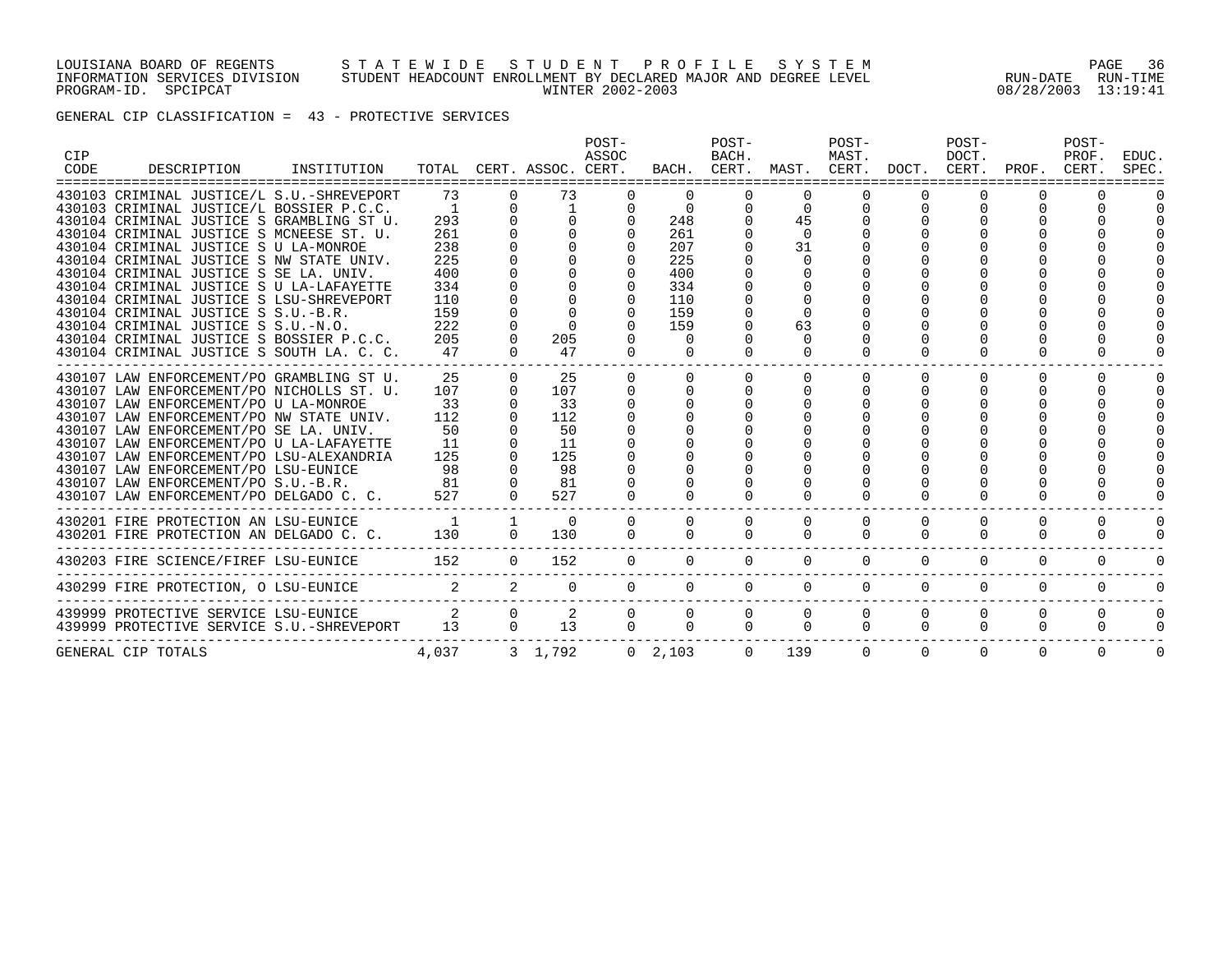#### LOUISIANA BOARD OF REGENTS S T A T E W I D E S T U D E N T P R O F I L E S Y S T E M PAGE 37 INFORMATION SERVICES DIVISION STUDENT HEADCOUNT ENROLLMENT BY DECLARED MAJOR AND DEGREE LEVEL RUN-DATE RUN-TIME PROGRAM-ID. SPCIPCAT WINTER 2002-2003 08/28/2003 13:19:41

# GENERAL CIP CLASSIFICATION = 44 - PUBLIC ADMINISTRATION AND SERVICES

| <b>CIP</b><br>CODE | DESCRIPTION                                                                                                                                                       | INSTITUTION                                                                                                       | TOTAL                                         |              | CERT. ASSOC. CERT. | POST-<br>ASSOC | BACH.                                 | POST-<br>BACH.<br>CERT. | MAST.                  | POST-<br>MAST.<br>CERT. | DOCT. | POST-<br>DOCT.<br>CERT. | PROF. | POST-<br>PROF.<br>CERT. | EDUC.<br>SPEC. |
|--------------------|-------------------------------------------------------------------------------------------------------------------------------------------------------------------|-------------------------------------------------------------------------------------------------------------------|-----------------------------------------------|--------------|--------------------|----------------|---------------------------------------|-------------------------|------------------------|-------------------------|-------|-------------------------|-------|-------------------------|----------------|
|                    | 440201 COMMUNITY ORGANIZA LSU-SHREVEPORT                                                                                                                          |                                                                                                                   | 21                                            | $\Omega$     | $\Omega$           |                | $\Omega$                              | $\Omega$                | 21                     | $\Omega$                |       | $\Omega$                |       |                         |                |
|                    | 440401 PUBLIC ADMINISTRAT GRAMBLING ST U.<br>440401 PUBLIC ADMINISTRAT LSU-BATON ROUGE<br>440401 PUBLIC ADMINISTRAT U.N.O.<br>440401 PUBLIC ADMINISTRAT S.U.-B.R. |                                                                                                                   | 102<br>116<br>35<br>123                       |              |                    |                | 13                                    |                         | 89<br>116<br>35<br>123 |                         |       |                         |       |                         |                |
|                    | 440501 PUBLIC POLICY ANAL S.U.-B.R.                                                                                                                               |                                                                                                                   | 36                                            | <sup>o</sup> |                    |                | $\Omega$                              | $\Omega$                | $\Omega$               | $\Omega$                | 36    | $\Omega$                | 0     | $\Omega$                |                |
|                    | 440701 SOCIAL WORK<br>440701 SOCIAL WORK<br>440701 SOCIAL WORK<br>440701 SOCIAL WORK<br>440701 SOCIAL WORK<br>440701 SOCIAL WORK<br>440701 SOCIAL WORK            | GRAMBLING ST U.<br>U LA-MONROE<br>NW STATE UNIV.<br>SE LA. UNIV.<br>LSU-BATON ROUGE<br>$S.U.-B.R.$<br>$S.U.-N.O.$ | 124<br>110<br>217<br>256<br>195<br>219<br>437 |              |                    |                | 94<br>110<br>217<br>256<br>219<br>178 | 0                       | 30<br>180<br>259       |                         |       |                         |       |                         |                |
|                    | GENERAL CIP TOTALS                                                                                                                                                |                                                                                                                   | 1,991                                         | 0            | $\Omega$           |                | $0 \quad 1,087$                       | $\Omega$                | 853                    | $\Omega$                | 51    | $\Omega$                |       |                         |                |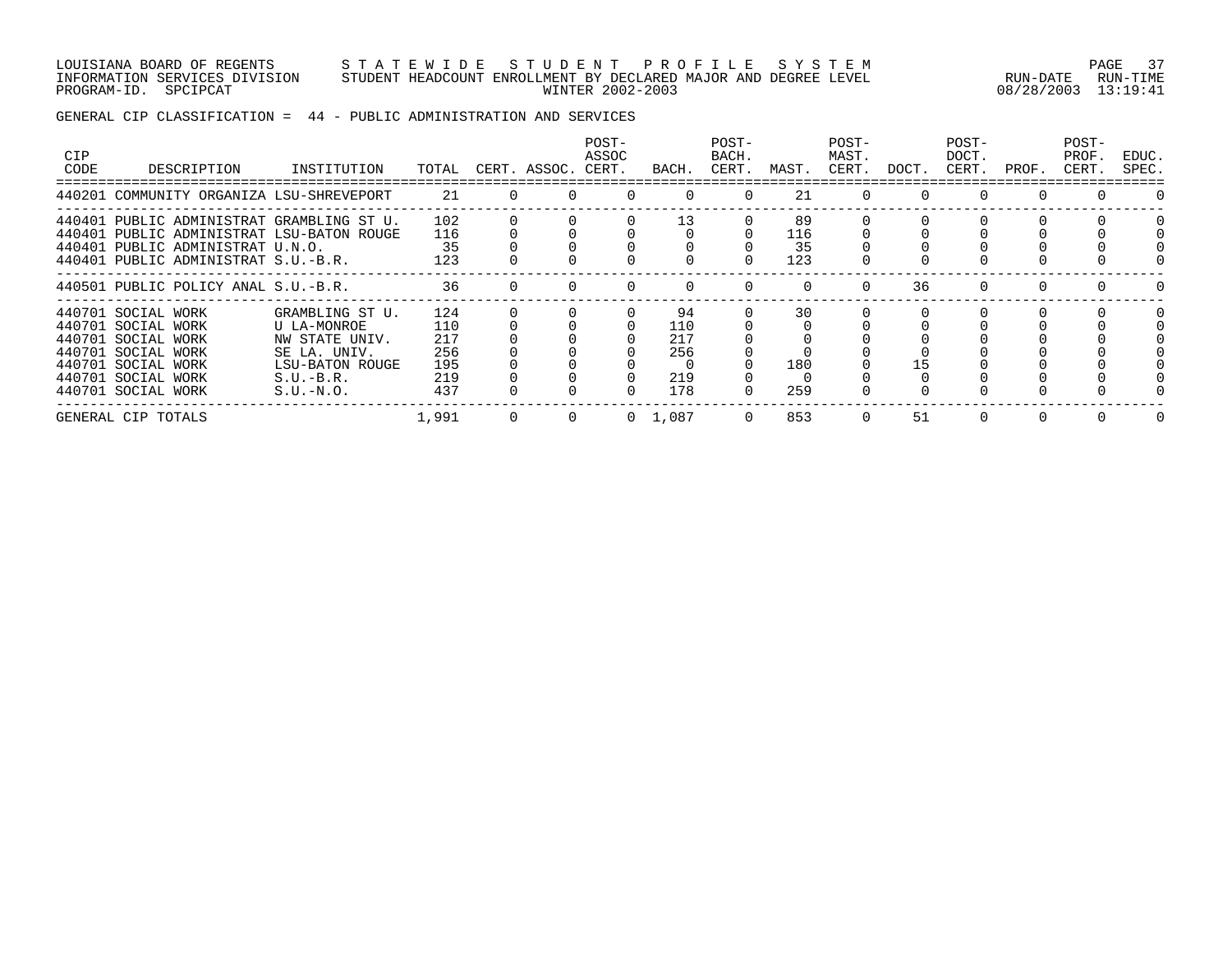#### LOUISIANA BOARD OF REGENTS S T A T E W I D E S T U D E N T P R O F I L E S Y S T E M PAGE 38 INFORMATION SERVICES DIVISION STUDENT HEADCOUNT ENROLLMENT BY DECLARED MAJOR AND DEGREE LEVEL RUN-DATE RUN-TIME PROGRAM-ID. SPCIPCAT WINTER 2002-2003 08/28/2003 13:19:41

GENERAL CIP CLASSIFICATION = 45 - SOCIAL SCIENCES AND HISTORY

| CIP<br>CODE | DESCRIPTION                                                                                                                                                                                                                                                                                                                                                                                                                                                                                                                                                                                                                                 | INSTITUTION                                                                                                                                                                                                          |                                                                                       |                                                                                                                                                           | TOTAL CERT. ASSOC. CERT.                                                                                                                                                                                     | POST-<br>ASSOC                                                                                                                                                                                                               |                                                                                   | POST-<br>BACH.                                                                                                  |                                                                                                                          | POST-<br>MAST.                                   | BACH. CERT. MAST. CERT. DOCT. CERT. PROF. CERT.                                                                     | POST-<br>DOCT.                                          |                                                                  | POST-<br>PROF.                                | EDUC.<br>SPEC.                   |
|-------------|---------------------------------------------------------------------------------------------------------------------------------------------------------------------------------------------------------------------------------------------------------------------------------------------------------------------------------------------------------------------------------------------------------------------------------------------------------------------------------------------------------------------------------------------------------------------------------------------------------------------------------------------|----------------------------------------------------------------------------------------------------------------------------------------------------------------------------------------------------------------------|---------------------------------------------------------------------------------------|-----------------------------------------------------------------------------------------------------------------------------------------------------------|--------------------------------------------------------------------------------------------------------------------------------------------------------------------------------------------------------------|------------------------------------------------------------------------------------------------------------------------------------------------------------------------------------------------------------------------------|-----------------------------------------------------------------------------------|-----------------------------------------------------------------------------------------------------------------|--------------------------------------------------------------------------------------------------------------------------|--------------------------------------------------|---------------------------------------------------------------------------------------------------------------------|---------------------------------------------------------|------------------------------------------------------------------|-----------------------------------------------|----------------------------------|
|             | 450101 SOCIAL SCIENCES, G NW STATE UNIV.<br>450101 SOCIAL SCIENCES, G S.U.-B.R.<br>450201 ANTHROPOLOGY<br>450201 ANTHROPOLOGY<br>450201 ANTHROPOLOGY<br>450201 ANTHROPOLOGY                                                                                                                                                                                                                                                                                                                                                                                                                                                                 | NW STATE UNIV.<br>U LA-LAFAYETTE<br>LSU-BATON ROUGE<br>U.N.O.                                                                                                                                                        | 11<br>$\begin{array}{cc}\n 64 \\  \hline\n 10\n \end{array}$<br>19<br>50<br>228<br>89 | $\mathsf{O}$<br>$\mathsf{O}$<br>$\mathsf{O}$<br>$\mathbf 0$<br>$\Omega$                                                                                   |                                                                                                                                                                                                              | $\begin{bmatrix} 0 & 0 \ 0 & 0 \ 0 & 0 \ 0 & 0 \ 0 & 0 \end{bmatrix}$                                                                                                                                                        | 11<br>$\overline{0}$<br>19<br>50<br>186<br>89                                     | 0<br>0<br>0<br>0<br>$\overline{0}$<br>$\Omega$                                                                  | $\overline{0}$<br>64<br>$\overline{0}$<br>$\overline{0}$<br>42<br>$\bigcirc$                                             | 0<br>0<br>0                                      | $\mathbf 0$<br>$\mathbf 0$<br>0<br>$\Omega$<br>$\Omega$                                                             | 0<br>0<br>$\Omega$                                      | 0<br>0<br>0<br>$\Omega$                                          | 0                                             |                                  |
|             | 450601 ECONOMICS, GENERAL LSU-BATON ROUGE 136 0 0<br>450601 ECONOMICS, GENERAL U.N.O.                                                                                                                                                                                                                                                                                                                                                                                                                                                                                                                                                       | $4\overline{)}$                                                                                                                                                                                                      |                                                                                       | $\overline{0}$                                                                                                                                            | $\Omega$                                                                                                                                                                                                     | $\overline{0}$<br>$\Omega$                                                                                                                                                                                                   | 112<br>4                                                                          | $\overline{0}$                                                                                                  | $0 \qquad \qquad$<br>2<br>$\overline{0}$                                                                                 | $\overline{0}$<br>$\mathbf 0$                    | 22<br>$\Omega$                                                                                                      | $\mathbf 0$<br>$\Omega$                                 | $\mathbf 0$<br>$\mathbf 0$                                       | $\mathbf 0$<br>0                              | 0                                |
|             | 450701 GEOGRAPHY<br>450701 GEOGRAPHY U LA-MONROE<br>450701 GEOGRAPHY LSU-BATON ROUGE 128<br>450701 GEOGRAPHY LSU-SHREVEPORT 3<br>450701 GEOGRAPHY U.N.O. 59                                                                                                                                                                                                                                                                                                                                                                                                                                                                                 | LA. TECH. U.                                                                                                                                                                                                         | 9                                                                                     | $\overline{0}$<br>$\mathbf 0$<br>$\mathbf 0$<br>$\Omega$<br>$\Omega$                                                                                      | $\Omega$<br>$\mathbf{0}$<br>$\overline{0}$<br>$\overline{0}$                                                                                                                                                 | $\overline{0}$<br>$\overline{0}$<br>$\overline{0}$<br>$\Omega$<br>$\Omega$                                                                                                                                                   | 9<br>$\mathbf{1}$<br>74<br>$\overline{3}$<br>38                                   | $\mathbf{0}$<br>$\mathbf{0}$<br>$\mathbf 0$<br>$\Omega$<br>$\Omega$                                             | $\Omega$<br>$\mathbf 0$<br>16<br>$\Omega$<br>21                                                                          | $\Omega$<br>0<br>$\Omega$<br>$\Omega$            | $\mathbf 0$<br>$\mathbf 0$<br>38<br>$\Omega$<br>$\Omega$                                                            | $\mathbf 0$<br>$\mathbf 0$<br>0<br>$\Omega$<br>$\Omega$ | $\Omega$<br>$\mathbf 0$<br>0<br>$\Omega$<br>$\Omega$             | $\mathbf 0$<br>0<br>0<br>$\Omega$<br>$\Omega$ | $\Omega$<br>$\Omega$<br>$\Omega$ |
|             | 450801 HISTORY, GENERAL<br>450801 HISTORY, GENERAL<br>450801 HISTORY, GENERAL<br>450801 HISTORY, GENERAL<br>450801 HISTORY, GENERAL<br>450801 HISTORY, GENERAL<br>450801 HISTORY, GENERAL<br>450801 HISTORY, GENERAL<br>450801 HISTORY, GENERAL<br>450801 HISTORY, GENERAL<br>450801 HISTORY, GENERAL<br>450801 HISTORY, GENERAL<br>450801 HISTORY, GENERAL                                                                                                                                                                                                                                                                                 | GRAMBLING ST U.<br>LA. TECH. U.<br>MCNEESE ST. U.<br>NICHOLLS ST. U.<br>U LA-MONROE<br>NW STATE UNIV.<br>SE LA. UNIV.<br>U LA-LAFAYETTE<br>LSU-BATON ROUGE<br>LSU-SHREVEPORT<br>U.N.O.<br>$S.U.-B.R.$<br>$S.U.-N.O.$ | 90 —<br>39<br>46<br>59<br>61<br>177<br>118<br>381<br>43<br>214<br>39<br>28            | $\Omega$<br>21 —<br>$\overline{0}$<br>$\mathbf{0}$<br>$\mathbf 0$<br>$\Omega$<br>$\Omega$<br>$\mathbf 0$<br>$\mathbf 0$<br>$\mathbf 0$                    | $\overline{0}$<br>$\overline{0}$<br>$\mathsf{O}$<br>$\mathbf{0}$<br>$\Omega$<br>$\Omega$<br>$\mathbf{0}$<br>$\overline{0}$<br>$\mathbf 0$<br>0<br>$\mathbf 0$                                                | $\Omega$<br>$\Omega$<br>$0 \qquad \qquad$<br>$\overline{0}$<br>$\mathbf{0}$<br>$\overline{0}$<br>$\mathbf 0$<br>$\Omega$<br>$\overline{0}$<br>$\Omega$<br>$\Omega$<br>$\Omega$<br>$\mathbf{0}$<br>$\Omega$<br>$\overline{0}$ | 62<br>39<br>46<br>48<br>55<br>141<br>101<br>320<br>43<br>176<br>39<br>28          | 21 / 12<br>$\Omega$<br>$\mathbf 0$<br>0<br>0<br>$\Omega$<br>0<br>0<br>$\mathbf 0$<br>0<br>0<br>0<br>$\mathbf 0$ | $\Omega$<br>28<br>0<br>$\mathbf 0$<br>11<br>6<br>36<br>17<br>22<br>$\overline{0}$<br>38<br>$\overline{0}$<br>$\mathbf 0$ | $\Omega$<br>$\mathbf 0$<br>0<br>0<br>$\mathbf 0$ | $\Omega$<br>$\mathbf 0$<br>0<br>$\mathbf 0$<br>$\Omega$<br>0<br>$\Omega$<br>39<br>$\Omega$<br>0<br>0<br>$\mathbf 0$ | $\Omega$<br>0<br>0<br>0                                 | $\Omega$<br>$\mathbf 0$<br>0<br>0<br>0<br>0<br>$\mathbf 0$       | $\Omega$<br>0<br>0<br>0                       | $\Omega$<br>$\Omega$             |
|             | 451001 POLITICAL SCIENCE, GRAMBLING ST U.<br>451001 POLITICAL SCIENCE, LA. TECH. U.<br>451001 POLITICAL SCIENCE, MCNEESE ST. U.<br>451001 POLITICAL SCIENCE, NICHOLLS ST. U.<br>451001 POLITICAL SCIENCE, U LA-MONROE<br>451001 POLITICAL SCIENCE, NW STATE UNIV.<br>451001 POLITICAL SCIENCE, SE LA. UNIV.<br>451001 POLITICAL SCIENCE, U LA-LAFAYETTE<br>451001 POLITICAL SCIENCE, LSU-BATON ROUGE<br>451001 POLITICAL SCIENCE, LSU-SHREVEPORT<br>451001 POLITICAL SCIENCE, U.N.O.<br>451001 POLITICAL SCIENCE, S.U.-B.R. 210<br>451001 POLITICAL SCIENCE, S.U.-N.O. 13<br>451001 POLITICAL SCIENCE, S.U.-N.O.<br>----------------------- |                                                                                                                                                                                                                      | 24<br>115<br>37<br>134<br>27<br>79<br>119<br>92<br>743<br>41<br>302                   | $\Omega$<br>$\Omega$<br>$\mathbf 0$<br>$\overline{0}$<br>$\mathbf 0$<br>$\mathbf 0$<br>$\Omega$<br>$\Omega$<br>$\Omega$<br>$\mathbf{0}$<br>$\overline{0}$ | $\Omega$<br>$\begin{bmatrix} 0 \\ 0 \\ 0 \\ 0 \end{bmatrix}$<br>$\overline{0}$<br>$\begin{matrix}0\\0\end{matrix}$<br>$\overline{0}$<br>$\overline{0}$<br>$\overline{0}$<br>$\overline{0}$<br>$\overline{0}$ | $\Omega$<br>$\overline{0}$<br>$\overline{0}$<br>$\overline{0}$<br>$\overline{0}$<br>$\overline{0}$<br>$\overline{0}$<br>$\overline{0}$<br>$\Omega$<br>$\Omega$<br>$\overline{0}$<br>$\overline{0}$<br>$\overline{0}$         | 24<br>115<br>37<br>134<br>27<br>-79<br>119<br>92<br>706<br>41<br>262<br>210<br>13 | $\Omega$<br>0<br>0<br>0<br>0<br>0<br>0<br>0<br>$\mathbf 0$<br>0<br>$\Omega$                                     | $\Omega$<br>$\Omega$<br>0<br>0<br>$\mathbf 0$<br>13<br>$\Omega$<br>13<br>$\overline{0}$<br>$\Omega$                      | $\Omega$<br>$\Omega$<br>0<br>0<br>$\Omega$       | $\Omega$<br>$\Omega$<br>$\Omega$<br>$\Omega$<br>0<br>$\mathbf 0$<br>24<br>$\Omega$<br>27<br>0<br>$\Omega$           | $\Omega$<br>$\Omega$<br>0<br>$\Omega$                   | $\Omega$<br>$\Omega$<br>$\Omega$<br>0<br>0<br>O<br>0<br>$\Omega$ | $\Omega$<br>$\Omega$<br>$\Omega$              |                                  |
|             | 451101 SOCIOLOGY<br>451101 SOCIOLOGY<br>451101 SOCIOLOGY                                                                                                                                                                                                                                                                                                                                                                                                                                                                                                                                                                                    | GRAMBLING ST U.<br>LA. TECH. U.<br>MCNEESE ST. U. 111                                                                                                                                                                | 26<br>131                                                                             | $\overline{0}$<br>$\Omega$<br>$\Omega$                                                                                                                    | $\overline{0}$<br>$\Omega$<br>$\Omega$                                                                                                                                                                       | $\mathbf{0}$<br>$\Omega$<br>$\Omega$                                                                                                                                                                                         | 26<br>131<br>111                                                                  | 0<br>$\Omega$<br>$\Omega$                                                                                       | 0<br>$\Omega$<br>$\Omega$                                                                                                | 0<br>$\Omega$<br>$\Omega$                        | 0<br>$\mathbf 0$<br>$\Omega$                                                                                        | 0<br>$\Omega$<br>U                                      | $\mathbf 0$<br>$\Omega$<br>O                                     | 0                                             | $\Omega$                         |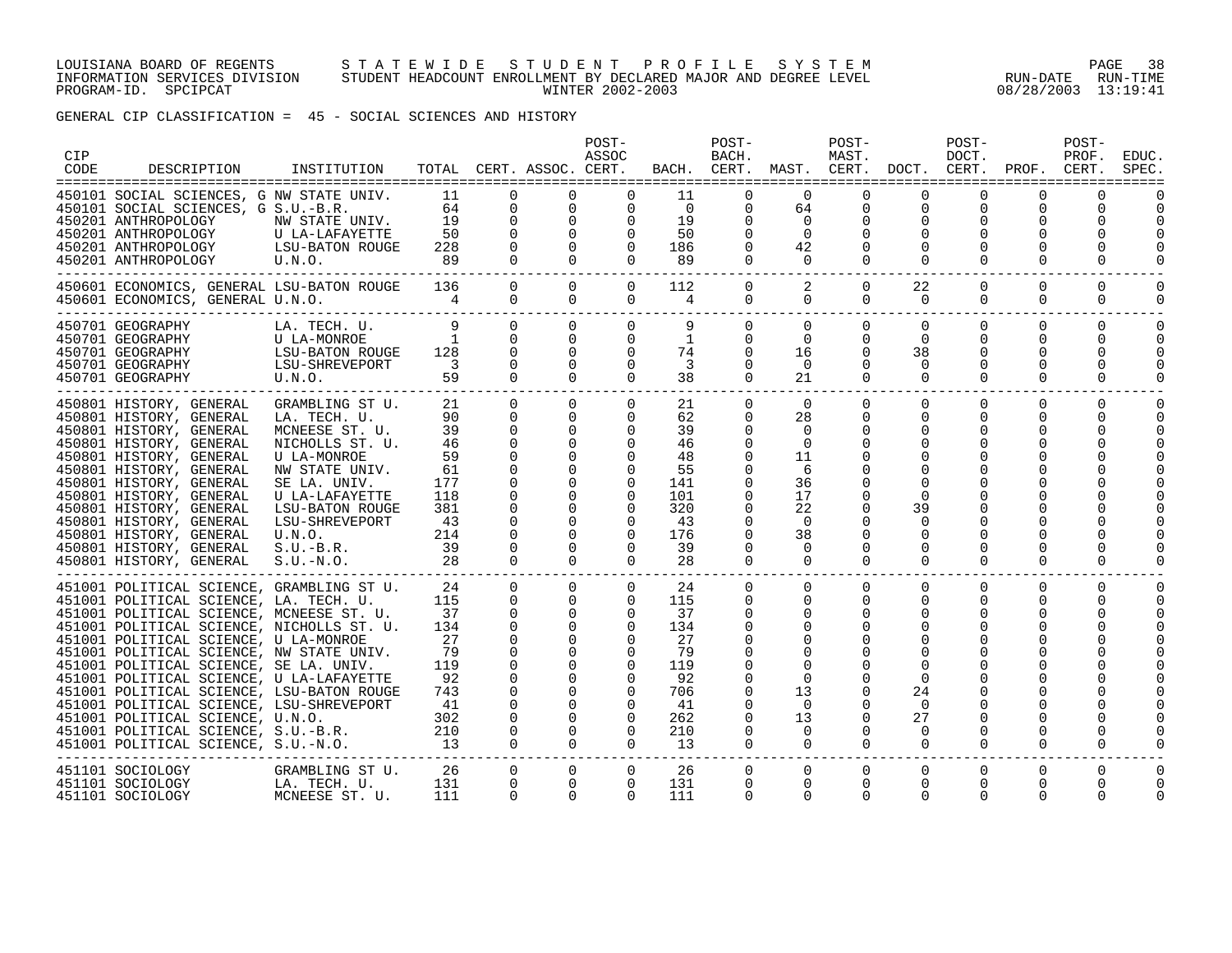LOUISIANA BOARD OF REGENTS S T A T E W I D E S T U D E N T P R O F I L E S Y S T E M PAGE 39 INFORMATION SERVICES DIVISION STUDENT HEADCOUNT ENROLLMENT BY DECLARED MAJOR AND DEGREE LEVEL RUN-DATE RUN-TIME PROGRAM-ID. SPCIPCAT WINTER 2002-2003 08/28/2003 13:19:41

GENERAL CIP CLASSIFICATION = 45 - SOCIAL SCIENCES AND HISTORY

| <b>CIP</b><br>CODE | DESCRIPTION                      | INSTITUTION     | TOTAL | CERT. ASSOC. CERT. | POST-<br>ASSOC | BACH.           | POST-<br>BACH.<br>CERT. | MAST. | POST-<br>MAST.<br>CERT. | DOCT. | POST-<br>DOCT.<br>CERT. | PROF.    | POST-<br>PROF.<br>CERT. | EDUC.<br>SPEC. |
|--------------------|----------------------------------|-----------------|-------|--------------------|----------------|-----------------|-------------------------|-------|-------------------------|-------|-------------------------|----------|-------------------------|----------------|
|                    | 451101 SOCIOLOGY                 | NICHOLLS ST. U. | 41    |                    |                | 41              |                         |       |                         |       |                         |          |                         |                |
|                    | 451101 SOCIOLOGY                 | U LA-MONROE     | 44    |                    |                | 44              |                         |       |                         |       |                         |          |                         |                |
|                    | 451101 SOCIOLOGY                 | NW STATE UNIV.  | 39    |                    |                | 39              |                         |       |                         |       |                         |          |                         |                |
|                    | 451101 SOCIOLOGY                 | SE LA. UNIV.    | 114   |                    |                | 98              |                         | 16    |                         |       |                         |          |                         |                |
|                    | 451101 SOCIOLOGY                 | U LA-LAFAYETTE  | 141   |                    |                | 141             |                         |       |                         |       |                         |          |                         |                |
|                    | 451101 SOCIOLOGY                 | LSU-BATON ROUGE | 511   |                    |                | 474             |                         | 10    |                         | 27    |                         |          |                         |                |
|                    | 451101 SOCIOLOGY                 | LSU-SHREVEPORT  | 43    |                    |                | 43              |                         |       |                         |       |                         |          |                         |                |
|                    | 451101 SOCIOLOGY                 | U.N.O.          | 165   |                    |                | 134             |                         | 31    |                         |       |                         |          |                         |                |
|                    | 451101 SOCIOLOGY                 | $S.U.-B.R.$     | 55    |                    |                | 55              |                         |       |                         |       |                         |          |                         |                |
|                    | 451101 SOCIOLOGY                 | $S.U.-N.O.$     | 35    |                    |                | 35              |                         |       |                         |       |                         |          |                         |                |
|                    | 451101 SOCIOLOGY                 | S.U.-SHREVEPORT |       |                    |                |                 |                         |       |                         |       |                         |          |                         |                |
|                    | 451201 URBAN AFFAIRS/STUD U.N.O. |                 | 86    |                    |                | 29              | $\Omega$                | 21    | $\Omega$                | 36    | <sup>0</sup>            | $\cap$   |                         |                |
|                    | GENERAL CIP TOTALS               |                 | 5,597 |                    |                | $0 \quad 4,975$ | $\Omega$                | 407   | $\Omega$                | 213   | 0                       | $\Omega$ |                         | $\Omega$       |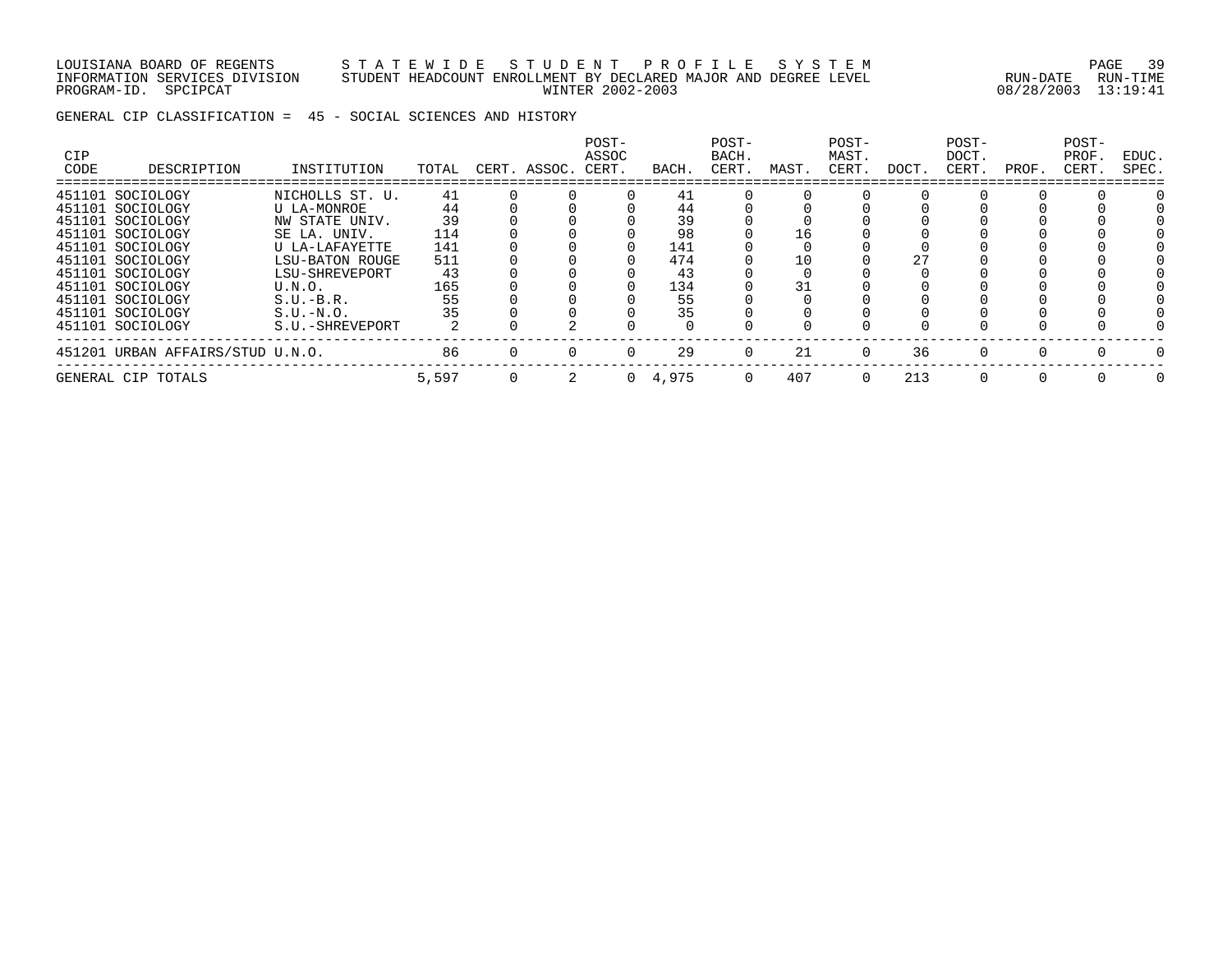LOUISIANA BOARD OF REGENTS S T A T E W I D E S T U D E N T P R O F I L E S Y S T E M PAGE 40 INFORMATION SERVICES DIVISION STUDENT HEADCOUNT ENROLLMENT BY DECLARED MAJOR AND DEGREE LEVEL RUN-DATE RUN-TIME PROGRAM-ID. SPCIPCAT WINTER 2002-2003 08/28/2003 13:19:41

GENERAL CIP CLASSIFICATION = 46 - CONSTRUCTION TRADES

| <b>CIP</b><br>CODE | DESCRIPTION                              | INSTITUTION                  | TOTAL | CERT. | ASSOC. | POST-<br>ASSOC<br>CERT. | BACH     | POST-<br>BACH.<br>CERT. | MAST | POST-<br>MAST.<br>CERT. | DOCT | POST-<br>DOCT.<br>CERT. | PROF.            | POST-<br>PROF.<br>CERT | EDUC.<br>SPEC.       |
|--------------------|------------------------------------------|------------------------------|-------|-------|--------|-------------------------|----------|-------------------------|------|-------------------------|------|-------------------------|------------------|------------------------|----------------------|
|                    | 460201 CARPENTER                         | DELGADO C. C.                | 27    | -27   |        |                         |          |                         |      |                         |      | $\left( \right)$        | $\left( \right)$ | $\Omega$               | $\Omega$             |
|                    | 460302 ELECTRICIAN<br>460302 ELECTRICIAN | DELGADO C. C.<br>NUNEZ C. C. | 33    | 33    | $\cap$ |                         | $\cap$   | $\Omega$                |      |                         |      | $\Omega$                | $\Omega$         | $\Omega$               | $\Omega$<br>$\Omega$ |
|                    | 460401 BUILDING/PROPERTY                 | DELGADO C. C.                | 38    | 15    | 23     |                         | $\Omega$ | $\Omega$                |      |                         |      | 0                       | $\Omega$         | $\Omega$               | $\Omega$             |
|                    | GENERAL CIP TOTALS                       |                              | 109   | 86    | 23     |                         |          |                         |      |                         |      |                         | $\Omega$         | $\cap$                 | $\Omega$             |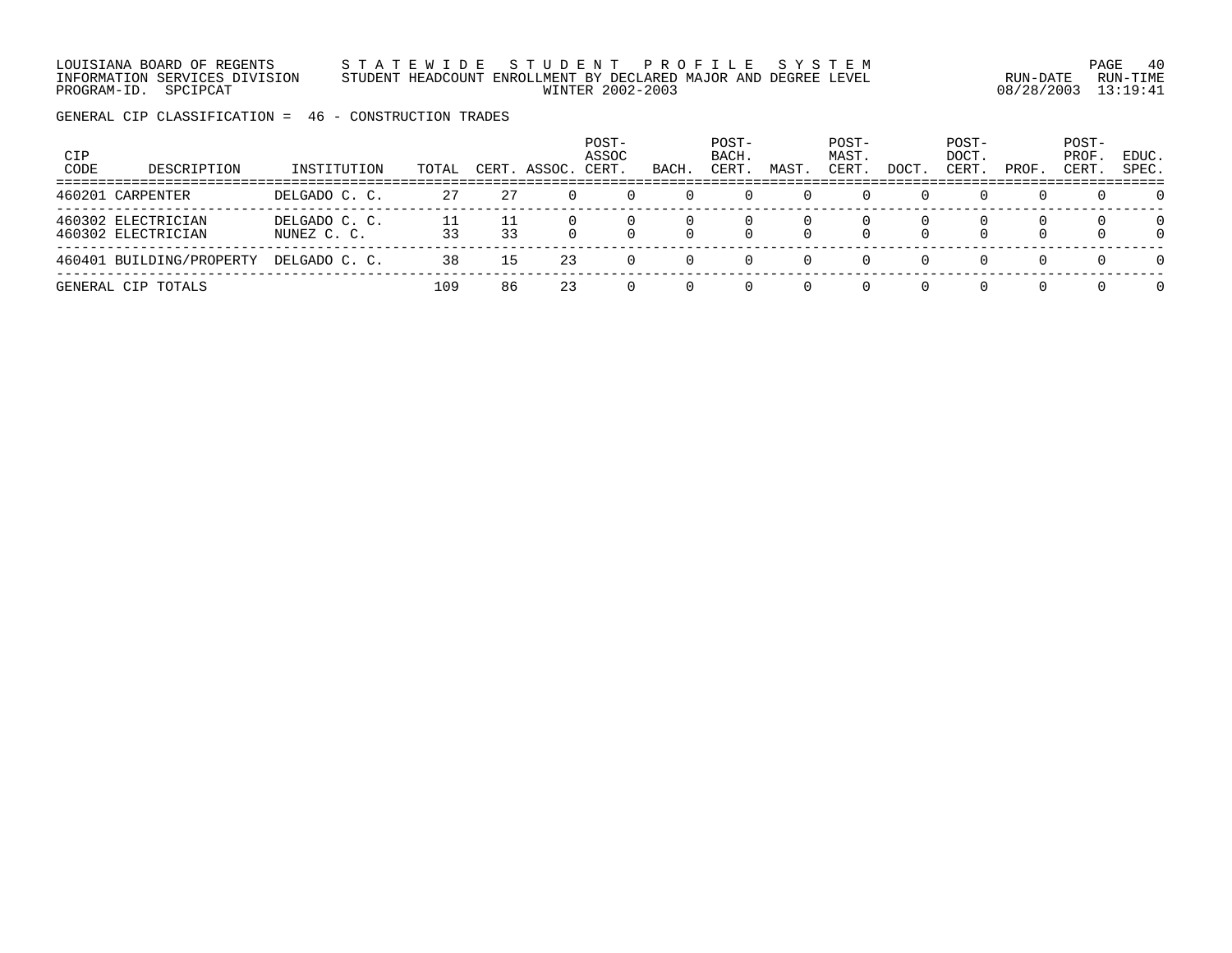#### LOUISIANA BOARD OF REGENTS S T A T E W I D E S T U D E N T P R O F I L E S Y S T E M PAGE 41 INFORMATION SERVICES DIVISION STUDENT HEADCOUNT ENROLLMENT BY DECLARED MAJOR AND DEGREE LEVEL RUN-DATE RUN-TIME PROGRAM-ID. SPCIPCAT WINTER 2002-2003 08/28/2003 13:19:41

GENERAL CIP CLASSIFICATION = 47 - MECHANICS AND REPAIRERS

| CIP<br>CODE | DESCRIPTION                                                                          | INSTITUTION | TOTAL    |          | CERT. ASSOC. | POST-<br>ASSOC<br>CERT. | BACH     | POST-<br>BACH.<br>CERT. | MAST.    | POST-<br>MAST.<br>CERT. | DOCT.    | POST-<br>DOCT.<br>CERT. | PROF.    | POST-<br>PROF.<br>CERT. | EDUC.<br>SPEC. |
|-------------|--------------------------------------------------------------------------------------|-------------|----------|----------|--------------|-------------------------|----------|-------------------------|----------|-------------------------|----------|-------------------------|----------|-------------------------|----------------|
|             | 470101 ELECTRICAL & ELECT DELGADO C. C.                                              |             | 47       | 11       | 36           |                         |          |                         |          |                         |          | 0                       | $\Omega$ |                         |                |
|             | 470104 COMPUTER INSTALLER S.U.-SHREVEPORT<br>470104 COMPUTER INSTALLER DELGADO C. C. |             | 8<br>93  | 34       | 59           |                         |          |                         |          |                         |          |                         |          |                         | $\Omega$       |
|             | 470201 HEATING, AIR COND. DELGADO C. C.<br>470201 HEATING, AIR COND. NUNEZ C. C.     |             | 34<br>47 | 34<br>34 | 13           |                         |          |                         |          |                         |          |                         |          |                         | $\Omega$       |
|             | 470303 INDUSTRIAL MACHINE BOSSIER P.C.C.                                             |             | 39       |          | 39           | $\Omega$                | $\Omega$ |                         | $\Omega$ | $\Omega$                | $\Omega$ | $\Omega$                | $\Omega$ | $\Omega$                |                |
|             | 470604 AUTO/AUTOMOTIVE ME DELGADO C. C.                                              |             | 108      | 23       | 85           |                         |          |                         |          |                         | $\Omega$ | $\Omega$                | $\Omega$ | $\Omega$                | $\Omega$       |
|             | 470608 AIRCRAFT MECHANIC/ S.U.-SHREVEPORT                                            |             | 10       | 10       |              |                         | $\Omega$ |                         | $\Omega$ | $\Omega$                | $\Omega$ | $\Omega$                | $\Omega$ | $\Omega$                |                |
|             | 470609 AVIATION SYSTEMS A S.U.-SHREVEPORT                                            |             | 20       |          | 20           |                         |          |                         |          |                         | $\Omega$ |                         | $\Omega$ | $\Omega$                | $\Omega$       |
|             | GENERAL CIP TOTALS                                                                   |             | 406      | 154      | 252          | $\Omega$                | $\Omega$ | $\Omega$                | $\Omega$ | $\Omega$                | $\Omega$ | $\Omega$                | $\Omega$ | $\Omega$                | $\Omega$       |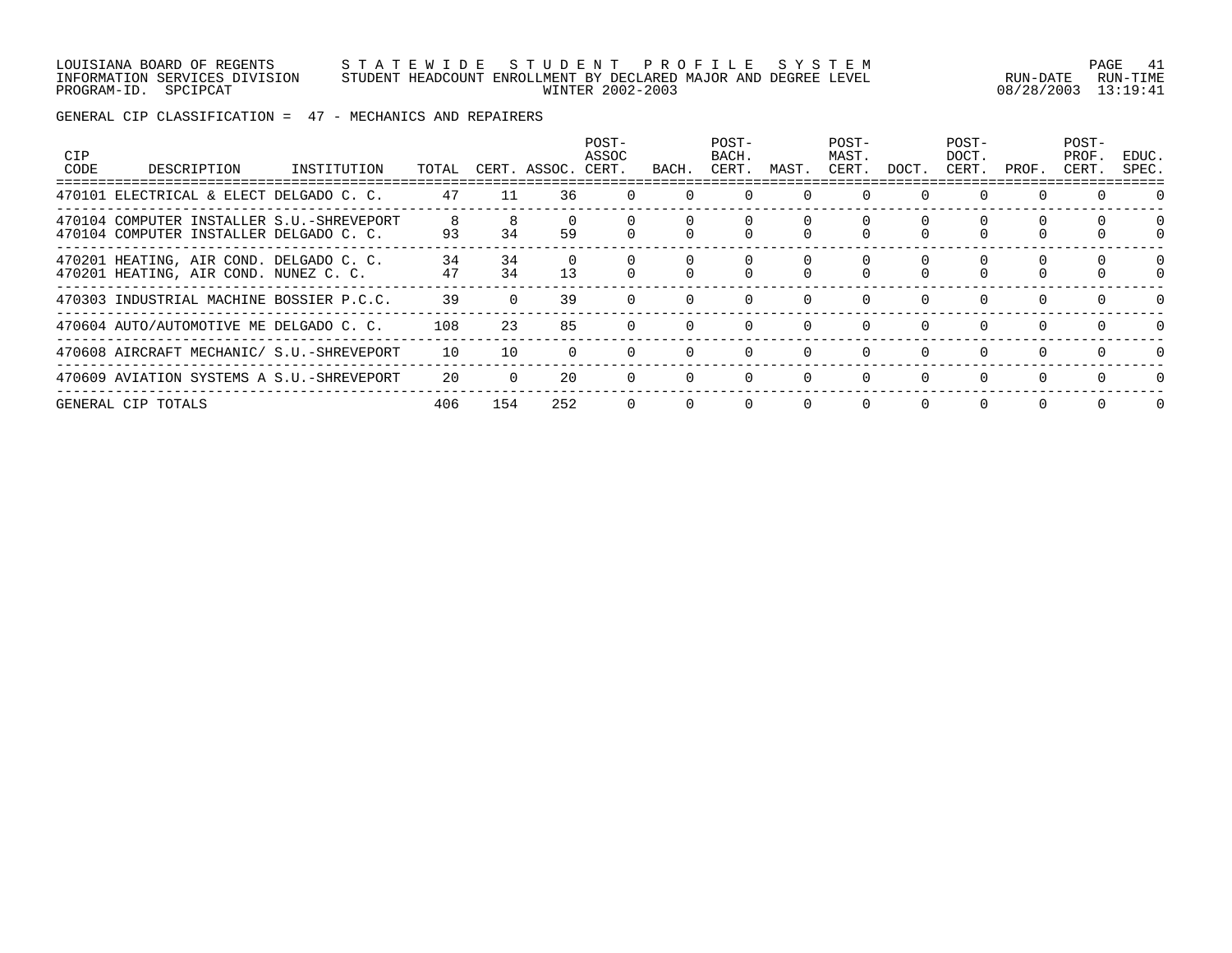#### LOUISIANA BOARD OF REGENTS S T A T E W I D E S T U D E N T P R O F I L E S Y S T E M PAGE 42 INFORMATION SERVICES DIVISION STUDENT HEADCOUNT ENROLLMENT BY DECLARED MAJOR AND DEGREE LEVEL RUN-DATE RUN-TIME PROGRAM-ID. SPCIPCAT WINTER 2002-2003 08/28/2003 13:19:41

GENERAL CIP CLASSIFICATION = 48 - PRECISION PRODUCTION TRADES

| <b>CIP</b><br>CODE | DESCRIPTION                                                                                                  | INSTITUTION                                                       | TOTAL          |          | CERT. ASSOC. | POST-<br>ASSOC<br>CERT. | BACH | POST-<br>BACH.<br>CERT. | MAST. | POST-<br>MAST.<br>CERT. | DOCT.    | POST-<br>DOCT.<br>CERT. | PROF.    | POST-<br>PROF.<br>CERT. | EDUC.<br>SPEC. |
|--------------------|--------------------------------------------------------------------------------------------------------------|-------------------------------------------------------------------|----------------|----------|--------------|-------------------------|------|-------------------------|-------|-------------------------|----------|-------------------------|----------|-------------------------|----------------|
|                    | 480101 DRAFTING, GENERAL<br>480101 DRAFTING, GENERAL<br>480101 DRAFTING, GENERAL<br>480101 DRAFTING, GENERAL | GRAMBLING ST U.<br>MCNEESE ST. U.<br>DELGADO C. C.<br>NUNEZ C. C. | 48<br>95<br>41 | 29<br>б. | 66<br>35     |                         | 48   |                         |       |                         |          |                         |          |                         |                |
|                    | 480199 DRAFTING, OTHER                                                                                       | BOSSIER P.C.C.                                                    | 58             | 18       | 40           |                         |      |                         |       |                         |          | 0                       |          |                         | $\Omega$       |
|                    | 480503 MACHINE SHOP ASSIS DELGADO C. C.<br>480503 MACHINE SHOP ASSIS NUNEZ C. C.                             |                                                                   | 12             |          |              |                         |      |                         |       |                         |          |                         |          |                         | $\Omega$       |
|                    | 480508 WELDER/WELDING TEC DELGADO C. C.<br>480508 WELDER/WELDING TEC NUNEZ C. C.                             |                                                                   | 19             |          |              |                         |      |                         |       |                         |          |                         | $\Omega$ |                         | $\Omega$       |
|                    | GENERAL CIP TOTALS                                                                                           |                                                                   | 284            | 89       | 145          | $\Omega$                | 48   |                         |       |                         | $\Omega$ | $\Omega$                | $\Omega$ | $\cap$                  | $\Omega$       |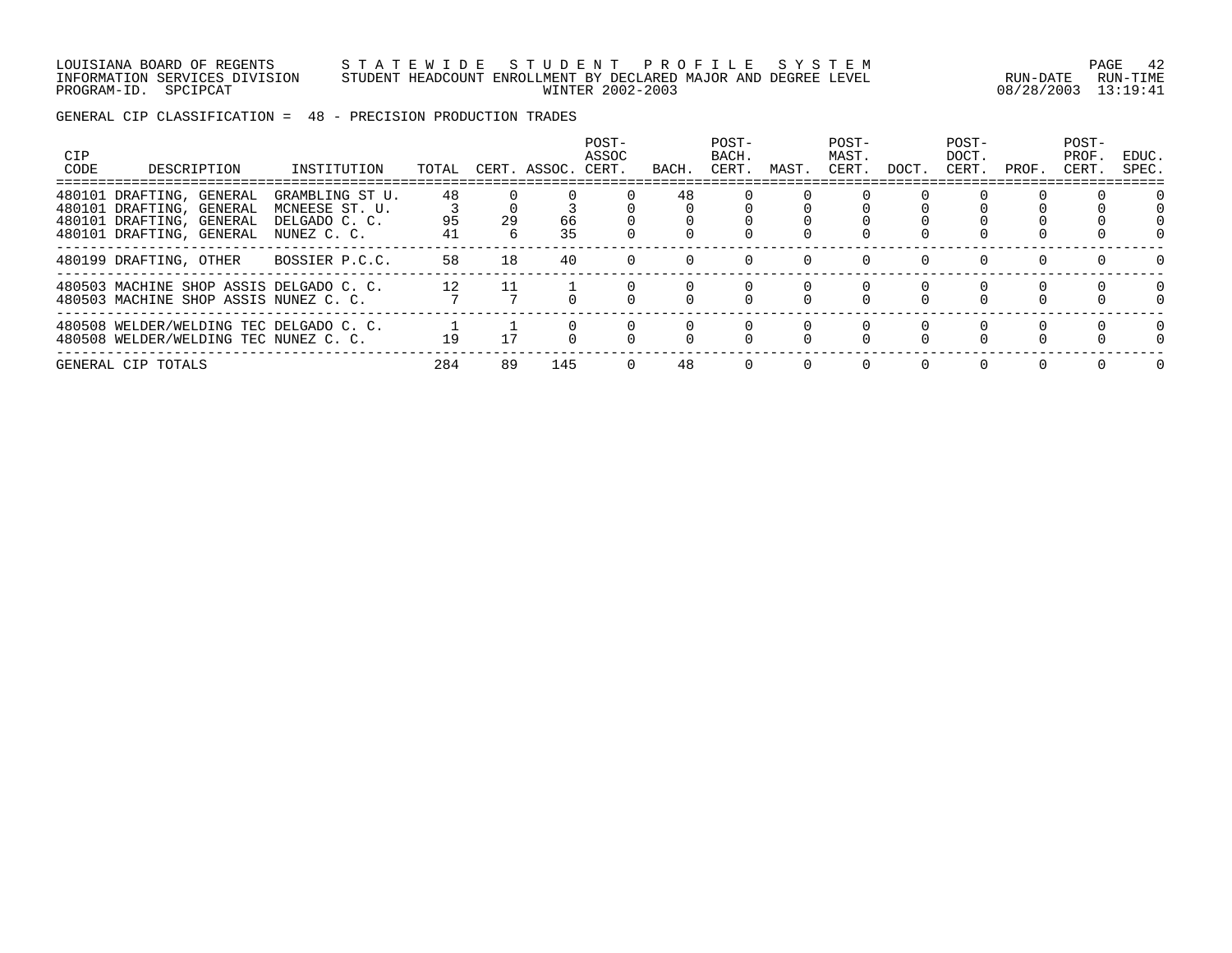LOUISIANA BOARD OF REGENTS S T A T E W I D E S T U D E N T P R O F I L E S Y S T E M PAGE 43 INFORMATION SERVICES DIVISION STUDENT HEADCOUNT ENROLLMENT BY DECLARED MAJOR AND DEGREE LEVEL RUN-DATE RUN-TIME PROGRAM-ID. SPCIPCAT WINTER 2002-2003 08/28/2003 13:19:41

GENERAL CIP CLASSIFICATION = 49 - TRANSPORTATION AND MATERIALS MOVING WORKERS

| CIP<br>CODE | DESCRIPTION                                                                                                               | INSTITUTION | TOTAL           | CERT. ASSOC. CERT. | POST-<br>ASSOC | BACH.           | POST-<br>BACH.<br>CERT. | MAST | POST-<br>MAST.<br>CERT. | DOCT | POST-<br>DOCT.<br>CERT | PROF | POST-<br>PROF.<br>CERT. | EDUC.<br>SPEC.            |
|-------------|---------------------------------------------------------------------------------------------------------------------------|-------------|-----------------|--------------------|----------------|-----------------|-------------------------|------|-------------------------|------|------------------------|------|-------------------------|---------------------------|
|             | 490101 AVIATION AND AIRWA LA. TECH. U.<br>490101 AVIATION AND AIRWA U LA-MONROE<br>490104 AVIATION MANAGEMEN LA. TECH. U. |             | 212<br>58<br>39 |                    |                | 212<br>58<br>39 |                         |      |                         |      |                        |      |                         | 0<br>$\Omega$<br>$\Omega$ |
|             | 490106 FLIGHT ATTENDANT                                                                                                   | U LA-MONROE |                 |                    |                |                 |                         |      |                         |      |                        |      |                         | $\Omega$                  |
|             | GENERAL CIP TOTALS                                                                                                        |             | 310             |                    |                | 309             |                         |      |                         |      |                        |      |                         | $\Omega$                  |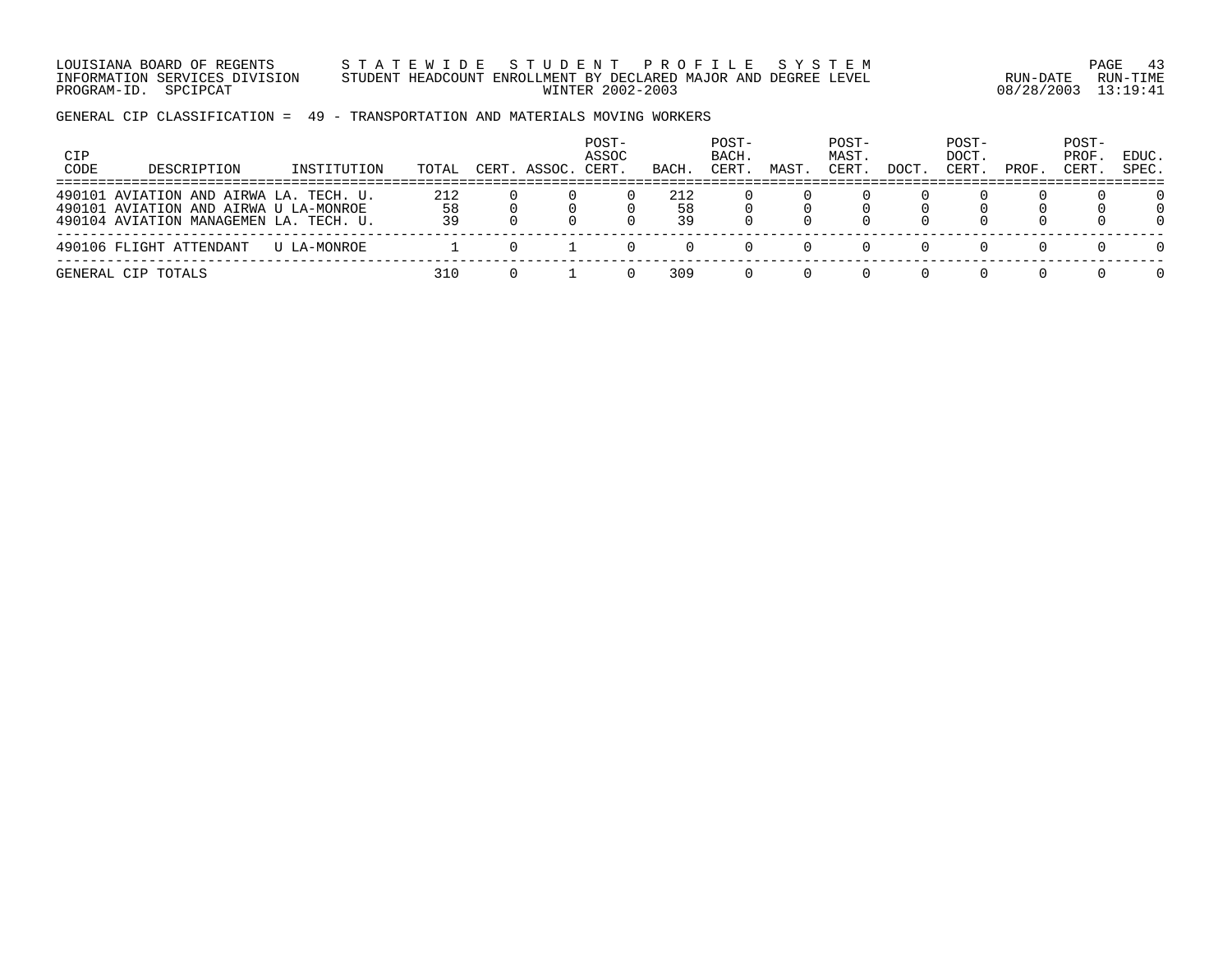#### LOUISIANA BOARD OF REGENTS S T A T E W I D E S T U D E N T P R O F I L E S Y S T E M PAGE 44 INFORMATION SERVICES DIVISION STUDENT HEADCOUNT ENROLLMENT BY DECLARED MAJOR AND DEGREE LEVEL RUN-DATE RUN-TIME PROGRAM-ID. SPCIPCAT WINTER 2002-2003 08/28/2003 13:19:41

GENERAL CIP CLASSIFICATION = 50 - VISUAL AND PERFORMING ARTS

| <b>CIP</b><br>CODE | DESCRIPTION                                                                                                                                                                                                                                                                      | INSTITUTION                                                                                                                                                                                            |                                                                            |                                                       | TOTAL CERT. ASSOC. CERT.                | POST-<br>ASSOC                                                       |                                                                                | POST-<br>BACH.<br>BACH. CERT.                                        | MAST. CERT.                                                                | POST-<br>MAST.                       | DOCT. CERT.                                      | POST-<br>DOCT.            | PROF.                                   | POST-<br>PROF.<br>CERT. | EDUC.<br>SPEC        |
|--------------------|----------------------------------------------------------------------------------------------------------------------------------------------------------------------------------------------------------------------------------------------------------------------------------|--------------------------------------------------------------------------------------------------------------------------------------------------------------------------------------------------------|----------------------------------------------------------------------------|-------------------------------------------------------|-----------------------------------------|----------------------------------------------------------------------|--------------------------------------------------------------------------------|----------------------------------------------------------------------|----------------------------------------------------------------------------|--------------------------------------|--------------------------------------------------|---------------------------|-----------------------------------------|-------------------------|----------------------|
|                    | 500101 VISUAL AND PERFORM U LA-LAFAYETTE                                                                                                                                                                                                                                         |                                                                                                                                                                                                        | 99 0                                                                       |                                                       | $\overline{0}$                          | $\overline{0}$                                                       |                                                                                | 99                                                                   | $0\qquad 0$                                                                | $\overline{0}$                       | $\overline{0}$                                   | $\mathbf 0$               | $\mathbf 0$                             | 0                       |                      |
|                    |                                                                                                                                                                                                                                                                                  |                                                                                                                                                                                                        |                                                                            |                                                       |                                         | $\overline{0}$<br>$\Omega$                                           | $\overline{0}$                                                                 | 68 1                                                                 | 0<br>$\overline{0}$<br>$0 \qquad \qquad$<br>$\Omega$                       | $\mathbf 0$<br>$\Omega$              | $\Omega$<br>$\Omega$                             | $\mathbf 0$<br>$\Omega$   | $\Omega$<br>$\Omega$                    | $\Omega$<br>$\Omega$    | $\Omega$<br>$\Omega$ |
|                    | 500402 GRAPHIC DESIGN, CO LA. TECH. U. 225 0                                                                                                                                                                                                                                     |                                                                                                                                                                                                        |                                                                            |                                                       | $\Omega$                                | $\overline{0}$                                                       | 225                                                                            |                                                                      | $\Omega$                                                                   | $\Omega$<br>$\Omega$                 | $\Omega$                                         | $\Omega$                  | $\Omega$                                | $\Omega$                | $\Omega$             |
|                    | 500404 INDUSTRIAL DESIGN U LA-LAFAYETTE 78 0 0                                                                                                                                                                                                                                   |                                                                                                                                                                                                        |                                                                            |                                                       |                                         | $\Omega$                                                             | 78                                                                             |                                                                      | $\Omega$                                                                   | $\Omega$                             | $\Omega$                                         | $\Omega$                  | $\Omega$<br>$\Omega$                    | $\Omega$                | $\Omega$             |
|                    | 500501 DRAMA/THEATER ARTS GRAMBLING ST U.<br>500501 DRAMA/THEATER ARTS MCNEESE ST. U.<br>500501 DRAMA/THEATER ARTS NW STATE UNIV.<br>500501 DRAMA/THEATER ARTS LSU-BATON ROUGE<br>500501 DRAMA/THEATER ARTS U.N.O.<br>500501 DRAMA/THEATER ARTS S.U.-B.R.                        |                                                                                                                                                                                                        | 28<br>26<br>87<br>183<br>110<br>20                                         | $\Omega$<br>$\Omega$<br>$\Omega$<br>$\cap$            | $\Omega$<br>$\Omega$<br>$\Omega$        | $\Omega$<br>$\Omega$<br>$\Omega$<br>$\Omega$<br>$\Omega$<br>$\Omega$ | 28<br>26<br>87<br>147<br>$\Omega$<br>20                                        | $\Omega$<br>$\Omega$<br>$\Omega$<br>$\Omega$<br>$\Omega$<br>$\Omega$ | $\overline{0}$<br>$\Omega$<br>$\Omega$<br>15<br>110<br>$\Omega$            | $\overline{0}$<br>$\Omega$<br>0<br>0 | $\Omega$<br>$\Omega$<br>0<br>21<br>0<br>$\Omega$ | $\Omega$<br>$\Omega$<br>∩ | $\Omega$<br>0<br>$\Omega$               | $\Omega$<br>0           | <sup>0</sup>         |
|                    | 500599 DRAMATIC/THEATER A BOSSIER P.C.C.                                                                                                                                                                                                                                         |                                                                                                                                                                                                        | 24                                                                         | $\Omega$                                              | 24                                      | $\Omega$                                                             | $\Omega$                                                                       | $\Omega$                                                             | $\Omega$                                                                   | $\Omega$                             | $\Omega$                                         | $\Omega$                  | $\Omega$                                | $\Omega$                |                      |
|                    | 500605 PHOTOGRAPHY                                                                                                                                                                                                                                                               | LA. TECH. U. 57                                                                                                                                                                                        |                                                                            | $\Omega$                                              | $\Omega$                                | $\Omega$                                                             | 57                                                                             | $\Omega$                                                             | $\Omega$                                                                   | $\Omega$                             | $\Omega$                                         | $\Omega$                  | $\Omega$                                | $\Omega$                | $\Omega$             |
|                    | 500701 ART, GENERAL<br>500701 ART, GENERAL<br>500701 ART, GENERAL<br>500701 ART, GENERAL<br>500701 ART, GENERAL<br>500701 ART, GENERAL<br>500701 ART, GENERAL<br>500701 ART, GENERAL<br>500701 ART, GENERAL<br>500701 ART, GENERAL<br>500701 ART, GENERAL<br>500701 ART, GENERAL | GRAMBLING ST U.<br>LA. TECH. U.<br>MCNEESE ST. U.<br>NICHOLLS ST. U.<br>U LA-MONROE<br>NW STATE UNIV.<br>SE LA. UNIV.<br>U LA-LAFAYETTE<br>LSU-SHREVEPORT<br>S.U.-B.R.<br>$S.U.-N.O.$<br>DELGADO C. C. | 16<br>58<br>148<br>107<br>68<br>48<br>185<br>404<br>56<br>60<br>-18<br>116 | $\overline{0}$<br>$\mathbf 0$<br>$\Omega$<br>$\Omega$ | $\Omega$<br>$\Omega$<br>$\Omega$<br>116 | $\overline{0}$<br>$\Omega$<br>0                                      | 16<br>48<br>148<br>107<br>68<br>38<br>185<br>404<br>56<br>60<br>18<br>$\Omega$ | $\mathbf{0}$<br>$\Omega$                                             | $\overline{0}$<br>10<br>$\Omega$<br>$\Omega$<br>$\Omega$<br>10<br>$\Omega$ | $\overline{0}$<br>0                  | $\mathbf 0$<br>$\Omega$                          | 0<br>0<br>$\Omega$        | $\mathbf 0$<br>$\Omega$<br><sup>0</sup> | 0<br>O                  |                      |
|                    | 500702 FINE/STUDIO ARTS<br>500702 FINE/STUDIO ARTS                                                                                                                                                                                                                               | LSU-BATON ROUGE<br>U.N.O.                                                                                                                                                                              | 676<br>13                                                                  | $\overline{0}$<br>$\Omega$                            | $\Omega$<br>$\Omega$                    | $\overline{0}$<br>$\Omega$                                           | 637<br>$\Omega$                                                                | $\overline{0}$<br>$\Omega$                                           | 39<br>13                                                                   | 0<br>$\Omega$                        | 0<br>$\Omega$                                    | 0<br>$\Omega$             | 0<br>$\Omega$                           | 0<br>0                  |                      |
|                    | 500703 ART HISTORY, CRITI LSU-BATON ROUGE<br>500703 ART HISTORY, CRITI U.N.O.                                                                                                                                                                                                    |                                                                                                                                                                                                        | 9<br>311                                                                   | $\Omega$<br>$\Omega$                                  | $\Omega$<br>$\Omega$                    | 0<br>$\Omega$                                                        | $\Omega$<br>311                                                                | 0<br>$\Omega$                                                        | 9<br>$\Omega$                                                              | 0<br>$\Omega$                        | $\Omega$<br>$\Omega$                             | 0<br>$\Omega$             | $\Omega$<br>$\Omega$                    | 0<br>$\Omega$           |                      |
|                    | 500704 ARTS MANAGEMENT<br>500704 ARTS MANAGEMENT                                                                                                                                                                                                                                 | SE LA. UNIV. 29<br>U.N.O. 23                                                                                                                                                                           |                                                                            | $\Omega$<br>$\Omega$                                  | $\Omega$<br>$\Omega$                    | $\Omega$<br>$\Omega$                                                 | 29<br>$\Omega$                                                                 | $\Omega$<br>$\Omega$                                                 | $\Omega$<br>23                                                             | $\Omega$<br>$\Omega$                 | $\Omega$<br>$\Omega$                             | $\Omega$<br>$\Omega$      | $\Omega$<br>$\Omega$                    | $\Omega$<br>$\Omega$    | $\Omega$<br>$\Omega$ |
|                    | 500901 MUSIC, GENERAL<br>500901 MUSIC, GENERAL<br>500901 MUSIC, GENERAL<br>500901 MUSIC, GENERAL<br>500901 MUSIC, GENERAL                                                                                                                                                        | LA. TECH. U.<br>NICHOLLS ST. U.<br>U LA-MONROE<br>NW STATE UNIV.<br>LSU-BATON ROUGE                                                                                                                    | 13<br>24<br>18<br>44<br>28                                                 | $\overline{0}$<br>$\mathbf 0$                         | $\Omega$<br>0<br>0                      | $\mathbf 0$<br>0                                                     | 13<br>24<br>-5<br>44<br>19                                                     | $\mathbf{0}$<br>0                                                    | $\overline{0}$<br>$\mathbf 0$<br>13<br>$\Omega$<br>$\Omega$                | $\mathbf{0}$<br>0<br>$\Omega$        | 0<br>$\Omega$                                    | 0<br>$\Omega$<br>O        | 0<br>0                                  | $\Omega$                |                      |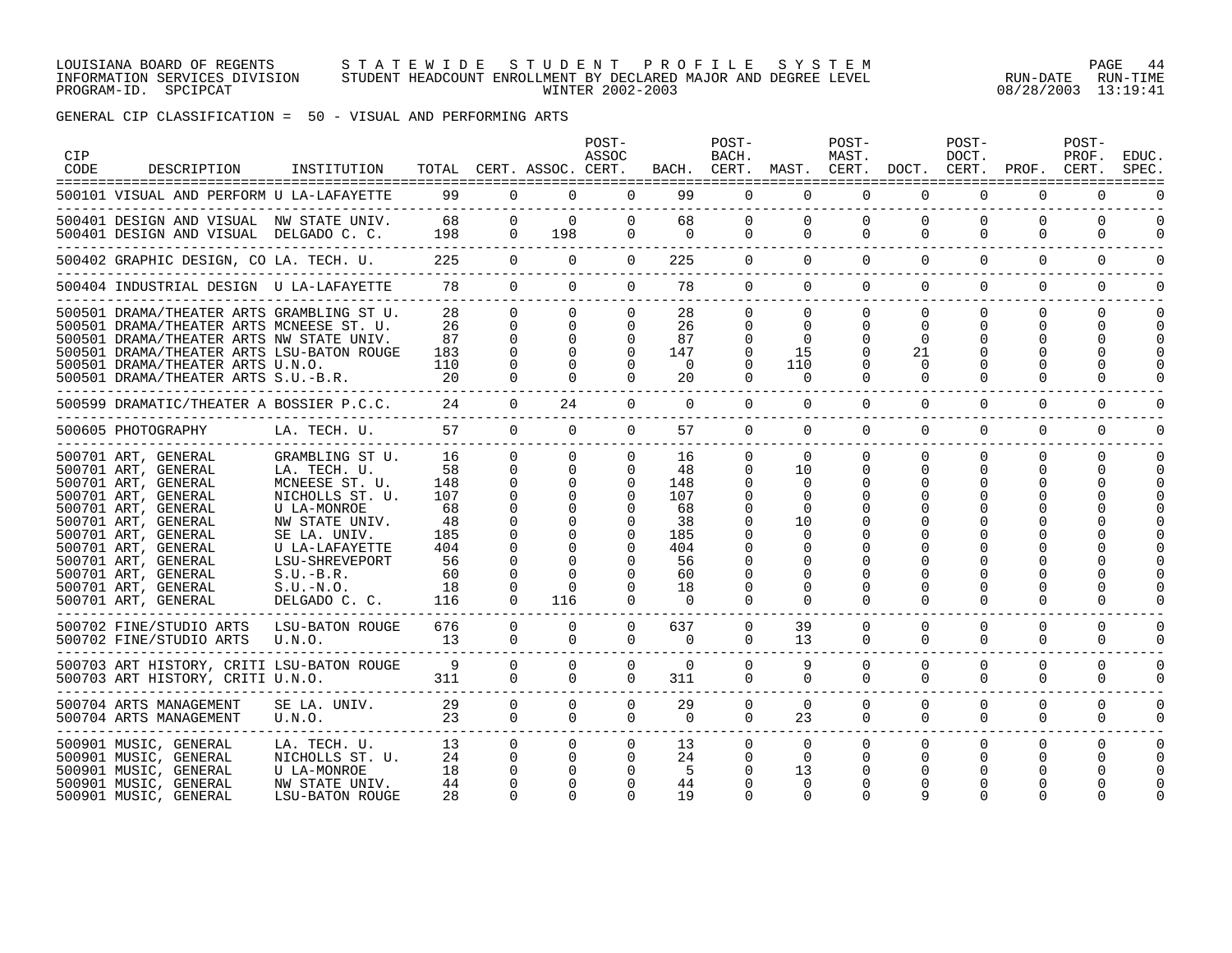#### LOUISIANA BOARD OF REGENTS S T A T E W I D E S T U D E N T P R O F I L E S Y S T E M PAGE 45 INFORMATION SERVICES DIVISION STUDENT HEADCOUNT ENROLLMENT BY DECLARED MAJOR AND DEGREE LEVEL RUN-DATE RUN-TIME PROGRAM-ID. SPCIPCAT WINTER 2002-2003 08/28/2003 13:19:41

GENERAL CIP CLASSIFICATION = 50 - VISUAL AND PERFORMING ARTS

| <b>CIP</b><br>CODE | DESCRIPTION                                                                                                                                                                                                                                                                                                                                                                                    | INSTITUTION                            | TOTAL                              |          | CERT. ASSOC. CERT. | POST-<br>ASSOC | BACH.                              | POST-<br>BACH.<br>CERT. | MAST.    | POST-<br>MAST.<br>CERT. | DOCT. | POST-<br>DOCT.<br>CERT. | PROF. | POST-<br>PROF.<br>CERT. | EDUC.<br>SPEC. |
|--------------------|------------------------------------------------------------------------------------------------------------------------------------------------------------------------------------------------------------------------------------------------------------------------------------------------------------------------------------------------------------------------------------------------|----------------------------------------|------------------------------------|----------|--------------------|----------------|------------------------------------|-------------------------|----------|-------------------------|-------|-------------------------|-------|-------------------------|----------------|
|                    | 500901 MUSIC, GENERAL<br>500901 MUSIC, GENERAL<br>500901 MUSIC, GENERAL                                                                                                                                                                                                                                                                                                                        | U.N.O.<br>$S.U.-B.R.$<br>DELGADO C. C. | 151<br>96                          |          | 96                 |                | 117                                |                         | 34       |                         |       |                         |       |                         |                |
|                    | 500903 MUSIC - GENERAL PE GRAMBLING ST U.<br>500903 MUSIC - GENERAL PE LA. TECH. U.<br>500903 MUSIC - GENERAL PE MCNEESE ST. U.<br>500903 MUSIC - GENERAL PE U LA-MONROE<br>500903 MUSIC - GENERAL PE NW STATE UNIV.<br>500903 MUSIC - GENERAL PE SE LA. UNIV.<br>500903 MUSIC - GENERAL PE U LA-LAFAYETTE<br>500903 MUSIC - GENERAL PE LSU-BATON ROUGE<br>500903 MUSIC - GENERAL PE S.U.-B.R. |                                        | 11<br>40<br>26<br>123<br>289<br>74 |          |                    |                | 40<br>26<br>55<br>106<br>155<br>74 |                         | 17<br>56 |                         | 78    |                         |       |                         |                |
|                    | 500905 MUSICOLOGY AND ETH LSU-BATON ROUGE                                                                                                                                                                                                                                                                                                                                                      |                                        | $\overline{\mathbf{3}}$            |          |                    |                |                                    | $\Omega$                |          |                         |       |                         |       |                         |                |
|                    | GENERAL CIP TOTALS                                                                                                                                                                                                                                                                                                                                                                             |                                        | 4,576                              | $\Omega$ | 435                |                | 0, 3, 658                          | $\overline{0}$          | 372      | $\Omega$                | 111   | $\Omega$                |       |                         |                |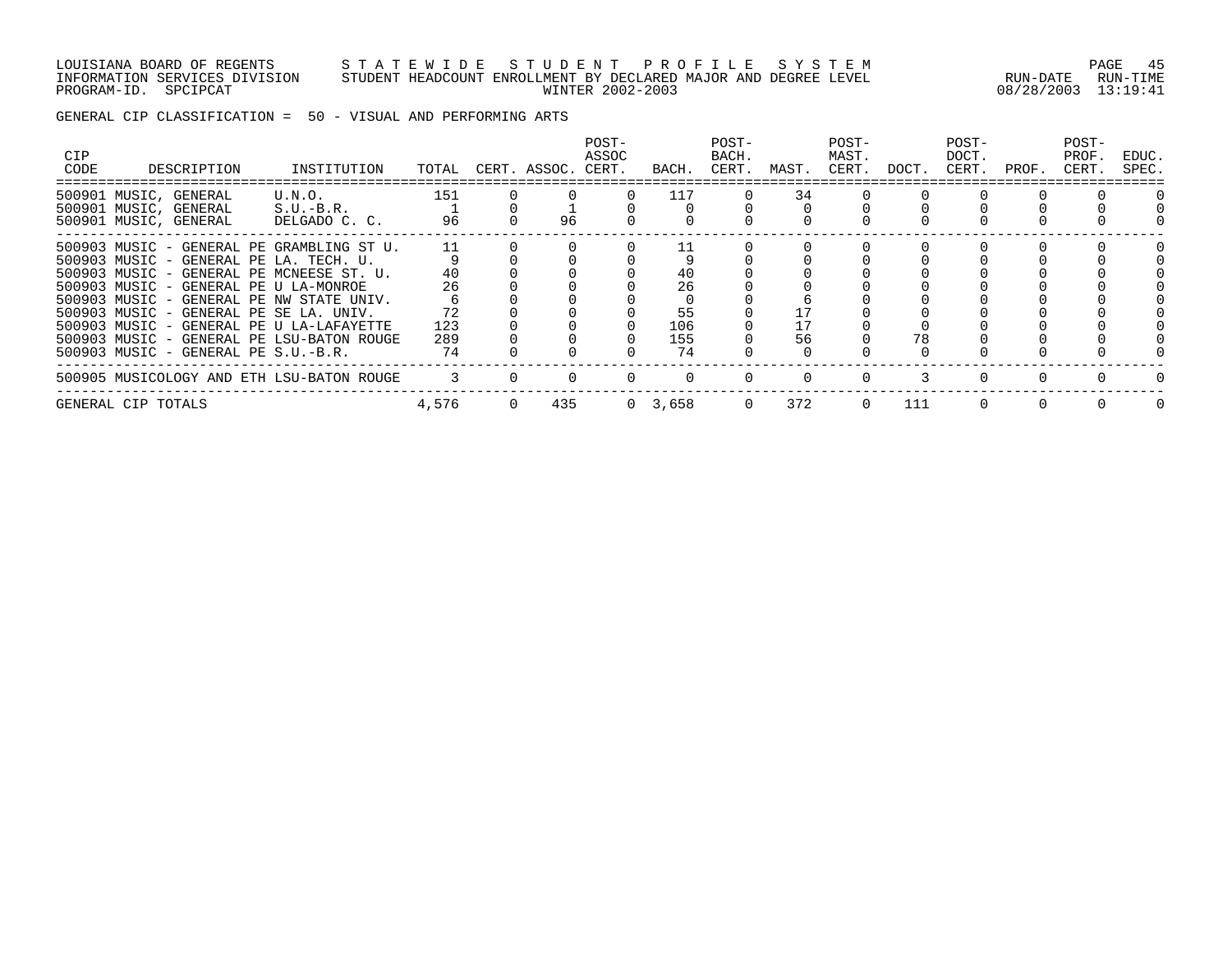#### LOUISIANA BOARD OF REGENTS S T A T E W I D E S T U D E N T P R O F I L E S Y S T E M PAGE 46 INFORMATION SERVICES DIVISION STUDENT HEADCOUNT ENROLLMENT BY DECLARED MAJOR AND DEGREE LEVEL RUN-DATE RUN-TIME PROGRAM-ID. SPCIPCAT WINTER 2002-2003 08/28/2003 13:19:41

| <b>CIP</b><br>CODE | DESCRIPTION                                                                                                                                                                                                                                                                                              | INSTITUTION                                                       |                                           |                                                                    | TOTAL CERT. ASSOC. CERT.                                                       | POST-<br>ASSOC                                                   |                                          | POST-<br>BACH.                                                               | BACH. CERT. MAST. CERT. DOCT. CERT. PROF. CERT.          | POST-<br>MAST.                               |                                              | POST-<br>DOCT.                                   |                                       | POST-<br>PROF.                   | <b>EDUC</b><br>SPEC      |
|--------------------|----------------------------------------------------------------------------------------------------------------------------------------------------------------------------------------------------------------------------------------------------------------------------------------------------------|-------------------------------------------------------------------|-------------------------------------------|--------------------------------------------------------------------|--------------------------------------------------------------------------------|------------------------------------------------------------------|------------------------------------------|------------------------------------------------------------------------------|----------------------------------------------------------|----------------------------------------------|----------------------------------------------|--------------------------------------------------|---------------------------------------|----------------------------------|--------------------------|
|                    | 510201 COMMUNICATION DISO SE LA. UNIV. 80                                                                                                                                                                                                                                                                |                                                                   |                                           |                                                                    | $\Omega$<br>$\Omega$                                                           | $\Omega$                                                         | $\Omega$                                 | $\Omega$                                                                     | 80                                                       | $\Omega$                                     | $\Omega$                                     | $\Omega$                                         | $\Omega$                              | $\Omega$                         | $\Omega$                 |
|                    | 510203 SPEECH-LANGUAGE PA GRAMBLING ST U.                                                                                                                                                                                                                                                                |                                                                   |                                           | 20<br>$\Omega$                                                     | $\Omega$                                                                       | $\Omega$                                                         | 20                                       | $\Omega$                                                                     | $\Omega$                                                 | $\Omega$                                     | $\Omega$                                     | $\Omega$                                         | $\Omega$                              | $\Omega$                         | $\Omega$                 |
|                    | 510204 SPEECH-LANGUAGE PA LA. TECH. U.<br>510204 SPEECH-LANGUAGE PA NICHOLLS ST. U.<br>510204 SPEECH-LANGUAGE PA U LA-MONROE<br>510204 SPEECH-LANGUAGE PA U LA-LAFAYETTE<br>510204 SPEECH-LANGUAGE PA LSU-BATON ROUGE<br>510204 SPEECH-LANGUAGE PA LSU-SHREVEPORT<br>510204 SPEECH-LANGUAGE PA S.U.-B.R. |                                                                   | 72<br>53<br>98<br>158<br>269<br>-11<br>73 | $\Omega$<br>$\Omega$<br>$\Omega$<br>$\Omega$<br>$\Omega$<br>$\cap$ | $\Omega$<br>$\Omega$<br>$\Omega$<br>$\Omega$<br>$\Omega$<br>$\Omega$<br>$\cap$ | $\Omega$<br>$\Omega$<br>$\Omega$<br>$\Omega$<br>$\cap$<br>$\cap$ | 50<br>53<br>64<br>124<br>213<br>11<br>73 | $\Omega$<br>$\Omega$<br>$\Omega$<br>$\Omega$<br>$\cap$<br>$\Omega$<br>$\cap$ | 22<br>$\Omega$<br>34<br>34<br>48<br>$\Omega$<br>$\Omega$ | $\Omega$<br>$\Omega$<br>$\Omega$<br>$\Omega$ | $\Omega$<br>$\Omega$<br>$\Omega$             | $\Omega$<br>$\Omega$<br>$\Omega$<br><sup>n</sup> | $\Omega$<br>$\Omega$<br>U<br>∩        | $\Omega$<br>0                    |                          |
|                    | 510205 SIGN LANGUAGE INTE DELGADO C. C.                                                                                                                                                                                                                                                                  |                                                                   | 117                                       | 44                                                                 | 73                                                                             | $\cap$                                                           | $\Omega$                                 | $\Omega$                                                                     | $\Omega$                                                 | $\cap$                                       | $\cap$                                       | $\cap$                                           | $\cap$                                | $\Omega$                         |                          |
|                    | 510299 COMMUNICATION DISO U LA-LAFAYETTE                                                                                                                                                                                                                                                                 |                                                                   | 10                                        | $\Omega$                                                           | $\cap$                                                                         | $\cap$                                                           | $\cap$                                   | $\cap$                                                                       | $\Omega$                                                 | $\Omega$                                     | 10                                           | $\cap$                                           | $\cap$                                | $\Omega$                         | <sup>n</sup>             |
|                    | 510602 DENTAL HYGIENIST<br>510602 DENTAL HYGIENIST<br>510602 DENTAL HYGIENIST<br>510602 DENTAL HYGIENIST                                                                                                                                                                                                 | U LA-MONROE<br>U LA-LAFAYETTE<br>S.U.-SHREVEPORT<br>DELGADO C. C. | 122<br>91<br>126<br>24                    | $\Omega$<br>$\Omega$<br>$\mathbf{0}$<br>$\Omega$                   | $\mathbf{1}$<br>$\Omega$<br>126<br>24                                          | $\Omega$<br>$\cap$<br>$\Omega$<br>$\cap$                         | 121<br>91<br>$\Omega$<br>$\cap$          | $\Omega$<br>$\Omega$<br>$\Omega$<br>$\Omega$                                 | $\Omega$<br>$\Omega$<br>$\Omega$<br>$\Omega$             | $\Omega$<br>$\Omega$<br>$\Omega$<br>$\Omega$ | $\Omega$<br>$\Omega$<br>$\Omega$<br>$\Omega$ | $\Omega$<br>$\Omega$<br>0<br>$\Omega$            | $\Omega$<br>$\Omega$<br>O<br>$\Omega$ | $\Omega$<br>$\Omega$<br>O        | $\Omega$<br><sup>n</sup> |
|                    | 510603 DENTAL LABORATORY DELGADO C. C.                                                                                                                                                                                                                                                                   |                                                                   | 17                                        | $\Omega$                                                           | 17                                                                             | $\Omega$                                                         | $\Omega$                                 | $\Omega$                                                                     | $\Omega$                                                 | $\Omega$                                     | $\Omega$                                     | $\Omega$                                         | $\Omega$                              | $\Omega$                         |                          |
|                    | 510701 HEALTH SYSTEM/HEAL U LA-LAFAYETTE<br>510701 HEALTH SYSTEM/HEAL U.N.O.                                                                                                                                                                                                                             |                                                                   | 30<br>72                                  | $\Omega$<br>$\Omega$                                               | $\Omega$<br>$\Omega$                                                           | $\cap$<br>$\Omega$                                               | $\Omega$<br>$\Omega$                     | $\Omega$<br>$\Omega$                                                         | 30<br>72                                                 | $\Omega$<br>$\Omega$                         | $\cap$<br>$\Omega$                           | $\Omega$<br>$\Omega$                             | $\Omega$<br>$\Omega$                  | $\Omega$<br>$\Omega$             |                          |
|                    | 510705 MEDICAL OFFICE MAN NUNEZ C. C.                                                                                                                                                                                                                                                                    |                                                                   | 77                                        | $\Omega$                                                           | 77                                                                             | $\Omega$                                                         | $\Omega$                                 | $\Omega$                                                                     | $\Omega$                                                 | $\Omega$                                     | $\Omega$                                     | $\Omega$                                         | $\Omega$                              | $\Omega$                         | <sup>n</sup>             |
|                    | 510706 MEDICAL RECORDS AD LA. TECH. U.<br>510706 MEDICAL RECORDS AD U LA-LAFAYETTE                                                                                                                                                                                                                       |                                                                   | 66<br>114                                 | $\Omega$<br>$\Omega$                                               | $\Omega$<br>$\cap$                                                             | $\Omega$<br>$\Omega$                                             | 66<br>114                                | $\Omega$<br>$\Omega$                                                         | $\Omega$<br>$\Omega$                                     | $\Omega$<br>$\Omega$                         | $\Omega$<br>$\cap$                           | $\Omega$<br>$\Omega$                             | $\Omega$<br>$\Omega$                  | $\Omega$<br>$\Omega$             | $\Omega$<br>$\Omega$     |
|                    | 510707 MEDICAL RECORDS TE LA. TECH. U.<br>510707 MEDICAL RECORDS TE S.U.-SHREVEPORT<br>510707 MEDICAL RECORDS TE DELGADO C. C.<br>---------------------------                                                                                                                                            |                                                                   | 16<br>26<br>170                           | $\Omega$<br>$\Omega$<br>$\Omega$                                   | 16<br>26<br>170                                                                | $\Omega$<br>$\Omega$<br>$\Omega$                                 | $\Omega$<br>$\Omega$<br>$\Omega$         | $\Omega$<br>$\Omega$<br>$\Omega$                                             | $\Omega$<br>$\Omega$<br>$\Omega$                         | $\Omega$<br>$\Omega$<br>$\Omega$             | $\Omega$<br>$\Omega$<br>$\Omega$             | $\Omega$<br>$\Omega$<br>$\Omega$                 | $\Omega$<br>$\Omega$<br>$\Omega$      | $\Omega$<br>0<br>$\Omega$        | $\Omega$<br>0            |
|                    | 510801 MEDICAL ASSISTANT BOSSIER P.C.C.                                                                                                                                                                                                                                                                  |                                                                   | 143                                       | 20                                                                 | 123                                                                            | $\Omega$                                                         | $\Omega$                                 | $\Omega$                                                                     | $\Omega$                                                 | $\Omega$                                     | $\Omega$                                     | $\Omega$                                         | $\Omega$                              | $\Omega$                         | U                        |
|                    | 510803 OCCUPATIONAL THERA U LA-MONROE<br>510803 OCCUPATIONAL THERA DELGADO C. C.                                                                                                                                                                                                                         |                                                                   | 67<br>37                                  | $\Omega$<br>$\Omega$                                               | 67<br>37                                                                       | $\Omega$<br>$\Omega$                                             | $\Omega$<br>$\Omega$                     | $\Omega$<br>$\Omega$                                                         | $\Omega$<br>$\Omega$                                     | $\Omega$<br>$\Omega$                         | $\Omega$<br>$\Omega$                         | $\Omega$<br>$\Omega$                             | $\Omega$<br>$\Omega$                  | 0<br>$\Omega$                    | O<br>0                   |
|                    | 510804 OPHTHALMIC MEDICAL DELGADO C. C.                                                                                                                                                                                                                                                                  |                                                                   | 15                                        | 15                                                                 | $\Omega$                                                                       | $\Omega$                                                         | $\Omega$                                 | $\Omega$                                                                     | $\Omega$                                                 | $\Omega$                                     | $\cap$                                       | $\Omega$                                         | $\Omega$                              | $\Omega$                         | $\Omega$                 |
|                    | 510805 PHARMACY TECHNICIA LSU-ALEXANDRIA<br>510805 PHARMACY TECHNICIA BOSSIER P.C.C.<br>510805 PHARMACY TECHNICIA DELGADO C. C.                                                                                                                                                                          |                                                                   | 37<br>57<br>177                           | 37<br>16<br>177                                                    | $\Omega$<br>41<br>$\Omega$                                                     | $\Omega$<br>$\Omega$<br>$\Omega$                                 | $\Omega$<br>$\Omega$<br>$\Omega$         | $\Omega$<br>$\Omega$<br>$\Omega$                                             | $\Omega$<br>$\Omega$<br>$\Omega$                         | $\Omega$<br>$\mathbf 0$<br>$\Omega$          | $\Omega$<br>$\Omega$<br>$\Omega$             | $\Omega$<br>$\Omega$<br>$\Omega$                 | $\Omega$<br>$\Omega$<br>$\Omega$      | $\Omega$<br>$\Omega$<br>$\Omega$ | $\Omega$<br>0            |
|                    | 510806 PHYSICAL THERAPY A BOSSIER P.C.C.                                                                                                                                                                                                                                                                 |                                                                   | 269                                       | $\Omega$                                                           | 269                                                                            | $\cap$                                                           | $\cap$                                   | $\cap$                                                                       | $\Omega$                                                 | $\Omega$                                     | $\Omega$                                     | $\Omega$                                         | $\Omega$                              | $\Omega$                         | $\Omega$                 |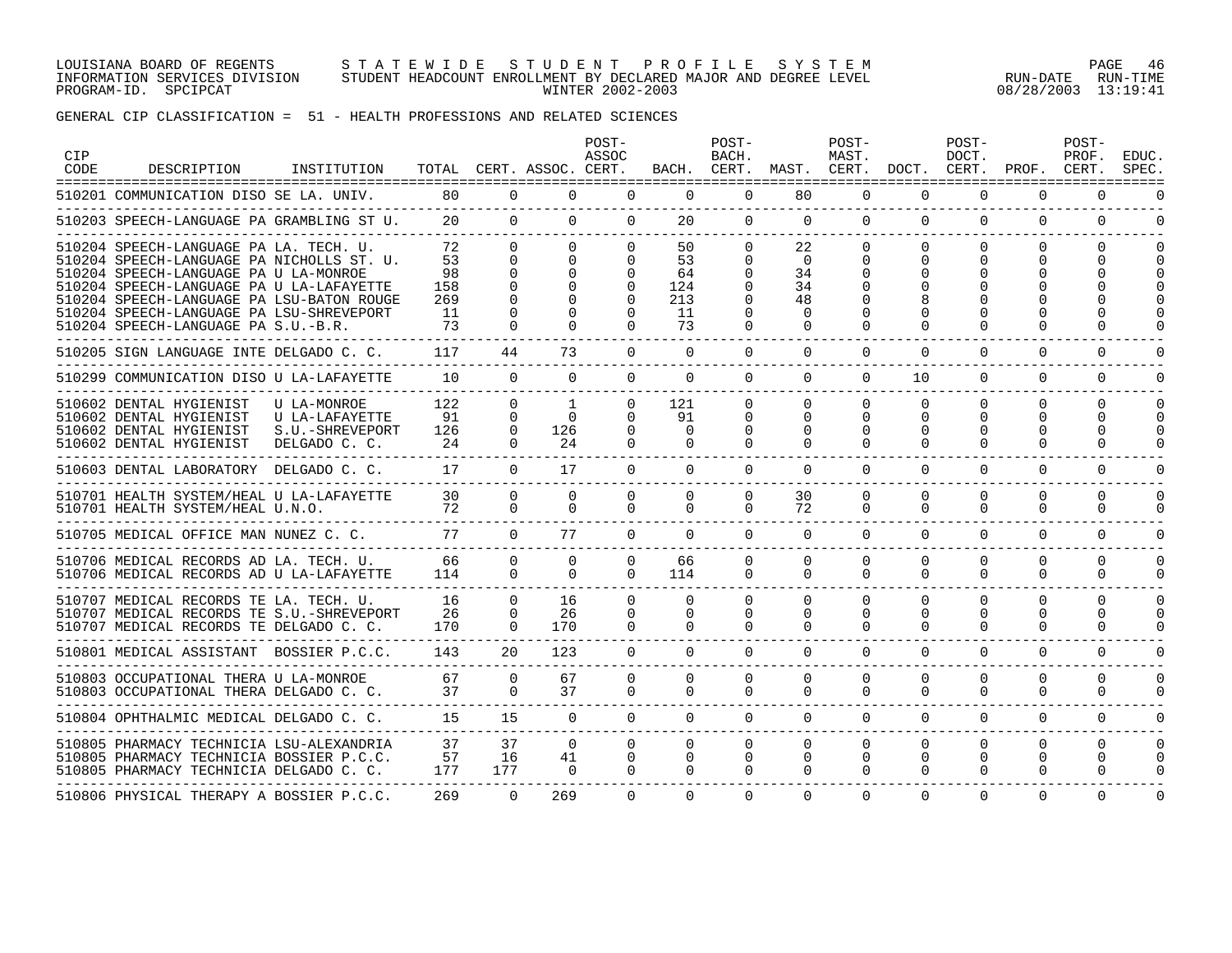#### LOUISIANA BOARD OF REGENTS S T A T E W I D E S T U D E N T P R O F I L E S Y S T E M PAGE 47 INFORMATION SERVICES DIVISION STUDENT HEADCOUNT ENROLLMENT BY DECLARED MAJOR AND DEGREE LEVEL RUN-DATE RUN-TIME PROGRAM-ID. SPCIPCAT WINTER 2002-2003 08/28/2003 13:19:41

| <b>CIP</b><br>CODE | DESCRIPTION                                                                                                                                                                                                                                                   | INSTITUTION    |                                               |                                                                | TOTAL CERT. ASSOC. CERT.                                          | POST-<br>ASSOC                                         |                                                          | POST-<br>BACH.                                           | BACH. CERT. MAST. CERT. DOCT. CERT.               | POST-<br>MAST.                                           |                                                  | POST-<br>DOCT.                             | PROF. CERT.                                     | POST-<br>PROF.                   | <b>EDUC</b><br>SPEC  |
|--------------------|---------------------------------------------------------------------------------------------------------------------------------------------------------------------------------------------------------------------------------------------------------------|----------------|-----------------------------------------------|----------------------------------------------------------------|-------------------------------------------------------------------|--------------------------------------------------------|----------------------------------------------------------|----------------------------------------------------------|---------------------------------------------------|----------------------------------------------------------|--------------------------------------------------|--------------------------------------------|-------------------------------------------------|----------------------------------|----------------------|
|                    | 510806 PHYSICAL THERAPY A DELGADO C. C. 318 0                                                                                                                                                                                                                 |                |                                               |                                                                | 318                                                               | $\Omega$                                               | $\Omega$                                                 | $\Omega$                                                 | $\Omega$                                          | $\Omega$                                                 | $\Omega$                                         | $\Omega$                                   | $\Omega$                                        | $\Omega$                         | $\Omega$             |
|                    | 510808 VETERINARIAN ASSIS NW STATE UNIV. 43<br>510808 VETERINARIAN ASSIS NUNEZ C. C. 33 3                                                                                                                                                                     |                |                                               | $\Omega$                                                       | 43<br>33<br>$\Omega$                                              | $\Omega$<br>$\Omega$                                   | $\Omega$<br>$\Omega$                                     | $\Omega$<br>$\Omega$                                     | $\Omega$<br>$\Omega$                              | $\Omega$<br>$\Omega$                                     | $\Omega$<br>$\Omega$                             | $\Omega$<br>$\Omega$                       | $\Omega$<br>$\Omega$                            | $\Omega$<br>$\Omega$             | $\Omega$<br>$\Omega$ |
|                    | 510901 CARDIOVASCULAR TEC S.U.-SHREVEPORT                                                                                                                                                                                                                     |                | $\overline{\mathbf{3}}$                       | $\overline{0}$                                                 | $\overline{3}$                                                    | $\Omega$                                               | $\Omega$                                                 | $\Omega$                                                 | $\Omega$                                          | $\Omega$                                                 | $\Omega$                                         | $\Omega$                                   | $\Omega$                                        | $\Omega$                         | $\Omega$             |
|                    | 510904 EMERGENCY MEDICAL NICHOLLS ST. U.<br>510904 EMERGENCY MEDICAL LSU-ALEXANDRIA<br>510904 EMERGENCY MEDICAL<br>510904 EMERGENCY MEDICAL DELGADO C. C.<br>510904 EMERGENCY MEDICAL NUNEZ C. C.<br>510904 EMERGENCY MEDICAL SOUTH LA. C. C.                 | BOSSIER P.C.C. | 21<br>$\blacksquare$<br>103<br>94<br>24<br>18 | $\Omega$<br>$\Omega$<br>$\Omega$<br>$\Omega$<br>14<br>$\Omega$ | 21<br>$\mathbf{1}$<br>95<br>94<br>10 <sup>°</sup><br>18           | $\Omega$<br>$\Omega$                                   | $\Omega$<br>0<br>$\Omega$<br>$\Omega$                    | $\Omega$<br>$\Omega$<br>$\Omega$<br>$\Omega$<br>$\Omega$ | $\Omega$<br>$\Omega$<br>$\Omega$<br>$\Omega$      | $\Omega$<br>$\Omega$<br>$\Omega$<br>$\Omega$             | $\Omega$<br>$\Omega$<br>$\Omega$                 | $\Omega$<br>$\Omega$<br>0<br>∩             | $\Omega$<br>$\Omega$<br>O<br>O                  | $\Omega$<br>U                    | $\Omega$             |
|                    | 510905 NUCLEAR MEDICAL TE DELGADO C. C.                                                                                                                                                                                                                       |                | 40                                            | 40                                                             | $\Omega$                                                          | $\Omega$                                               | $\Omega$                                                 | $\Omega$                                                 | $\Omega$                                          | $\Omega$                                                 | $\Omega$                                         | $\Omega$                                   | $\Omega$                                        | $\Omega$                         | $\Omega$             |
|                    | 510907 MEDICAL RADIOLOGIC MCNEESE ST. U.<br>510907 MEDICAL RADIOLOGIC U LA-MONROE<br>510907 MEDICAL RADIOLOGIC NW STATE UNIV.<br>510907 MEDICAL RADIOLOGIC LSU-EUNICE<br>510907 MEDICAL RADIOLOGIC S.U.-SHREVEPORT<br>510907 MEDICAL RADIOLOGIC DELGADO C. C. |                | 178<br>243<br>233<br>233<br>262<br>1,106      | $\Omega$<br>$\Omega$<br>0<br>$\Omega$<br>$\Omega$              | $\Omega$<br>$\Omega$<br>$\Omega$<br>233<br>262<br>$0 \quad 1.106$ | $\Omega$<br>$\Omega$<br>$\Omega$<br>$\Omega$           | 178<br>243<br>233<br>$\Omega$<br>$\Omega$<br>$\Omega$    | $\Omega$<br>$\Omega$<br>$\Omega$<br>$\Omega$             | $\Omega$<br>$\Omega$<br>0<br>$\Omega$             | $\Omega$<br>$\Omega$<br>$\Omega$<br>$\Omega$             | $\Omega$<br>$\Omega$<br><sup>0</sup><br>$\Omega$ | $\Omega$<br>$\Omega$<br>O<br>O<br>$\Omega$ | $\Omega$<br>$\Omega$<br>O<br>O<br>O<br>$\Omega$ | $\Omega$<br>$\Omega$             | $\Omega$             |
|                    | 510908 RESPIRATORY THERAP NICHOLLS ST. U.<br>510908 RESPIRATORY THERAP LSU-EUNICE<br>510908 RESPIRATORY THERAP S.U.-SHREVEPORT<br>510908 RESPIRATORY THERAP BOSSIER P.C.C.<br>510908 RESPIRATORY THERAP DELGADO C. C.                                         |                | 26<br>78<br>90<br>178<br>165                  | $\Omega$<br>$\Omega$<br>$\Omega$<br>9<br>$\mathcal{R}$         | 26<br>78<br>90<br>169<br>162                                      | $\Omega$<br>$\Omega$<br>$\Omega$<br>$\Omega$<br>$\cap$ | $\Omega$<br>$\Omega$<br>$\Omega$<br>$\Omega$<br>$\Omega$ | $\Omega$<br>$\Omega$<br>$\Omega$<br>$\Omega$<br>$\Omega$ | $\Omega$<br>$\Omega$<br>0<br>$\Omega$<br>$\Omega$ | $\Omega$<br>$\Omega$<br>$\Omega$<br>$\Omega$<br>$\Omega$ | $\Omega$<br>$\Omega$<br>$\Omega$<br>$\Omega$     | $\Omega$<br>0<br>$\Omega$<br>$\Omega$      | $\Omega$<br>O<br>0<br>$\Omega$                  | <sup>n</sup><br>U                |                      |
|                    | 510909 SURGICAL/OPERATING S.U.-SHREVEPORT<br>510909 SURGICAL/OPERATING BOSSIER P.C.C.<br>510909 SURGICAL/OPERATING DELGADO C. C.                                                                                                                              |                | 41<br>65<br>240                               | $\Omega$<br>65<br>240                                          | 41<br>$\Omega$<br>$\Omega$                                        | $\Omega$<br>$\Omega$<br>$\Omega$                       | $\Omega$<br>$\Omega$<br>$\Omega$                         | $\Omega$<br>$\Omega$<br>$\Omega$                         | $\Omega$<br>$\Omega$<br>$\Omega$                  | $\Omega$<br>$\Omega$<br>$\Omega$                         | $\Omega$<br>$\Omega$<br>$\Omega$                 | $\Omega$<br>$\Omega$<br>$\Omega$           | $\Omega$<br>$\Omega$<br>$\Omega$                | $\Omega$<br>$\Omega$<br>$\Omega$ | O<br>0<br>0          |
|                    | 510910 DIAGNOSTIC MEDICAL LSU-EUNICE<br>510910 DIAGNOSTIC MEDICAL S.U.-SHREVEPORT<br>510910 DIAGNOSTIC MEDICAL DELGADO C. C.                                                                                                                                  |                | 6<br>2<br>73                                  | 6<br>2<br>$\Omega$                                             | $\Omega$<br>$\Omega$<br>$\Omega$                                  | $\Omega$<br>$\Omega$<br>73                             | $\Omega$<br>$\Omega$<br>$\Omega$                         | $\Omega$<br>$\Omega$<br>$\Omega$                         | $\Omega$<br>$\Omega$<br>$\Omega$                  | $\Omega$<br>$\Omega$<br>$\Omega$                         | $\Omega$<br>$\Omega$<br>$\Omega$                 | $\Omega$<br>$\Omega$<br>$\Omega$           | $\Omega$<br>$\Omega$<br>$\Omega$                | 0<br>$\Omega$<br>$\Omega$        | $\Omega$<br>0        |
|                    | 510999 HEALTH AND MEDICAL S.U.-SHREVEPORT                                                                                                                                                                                                                     |                | 26                                            | 26                                                             | $\Omega$                                                          | $\Omega$                                               | $\Omega$                                                 | $\overline{0}$                                           | $\Omega$                                          | $\Omega$                                                 | $\Omega$                                         | $\Omega$                                   | $\mathbf 0$                                     | 0                                |                      |
|                    | 511003 HEMATOLOGY TECHNOL S.U.-SHREVEPORT<br>511003 HEMATOLOGY TECHNOL BOSSIER P.C.C.                                                                                                                                                                         |                | 52<br>30                                      | 52<br>30                                                       | $\Omega$<br>$\Omega$                                              | $\Omega$<br>$\Omega$                                   | $\Omega$<br>$\Omega$                                     | $\Omega$<br>$\Omega$                                     | $\Omega$<br>$\Omega$                              | $\mathbf 0$<br>$\Omega$                                  | $\Omega$<br>$\Omega$                             | $\Omega$<br>$\Omega$                       | $\Omega$<br>$\Omega$                            | $\Omega$<br>$\Omega$             | $\Omega$<br>$\Omega$ |
|                    | 511004 MEDICAL LABORATORY S.U.-SHREVEPORT<br>511004 MEDICAL LABORATORY DELGADO C. C.                                                                                                                                                                          |                | 66<br>122                                     | $\Omega$<br>$\Omega$                                           | 66<br>122                                                         | $\Omega$<br>$\overline{0}$                             | $\Omega$<br>$\Omega$                                     | $\Omega$<br>$\Omega$                                     | $\Omega$<br>$\Omega$                              | $\Omega$<br>$\Omega$                                     | $\Omega$<br>$\Omega$                             | $\Omega$<br>$\Omega$                       | $\Omega$<br>$\Omega$                            | $\Omega$<br>$\Omega$             | $\Omega$<br>0        |
|                    | 511005 MEDICAL TECHNOLOGY LA. TECH. U.<br>511005 MEDICAL TECHNOLOGY MCNEESE ST. U.                                                                                                                                                                            |                | 91<br>28                                      | $\Omega$<br>$\Omega$                                           | $\mathbf 0$<br>$\Omega$                                           | $\Omega$<br>$\Omega$                                   | 91<br>28                                                 | $\Omega$<br>$\Omega$                                     | 0<br>$\Omega$                                     | $\mathbf 0$<br>$\Omega$                                  | $\Omega$<br>$\Omega$                             | $\Omega$<br>$\Omega$                       | $\Omega$<br>$\Omega$                            | $\Omega$<br><sup>n</sup>         |                      |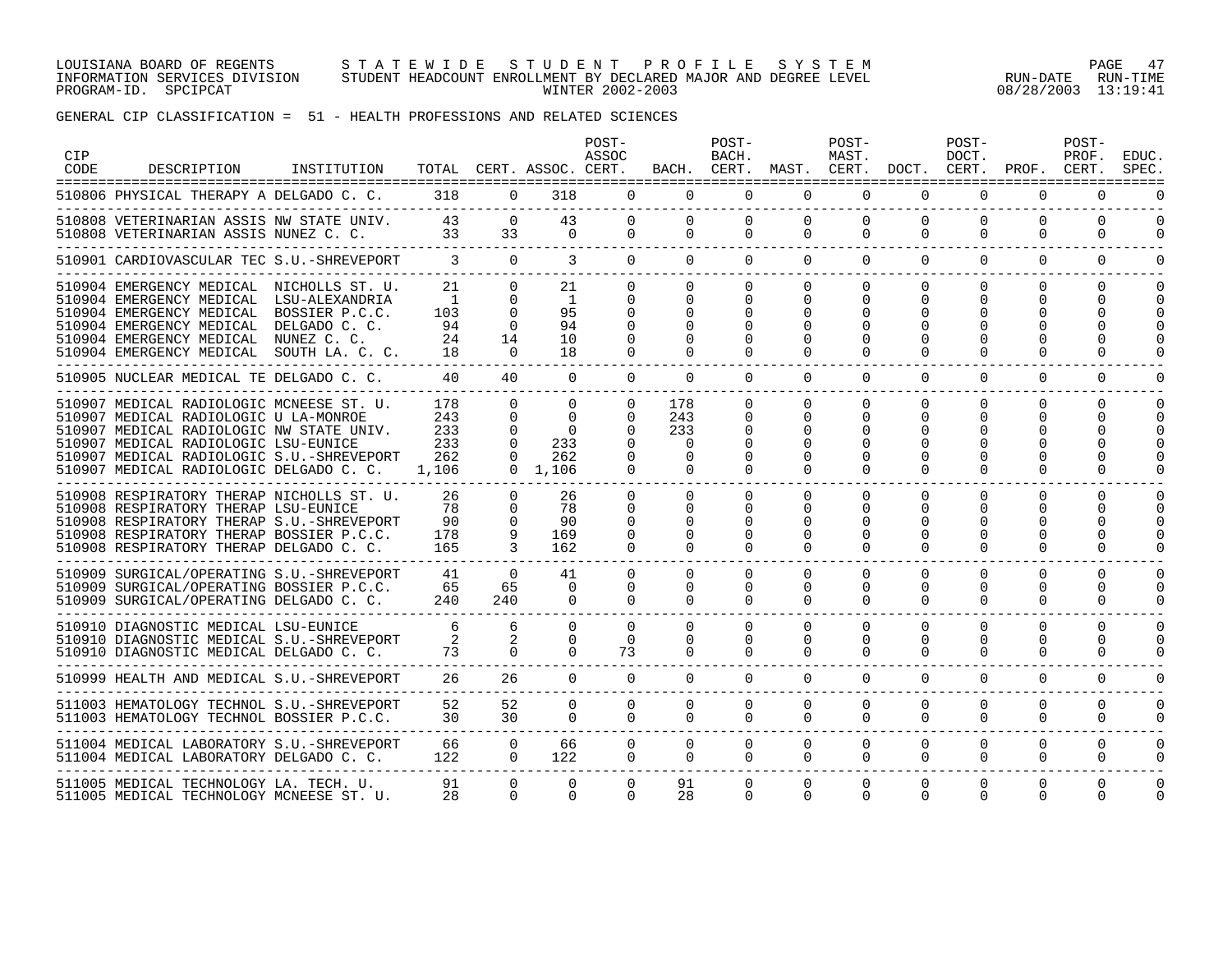#### LOUISIANA BOARD OF REGENTS S T A T E W I D E S T U D E N T P R O F I L E S Y S T E M PAGE 48 INFORMATION SERVICES DIVISION STUDENT HEADCOUNT ENROLLMENT BY DECLARED MAJOR AND DEGREE LEVEL RUN-DATE RUN-TIME PROGRAM-ID. SPCIPCAT WINTER 2002-2003 08/28/2003 13:19:41

| CIP<br>CODE | DESCRIPTION                                                                                                                                                                                                                                                                                                                                                                                                                                                                                                                   | INSTITUTION |                                                                                          |                                                                                                                           | TOTAL CERT. ASSOC. CERT.                                                                                        | POST-<br>ASSOC                                                                                                     |                                                                                                                | POST-<br>BACH.                                                       | BACH. CERT. MAST. CERT. DOCT. CERT. PROF. CERT. | POST-<br>MAST.                                     |                                     | POST-<br>DOCT.                      |                                        | POST-<br>PROF.            | <b>EDUC</b><br>SPEC     |
|-------------|-------------------------------------------------------------------------------------------------------------------------------------------------------------------------------------------------------------------------------------------------------------------------------------------------------------------------------------------------------------------------------------------------------------------------------------------------------------------------------------------------------------------------------|-------------|------------------------------------------------------------------------------------------|---------------------------------------------------------------------------------------------------------------------------|-----------------------------------------------------------------------------------------------------------------|--------------------------------------------------------------------------------------------------------------------|----------------------------------------------------------------------------------------------------------------|----------------------------------------------------------------------|-------------------------------------------------|----------------------------------------------------|-------------------------------------|-------------------------------------|----------------------------------------|---------------------------|-------------------------|
|             | 511005 MEDICAL TECHNOLOGY U LA-MONROE<br>511005 MEDICAL TECHNOLOGY NW STATE UNIV.<br>511005 MEDICAL TECHNOLOGY LSU-ALEXANDRIA<br>511005 MEDICAL TECHNOLOGY U.N.O.                                                                                                                                                                                                                                                                                                                                                             |             | 90<br>24<br>29<br>15                                                                     | $\Omega$<br>$\Omega$<br>$\Omega$                                                                                          | $\Omega$<br>29<br>$\Omega$                                                                                      | $\Omega$<br>$\Omega$<br>$\Omega$                                                                                   | 90<br>24<br>$\overline{0}$<br>15                                                                               | $\Omega$<br>$\Omega$<br>$\Omega$                                     | $\Omega$<br>$\Omega$<br>$\Omega$                | $\mathbf 0$<br>$\mathbf 0$<br>$\Omega$             | $\Omega$<br>$\Omega$<br>$\Omega$    | $\mathbf 0$<br>$\Omega$<br>$\Omega$ | $\Omega$                               |                           |                         |
|             | ------------------------------<br>511199 HEALTH AND MEDICAL U LA-MONROE                                                                                                                                                                                                                                                                                                                                                                                                                                                       |             | $\overline{1}$                                                                           | $\Omega$                                                                                                                  | $\Omega$                                                                                                        | $\Omega$                                                                                                           | $\mathbf{1}$                                                                                                   | $\Omega$                                                             | $\overline{0}$                                  | $\Omega$                                           | $\Omega$                            | $\Omega$                            | $\Omega$                               | $\Omega$                  | $\Omega$                |
|             | 511501 ALCOHOL/DRUG ABUSE U LA-MONROE<br>511501 ALCOHOL/DRUG ABUSE S.U.-N.O.<br>511501 ALCOHOL/DRUG ABUSE S.U.-SHREVEPORT                                                                                                                                                                                                                                                                                                                                                                                                     |             | $7\overline{ }$<br>58<br>33                                                              | $\Omega$<br>$\mathbf 0$<br>$\Omega$                                                                                       | $\Omega$<br>2<br>33                                                                                             | $\Omega$<br>$\Omega$<br>$\Omega$                                                                                   | $\Omega$<br>56<br>$\Omega$                                                                                     | $\Omega$<br>$\overline{0}$<br>$\Omega$                               | $7\overline{ }$<br>$\overline{0}$<br>$\Omega$   | $\Omega$<br>$\overline{0}$<br>$\Omega$             | $\Omega$<br>0<br>$\Omega$           | $\Omega$<br>$\mathbf 0$<br>$\Omega$ | $\Omega$<br>$\mathbf 0$<br>$\Omega$    | $\Omega$<br>0<br>$\Omega$ | <sup>n</sup>            |
|             | 511502 PSYCHIATRIC/MENTAL S.U.-SHREVEPORT                                                                                                                                                                                                                                                                                                                                                                                                                                                                                     |             |                                                                                          | $\Omega$                                                                                                                  | 2                                                                                                               | $\Omega$                                                                                                           | $\Omega$                                                                                                       | $\Omega$                                                             | $\Omega$                                        | $\Omega$                                           | $\Omega$                            | $\Omega$                            | $\Omega$                               | $\Omega$                  |                         |
|             | 511599 MENTAL HEALTH SERV S.U.-B.R.<br>511599 MENTAL HEALTH SERV S.U.-SHREVEPORT                                                                                                                                                                                                                                                                                                                                                                                                                                              |             | 83<br>52                                                                                 | $\Omega$<br>$\Omega$                                                                                                      | $\Omega$<br>52                                                                                                  | $\Omega$<br>$\Omega$                                                                                               | $\Omega$<br>$\Omega$                                                                                           | $\Omega$<br>$\Omega$                                                 | 83<br>$\Omega$                                  | $\Omega$<br>$\Omega$                               | $\Omega$<br>$\cap$                  | $\Omega$<br>$\cap$                  | $\Omega$<br>$\Omega$                   | $\Omega$<br>$\Omega$      | U                       |
|             | 511601 NURSING (R.N. TRAI GRAMBLING ST U.<br>511601 NURSING (R.N. TRAI LA. TECH. U.<br>511601 NURSING (R.N. TRAI MCNEESE ST. U.<br>511601 NURSING (R.N. TRAI NICHOLLS ST. U.<br>511601 NURSING (R.N. TRAI U LA-MONROE<br>511601 NURSING (R.N. TRAI NW STATE UNIV.<br>511601 NURSING (R.N. TRAI SE LA. UNIV.<br>511601 NURSING (R.N. TRAI U LA-LAFAYETTE<br>511601 NURSING (R.N. TRAI LSU-ALEXANDRIA<br>511601 NURSING (R.N. TRAI LSU-EUNICE<br>511601 NURSING (R.N. TRAI S.U.-B.R.<br>511601 NURSING (R.N. TRAI DELGADO C. C. |             | 324<br>307<br>702<br>736<br>643<br>1,959<br>1,322<br>1,095<br>877<br>537<br>802<br>3,339 | $\Omega$<br>$\Omega$<br>$\Omega$<br>$\Omega$<br>$\Omega$<br>$\Omega$<br>$\Omega$<br>0<br>$\Omega$<br>$\Omega$<br>$\Omega$ | $\Omega$<br>307<br>127<br>157<br>$\Omega$<br>951<br>$\Omega$<br>$\Omega$<br>877<br>537<br>$\Omega$<br>0, 3, 339 | $\Omega$<br>$\Omega$<br>$\Omega$<br>$\cap$<br>$\Omega$<br>$\Omega$<br>$\Omega$<br>$\Omega$<br>$\Omega$<br>$\Omega$ | 324<br>$\cap$<br>575<br>579<br>643<br>1,008<br>1,322<br>1,095<br>$\Omega$<br>$\Omega$<br>802<br>$\overline{0}$ | $\Omega$<br>$\Omega$<br>$\Omega$<br>$\Omega$<br>$\Omega$<br>$\Omega$ |                                                 | $\Omega$<br>$\Omega$<br>$\Omega$<br>$\Omega$       | $\Omega$                            | $\Omega$<br>$\Omega$<br>$\Omega$    | $\Omega$<br>$\Omega$                   | $\Omega$                  |                         |
|             | 511602 NURSING ADMINISTRA NW STATE UNIV.                                                                                                                                                                                                                                                                                                                                                                                                                                                                                      |             | 77                                                                                       | $\cap$                                                                                                                    | $\cap$                                                                                                          | $\cap$                                                                                                             | $\Omega$                                                                                                       | $\Omega$                                                             | 77                                              | $\cap$                                             | $\cap$                              | $\cap$                              | $\cap$                                 | $\Omega$                  |                         |
|             | 511603 NURSING, ADULT HEA MCNEESE ST. U. 40 0                                                                                                                                                                                                                                                                                                                                                                                                                                                                                 |             |                                                                                          |                                                                                                                           | $\Omega$                                                                                                        |                                                                                                                    | $\Omega$<br>$\Omega$                                                                                           | $\Omega$                                                             | 40                                              | $\Omega$                                           | $\Omega$                            | $\Omega$                            | $\Omega$                               | $\Omega$                  | $\Omega$                |
|             |                                                                                                                                                                                                                                                                                                                                                                                                                                                                                                                               |             |                                                                                          | $\overline{0}$<br>$\Omega$                                                                                                | $\Omega$<br>$\Omega$                                                                                            | $\Omega$<br>$\cap$                                                                                                 | $\Omega$<br>$\cap$                                                                                             | $\overline{0}$<br>$\Omega$                                           | 32<br>30                                        | $\overline{0}$<br>$\Omega$                         | $\overline{0}$<br>$\Omega$          | $\overline{0}$<br>$\Omega$          | $\mathbf{0}$<br>$\Omega$               | $\mathbf 0$<br>$\cap$     | 0                       |
|             | 511608 NURSING SCIENCE (P S.U.-B.R.                                                                                                                                                                                                                                                                                                                                                                                                                                                                                           |             |                                                                                          |                                                                                                                           |                                                                                                                 |                                                                                                                    |                                                                                                                |                                                                      | $\Omega$                                        | $\Omega$                                           | 11                                  | $\Omega$                            | $\cap$                                 | $\Omega$                  | <sup>n</sup>            |
|             |                                                                                                                                                                                                                                                                                                                                                                                                                                                                                                                               |             |                                                                                          |                                                                                                                           |                                                                                                                 |                                                                                                                    |                                                                                                                |                                                                      |                                                 |                                                    |                                     | $\Omega$                            | $\Omega$                               | $\Omega$                  | $\Omega$                |
|             | 511613 PRACTICAL NURSE (L DELGADO C. C. 29<br>511613 PRACTICAL NURSE (L NUNEZ C. C. 271                                                                                                                                                                                                                                                                                                                                                                                                                                       |             |                                                                                          |                                                                                                                           | $\overline{0}$<br>29<br>271                                                                                     | $0 \qquad \qquad$                                                                                                  | $\Omega$<br>$0 \qquad \qquad$                                                                                  | $\Omega$<br>$\Omega$                                                 | $\Omega$<br>$\Omega$                            | $\overline{0}$<br>$\overline{0}$<br>$\overline{0}$ | $\overline{0}$<br>$0 \qquad \qquad$ | $\overline{0}$<br>0                 | $\overline{0}$<br>$\Omega$<br>$\Omega$ | $\mathbf 0$<br>$\Omega$   | $\mathbf 0$<br>$\Omega$ |
|             | 511614 NURSE ASSISTANT/AI NUNEZ C. C.                                                                                                                                                                                                                                                                                                                                                                                                                                                                                         |             | 8 <sup>8</sup>                                                                           | $\overline{0}$                                                                                                            | $\Omega$                                                                                                        | $\Omega$                                                                                                           | $\Omega$                                                                                                       | $\Omega$                                                             | $\Omega$                                        | $\Omega$                                           | $\Omega$                            | $\Omega$                            | $\Omega$                               | $\Omega$                  | $\Omega$                |
|             | 511699 NURSING, OTHER U LA-LAFAYETTE                                                                                                                                                                                                                                                                                                                                                                                                                                                                                          |             | 45                                                                                       |                                                                                                                           | $\Omega$<br>$\Omega$                                                                                            | $\Omega$                                                                                                           |                                                                                                                | $\Omega$<br>$\Omega$                                                 | 45                                              | $\overline{0}$                                     | $\Omega$                            | $\Omega$                            | $\Omega$                               | $\Omega$                  | $\Omega$                |
|             | 511801 OPTICIANRY/DISPENS NUNEZ C. C.                                                                                                                                                                                                                                                                                                                                                                                                                                                                                         |             | 2                                                                                        | $\Omega$                                                                                                                  | 2                                                                                                               | $\Omega$                                                                                                           | $\Omega$                                                                                                       | $\Omega$                                                             | $\Omega$                                        | $\Omega$                                           | $\Omega$                            | $\Omega$                            | $\Omega$                               | $\Omega$                  | $\Omega$                |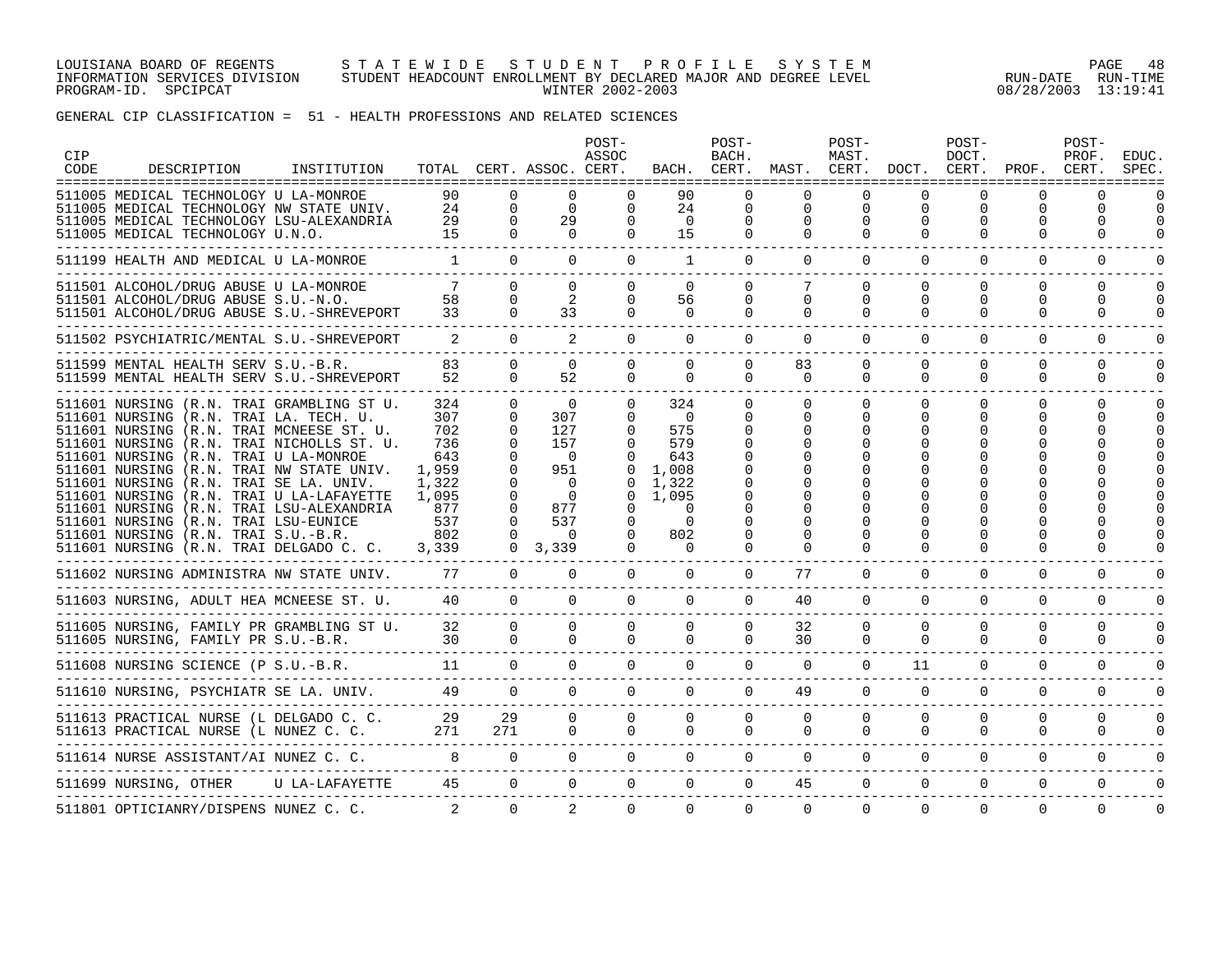LOUISIANA BOARD OF REGENTS S T A T E W I D E S T U D E N T P R O F I L E S Y S T E M PAGE 49 INFORMATION SERVICES DIVISION STUDENT HEADCOUNT ENROLLMENT BY DECLARED MAJOR AND DEGREE LEVEL RUN-DATE RUN-TIME PROGRAM-ID. SPCIPCAT WINTER 2002-2003 08/28/2003 13:19:41

| CIP<br>CODE | DESCRIPTION                               | INSTITUTION | TOTAL               |   | CERT. ASSOC. | POST-<br>ASSOC<br>CERT. | BACH     | POST-<br>BACH.<br>CERT. | MAST.    | POST-<br>MAST.<br>CERT. | DOCT.        | POST-<br>DOCT.<br>CERT. | PROF.    | POST-<br>PROF.<br>CERT. | EDUC.<br>SPEC. |
|-------------|-------------------------------------------|-------------|---------------------|---|--------------|-------------------------|----------|-------------------------|----------|-------------------------|--------------|-------------------------|----------|-------------------------|----------------|
|             | 512001 PHARMACY (B. PHARM U LA-MONROE     |             | 708                 |   |              |                         | 338      | $\Omega$                | $\Omega$ |                         | $\Omega$     | 0                       | 370      | $\Omega$                | $\Omega$       |
|             | 512003 MEDICAL PHARMACOLO U LA-MONROE     |             | 58                  |   |              |                         |          | $\Omega$                | 16       | $\Omega$                | 42           | $\Omega$                | $\Omega$ |                         | $\Omega$       |
|             | 512205 HEALTH PHYSICS/RAD LSU-BATON ROUGE |             | 11                  |   |              |                         | $\Omega$ | $\Omega$                | 11       | $\Omega$                | $\Omega$     | $\Omega$                | $\Omega$ | 0                       | $\Omega$       |
|             | 512306 OCCUPATIONAL THERA U LA-MONROE     |             | 180                 |   |              |                         | 180      |                         | $\Omega$ |                         | <sup>0</sup> | $\Omega$                | $\Omega$ | $\Omega$                | $\Omega$       |
|             | 512399 REHABILITATION/THE S.U.-B.R.       |             | 184                 | 0 |              | $\Omega$                | 157      | $\Omega$                | 27       | $\Omega$                | $\Omega$     | $\Omega$                | $\Omega$ | $\Omega$                | $\Omega$       |
|             | 512401 VETERINARY MEDICIN LSU-BATON ROUGE |             | 315                 |   |              |                         |          |                         | $\Omega$ | $\Omega$                | <sup>0</sup> | $\Omega$                | 315      | $\Omega$                | $\Omega$       |
|             | 512501 VETERINARY CLINICA LSU-BATON ROUGE |             | 55                  | 0 |              |                         | $\Omega$ | $\Omega$                | 20       | $\Omega$                | 35           | $\Omega$                | $\Omega$ | $\Omega$                | $\Omega$       |
|             | 519999 HEALTH PROFESSIONS NICHOLLS ST. U. |             | 197                 |   |              |                         | 197      |                         |          | $\Omega$                | $\Omega$     | $\Omega$                | $\Omega$ | $\Omega$                | $\Omega$       |
|             | GENERAL CIP TOTALS                        |             | 22,385 1,129 10,440 |   |              |                         | 73 9,179 | $\Omega$                | 757      | $\Omega$                | 106          | $\Omega$                | 685      | 0                       | $\Omega$       |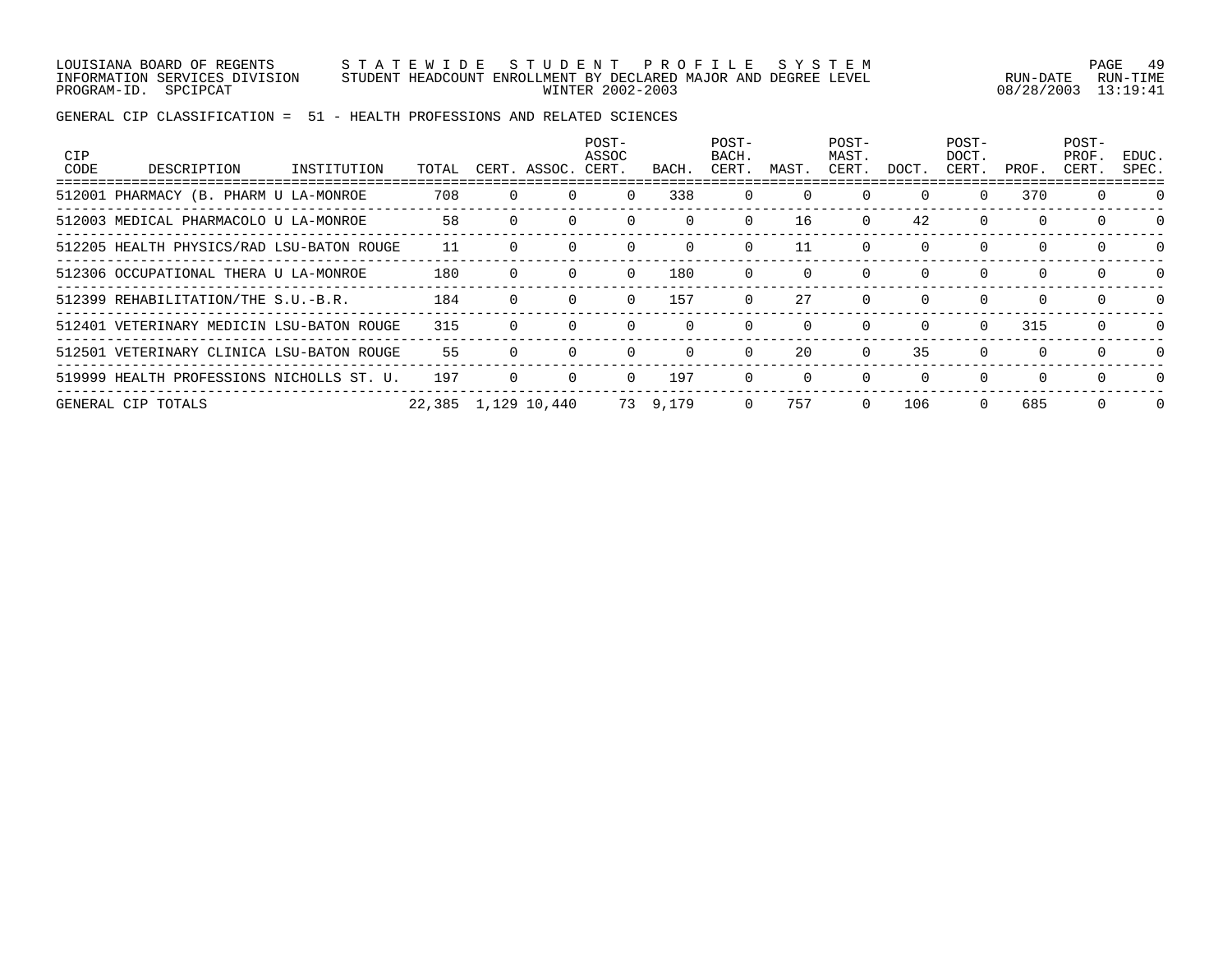#### LOUISIANA BOARD OF REGENTS S T A T E W I D E S T U D E N T P R O F I L E S Y S T E M PAGE 50 INFORMATION SERVICES DIVISION STUDENT HEADCOUNT ENROLLMENT BY DECLARED MAJOR AND DEGREE LEVEL RUN-DATE RUN-TIME PROGRAM-ID. SPCIPCAT WINTER 2002-2003 08/28/2003 13:19:41

## GENERAL CIP CLASSIFICATION = 52 - BUSINESS MANAGEMENT AND ADMINISTRATIVE SERVICES

| CIP<br>CODE | DESCRIPTION                                                                                                                                                                                                                                                                                                                                                                                                                                                                                                                                                                                                                                                                                                                                                                                                                                                                                       | INSTITUTION                                                                                                                                                                                                                                                                |                                                                                                                    |                                                                                                                                                                                                                                         | TOTAL CERT. ASSOC. CERT.                                                                                                                                                                                                            | POST-<br>ASSOC                                                                                                                                                                                                                   |                                                                                                                                                                                                  | POST-<br>BACH.<br>BACH. CERT.                                                                                                                                                                                             | MAST. CERT.                                                                                                                                                         | POST-<br>MAST.                                           | DOCT. CERT.                                                                                                        | POST-<br>DOCT.                                                                                  | PROF.                        | POST-<br>PROF.<br>CERT.                  | EDUC<br>SPEC                     |
|-------------|---------------------------------------------------------------------------------------------------------------------------------------------------------------------------------------------------------------------------------------------------------------------------------------------------------------------------------------------------------------------------------------------------------------------------------------------------------------------------------------------------------------------------------------------------------------------------------------------------------------------------------------------------------------------------------------------------------------------------------------------------------------------------------------------------------------------------------------------------------------------------------------------------|----------------------------------------------------------------------------------------------------------------------------------------------------------------------------------------------------------------------------------------------------------------------------|--------------------------------------------------------------------------------------------------------------------|-----------------------------------------------------------------------------------------------------------------------------------------------------------------------------------------------------------------------------------------|-------------------------------------------------------------------------------------------------------------------------------------------------------------------------------------------------------------------------------------|----------------------------------------------------------------------------------------------------------------------------------------------------------------------------------------------------------------------------------|--------------------------------------------------------------------------------------------------------------------------------------------------------------------------------------------------|---------------------------------------------------------------------------------------------------------------------------------------------------------------------------------------------------------------------------|---------------------------------------------------------------------------------------------------------------------------------------------------------------------|----------------------------------------------------------|--------------------------------------------------------------------------------------------------------------------|-------------------------------------------------------------------------------------------------|------------------------------|------------------------------------------|----------------------------------|
|             | 520101 BUSINESS, GENERAL NICHOLLS ST. U.<br>520101 BUSINESS, GENERAL SOUTH LA. C. C.<br>520201 BUSINESS ADMINISTR GRAMBLING ST U.<br>520201 BUSINESS ADMINISTR LA. TECH. U.<br>520201 BUSINESS ADMINISTR MCNEESE ST. U.<br>520201 BUSINESS ADMINISTR NICHOLLS ST. U.<br>520201 BUSINESS ADMINISTR U LA-MONROE<br>520201 BUSINESS ADMINISTR NW STATE UNIV.<br>520201 BUSINESS ADMINISTR SE LA. UNIV.<br>520201 BUSINESS ADMINISTR U LA-LAFAYETTE<br>520201 BUSINESS ADMINISTR LSU-BATON ROUGE<br>520201 BUSINESS ADMINISTR LSU-EUNICE<br>520201 BUSINESS ADMINISTR LSU-SHREVEPORT<br>520201 BUSINESS ADMINISTR U.N.O.<br>520201 BUSINESS ADMINISTR S.U.-B.R.<br>520201 BUSINESS ADMINISTR S.U.-N.O.<br>520201 BUSINESS ADMINISTR S.U.-SHREVEPORT 138<br>520201 BUSINESS ADMINISTR BOSSIER P.C.C. 505<br>520201 BUSINESS ADMINISTR DELGADO C. C. 1,237<br>520201 BUSINESS ADMINISTR NUNEZ C. C. 137 |                                                                                                                                                                                                                                                                            | 163<br>117<br>148<br>390<br>621<br>585<br>487<br>799<br>1,642<br>880<br>1,778<br>152<br>430<br>2,278<br>604<br>263 | $\Omega$<br>$\Omega$<br>$\Omega$<br>$\Omega$<br>$\mathbf 0$<br>$\Omega$<br>$\mathbf 0$<br>$\mathbf 0$<br>$\Omega$<br>$\Omega$<br>$\Omega$<br>$\Omega$<br>$\Omega$<br>$\Omega$<br>$\Omega$<br>$\Omega$<br>$\Omega$<br>$\Omega$<br>$\cap$ | 163<br>117<br>$\overline{0}$<br>$\Omega$<br>$\Omega$<br>$\bigcap$<br>226<br>$\overline{0}$<br>$\Omega$<br>$\overline{0}$<br>152<br>$\overline{0}$<br>$\overline{0}$<br>$\bigcap$<br>$\overline{0}$<br>138<br>505<br>17 1,220<br>137 | $\Omega$<br>$\Omega$<br>$\Omega$<br>$\Omega$<br>$\Omega$<br>$\Omega$<br>$\Omega$<br>$\Omega$<br>$\Omega$<br>$\Omega$<br>$\Omega$<br>$\Omega$<br>$\Omega$<br>$\Omega$<br>$\Omega$<br>$\Omega$<br>$\Omega$<br>$\Omega$<br>$\Omega$ | $\Omega$<br>$\overline{0}$<br>148<br>263<br>534<br>463<br>398<br>573<br>1,439<br>732<br>1,464<br>$\Omega$<br>375<br>0, 1.546<br>604<br>263<br>$\Omega$<br>$\Omega$<br>$\Omega$<br>$\overline{0}$ | $\Omega$<br>$\Omega$<br>$\Omega$<br>$\Omega$<br>$\Omega$<br>$\Omega$<br>$\Omega$<br>$\Omega$<br>$\Omega$<br>$\Omega$<br>$\Omega$<br>$\Omega$<br>$\Omega$<br>$\Omega$<br>$\Omega$<br>$\Omega$<br>$\Omega$<br>0<br>$\Omega$ | $\Omega$<br>$\Omega$<br>$\Omega$<br>94<br>87<br>122<br>89<br>$\Omega$<br>203<br>148<br>306<br>$\Omega$<br>55<br>732<br>$\Omega$<br>$\Omega$<br>$\Omega$<br>$\Omega$ | $\Omega$<br>$\Omega$<br>$\Omega$<br>$\Omega$<br>$\Omega$ | $\Omega$<br>$\Omega$<br>$\Omega$<br>33<br>$\Omega$<br><sup>0</sup><br>$\Omega$<br>$\Omega$<br>$\Omega$<br>$\Omega$ | $\Omega$<br>$\Omega$<br>$\Omega$<br>$\Omega$<br>$\Omega$<br>O<br>$\Omega$<br>O<br>O<br>$\Omega$ | 0<br>$\Omega$<br>0<br>0<br>0 | $\Omega$<br>$\Omega$<br>O<br>U<br>0<br>U |                                  |
|             | 520205 OPERATIONS MANAGEM LA. TECH. U.<br>520205 OPERATIONS MANAGEM B.R.C.C.<br>520205 OPERATIONS MANAGEM LA. DELTA C. C. 29                                                                                                                                                                                                                                                                                                                                                                                                                                                                                                                                                                                                                                                                                                                                                                      |                                                                                                                                                                                                                                                                            | $6\overline{6}$<br>432                                                                                             | $\Omega$<br>26<br>$\overline{a}$                                                                                                                                                                                                        | $\Omega$<br>406<br>29                                                                                                                                                                                                               | $\Omega$<br>$\Omega$<br>$\Omega$                                                                                                                                                                                                 | 6<br>$\Omega$<br>$\overline{0}$                                                                                                                                                                  | $\Omega$<br>$\Omega$<br>$\Omega$                                                                                                                                                                                          | $\Omega$<br>$\Omega$<br>$\Omega$                                                                                                                                    | $\Omega$<br>$\Omega$<br>$\Omega$                         | $\Omega$<br>0<br>$\Omega$                                                                                          | $\Omega$<br>0<br>$\Omega$                                                                       | $\Omega$<br>0<br>0           | $\Omega$<br>0<br>$\Omega$                | $\Omega$<br>$\Omega$<br>$\Omega$ |
|             | 520301 ACCOUNTING<br>520301 ACCOUNTING<br>520301 ACCOUNTING<br>520301 ACCOUNTING<br>520301 ACCOUNTING<br>520301 ACCOUNTING<br>520301 ACCOUNTING<br>520301 ACCOUNTING<br>520301 ACCOUNTING<br>520301 ACCOUNTING<br>520301 ACCOUNTING<br>520301 ACCOUNTING<br>520301 ACCOUNTING<br>520301 ACCOUNTING<br>520301 ACCOUNTING<br>520301 ACCOUNTING                                                                                                                                                                                                                                                                                                                                                                                                                                                                                                                                                      | GRAMBLING ST U.<br>LA. TECH. U.<br>MCNEESE ST. U.<br>NICHOLLS ST. U.<br>U LA-MONROE<br>NW STATE UNIV.<br>SE LA. UNIV.<br>U LA-LAFAYETTE<br>LSU-BATON ROUGE<br>LSU-SHREVEPORT<br>U.N.O.<br>$S.U.-B.R.$<br>$S.U.-N.O.$<br>S.U.-SHREVEPORT<br>DELGADO C. C.<br>NUNEZ C. C. 55 | 117<br>164<br>282<br>230<br>214<br>194<br>548<br>510<br>755<br>195<br>638<br>292<br>114<br>70<br>475               | $\Omega$<br>$\mathbf 0$<br>$\Omega$<br>$\Omega$<br>$\Omega$<br>$\mathbf 0$<br>$\mathbf 0$<br>$\mathbf 0$<br>$\mathbf 0$<br>0<br>0<br>$\Omega$<br>0<br>$\Omega$<br>$\Omega$<br>$\Omega$                                                  | $\Omega$<br>$\Omega$<br>$\Omega$<br>$\Omega$<br>$\Omega$<br>$\mathbf 0$<br>$\Omega$<br>$\mathbf 0$<br>$\Omega$<br>$\Omega$<br>70<br>475<br>55                                                                                       | $\overline{0}$<br>$\Omega$<br>$\Omega$<br>$\Omega$<br>$\Omega$<br>$\mathbf 0$<br>$\Omega$<br>$\Omega$<br>$\Omega$<br>$\Omega$<br>$\Omega$<br>$\Omega$<br>$\Omega$                                                                | 117<br>147<br>282<br>230<br>214<br>194<br>548<br>510<br>699<br>195<br>576<br>292<br>114<br>$\Omega$<br>$\Omega$<br>$\Omega$                                                                      | $\Omega$<br>$\Omega$<br>$\Omega$<br>0<br>0<br>$\Omega$<br>0<br>$\Omega$                                                                                                                                                   | $\Omega$<br>17<br>$\Omega$<br>$\Omega$<br>$\Omega$<br>$\Omega$<br>48<br>$\Omega$<br>62<br>$\Omega$<br>0<br>0<br>0<br>$\Omega$                                       | $\Omega$<br>$\Omega$<br>$\Omega$<br>0<br>$\Omega$        | $\Omega$<br>$\Omega$<br>0<br>0<br>$\Omega$                                                                         | $\Omega$<br>$\Omega$<br>$\Omega$<br>0<br>$\Omega$                                               | $\Omega$<br>0<br>0<br>0      | $\Omega$<br>$\Omega$<br>U<br>$\Omega$    | $\Omega$<br>$\Omega$<br>$\Omega$ |
|             | 520302 ACCOUNTING TECHNIC NUNEZ C. C. 8 8 0 0                                                                                                                                                                                                                                                                                                                                                                                                                                                                                                                                                                                                                                                                                                                                                                                                                                                     |                                                                                                                                                                                                                                                                            |                                                                                                                    |                                                                                                                                                                                                                                         |                                                                                                                                                                                                                                     | $\Omega$                                                                                                                                                                                                                         | $\Omega$                                                                                                                                                                                         | $\Omega$                                                                                                                                                                                                                  | $\Omega$                                                                                                                                                            | $\Omega$                                                 | $\Omega$                                                                                                           | $\Omega$                                                                                        | $\Omega$                     | $\Omega$                                 | $\Omega$                         |
|             | 520401 ADMINISTRATIVE ASS MCNEESE ST. U.<br>520401 ADMINISTRATIVE ASS NICHOLLS ST. U.<br>520401 ADMINISTRATIVE ASS NW STATE UNIV.                                                                                                                                                                                                                                                                                                                                                                                                                                                                                                                                                                                                                                                                                                                                                                 |                                                                                                                                                                                                                                                                            | $\begin{array}{c} 6 \\ 8 \end{array}$<br>18                                                                        | $\overline{0}$<br>$\Omega$<br>$\Omega$                                                                                                                                                                                                  | 6<br>18                                                                                                                                                                                                                             | $\mathbf 0$<br>$\Omega$<br>$\Omega$                                                                                                                                                                                              | $\overline{0}$<br>$\Omega$<br>$\Omega$                                                                                                                                                           | $\mathbf 0$<br>$\mathbf 0$<br>$\Omega$                                                                                                                                                                                    | $\overline{0}$<br>$\mathbf 0$<br>$\Omega$                                                                                                                           | $\overline{0}$<br>$\mathbf 0$<br>$\Omega$                | $\mathbf{0}$<br>$\mathbf 0$<br>$\Omega$                                                                            | 0<br>0<br>$\Omega$                                                                              | 0<br>0<br>0                  | 0<br>$\Omega$<br>$\Omega$                | 0<br>0<br>0                      |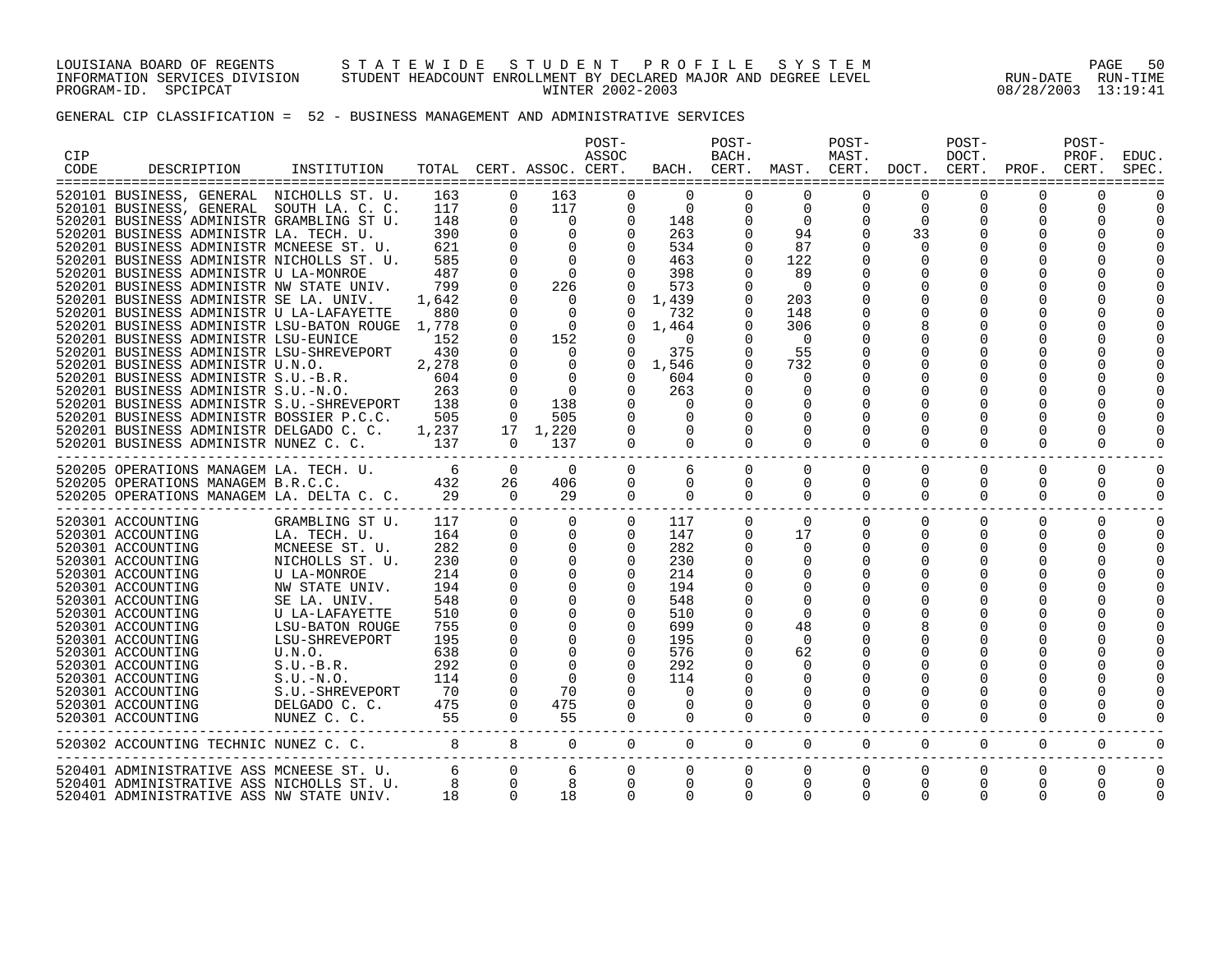#### LOUISIANA BOARD OF REGENTS S T A T E W I D E S T U D E N T P R O F I L E S Y S T E M PAGE 51 INFORMATION SERVICES DIVISION STUDENT HEADCOUNT ENROLLMENT BY DECLARED MAJOR AND DEGREE LEVEL RUN-DATE RUN-TIME PROGRAM-ID. SPCIPCAT WINTER 2002-2003 08/28/2003 13:19:41

### GENERAL CIP CLASSIFICATION = 52 - BUSINESS MANAGEMENT AND ADMINISTRATIVE SERVICES

| CIP<br>CODE | DESCRIPTION                                                                                                                                                                                                                                                                                      | INSTITUTION                                                                                                                                                      |                                                             |                                                                                              | TOTAL CERT. ASSOC. CERT.                                                                                 | POST-<br>ASSOC                                           |                                                             | POST-<br>BACH.<br>BACH. CERT.                            | MAST. CERT.                                                  | POST-<br>MAST.                                           | DOCT. CERT.                                                    | POST-<br>DOCT.                      | PROF.                                        | POST-<br>PROF.<br>CERT.       | <b>EDUC</b><br>SPEC  |
|-------------|--------------------------------------------------------------------------------------------------------------------------------------------------------------------------------------------------------------------------------------------------------------------------------------------------|------------------------------------------------------------------------------------------------------------------------------------------------------------------|-------------------------------------------------------------|----------------------------------------------------------------------------------------------|----------------------------------------------------------------------------------------------------------|----------------------------------------------------------|-------------------------------------------------------------|----------------------------------------------------------|--------------------------------------------------------------|----------------------------------------------------------|----------------------------------------------------------------|-------------------------------------|----------------------------------------------|-------------------------------|----------------------|
|             | 520401 ADMINISTRATIVE ASS SE LA. UNIV.<br>520401 ADMINISTRATIVE ASS LSU-EUNICE<br>520401 ADMINISTRATIVE ASS BOSSIER P.C.C.<br>520401 ADMINISTRATIVE ASS DELGADO C. C.<br>520401 ADMINISTRATIVE ASS NUNEZ C. C.                                                                                   |                                                                                                                                                                  | 43<br>89<br>18<br>130<br>72                                 | $\Omega$<br>$\Omega$<br>$\Omega$<br>14<br>38                                                 | 43<br>89<br>18<br>116<br>34                                                                              | $\Omega$<br>$\Omega$<br>$\Omega$<br>$\Omega$<br>$\Omega$ | $\Omega$<br>$\Omega$<br>$\Omega$<br>$\Omega$                | $\Omega$<br>$\Omega$<br>$\Omega$<br>$\Omega$<br>$\Omega$ | $\Omega$<br>$\Omega$<br>$\Omega$<br>$\Omega$<br>$\Omega$     | ∩<br>$\mathbf 0$<br>$\Omega$<br>$\Omega$<br>$\Omega$     | $\Omega$<br>$\Omega$<br>$\Omega$<br>$\Omega$                   | ∩<br>$\Omega$<br>0<br>O<br>$\Omega$ | $\Omega$<br>$\Omega$<br>$\Omega$<br>$\Omega$ | <sup>n</sup><br>$\Omega$<br>U | O                    |
|             | 520403 LEGAL ADMINISTRATI DELGADO C. C.                                                                                                                                                                                                                                                          |                                                                                                                                                                  | 74                                                          | 74                                                                                           | $\Omega$                                                                                                 | $\Omega$                                                 | $\Omega$                                                    | $\Omega$                                                 | $\Omega$                                                     | $\Omega$                                                 | $\Omega$                                                       | $\Omega$                            | $\Omega$                                     | $\Omega$                      | 0                    |
|             | 520408 GENERAL OFFICE/CLE LSU-EUNICE                                                                                                                                                                                                                                                             |                                                                                                                                                                  | $\sim$ 1                                                    | $\frac{1}{2}$                                                                                | $\Omega$                                                                                                 | $\Omega$                                                 | $\Omega$                                                    | $\Omega$                                                 | $\Omega$                                                     | $\Omega$                                                 | $\Omega$                                                       | $\Omega$                            | $\Omega$                                     | $\Omega$                      | U                    |
|             | 520601 BUSINESS/MANAGERIA GRAMBLING ST U.<br>520601 BUSINESS/MANAGERIA LA. TECH. U.<br>520601 BUSINESS/MANAGERIA U LA-MONROE<br>520601 BUSINESS/MANAGERIA U LA-LAFAYETTE<br>520601 BUSINESS/MANAGERIA LSU-BATON ROUGE<br>520601 BUSINESS/MANAGERIA U.N.O.<br>520601 BUSINESS/MANAGERIA S.U.-B.R. |                                                                                                                                                                  | 16<br>15<br>-6<br>45<br>47<br>77<br>73                      | $\Omega$<br>$\Omega$<br>$\Omega$<br>$\Omega$<br>$\Omega$<br>$\Omega$                         | $\Omega$<br>$\Omega$<br>$\Omega$<br>$\Omega$<br>$\Omega$<br>$\Omega$                                     | $\Omega$<br>$\Omega$<br>$\Omega$<br>$\Omega$             | 16<br>15<br>6<br>45<br>47<br>40<br>73                       | $\Omega$<br>$\Omega$<br>$\Omega$<br>$\Omega$<br>$\Omega$ | $\Omega$<br>$\Omega$<br>0                                    | $\Omega$<br>$\Omega$<br>$\Omega$<br>$\Omega$<br>$\Omega$ | $\Omega$<br>$\Omega$<br>$\Omega$<br>37<br>$\Omega$             | 0<br>O<br>∩                         | $\Omega$<br>O<br>$\Omega$                    | $\Omega$<br>U                 |                      |
|             | 520799 ENTERPRISE MANAGEM BOSSIER P.C.C.                                                                                                                                                                                                                                                         |                                                                                                                                                                  | 31                                                          | 31                                                                                           | $\Omega$                                                                                                 | $\Omega$                                                 | $\Omega$                                                    | $\Omega$                                                 | $\Omega$                                                     | $\Omega$                                                 | $\Omega$                                                       | $\Omega$                            | $\Omega$                                     | $\Omega$                      |                      |
|             | 520801 FINANCE, GENERAL<br>520801 FINANCE, GENERAL<br>520801 FINANCE, GENERAL<br>520801 FINANCE, GENERAL<br>520801 FINANCE, GENERAL<br>520801 FINANCE, GENERAL<br>520801 FINANCE, GENERAL<br>520801 FINANCE, GENERAL<br>520801 FINANCE, GENERAL<br>520801 FINANCE, GENERAL                       | LA. TECH. U.<br>MCNEESE ST. U.<br>NICHOLLS ST. U.<br>U LA-MONROE<br>SE LA. UNIV.<br>U LA-LAFAYETTE<br>LSU-BATON ROUGE<br>LSU-SHREVEPORT<br>U.N.O.<br>$S.U.-B.R.$ | 94<br>86<br>67<br>67<br>196<br>356<br>480<br>85<br>305<br>4 | $\Omega$<br>$\Omega$<br>$\Omega$<br>$\Omega$<br>$\Omega$<br>$\Omega$<br>$\Omega$<br>$\Omega$ | $\Omega$<br>$\Omega$<br>$\Omega$<br>$\Omega$<br>$\Omega$<br>$\Omega$<br>$\Omega$<br>$\Omega$<br>$\Omega$ | $\Omega$<br>$\Omega$<br>$\Omega$<br>$\Omega$<br>$\cap$   | 94<br>86<br>67<br>67<br>196<br>356<br>454<br>85<br>305<br>4 | $\Omega$<br>$\Omega$<br>$\Omega$<br>$\Omega$<br>$\Omega$ | $\Omega$<br>0<br>$\Omega$<br>12<br>0<br>$\Omega$<br>$\Omega$ | $\mathbf 0$<br>$\Omega$<br>O<br>O<br>$\Omega$            | $\Omega$<br>$\Omega$<br>14<br>$\Omega$<br>$\Omega$<br>$\Omega$ | $\Omega$<br>$\Omega$<br>O<br>∩      | $\Omega$<br>$\Omega$<br>$\Omega$             | $\Omega$                      |                      |
|             | 520805 INSURANCE AND RISK U LA-MONROE<br>520805 INSURANCE AND RISK U LA-LAFAYETTE                                                                                                                                                                                                                |                                                                                                                                                                  | 24<br>57                                                    | 0<br>$\Omega$                                                                                | $\Omega$<br>$\Omega$                                                                                     | $\Omega$<br>$\Omega$                                     | 24<br>57                                                    | $\mathbf{0}$<br>$\Omega$                                 | $\Omega$<br>$\Omega$                                         | $\Omega$<br>$\Omega$                                     | $\Omega$<br>$\Omega$                                           | $\Omega$<br>$\Omega$                | $\Omega$<br>$\Omega$                         | $\Omega$<br>0                 |                      |
|             | 520901 HOSPITALITY/ADMINI U.N.O.<br>520901 HOSPITALITY/ADMINI S.U.-SHREVEPORT<br>520901 HOSPITALITY/ADMINI DELGADO C. C.                                                                                                                                                                         |                                                                                                                                                                  | 258<br>19<br>95                                             | $\Omega$<br>$\mathbf 0$<br>10                                                                | $\Omega$<br>19<br>85                                                                                     | $\Omega$<br>0<br>$\Omega$                                | 258<br>$\Omega$<br>$\Omega$                                 | $\Omega$<br>$\Omega$<br>$\Omega$                         | $\Omega$<br>0<br>$\Omega$                                    | $\Omega$<br>$\mathbf{0}$<br>$\Omega$                     | $\Omega$<br>0<br>$\Omega$                                      | $\Omega$<br>0<br>$\Omega$           | $\Omega$<br>0<br>$\Omega$                    | $\Omega$<br>0<br>$\Omega$     | O<br>0               |
|             | 521001 HUMAN RESOURCES MA LA. TECH. U.                                                                                                                                                                                                                                                           |                                                                                                                                                                  | 35                                                          | $\Omega$                                                                                     | $\Omega$                                                                                                 | $\Omega$                                                 | 35                                                          | $\mathbf{0}$                                             | $\mathbf 0$                                                  | $\Omega$                                                 | $\Omega$                                                       | $\Omega$                            | $\Omega$                                     | $\Omega$                      |                      |
|             | 521101 INTERNATIONAL BUSI LSU-BATON ROUGE                                                                                                                                                                                                                                                        |                                                                                                                                                                  | 141                                                         | $\Omega$                                                                                     | $\Omega$                                                                                                 | $\Omega$                                                 | 141                                                         | $\Omega$                                                 | $\Omega$                                                     | $\Omega$                                                 | $\Omega$                                                       | $\Omega$                            | $\Omega$                                     | $\Omega$                      | $\Omega$             |
|             | 521201 MANAGEMENT INFO. S LA. TECH. U.<br>521201 MANAGEMENT INFO. S NICHOLLS ST. U.<br>521201 MANAGEMENT INFO. S U.N.O.                                                                                                                                                                          |                                                                                                                                                                  | 337<br>145<br>161                                           | $\Omega$<br>$\mathbf 0$<br>$\Omega$                                                          | $\Omega$<br>$\Omega$<br>$\Omega$                                                                         | $\Omega$<br>$\overline{0}$<br>$\Omega$                   | 337<br>145<br>161                                           | $\Omega$<br>$\mathbf{0}$<br>$\Omega$                     | $\Omega$<br>$\mathbf 0$<br>$\Omega$                          | $\overline{0}$<br>$\mathbf 0$<br>$\Omega$                | $\Omega$<br>0<br>$\Omega$                                      | $\Omega$<br>$\Omega$<br>$\Omega$    | $\Omega$<br>0<br>$\Omega$                    | $\Omega$<br>0<br>$\Omega$     | $\Omega$<br>$\Omega$ |
|             | 521203 BUSINESS SYSTEMS A U LA-MONROE                                                                                                                                                                                                                                                            |                                                                                                                                                                  | 285                                                         | $\Omega$                                                                                     | $\cap$                                                                                                   | $\Omega$                                                 | 285                                                         | $\Omega$                                                 | $\Omega$                                                     | $\Omega$                                                 | $\Omega$                                                       | $\Omega$                            | $\Omega$                                     | $\Omega$                      | $\Omega$             |